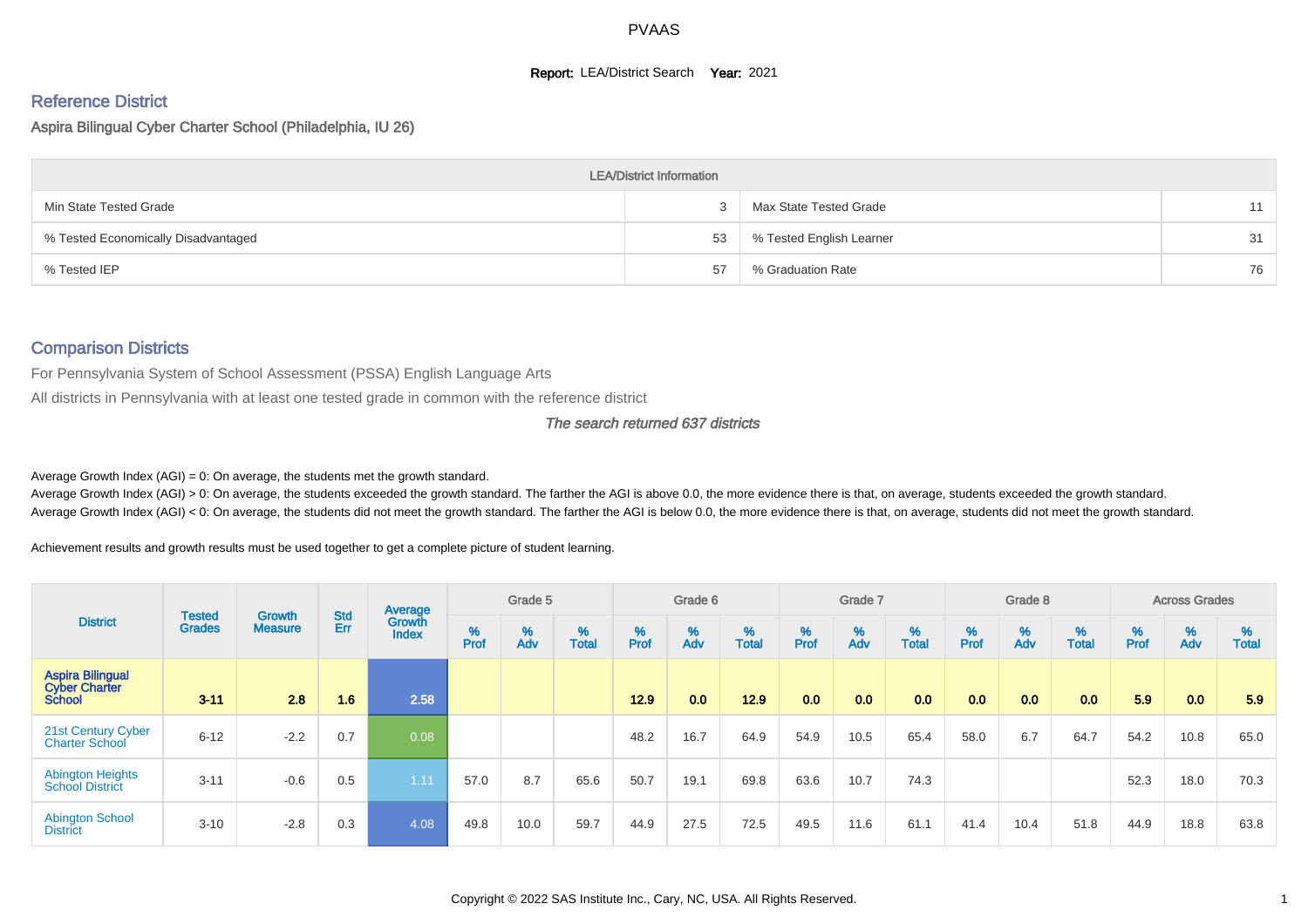|                                                                     |                                |                                 | <b>Std</b> | Average                       |              | Grade 5  |                   |           | Grade 6  |                   |           | Grade 7  |                   |           | Grade 8  |                   |           | <b>Across Grades</b> |                   |
|---------------------------------------------------------------------|--------------------------------|---------------------------------|------------|-------------------------------|--------------|----------|-------------------|-----------|----------|-------------------|-----------|----------|-------------------|-----------|----------|-------------------|-----------|----------------------|-------------------|
| <b>District</b>                                                     | <b>Tested</b><br><b>Grades</b> | <b>Growth</b><br><b>Measure</b> | Err        | <b>Growth</b><br><b>Index</b> | $\%$<br>Prof | %<br>Adv | %<br><b>Total</b> | %<br>Prof | %<br>Adv | %<br><b>Total</b> | %<br>Prof | %<br>Adv | %<br><b>Total</b> | %<br>Prof | %<br>Adv | %<br><b>Total</b> | %<br>Prof | %<br>Adv             | %<br><b>Total</b> |
| <b>Aspira Bilingual</b><br><b>Cyber Charter</b><br><b>School</b>    | $3 - 11$                       | 2.8                             | 1.6        | 2.58                          |              |          |                   | 12.9      | 0.0      | 12.9              | 0.0       | 0.0      | 0.0               | 0.0       | 0.0      | 0.0               | 5.9       | 0.0                  | 5.9               |
| Achievement<br><b>House Charter</b><br><b>School</b>                | $7 - 11$                       | $-3.1$                          | 1.6        | $-0.73$                       |              |          |                   |           |          |                   | 52.0      | 0.0      | 52.0              | 48.8      | 7.0      | 55.8              | 50.0      | 4.4                  | 54.4              |
| <b>Ad Prima Charter</b><br><b>School</b>                            | $3-8$                          | 2.7                             | 0.8        | 6.20                          | 25.9         | 1.8      | 27.8              | 34.7      | 16.3     | 51.0              | 36.1      | 3.3      | 39.3              | 27.4      | 4.8      | 32.3              | 33.2      | 4.8                  | 38.1              |
| <b>Agora Cyber</b><br><b>Charter School</b>                         | $3 - 11$                       | $-2.5$                          | 0.6        | $-0.91$                       | 31.7         | 1.0      | 32.7              | 30.1      | 7.0      | 37.1              | 29.0      | 2.8      | 31.7              | 28.3      | 2.0      | 30.3              | 30.7      | 4.8                  | 35.5              |
| <b>Albert Gallatin</b><br><b>Area School</b><br><b>District</b>     | $3 - 11$                       | 0.4                             | 0.5        | 2.55                          | 45.8         | 5.4      | 51.2              | 34.0      | 8.4      | 42.4              | 39.7      | 2.2      | 41.8              | 37.8      | 5.3      | 43.0              | 38.7      | 7.6                  | 46.2              |
| <b>Aliquippa School</b><br><b>District</b>                          | $3 - 11$                       | $-0.6$                          | 0.8        | 2.30                          | 14.7         | 0.0      | 14.7              | 12.5      | 3.1      | 15.6              | 27.4      | 2.7      | 30.1              | 14.1      | 0.0      | 14.1              | 16.7      | 1.0                  | 17.7              |
| <b>Allegheny Valley</b><br><b>School District</b>                   | $3 - 11$                       | $-2.6$                          | 0.8        | 1.73                          | 56.1         | 7.0      | 63.2              | 44.4      | 9.3      | 53.7              | 38.8      | 6.0      | 44.8              | 44.3      | 13.1     | 57.4              | 45.7      | 8.9                  | 54.6              |
| <b>Allegheny-Clarion</b><br><b>Valley School</b><br><b>District</b> | $3 - 10$                       | 2.1                             | 1.0        | 2.42                          | 42.5         | 5.0      | 47.5              | 42.1      | 15.8     | 57.9              | 43.9      | 2.4      | 46.3              | 40.0      | 0.0      | 40.0              | 40.9      | 9.1                  | 50.0              |
| <b>Alliance For</b><br><b>Progress Charter</b><br><b>School</b>     | $3 - 8$                        | $-1.1$                          | 1.2        | 0.67                          | 12.5         | 0.0      | 12.5              | 32.0      | 0.0      | 32.0              | 26.9      | 0.0      | 26.9              | 3.4       | 0.0      | 3.4               | 19.4      | 0.0                  | 19.4              |
| <b>Altoona Area</b><br><b>School District</b>                       | $3 - 12$                       | 1.1                             | 0.3        | 3.83                          | 43.5         | 4.0      | 47.5              | 30.6      | 11.2     | 41.8              | 38.3      | 4.3      | 42.6              | 43.8      | 7.2      | 51.0              | 37.4      | 6.8                  | 44.1              |
| <b>Ambridge Area</b><br><b>School District</b>                      | $3 - 12$                       | $-0.9$                          | 0.6        | 0.10                          | 40.2         | 8.2      | 48.4              | 36.9      | 12.6     | 49.5              | 36.2      | 8.7      | 44.9              | 37.1      | 6.4      | 43.6              | 37.5      | 12.2                 | 49.7              |
| <b>Annville-Cleona</b><br><b>School District</b>                    | $3 - 12$                       | $-0.3$                          | 0.6        | 4.34                          | 47.5         | 11.2     | 58.8              | 39.6      | 21.9     | 61.5              | 54.0      | 12.6     | 66.7              | 32.4      | 17.6     | 50.0              | 44.0      | 15.5                 | 59.5              |
| <b>Antietam School</b><br><b>District</b>                           | $3 - 10$                       | 0.9                             | 0.8        | 1.87                          | 29.7         | 1.6      | 31.2              | 35.0      | 5.0      | 40.0              | 29.1      | 0.0      | 29.1              | 34.0      | 1.9      | 35.8              | 31.3      | 3.0                  | 34.2              |
| Antonia Pantoja<br>Community<br><b>Charter School</b>               | $3-8$                          | 0.5                             | 0.9        | 2.18                          | 20.9         | 1.5      | 22.4              | 32.3      | 6.4      | 38.7              | 37.0      | 2.2      | 39.1              | 35.1      | 8.1      | 43.2              | 25.4      | 3.3                  | 28.7              |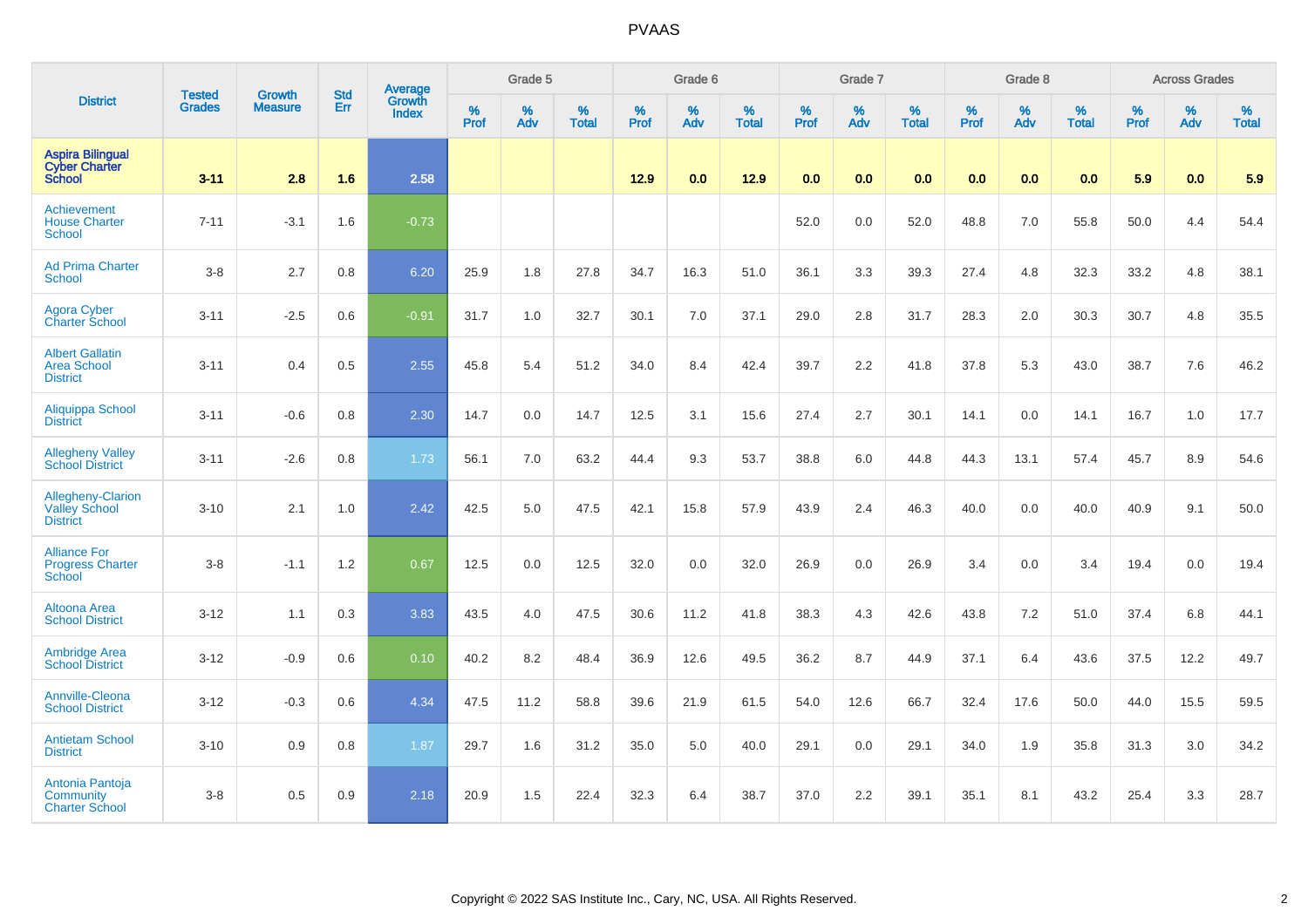|                                                                  | <b>Tested</b> | <b>Growth</b>  | <b>Std</b> | Average                       |           | Grade 5  |                   |           | Grade 6  |                   |           | Grade 7  |                   |           | Grade 8  |                   |           | <b>Across Grades</b> |                   |
|------------------------------------------------------------------|---------------|----------------|------------|-------------------------------|-----------|----------|-------------------|-----------|----------|-------------------|-----------|----------|-------------------|-----------|----------|-------------------|-----------|----------------------|-------------------|
| <b>District</b>                                                  | <b>Grades</b> | <b>Measure</b> | Err        | <b>Growth</b><br><b>Index</b> | %<br>Prof | %<br>Adv | %<br><b>Total</b> | %<br>Prof | %<br>Adv | %<br><b>Total</b> | %<br>Prof | %<br>Adv | %<br><b>Total</b> | %<br>Prof | %<br>Adv | %<br><b>Total</b> | %<br>Prof | %<br>Adv             | %<br><b>Total</b> |
| <b>Aspira Bilingual</b><br><b>Cyber Charter</b><br><b>School</b> | $3 - 11$      | 2.8            | 1.6        | 2.58                          |           |          |                   | 12.9      | 0.0      | 12.9              | 0.0       | 0.0      | 0.0               | 0.0       | 0.0      | 0.0               | 5.9       | 0.0                  | 5.9               |
| Apollo-Ridge<br><b>School District</b>                           | $3 - 12$      | $-2.9$         | 0.7        | 2.80                          | 45.6      | 1.5      | 47.1              | 25.3      | 9.6      | 34.9              | 34.6      | 0.0      | 34.6              | 42.1      | 5.3      | 47.4              | 38.1      | 6.5                  | 44.6              |
| <b>Armstrong School</b><br><b>District</b>                       | $3 - 11$      | 3.2            | 0.3        | 9.41                          | 46.0      | 6.3      | 52.3              | 44.4      | 17.4     | 61.8              | 48.7      | 8.8      | 57.5              | 45.3      | 11.5     | 56.8              | 45.4      | 12.6                 | 58.0              |
| <b>Arts Academy</b><br><b>Charter School</b>                     | $5 - 8$       | $-3.5$         | 1.1        | $-0.12$                       | 41.2      | 0.0      | 41.2              | 46.7      | 2.2      | 48.9              | 49.1      | 1.9      | 50.9              | 45.2      | 3.2      | 48.4              | 46.6      | 2.0                  | 48.6              |
| <b>Arts Academy</b><br>Elementary<br><b>Charter School</b>       | $3-5$         | 0.9            | 2.0        | 0.44                          | 31.6      | 0.0      | 31.6              |           |          |                   |           |          |                   |           |          |                   | 31.8      | 2.3                  | 34.1              |
| <b>Aspira Bilingual</b><br><b>Cyber Charter</b><br><b>School</b> | $3 - 11$      | 2.8            | 1.6        | 2.58                          |           |          |                   | 12.9      | 0.0      | 12.9              | 0.0       | 0.0      | 0.0               | 0.0       | 0.0      | 0.0               | 5.9       | 0.0                  | 5.9               |
| <b>Athens Area</b><br><b>School District</b>                     | $3 - 11$      | 3.5            | 0.6        | 6.17                          | 57.1      | 10.7     | 67.9              | 39.6      | 18.7     | 58.2              | 56.9      | 5.1      | 62.0              | 45.3      | 7.2      | 52.5              | 45.8      | 12.8                 | 58.6              |
| <b>Austin Area School</b><br><b>District</b>                     | $3 - 11$      | $-0.5$         | 1.7        | 0.63                          | 38.5      | 7.7      | 46.2              | 61.5      | 0.0      | 61.5              | 26.7      | 0.0      | 26.7              | 56.2      | 6.2      | 62.5              | 40.5      | 4.0                  | 44.6              |
| <b>Avella Area School</b><br><b>District</b>                     | $3 - 12$      | 2.7            | 1.1        | 4.69                          | 42.5      | 2.5      | 45.0              | 42.4      | 18.2     | 60.6              | 60.0      | 5.7      | 65.7              | 63.0      | 18.5     | 81.5              | 46.7      | 12.6                 | 59.3              |
| <b>Avon Grove</b><br><b>Charter School</b>                       | $3 - 11$      | 1.7            | 0.6        | 3.46                          | 53.3      | 4.9      | 58.2              | 47.4      | 18.2     | 65.7              | 51.1      | 16.3     | 67.4              | 38.6      | 9.9      | 48.5              | 42.6      | 14.8                 | 57.4              |
| <b>Avon Grove</b><br><b>School District</b>                      | $3 - 10$      | $-1.5$         | 0.4        | 3.58                          | 48.2      | 14.6     | 62.9              | 44.6      | 18.7     | 63.3              | 59.8      | 14.8     | 74.6              | 46.8      | 16.7     | 63.5              | 46.7      | 15.4                 | 62.1              |
| <b>Avonworth School</b><br><b>District</b>                       | $3 - 10$      | $-0.8$         | 0.5        | 0.24                          | 49.6      | 18.0     | 67.6              | 49.6      | 25.6     | 75.2              | 62.3      | 7.7      | 70.0              | 61.0      | 16.1     | 77.1              | 52.4      | 20.5                 | 72.8              |
| <b>Baden Academy</b><br><b>Charter School</b>                    | $3-6$         | $-1.3$         | 1.1        | $-0.36$                       | 47.6      | 1.6      | 49.2              | 46.6      | 10.3     | 56.9              |           |          |                   |           |          |                   | 42.3      | 7.1                  | 49.4              |
| <b>Bald Eagle Area</b><br><b>School District</b>                 | $3 - 11$      | 0.1            | 0.6        | 3.73                          | 54.7      | 4.7      | 59.4              | 41.6      | 7.9      | 49.5              | 32.2      | 2.5      | 34.8              | 34.2      | 14.0     | 48.2              | 39.5      | 10.5                 | 50.0              |
| <b>Baldwin-Whitehall</b><br><b>School District</b>               | $3 - 11$      | $-0.1$         | 0.4        | 1.67                          | 49.1      | 6.3      | 55.4              | 48.8      | 11.8     | 60.6              | 48.6      | 8.3      | 56.8              | 45.1      | 7.0      | 52.0              | 46.4      | 12.2                 | 58.7              |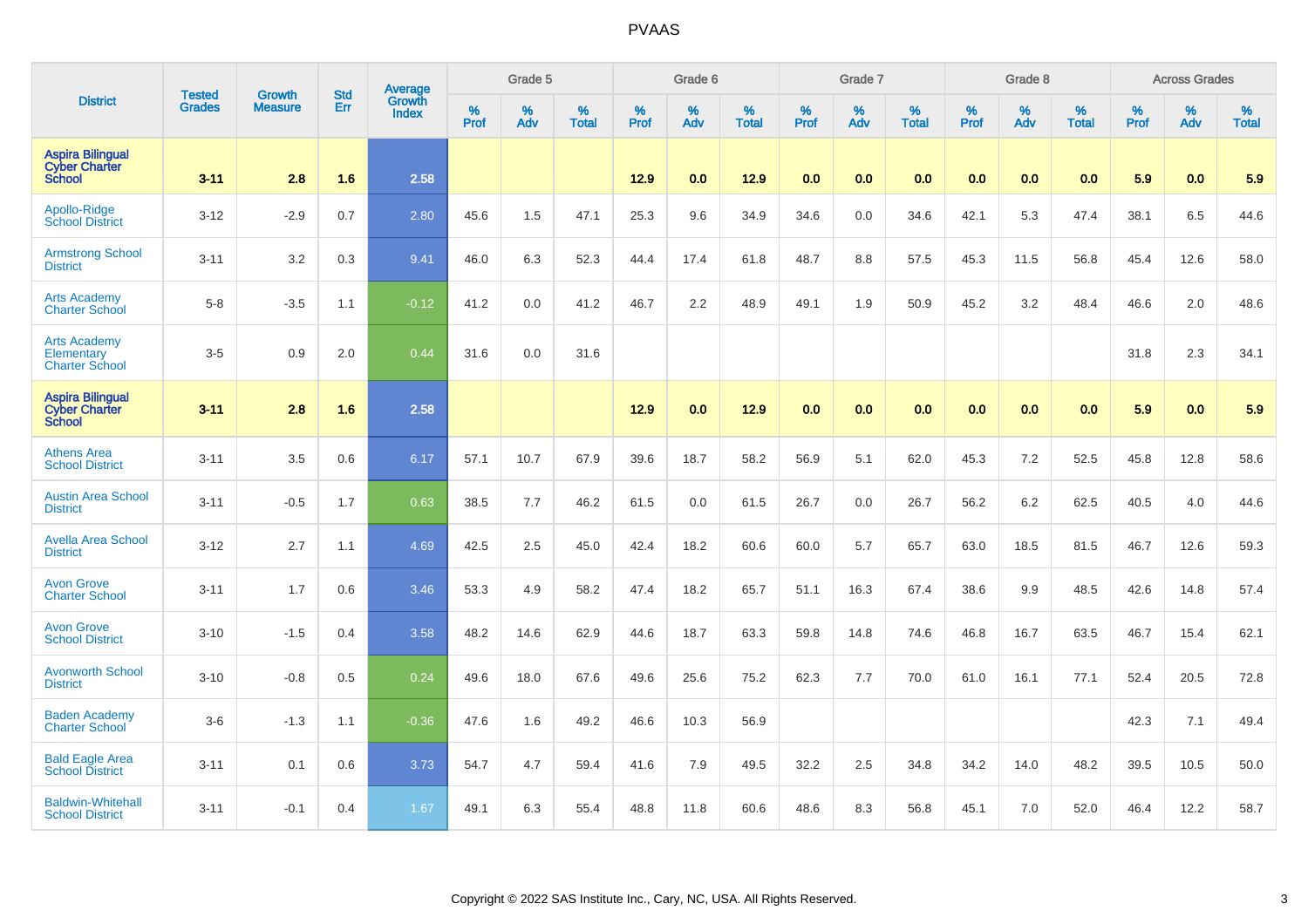|                                                                  | <b>Tested</b> | <b>Growth</b>  | <b>Std</b> | Average<br>Growth |                  | Grade 5  |                   |           | Grade 6  |                   |           | Grade 7  |                   |           | Grade 8  |                   |                  | <b>Across Grades</b> |                   |
|------------------------------------------------------------------|---------------|----------------|------------|-------------------|------------------|----------|-------------------|-----------|----------|-------------------|-----------|----------|-------------------|-----------|----------|-------------------|------------------|----------------------|-------------------|
| <b>District</b>                                                  | <b>Grades</b> | <b>Measure</b> | Err        | <b>Index</b>      | %<br><b>Prof</b> | %<br>Adv | %<br><b>Total</b> | %<br>Prof | %<br>Adv | %<br><b>Total</b> | %<br>Prof | %<br>Adv | %<br><b>Total</b> | %<br>Prof | %<br>Adv | %<br><b>Total</b> | %<br><b>Prof</b> | %<br>Adv             | %<br><b>Total</b> |
| <b>Aspira Bilingual</b><br><b>Cyber Charter</b><br><b>School</b> | $3 - 11$      | 2.8            | 1.6        | 2.58              |                  |          |                   | 12.9      | 0.0      | 12.9              | 0.0       | 0.0      | 0.0               | 0.0       | 0.0      | 0.0               | 5.9              | 0.0                  | 5.9               |
| <b>Bangor Area</b><br><b>School District</b>                     | $3 - 12$      | 3.3            | 0.5        | 6.54              | 38.6             | 14.4     | 52.9              | 45.3      | 16.7     | 62.0              | 47.3      | 9.5      | 56.8              | 43.3      | 8.0      | 51.3              | 44.8             | 13.6                 | 58.4              |
| <b>Bear Creek</b><br>Community<br><b>Charter School</b>          | $3-8$         | 5.5            | 0.9        | 6.44              | 51.9             | 7.7      | 59.6              | 47.1      | 19.6     | 66.7              | 42.3      | 7.7      | 50.0              | 34.7      | 10.2     | 44.9              | 45.2             | 12.1                 | 57.4              |
| <b>Beaver Area</b><br><b>School District</b>                     | $3 - 10$      | $-1.0$         | 0.6        | 5.55              | 56.2             | 21.5     | 77.7              | 40.0      | 48.3     | 88.3              | 65.5      | 12.9     | 78.4              | 53.6      | 16.1     | 69.6              | 50.4             | 29.6                 | 79.9              |
| <b>Bedford Area</b><br><b>School District</b>                    | $3 - 11$      | 5.0            | 0.6        | 8.52              | 54.2             | 3.4      | 57.6              | 37.1      | 16.4     | 53.4              | 44.8      | 13.8     | 58.6              | 42.8      | 12.2     | 55.0              | 46.2             | 12.2                 | 58.4              |
| <b>Belle Vernon Area</b><br><b>School District</b>               | $3 - 11$      | $-0.1$         | 0.6        | 1.31              | 52.2             | 6.3      | 58.6              | 49.6      | 14.8     | 64.4              | 47.8      | 4.4      | 52.2              | 44.1      | 6.4      | 50.5              | 47.7             | 8.9                  | 56.6              |
| <b>Bellefonte Area</b><br><b>School District</b>                 | $3 - 11$      | $-0.0$         | 0.5        | 4.37              | 56.6             | 10.2     | 66.9              | 40.3      | 19.3     | 59.7              | 50.6      | 6.0      | 56.6              | 32.2      | 8.8      | 41.0              | 44.8             | 12.3                 | 57.1              |
| <b>Bellwood-Antis</b><br><b>School District</b>                  | $3 - 10$      | 1.5            | 0.7        | 3.13              | 46.1             | 3.4      | 49.4              | 34.4      | 16.7     | 51.1              | 44.0      | 10.7     | 54.8              | 41.3      | 26.1     | 67.4              | 41.8             | 16.7                 | 58.6              |
| <b>Belmont Charter</b><br><b>School</b>                          | $3 - 10$      | 2.8            | 0.9        | 5.27              | 10.2             | 0.0      | 10.2              | 25.5      | 2.0      | 27.4              | 22.9      | 0.0      | 22.9              | 28.0      | 0.0      | 28.0              | 18.0             | 1.9                  | 19.9              |
| <b>Bensalem</b><br><b>Township School</b><br><b>District</b>     | $3 - 11$      | $-1.5$         | 0.3        | $-0.98$           | 24.4             | 3.4      | 27.7              | 32.6      | 7.6      | 40.2              | 29.8      | 4.8      | 34.6              | 31.8      | 6.9      | 38.7              | 28.8             | 6.0                  | 34.8              |
| <b>Benton Area</b><br><b>School District</b>                     | $3 - 10$      | $-0.4$         | 0.9        | 1.36              | 47.5             | 1.6      | 49.2              | 43.5      | 8.7      | 52.2              | 37.3      | 5.1      | 42.4              | 46.2      | 2.6      | 48.7              | 42.6             | 8.4                  | 51.0              |
| <b>Bentworth School</b><br><b>District</b>                       | $3 - 11$      | 2.1            | 0.7        | 2.98              | 60.3             | 15.4     | 75.6              | 46.1      | 6.7      | 52.8              | 52.5      | 20.0     | 72.5              | 43.3      | 11.9     | 55.2              | 52.1             | 16.1                 | 68.2              |
| <b>Berlin</b><br><b>Brothersvalley</b><br><b>School District</b> | $3 - 11$      | $-1.0$         | 0.8        | 1.52              | 60.4             | 1.9      | 62.3              | 42.4      | 15.2     | 57.6              | 55.8      | 3.8      | 59.6              | 54.2      | 6.2      | 60.4              | 48.4             | 8.4                  | 56.8              |
| <b>Bermudian Springs</b><br><b>School District</b>               | $3 - 11$      | 0.2            | 0.6        | 1.42              | 50.4             | 0.0      | 50.4              | 37.5      | 10.6     | 48.1              | 44.5      | 5.9      | 50.4              | 39.8      | 6.5      | 46.3              | 42.4             | 6.9                  | 49.3              |
| <b>Berwick Area</b><br><b>School District</b>                    | $3 - 11$      | $-0.6$         | 0.5        | 1.71              | 45.3             | 5.8      | 51.0              | 43.2      | 18.3     | 61.5              | 44.9      | 12.8     | 57.8              | 41.4      | 9.8      | 51.2              | 42.6             | 14.7                 | 57.3              |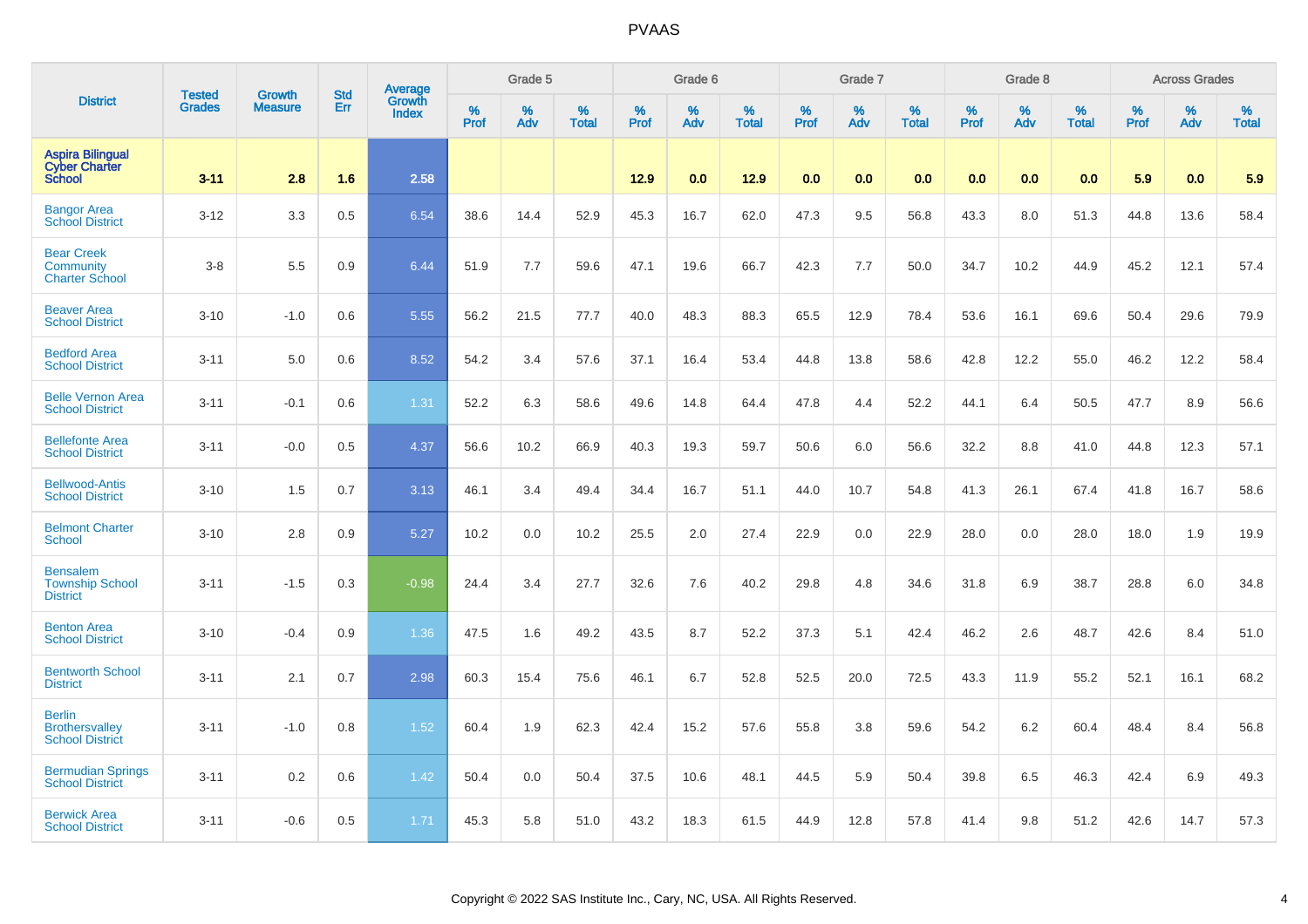|                                                                   |                         | <b>Growth</b>  | <b>Std</b> | Average                |                     | Grade 5     |                   |           | Grade 6     |                   |           | Grade 7  |                   |           | Grade 8  |                   |              | <b>Across Grades</b> |                   |
|-------------------------------------------------------------------|-------------------------|----------------|------------|------------------------|---------------------|-------------|-------------------|-----------|-------------|-------------------|-----------|----------|-------------------|-----------|----------|-------------------|--------------|----------------------|-------------------|
| <b>District</b>                                                   | <b>Tested</b><br>Grades | <b>Measure</b> | Err        | Growth<br><b>Index</b> | $\%$<br><b>Prof</b> | $\%$<br>Adv | %<br><b>Total</b> | %<br>Prof | $\%$<br>Adv | %<br><b>Total</b> | %<br>Prof | %<br>Adv | %<br><b>Total</b> | %<br>Prof | %<br>Adv | %<br><b>Total</b> | $\%$<br>Prof | %<br>Adv             | %<br><b>Total</b> |
| <b>Aspira Bilingual</b><br><b>Cyber Charter</b><br><b>School</b>  | $3 - 11$                | 2.8            | 1.6        | 2.58                   |                     |             |                   | 12.9      | 0.0         | 12.9              | 0.0       | 0.0      | 0.0               | 0.0       | 0.0      | 0.0               | 5.9          | 0.0                  | 5.9               |
| <b>Bethel Park School</b><br><b>District</b>                      | $3 - 11$                | 0.5            | 0.4        | 3.98                   | 59.3                | 14.8        | 74.2              | 44.6      | 30.2        | 74.9              | 57.6      | 17.0     | 74.5              | 54.5      | 19.6     | 74.1              | 52.1         | 24.5                 | 76.6              |
| <b>Bethlehem Area</b><br><b>School District</b>                   | $3 - 11$                | 0.3            | 0.4        | 1.52                   | 50.4                | 5.3         | 55.6              | 39.9      | 8.4         | 48.3              | 40.8      | 5.2      | 46.0              | 33.8      | 6.3      | 40.1              | 42.3         | 9.3                  | 51.6              |
| <b>Bethlehem-Center</b><br><b>School District</b>                 | $3 - 10$                | $-2.1$         | 0.8        | 1.31                   | 40.8                | 2.8         | 43.7              | 29.8      | 1.5         | 31.3              | 28.6      | 0.0      | 28.6              | 29.2      | 0.0      | 29.2              | 35.6         | 3.6                  | 39.2              |
| <b>Big Beaver Falls</b><br><b>Area School</b><br><b>District</b>  | $3 - 11$                | $-0.7$         | 0.6        | 3.08                   | 44.1                | 2.9         | 47.1              | 30.8      | 1.9         | 32.7              | 29.7      | 5.0      | 34.6              | 27.8      | 2.1      | 29.9              | 33.1         | 3.7                  | 36.8              |
| <b>Big Spring School</b><br><b>District</b>                       | $3 - 11$                | $-0.3$         | 0.5        | 3.91                   | 50.0                | 14.6        | 64.6              | 45.6      | 12.0        | 57.6              | 52.2      | 8.8      | 61.0              | 49.7      | 9.2      | 58.9              | 47.8         | 15.2                 | 63.0              |
| <b>Blackhawk School</b><br><b>District</b>                        | $3 - 11$                | $-3.2$         | 0.5        | 0.56                   | 58.7                | 1.4         | 60.1              | 43.4      | 16.4        | 59.8              | 52.8      | 4.9      | 57.7              | 39.7      | 6.7      | 46.4              | 48.1         | 10.9                 | 59.0              |
| <b>Blacklick Valley</b><br><b>School District</b>                 | $3 - 11$                | $-0.1$         | 1.0        | 0.41                   | 29.6                | 0.0         | 29.6              | 52.6      | 7.9         | 60.5              | 35.4      | 0.0      | 35.4              | 34.2      | 0.0      | 34.2              | 43.2         | 3.7                  | 46.9              |
| <b>Blairsville-</b><br><b>Saltsburg School</b><br><b>District</b> | $3 - 11$                | $-0.1$         | 0.7        | 1.52                   | 46.9                | 8.2         | 55.1              | 40.4      | 22.5        | 62.9              | 38.6      | 9.9      | 48.5              | 50.6      | 14.1     | 64.7              | 41.8         | 15.1                 | 56.9              |
| <b>Bloomsburg Area</b><br><b>School District</b>                  | $3 - 10$                | $-0.8$         | 0.7        | 1.26                   | 49.4                | 4.4         | 53.8              | 43.3      | 15.6        | 58.9              | 36.3      | 7.8      | 44.1              | 50.0      | 6.0      | 56.0              | 46.3         | 11.7                 | 57.9              |
| <b>Blue Mountain</b><br><b>School District</b>                    | $3 - 10$                | 0.0            | 0.5        | 2.60                   | 60.1                | 12.0        | 72.2              | 50.9      | 12.4        | 63.3              | 52.0      | 10.1     | 62.0              | 47.3      | 11.5     | 58.8              | 52.0         | 15.0                 | 67.0              |
| <b>Blue Ridge School</b><br><b>District</b>                       | $3 - 11$                | 2.2            | 0.8        | 2.90                   | 42.5                | 8.2         | 50.7              | 46.0      | 8.1         | 54.0              | 50.0      | 16.1     | 66.1              | 47.1      | 8.6      | 55.7              | 45.4         | 10.7                 | 56.1              |
| <b>Boyertown Area</b><br><b>School District</b>                   | $3 - 11$                | $-3.6$         | 0.4        | $-2.83$                | 45.9                | 6.0         | 51.9              | 38.5      | 13.6        | 52.1              | 46.4      | 12.8     | 59.3              | 42.2      | 8.4      | 50.6              | 42.6         | 10.7                 | 53.4              |
| <b>Boys Latin Of</b><br>Philadelphia<br><b>Charter School</b>     | $6 - 12$                | 2.7            | 0.8        | 3.28                   |                     |             |                   | 9.0       | 1.5         | 10.4              | 18.1      | 1.2      | 19.3              | 22.6      | 1.1      | 23.7              | 17.3         | 1.2                  | 18.5              |
| <b>Bradford Area</b><br><b>School District</b>                    | $3 - 12$                | 3.9            | 0.5        | 7.92                   | 53.6                | 11.3        | 64.9              | 40.7      | 19.2        | 59.9              | 47.0      | 11.6     | 58.6              | 46.2      | 16.0     | 62.2              | 45.7         | 15.1                 | 60.8              |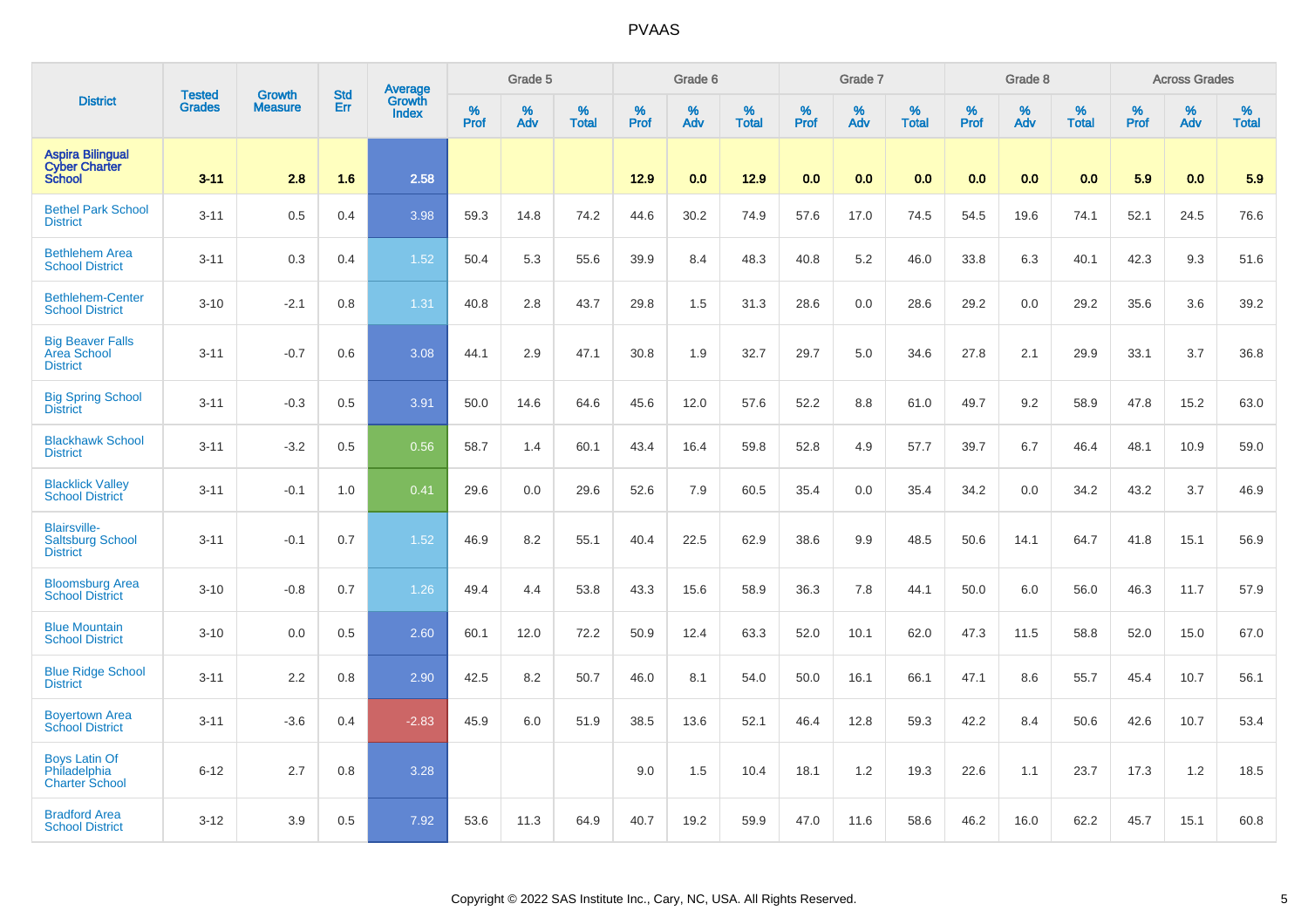|                                                                  |                         | <b>Growth</b>  | <b>Std</b> | Average         |              | Grade 5  |                   |           | Grade 6  |                   |           | Grade 7  |                   |           | Grade 8  |                   |           | <b>Across Grades</b> |                   |
|------------------------------------------------------------------|-------------------------|----------------|------------|-----------------|--------------|----------|-------------------|-----------|----------|-------------------|-----------|----------|-------------------|-----------|----------|-------------------|-----------|----------------------|-------------------|
| <b>District</b>                                                  | <b>Tested</b><br>Grades | <b>Measure</b> | <b>Err</b> | Growth<br>Index | $\%$<br>Prof | %<br>Adv | %<br><b>Total</b> | %<br>Prof | %<br>Adv | %<br><b>Total</b> | %<br>Prof | %<br>Adv | %<br><b>Total</b> | %<br>Prof | %<br>Adv | %<br><b>Total</b> | %<br>Prof | $\%$<br>Adv          | %<br><b>Total</b> |
| <b>Aspira Bilingual</b><br><b>Cyber Charter</b><br><b>School</b> | $3 - 11$                | 2.8            | 1.6        | 2.58            |              |          |                   | 12.9      | 0.0      | 12.9              | 0.0       | 0.0      | 0.0               | 0.0       | 0.0      | 0.0               | 5.9       | 0.0                  | 5.9               |
| <b>Brentwood</b><br><b>Borough School</b><br><b>District</b>     | $3 - 11$                | $-2.1$         | 0.7        | $-0.70$         | 53.5         | 7.0      | 60.5              | 36.1      | 12.0     | 48.2              | 33.3      | 4.6      | 37.9              | 48.0      | 6.8      | 54.8              | 40.9      | 9.4                  | 50.3              |
| <b>Bristol Borough</b><br><b>School District</b>                 | $3 - 12$                | 0.4            | 0.7        | 1.32            | 37.3         | 1.3      | 38.7              | 28.4      | 18.2     | 46.6              | 39.5      | 7.4      | 46.9              | 27.7      | 6.0      | 33.7              | 33.3      | 8.0                  | 41.4              |
| <b>Bristol Township</b><br><b>School District</b>                | $3 - 11$                | $-3.8$         | 0.4        | $-3.67$         | 23.8         | 0.9      | 24.7              | 30.0      | 5.5      | 35.5              | 30.2      | 2.2      | 32.4              | 24.1      | 2.8      | 26.9              | 26.9      | 2.9                  | 29.8              |
| <b>Brockway Area</b><br><b>School District</b>                   | $3 - 11$                | 4.2            | 0.7        | 5.89            | 61.5         | 14.1     | 75.6              | 40.6      | 34.8     | 75.4              | 44.4      | 9.9      | 54.3              | 50.0      | 9.7      | 59.7              | 46.6      | 17.4                 | 64.0              |
| <b>Brookville Area</b><br><b>School District</b>                 | $3 - 11$                | $-3.3$         | 0.6        | $-1.08$         | 41.6         | 5.9      | 47.5              | 37.1      | 12.4     | 49.4              | 34.4      | 0.8      | 35.2              | 45.0      | 7.3      | 52.3              | 40.4      | 8.7                  | 49.1              |
| <b>Brownsville Area</b><br><b>School District</b>                | $3 - 12$                | 1.2            | 0.7        | 1.74            | 40.5         | 0.0      | 40.5              | 24.7      | 1.2      | 25.9              | 30.0      | 3.8      | 33.8              | 37.0      | 1.4      | 38.4              | 32.0      | 2.6                  | 34.6              |
| <b>Bucks County</b><br><b>Montessori Charter</b><br>School       | $3-6$                   | 10.3           | 1.9        | 5.31            | 64.5         | 19.4     | 83.9              | 35.7      | 57.1     | 92.9              |           |          |                   |           |          |                   | 51.1      | 35.1                 | 86.2              |
| <b>Burgettstown Area</b><br><b>School District</b>               | $3 - 11$                | $-3.6$         | 0.7        | 0.52            | 35.1         | 6.5      | 41.6              | 58.5      | 7.7      | 66.2              | 32.9      | 2.4      | 35.4              | 35.6      | 5.5      | 41.1              | 40.5      | 8.8                  | 49.3              |
| <b>Burrell School</b><br><b>District</b>                         | $3 - 11$                | $-3.3$         | 0.7        | 1.06            | 50.0         | 0.9      | 50.9              | 46.2      | 7.7      | 53.8              | 46.8      | 6.5      | 53.2              | 41.0      | 4.9      | 45.9              | 45.9      | 7.5                  | 53.4              |
| <b>Butler Area School</b><br><b>District</b>                     | $3 - 11$                | 0.3            | 0.3        | 5.32            | 49.8         | 12.2     | 61.9              | 43.8      | 18.2     | 62.0              | 44.4      | 9.3      | 53.8              | 47.9      | 8.0      | 55.9              | 46.0      | 14.0                 | 60.0              |
| California Area<br><b>School District</b>                        | $3 - 10$                | 1.5            | 0.8        | 4.01            | 51.8         | 3.7      | 55.6              | 39.4      | 9.1      | 48.5              | 46.4      | 17.9     | 64.3              | 50.0      | 18.5     | 68.5              | 45.7      | 14.1                 | 59.8              |
| <b>Cambria Heights</b><br><b>School District</b>                 | $3 - 10$                | 1.6            | 0.6        | 4.96            | 62.9         | 5.6      | 68.5              | 42.6      | 24.8     | 67.3              | 51.0      | 5.2      | 56.2              | 48.2      | 13.4     | 61.6              | 49.1      | 11.7                 | 60.8              |
| <b>Cameron County</b><br><b>School District</b>                  | $3 - 12$                | $-2.6$         | 1.0        | 0.35            | 73.3         | 3.3      | 76.7              | 48.7      | 25.6     | 74.4              | 39.0      | 0.0      | 39.0              | 43.2      | 5.4      | 48.6              | 50.4      | 14.0                 | 64.4              |
| <b>Camp Hill School</b><br><b>District</b>                       | $3 - 12$                | $-2.3$         | 0.7        | 0.25            | 65.4         | 17.3     | 82.7              | 53.3      | 8.0      | 61.3              | 63.7      | 5.5      | 69.2              | 49.6      | 15.3     | 64.9              | 52.7      | 18.6                 | 71.3              |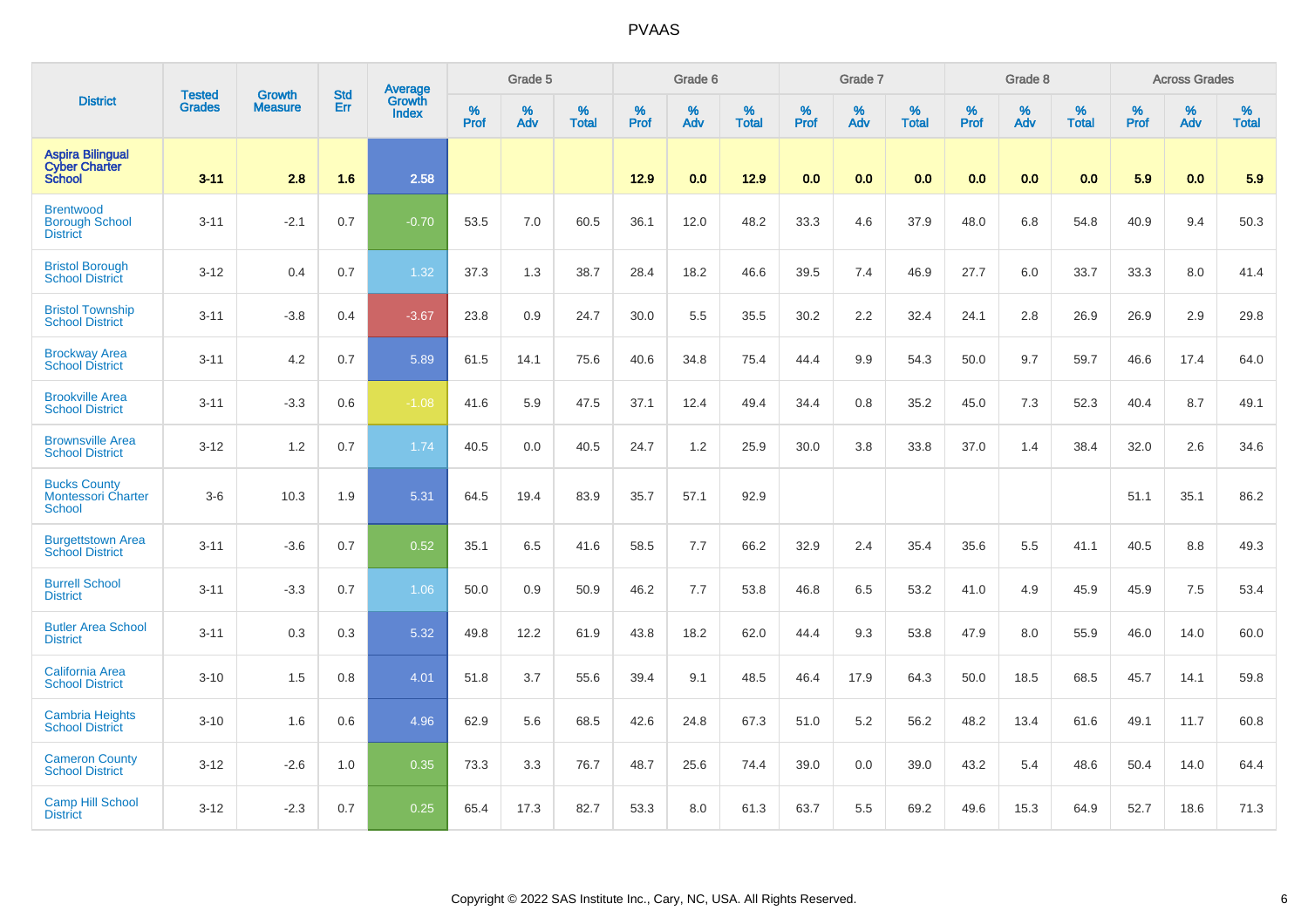|                                                                                       | <b>Tested</b> | <b>Growth</b>  | <b>Std</b> | Average                       |           | Grade 5  |                   |           | Grade 6  |                   |           | Grade 7  |                   |           | Grade 8  |                   |           | <b>Across Grades</b> |                   |
|---------------------------------------------------------------------------------------|---------------|----------------|------------|-------------------------------|-----------|----------|-------------------|-----------|----------|-------------------|-----------|----------|-------------------|-----------|----------|-------------------|-----------|----------------------|-------------------|
| <b>District</b>                                                                       | <b>Grades</b> | <b>Measure</b> | Err        | <b>Growth</b><br><b>Index</b> | %<br>Prof | %<br>Adv | %<br><b>Total</b> | %<br>Prof | %<br>Adv | %<br><b>Total</b> | %<br>Prof | %<br>Adv | %<br><b>Total</b> | %<br>Prof | %<br>Adv | %<br><b>Total</b> | %<br>Prof | %<br>Adv             | %<br><b>Total</b> |
| <b>Aspira Bilingual</b><br><b>Cyber Charter</b><br><b>School</b>                      | $3 - 11$      | 2.8            | 1.6        | 2.58                          |           |          |                   | 12.9      | 0.0      | 12.9              | 0.0       | 0.0      | 0.0               | 0.0       | 0.0      | 0.0               | 5.9       | 0.0                  | 5.9               |
| Canon-Mcmillan<br><b>School District</b>                                              | $3 - 11$      | 2.0            | 0.3        | 8.06                          | 60.2      | 11.0     | 71.3              | 41.6      | 31.2     | 72.8              | 51.6      | 18.2     | 69.7              | 56.9      | 17.7     | 74.6              | 50.9      | 21.6                 | 72.5              |
| <b>Canton Area</b><br><b>School District</b>                                          | $3 - 11$      | $-2.0$         | 0.8        | 1.77                          | 57.7      | 5.8      | 63.5              | 46.0      | 4.8      | 50.8              | 40.0      | 0.0      | 40.0              | 36.9      | 3.1      | 40.0              | 43.6      | 6.7                  | 50.3              |
| <b>Carbondale Area</b><br><b>School District</b>                                      | $3 - 10$      | $-1.3$         | 0.7        | 1.07                          | 34.5      | 0.0      | 34.5              | 23.1      | 2.2      | 25.3              | 29.4      | 3.5      | 32.9              | 42.4      | 5.7      | 48.1              | 30.0      | 3.2                  | 33.3              |
| <b>Carlisle Area</b><br><b>School District</b>                                        | $3 - 11$      | 1.8            | 0.4        | 5.66                          | 40.6      | 13.9     | 54.4              | 38.1      | 20.2     | 58.2              | 42.0      | 13.0     | 55.0              | 42.1      | 10.7     | 52.8              | 40.4      | 15.3                 | 55.7              |
| <b>Carlynton School</b><br><b>District</b>                                            | $3 - 11$      | 0.0            | 0.7        | 2.14                          | 50.5      | 6.4      | 57.0              | 47.1      | 18.8     | 65.9              | 30.8      | 7.5      | 38.3              | 40.8      | 7.9      | 48.7              | 41.6      | 11.0                 | 52.7              |
| <b>Carmichaels Area</b><br><b>School District</b>                                     | $3 - 10$      | $-2.5$         | 0.8        | 0.32                          | 35.0      | 1.2      | 36.2              | 25.8      | 7.6      | 33.3              | 33.3      | 1.5      | 34.8              | 35.2      | 1.4      | 36.6              | 32.5      | 3.4                  | 35.9              |
| Catasaugua Area<br><b>School District</b>                                             | $3 - 12$      | $-1.3$         | 0.7        | 0.83                          | 30.1      | 0.0      | 30.1              | 55.4      | 9.5      | 64.9              | 33.3      | 2.9      | 36.3              | 24.4      | 7.8      | 32.2              | 36.9      | 5.3                  | 42.2              |
| <b>Centennial School</b><br><b>District</b>                                           | $3 - 10$      | 1.2            | 0.3        | 3.59                          | 49.0      | 5.4      | 54.4              | 41.7      | 11.3     | 53.0              | 46.4      | 7.1      | 53.6              | 43.6      | 5.1      | 48.7              | 44.3      | 10.2                 | 54.4              |
| <b>Center For Student</b><br><b>Learning Charter</b><br><b>School At</b><br>Pennsbury | $6 - 12$      | 1.9            | 3.5        | 0.54                          |           |          |                   |           |          |                   |           |          |                   | 25.0      | 8.3      | 33.3              | 26.9      | 3.8                  | 30.8              |
| <b>Central Bucks</b><br><b>School District</b>                                        | $3 - 11$      | $-1.3$         | 0.2        | 2.25                          | 57.2      | 12.0     | 69.2              | 48.3      | 28.7     | 76.9              | 54.3      | 16.8     | 71.0              | 51.5      | 17.5     | 69.0              | 51.5      | 19.8                 | 71.4              |
| <b>Central Cambria</b><br><b>School District</b>                                      | $3 - 11$      | $-3.0$         | 0.6        | $-0.86$                       | 59.8      | 11.1     | 70.9              | 33.6      | 13.3     | 46.9              | 48.2      | 4.4      | 52.6              | 38.9      | 4.8      | 43.6              | 44.9      | 10.7                 | 55.6              |
| <b>Central Columbia</b><br><b>School District</b>                                     | $3 - 12$      | 3.0            | 0.5        | 6.31                          | 58.7      | 17.3     | 76.0              | 32.1      | 33.6     | 65.7              | 56.3      | 16.9     | 73.2              | 53.8      | 24.1     | 77.9              | 48.9      | 24.7                 | 73.6              |
| <b>Central Dauphin</b><br><b>School District</b>                                      | $3 - 11$      | 1.6            | 0.2        | 7.01                          | 46.1      | 7.7      | 53.8              | 40.5      | 15.0     | 55.5              | 41.1      | 7.5      | 48.6              | 39.4      | 10.3     | 49.7              | 41.3      | 11.4                 | 52.8              |
| <b>Central Fulton</b><br><b>School District</b>                                       | $3 - 11$      | 0.7            | 0.8        | 3.42                          | 43.4      | 7.9      | 51.3              | 36.2      | 8.7      | 44.9              | 42.7      | 2.7      | 45.3              | 53.6      | 16.1     | 69.6              | 45.7      | 8.1                  | 53.8              |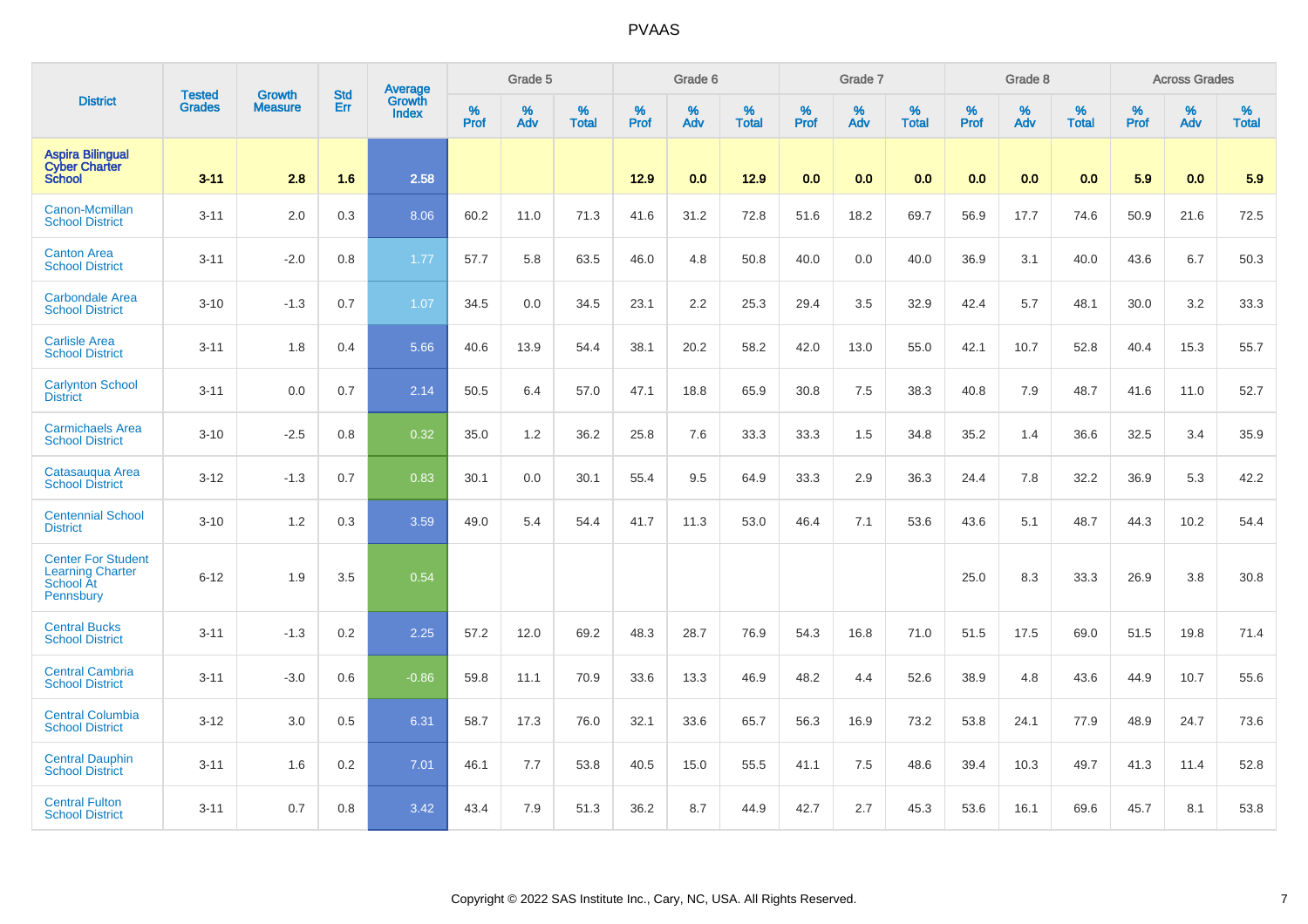|                                                                            | <b>Tested</b> | Growth         | <b>Std</b> | <b>Average</b><br>Growth |                     | Grade 5  |                   |           | Grade 6  |                   |           | Grade 7  |                   |           | Grade 8  |                   |           | <b>Across Grades</b> |                   |
|----------------------------------------------------------------------------|---------------|----------------|------------|--------------------------|---------------------|----------|-------------------|-----------|----------|-------------------|-----------|----------|-------------------|-----------|----------|-------------------|-----------|----------------------|-------------------|
| <b>District</b>                                                            | <b>Grades</b> | <b>Measure</b> | Err        | <b>Index</b>             | $\%$<br><b>Prof</b> | %<br>Adv | %<br><b>Total</b> | %<br>Prof | %<br>Adv | %<br><b>Total</b> | %<br>Prof | %<br>Adv | %<br><b>Total</b> | %<br>Prof | %<br>Adv | %<br><b>Total</b> | %<br>Prof | %<br>Adv             | %<br><b>Total</b> |
| <b>Aspira Bilingual</b><br><b>Cyber Charter</b><br><b>School</b>           | $3 - 11$      | 2.8            | 1.6        | 2.58                     |                     |          |                   | 12.9      | 0.0      | 12.9              | 0.0       | 0.0      | 0.0               | 0.0       | 0.0      | 0.0               | 5.9       | 0.0                  | 5.9               |
| <b>Central Greene</b><br><b>School District</b>                            | $3 - 11$      | $-1.8$         | 0.6        | 0.82                     | 35.0                | 0.0      | 35.0              | 40.0      | 9.5      | 49.5              | 33.3      | 5.0      | 38.3              | 31.5      | 1.8      | 33.3              | 35.2      | 5.2                  | 40.3              |
| <b>Central Valley</b><br><b>School District</b>                            | $3 - 10$      | $-2.0$         | 0.5        | 0.99                     | 44.1                | 4.2      | 48.2              | 39.3      | 25.0     | 64.3              | 50.3      | 9.2      | 59.5              | 41.9      | 8.8      | 50.7              | 46.3      | 13.9                 | 60.2              |
| <b>Central York</b><br><b>School District</b>                              | $3-12$        | 5.2            | 0.3        | 15.18                    | 51.5                | 5.0      | 56.5              | 45.8      | 10.9     | 56.7              | 54.3      | 10.8     | 65.1              | 44.1      | 9.2      | 53.2              | 46.7      | 10.4                 | 57.1              |
| <b>Centre Learning</b><br>Community<br><b>Charter School</b>               | $5-8$         | $-1.3$         | 2.1        | 0.35                     |                     |          |                   |           |          |                   | 37.5      | 12.5     | 50.0              | 47.1      | 11.8     | 58.8              | 51.8      | 16.7                 | 68.5              |
| Chambersburg<br><b>Area School</b><br><b>District</b>                      | $3 - 11$      | $-0.2$         | 0.3        | 1.89                     | 44.0                | 7.0      | 51.0              | 34.1      | 16.0     | 50.1              | 38.2      | 8.2      | 46.5              | 38.7      | 11.2     | 49.9              | 37.5      | 11.0                 | 48.5              |
| <b>Charleroi School</b><br><b>District</b>                                 | $3 - 11$      | $-2.5$         | 0.6        | 1.65                     | 45.1                | 2.0      | 47.1              | 44.0      | 11.0     | 55.0              | 37.7      | 11.3     | 49.1              | 45.3      | 4.2      | 49.5              | 43.2      | 7.7                  | 50.9              |
| <b>Chartiers Valley</b><br><b>School District</b>                          | $3 - 11$      | $-3.4$         | 0.4        | $-1.86$                  | 51.3                | 6.5      | 57.8              | 45.9      | 15.3     | 61.2              | 46.3      | 8.7      | 55.0              | 42.9      | 7.6      | 50.5              | 47.3      | 10.0                 | 57.4              |
| <b>Chartiers-Houston</b><br><b>School District</b>                         | $3 - 10$      | $-1.5$         | 0.7        | 1.79                     | 58.4                | 10.1     | 68.5              | 55.8      | 18.2     | 74.0              | 52.0      | 5.5      | 57.5              | 54.9      | 7.0      | 62.0              | 53.8      | 14.2                 | 68.0              |
| Cheltenham<br><b>School District</b>                                       | $3 - 11$      | $-2.6$         | 0.6        | $-1.69$                  | 43.9                | 13.0     | 56.9              | 49.5      | 17.8     | 67.3              | 48.3      | 9.4      | 57.7              | 35.2      | 7.7      | 42.9              | 44.0      | 14.8                 | 58.8              |
| <b>Chester Charter</b><br><b>Scholars Academy</b><br><b>Charter School</b> | $3 - 12$      | 0.0            | 0.9        | 2.02                     | 17.8                | 0.0      | 17.8              | 31.9      | 4.3      | 36.2              | 37.5      | 4.2      | 41.7              | 16.0      | 0.0      | 16.0              | 23.8      | 1.8                  | 25.6              |
| <b>Chester</b><br>Community<br><b>Charter School</b>                       | $3 - 8$       | 3.8            | 0.6        | 6.24                     | 15.7                | 0.8      | 16.4              | 11.9      | 1.8      | 13.8              | 15.2      | 1.0      | 16.2              | 14.8      | 0.0      | 14.8              | 13.2      | 0.7                  | 13.9              |
| <b>Chester-Upland</b><br><b>School District</b>                            | $3 - 11$      | 0.8            | 0.8        | 2.47                     | 15.4                | 0.0      | 15.4              | 18.2      | 2.6      | 20.8              | 12.4      | 0.0      | 12.4              | 9.8       | 0.0      | 9.8               | 15.6      | 1.0                  | 16.6              |
| <b>Chestnut Ridge</b><br><b>School District</b>                            | $3 - 12$      | 1.2            | 0.7        | 3.96                     | 53.8                | 4.4      | 58.2              | 42.0      | 19.8     | 61.7              | 57.9      | 3.2      | 61.0              | 50.5      | 6.2      | 56.7              | 47.9      | 11.6                 | 59.5              |
| <b>Chichester School</b><br><b>District</b>                                | $3 - 11$      | $-4.0$         | 0.7        | 0.17                     | 27.3                | 1.1      | 28.4              | 37.2      | 9.0      | 46.2              | 31.2      | 6.2      | 37.5              | 41.1      | 0.0      | 41.1              | 36.7      | 5.7                  | 42.4              |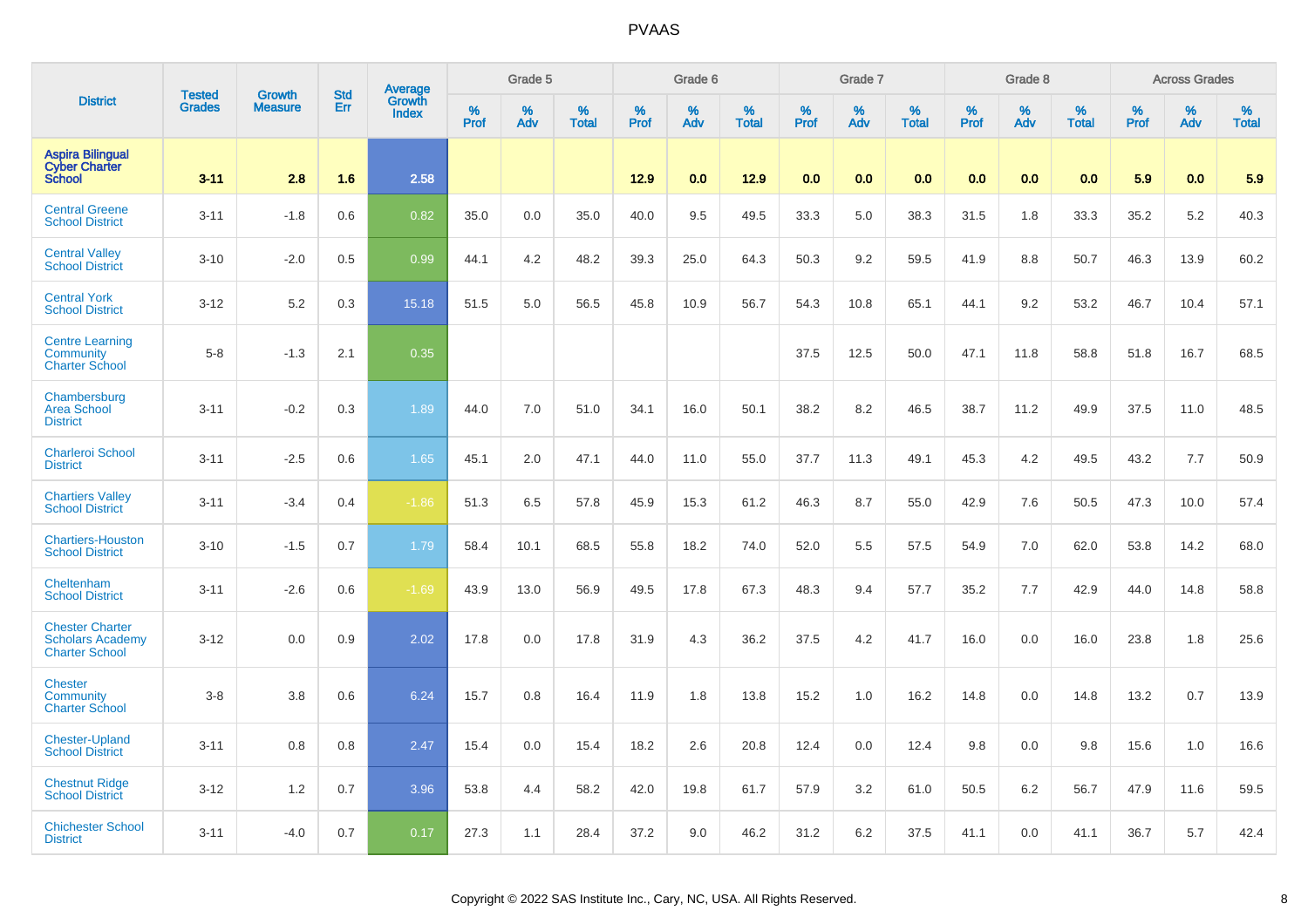|                                                                   | <b>Tested</b> | <b>Growth</b>  | <b>Std</b> | Average                |                     | Grade 5  |                   |           | Grade 6  |                   |           | Grade 7  |                   |                  | Grade 8  |                   |           | <b>Across Grades</b> |                   |
|-------------------------------------------------------------------|---------------|----------------|------------|------------------------|---------------------|----------|-------------------|-----------|----------|-------------------|-----------|----------|-------------------|------------------|----------|-------------------|-----------|----------------------|-------------------|
| <b>District</b>                                                   | <b>Grades</b> | <b>Measure</b> | Err        | Growth<br><b>Index</b> | $\%$<br><b>Prof</b> | %<br>Adv | %<br><b>Total</b> | %<br>Prof | %<br>Adv | %<br><b>Total</b> | %<br>Prof | %<br>Adv | %<br><b>Total</b> | %<br><b>Prof</b> | %<br>Adv | %<br><b>Total</b> | %<br>Prof | %<br>Adv             | %<br><b>Total</b> |
| <b>Aspira Bilingual</b><br><b>Cyber Charter</b><br><b>School</b>  | $3 - 11$      | 2.8            | 1.6        | 2.58                   |                     |          |                   | 12.9      | 0.0      | 12.9              | 0.0       | 0.0      | 0.0               | 0.0              | 0.0      | 0.0               | 5.9       | 0.0                  | 5.9               |
| <b>Circle Of Seasons</b><br><b>Charter School</b>                 | $3-8$         | 11.4           | 1.3        | 9.02                   | 65.7                | 11.4     | 77.1              | 50.0      | 20.0     | 70.0              | 44.4      | 19.4     | 63.9              |                  |          |                   | 50.8      | 18.6                 | 69.5              |
| <b>Clairton City</b><br><b>School District</b>                    | $3 - 11$      | 0.7            | 0.8        | 3.64                   | 12.5                | 2.1      | 14.6              | 22.1      | 5.9      | 27.9              | 17.7      | 0.0      | 17.7              | 25.5             | 0.0      | 25.5              | 19.3      | 1.5                  | 20.8              |
| <b>Clarion Area</b><br><b>School District</b>                     | $3 - 11$      | 1.1            | 0.9        | 2.53                   | 58.3                | 2.1      | 60.4              | 46.4      | 7.1      | 53.6              | 44.8      | 4.5      | 49.2              | 39.0             | 11.9     | 50.8              | 45.1      | 10.1                 | 55.2              |
| <b>Clarion-Limestone</b><br><b>Area School</b><br><b>District</b> | $3 - 12$      | 1.8            | 0.9        | 3.72                   | 54.6                | 29.1     | 83.6              | 57.7      | 26.9     | 84.6              | 41.7      | 16.7     | 58.3              | 44.7             | 12.8     | 57.4              | 47.0      | 20.8                 | 67.7              |
| Claysburg-Kimmel<br><b>School District</b>                        | $3 - 11$      | 2.9            | 0.8        | 3.49                   | 52.3                | 3.1      | 55.4              | 34.6      | 15.4     | 50.0              | 35.1      | 8.8      | 43.9              | 43.9             | 7.0      | 50.9              | 43.5      | 8.7                  | 52.2              |
| <b>Clearfield Area</b><br><b>School District</b>                  | $3 - 10$      | $-0.5$         | 0.5        | 0.63                   | 37.9                | 3.2      | 41.1              | 35.8      | 5.8      | 41.6              | 39.0      | 1.5      | 40.4              | 32.4             | 4.1      | 36.6              | 35.2      | 5.8                  | 41.0              |
| <b>Coatesville Area</b><br><b>School District</b>                 | $3 - 11$      | $-0.4$         | 0.4        | 0.42                   | 28.2                | 1.6      | 29.8              | 30.3      | 2.8      | 33.1              | 30.8      | 4.4      | 35.2              | 26.3             | 2.9      | 29.3              | 28.5      | 3.0                  | 31.5              |
| <b>Cocalico School</b><br><b>District</b>                         | $3 - 11$      | $-2.5$         | 0.4        | $-0.38$                | 50.2                | 11.9     | 62.2              | 46.0      | 22.6     | 68.5              | 50.7      | 7.0      | 57.6              | 35.9             | 14.1     | 50.0              | 44.9      | 15.8                 | 60.7              |
| <b>Collegium Charter</b><br><b>School</b>                         | $3 - 10$      | $-4.5$         | 0.5        | $-1.74$                | 32.0                | 1.0      | 33.0              | 26.2      | 4.2      | 30.4              | 26.3      | 1.1      | 27.4              | 25.0             | 3.4      | 28.4              | 31.5      | 3.2                  | 34.7              |
| <b>Colonial School</b><br><b>District</b>                         | $3 - 11$      | 0.7            | 0.4        | 4.69                   | 55.2                | 20.3     | 75.4              | 43.0      | 38.9     | 81.8              | 49.7      | 19.2     | 68.9              | 52.2             | 17.0     | 69.2              | 47.2      | 26.2                 | 73.5              |
| <b>Columbia Borough</b><br><b>School District</b>                 | $3 - 12$      | $-0.9$         | 0.8        | 1.58                   | 34.7                | 5.6      | 40.3              | 31.0      | 8.4      | 39.4              | 20.0      | 4.3      | 24.3              | 21.6             | 1.4      | 23.0              | 27.1      | 6.8                  | 33.9              |
| <b>Commodore Perry</b><br><b>School District</b>                  | $3 - 11$      | $-0.7$         | 1.1        | 0.10                   | 64.5                | 12.9     | 77.4              | 41.9      | 6.4      | 48.4              | 48.6      | 8.1      | 56.8              | 37.0             | 25.9     | 63.0              | 48.6      | 13.1                 | 61.8              |
| Commonwealth<br><b>Charter Academy</b><br><b>Charter School</b>   | $3 - 10$      | $-3.1$         | 0.9        | $-0.44$                | 49.2                | 1.7      | 50.8              | 56.0      | 12.0     | 68.0              | 49.1      | 8.8      | 57.9              | 39.6             | 4.2      | 43.8              | 45.3      | 10.1                 | 55.4              |
| Community<br>Academy Of<br>Philadelphia<br><b>Charter School</b>  | $3 - 11$      | $-4.1$         | 1.0        | 0.81                   | 22.5                | 0.0      | 22.5              | 27.3      | 0.0      | 27.3              | 33.3      | 2.8      | 36.1              | 12.2             | 0.0      | 12.2              | 24.9      | 1.4                  | 26.3              |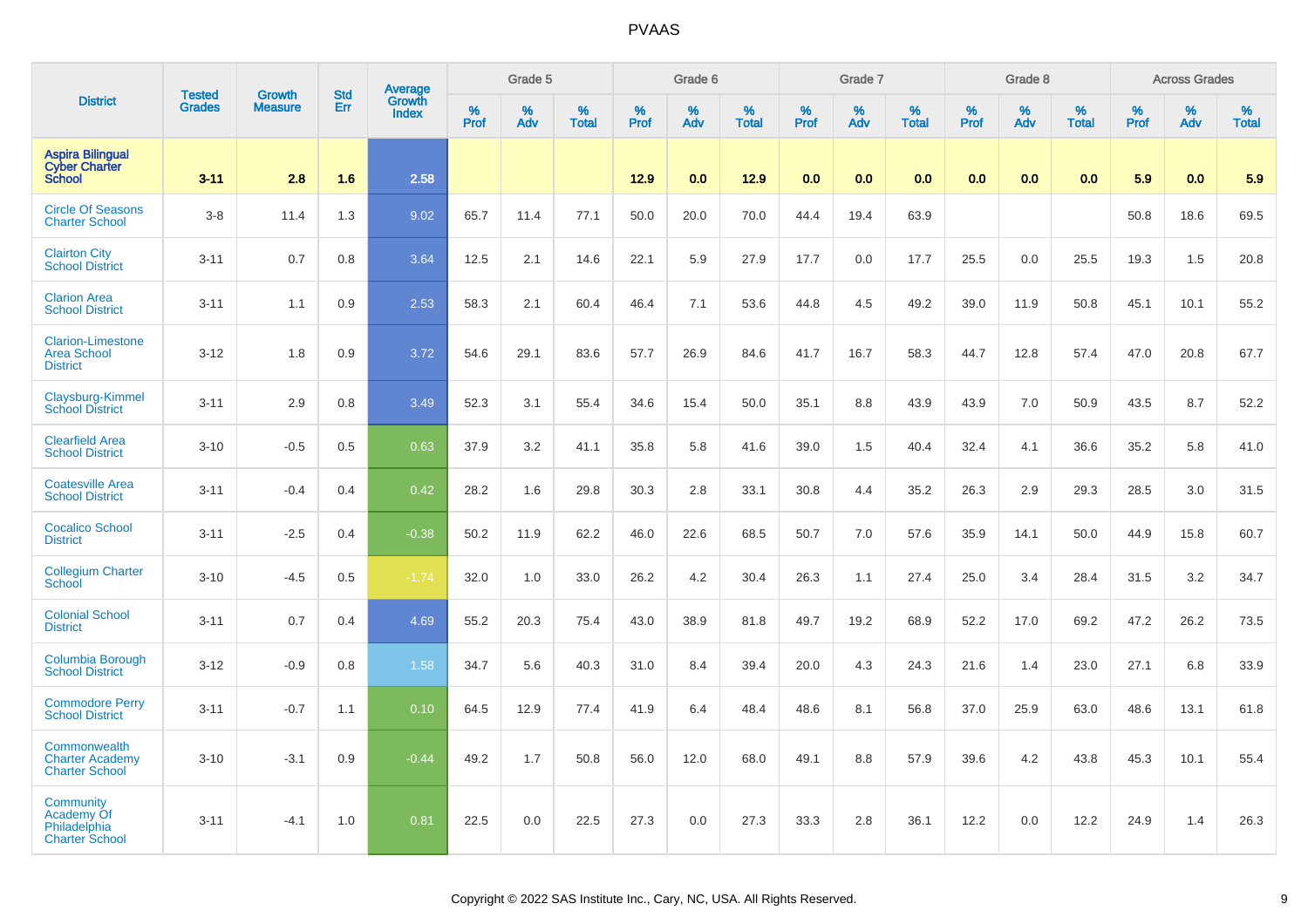|                                                                  | <b>Tested</b> | <b>Growth</b>  | <b>Std</b> | Average                |           | Grade 5  |                   |           | Grade 6  |                   |                  | Grade 7  |                   |                  | Grade 8     |                   |                  | <b>Across Grades</b> |                   |
|------------------------------------------------------------------|---------------|----------------|------------|------------------------|-----------|----------|-------------------|-----------|----------|-------------------|------------------|----------|-------------------|------------------|-------------|-------------------|------------------|----------------------|-------------------|
| <b>District</b>                                                  | <b>Grades</b> | <b>Measure</b> | Err        | Growth<br><b>Index</b> | %<br>Prof | %<br>Adv | %<br><b>Total</b> | %<br>Prof | %<br>Adv | %<br><b>Total</b> | %<br><b>Prof</b> | %<br>Adv | %<br><b>Total</b> | %<br><b>Prof</b> | $\%$<br>Adv | %<br><b>Total</b> | %<br><b>Prof</b> | %<br>Adv             | %<br><b>Total</b> |
| <b>Aspira Bilingual</b><br><b>Cyber Charter</b><br><b>School</b> | $3 - 11$      | 2.8            | 1.6        | 2.58                   |           |          |                   | 12.9      | 0.0      | 12.9              | 0.0              | 0.0      | 0.0               | 0.0              | 0.0         | 0.0               | 5.9              | 0.0                  | 5.9               |
| Conemaugh<br><b>Township Area</b><br><b>School District</b>      | $3 - 12$      | 2.5            | 0.8        | 3.95                   | 53.2      | 22.6     | 75.8              | 36.1      | 36.1     | 72.1              | 62.5             | 18.1     | 80.6              | 50.7             | 16.4        | 67.1              | 50.9             | 24.8                 | 75.7              |
| <b>Conemaugh Valley</b><br><b>School District</b>                | $3 - 12$      | 0.5            | 0.9        | 2.31                   | 52.9      | 3.9      | 56.9              | 30.0      | 30.0     | 60.0              | 44.2             | 5.8      | 50.0              | 49.1             | 9.4         | 58.5              | 43.3             | 12.5                 | 55.8              |
| <b>Conestoga Valley</b><br><b>School District</b>                | $3 - 11$      | 4.1            | 0.4        | 11.87                  | 45.1      | 10.2     | 55.3              | 37.5      | 28.4     | 65.9              | 44.6             | 10.7     | 55.4              | 39.6             | 18.3        | 57.9              | 42.4             | 17.7                 | 60.2              |
| <b>Conewago Valley</b><br><b>School District</b>                 | $3 - 12$      | 0.7            | 0.4        | 2.38                   | 52.1      | 3.4      | 55.5              | 44.7      | 14.0     | 58.7              | 46.4             | 8.8      | 55.2              | 46.8             | 5.7         | 52.5              | 46.9             | 10.0                 | 56.9              |
| <b>Conneaut School</b><br><b>District</b>                        | $3 - 12$      | 0.1            | 0.5        | 1.58                   | 42.4      | 5.3      | 47.7              | 44.8      | 18.4     | 63.2              | 51.1             | 6.7      | 57.8              | 47.6             | 5.4         | 53.1              | 45.1             | 12.8                 | 57.9              |
| <b>Connellsville Area</b><br><b>School District</b>              | $3 - 11$      | $-2.2$         | 0.4        | 0.49                   | 34.7      | 3.7      | 38.4              | 32.7      | 6.4      | 39.1              | 27.4             | 5.1      | 32.4              | 33.8             | 3.6         | 37.4              | 33.6             | 5.9                  | 39.6              |
| <b>Conrad Weiser</b><br><b>Area School</b><br><b>District</b>    | $3 - 11$      | $-2.3$         | 0.5        | 2.18                   | 44.8      | 0.6      | 45.4              | 40.0      | 8.7      | 48.7              | 26.2             | 2.7      | 28.9              | 30.0             | 3.4         | 33.5              | 36.9             | 6.7                  | 43.7              |
| <b>Cornell School</b><br><b>District</b>                         | $3 - 11$      | $-0.8$         | 1.1        | 2.85                   | 36.7      | 0.0      | 36.7              | 34.9      | 7.0      | 41.9              | 35.9             | 0.0      | 35.9              | 24.3             | 2.7         | 27.0              | 32.9             | 6.1                  | 39.0              |
| Cornwall-Lebanon<br><b>School District</b>                       | $3 - 11$      | $-0.8$         | 0.3        | 0.62                   | 46.8      | 6.1      | 52.9              | 45.0      | 15.9     | 60.9              | 48.6             | 7.2      | 55.8              | 49.4             | 12.2        | 61.6              | 44.4             | 12.6                 | 57.0              |
| <b>Corry Area School</b><br><b>District</b>                      | $3 - 11$      | 2.4            | 0.6        | 4.24                   | 50.0      | 4.7      | 54.7              | 40.5      | 16.2     | 56.8              | 42.0             | 6.5      | 48.6              | 33.8             | 9.5         | 43.2              | 40.3             | 11.8                 | 52.1              |
| <b>Coudersport Area</b><br><b>School District</b>                | $3 - 11$      | $-0.5$         | 0.9        | 1.66                   | 58.2      | 1.8      | 60.0              | 40.5      | 4.8      | 45.2              | 35.8             | 3.8      | 39.6              | 30.2             | 0.0         | 30.2              | 40.1             | 3.2                  | 43.3              |
| <b>Council Rock</b><br><b>School District</b>                    | $3 - 11$      | $-2.3$         | 0.2        | $-0.18$                | 58.1      | 8.8      | 66.9              | 49.7      | 26.1     | 75.9              | 52.3             | 13.9     | 66.2              | 46.6             | 14.5        | 61.1              | 50.8             | 17.6                 | 68.4              |
| <b>Cranberry Area</b><br><b>School District</b>                  | $3 - 12$      | $-0.0$         | 0.7        | 1.30                   | 48.7      | 9.2      | 57.9              | 52.1      | 9.4      | 61.5              | 41.0             | 2.1      | 43.2              | 46.7             | 9.3         | 56.0              | 44.5             | 7.7                  | 52.2              |
| <b>Crawford Central</b><br><b>School District</b>                | $3 - 11$      | 3.3            | 0.4        | 7.81                   | 48.1      | 4.2      | 52.3              | 37.2      | 13.2     | 50.4              | 40.0             | 13.1     | 53.1              | 42.5             | 12.0        | 54.5              | 40.4             | 10.5                 | 50.9              |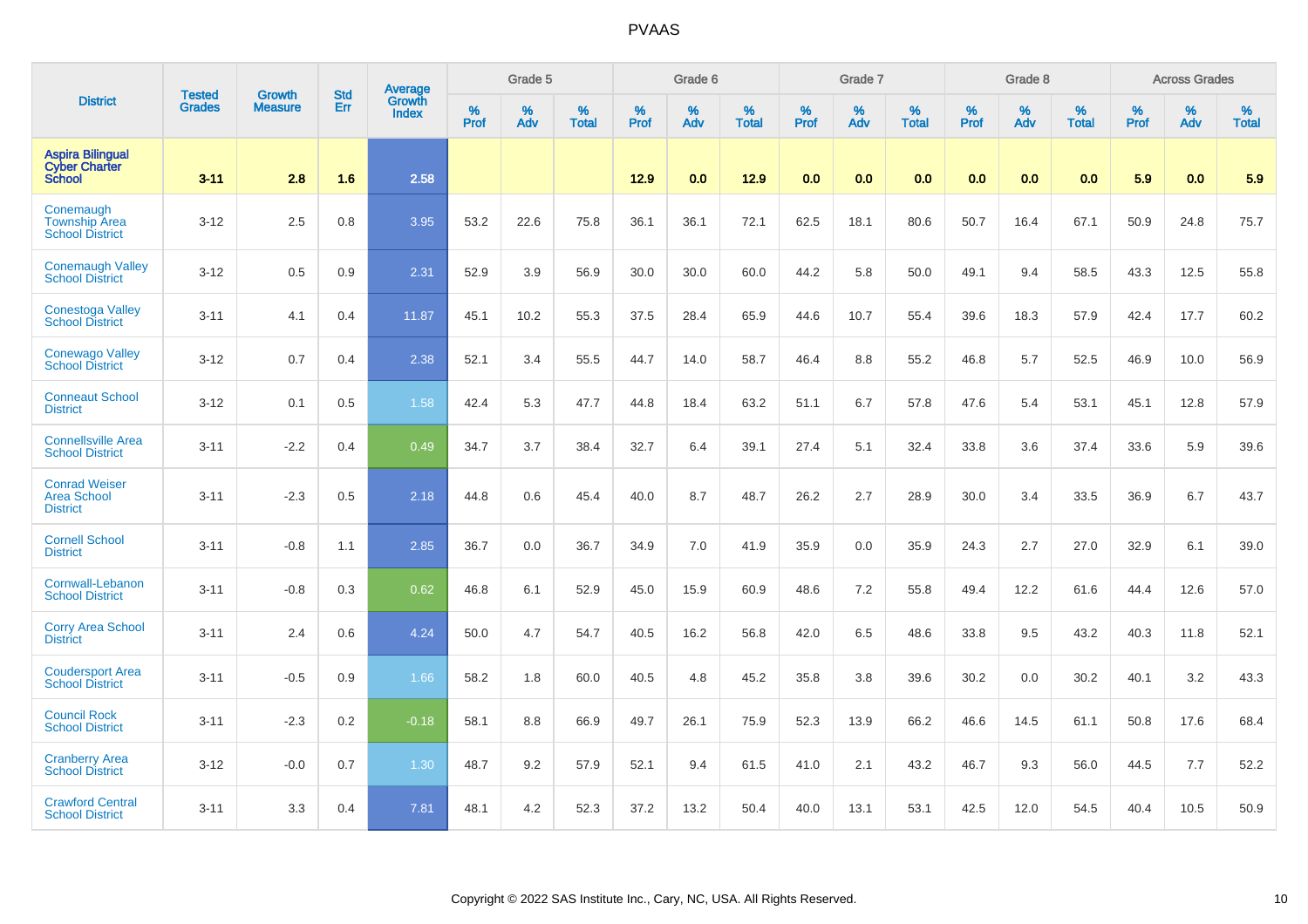|                                                                  |                                | <b>Growth</b>  | <b>Std</b> | Average<br>Growth |                     | Grade 5  |                      |              | Grade 6  |                      |              | Grade 7  |                      |              | Grade 8  |                      |                     | <b>Across Grades</b> |                      |
|------------------------------------------------------------------|--------------------------------|----------------|------------|-------------------|---------------------|----------|----------------------|--------------|----------|----------------------|--------------|----------|----------------------|--------------|----------|----------------------|---------------------|----------------------|----------------------|
| <b>District</b>                                                  | <b>Tested</b><br><b>Grades</b> | <b>Measure</b> | Err        | <b>Index</b>      | $\%$<br><b>Prof</b> | ℅<br>Adv | $\%$<br><b>Total</b> | $\%$<br>Prof | %<br>Adv | $\%$<br><b>Total</b> | $\%$<br>Prof | %<br>Adv | $\%$<br><b>Total</b> | $\%$<br>Prof | %<br>Adv | $\%$<br><b>Total</b> | $\%$<br><b>Prof</b> | $\%$<br>Adv          | $\%$<br><b>Total</b> |
| <b>Aspira Bilingual</b><br><b>Cyber Charter</b><br><b>School</b> | $3 - 11$                       | 2.8            | 1.6        | 2.58              |                     |          |                      | 12.9         | 0.0      | 12.9                 | 0.0          | 0.0      | 0.0                  | 0.0          | 0.0      | 0.0                  | 5.9                 | 0.0                  | 5.9                  |
| <b>Crestwood School</b><br><b>District</b>                       | $3 - 11$                       | $-0.8$         | 0.5        | 0.87              | 50.0                | 6.1      | 56.1                 | 48.2         | 26.2     | 74.4                 | 51.1         | 5.0      | 56.1                 | 47.9         | 13.2     | 61.1                 | 48.5                | 14.6                 | 63.2                 |
| <b>Cumberland Valley</b><br><b>School District</b>               | $3 - 12$                       | 0.2            | 0.2        | 3.72              | 59.3                | 12.9     | 72.1                 | 45.0         | 24.7     | 69.7                 | 53.8         | 17.0     | 70.9                 | 51.0         | 16.9     | 67.8                 | 49.2                | 22.4                 | 71.6                 |
| <b>Curwensville Area</b><br><b>School District</b>               | $3 - 11$                       | 4.2            | 0.8        | 7.48              | 46.3                | 19.5     | 65.8                 | 40.0         | 30.0     | 70.0                 | 43.7         | 18.3     | 62.0                 | 62.0         | 8.4      | 70.4                 | 48.5                | 17.9                 | 66.4                 |
| <b>Dallas School</b><br><b>District</b>                          | $3 - 11$                       | $-5.2$         | 0.5        | $-0.51$           | 58.5                | 8.8      | 67.3                 | 50.7         | 12.7     | 63.4                 | 49.2         | 3.2      | 52.4                 | 48.7         | 14.3     | 63.0                 | 50.5                | 13.7                 | 64.2                 |
| <b>Dallastown Area</b><br><b>School District</b>                 | $3 - 11$                       | $-2.2$         | 0.3        | 2.50              | 53.1                | 7.2      | 60.3                 | 44.3         | 30.9     | 75.1                 | 45.3         | 9.3      | 54.7                 | 43.8         | 11.1     | 54.9                 | 44.8                | 19.1                 | 63.9                 |
| <b>Daniel Boone Area</b><br><b>School District</b>               | $3 - 12$                       | 0.9            | 0.5        | 4.31              | 54.5                | 3.9      | 58.4                 | 31.7         | 16.1     | 47.8                 | 46.1         | 7.4      | 53.4                 | 42.8         | 9.2      | 52.0                 | 42.6                | 10.0                 | 52.6                 |
| <b>Danville Area</b><br><b>School District</b>                   | $3 - 11$                       | 2.1            | 0.5        | 4.88              | 56.7                | 16.6     | 73.2                 | 41.0         | 27.1     | 68.1                 | 52.9         | 20.3     | 73.2                 | 43.3         | 21.7     | 65.0                 | 46.6                | 21.7                 | 68.3                 |
| <b>Deep Roots</b><br><b>Charter School</b>                       | $3-6$                          | $-2.5$         | 1.4        | $-0.12$           | 18.2                | 0.0      | 18.2                 | 19.0         | 2.4      | 21.4                 |              |          |                      |              |          |                      | 19.2                | 0.7                  | 19.9                 |
| <b>Deer Lakes School</b><br><b>District</b>                      | $3 - 11$                       | $-0.4$         | 0.6        | 2.21              | 52.0                | 5.5      | 57.5                 | 47.2         | 22.0     | 69.1                 | 42.4         | 10.6     | 53.0                 | 44.7         | 10.7     | 55.3                 | 45.1                | 14.9                 | 60.0                 |
| <b>Delaware Valley</b><br><b>School District</b>                 | $3 - 11$                       | 1.2            | 0.4        | 5.27              | 55.0                | 9.2      | 64.3                 | 46.5         | 15.6     | 62.1                 | 50.6         | 14.8     | 65.4                 | 44.7         | 16.5     | 61.2                 | 48.8                | 17.1                 | 65.9                 |
| <b>Derry Area School</b><br><b>District</b>                      | $3 - 11$                       | 2.2            | 0.6        | 3.78              | 44.6                | 8.3      | 52.9                 | 44.4         | 29.1     | 73.5                 | 49.6         | 17.1     | 66.7                 | 43.1         | 12.9     | 56.0                 | 44.1                | 17.4                 | 61.5                 |
| <b>Derry Township</b><br><b>School District</b>                  | $3 - 10$                       | $-1.3$         | 1.3        | 5.74              | 57.1                | 20.9     | 78.0                 | 38.2         | 44.1     | 82.4                 | 66.7         | 20.8     | 87.5                 | 46.7         | 53.3     | 100.0                | 49.1                | 29.0                 | 78.2                 |
| <b>Discovery Charter</b><br><b>School</b>                        | $3-8$                          | 4.6            | 0.9        | 4.93              | 36.4                | 2.3      | 38.6                 | 27.3         | 9.1      | 36.4                 | 35.6         | 3.4      | 39.0                 | 45.7         | 5.7      | 51.4                 | 29.8                | 3.4                  | 33.2                 |
| <b>Donegal School</b><br><b>District</b>                         | $3 - 12$                       | 1.3            | 0.5        | 3.15              | 42.0                | 11.6     | 53.6                 | 40.9         | 18.8     | 59.7                 | 44.4         | 12.4     | 56.8                 | 32.4         | 16.2     | 48.6                 | 39.5                | 16.0                 | 55.5                 |
| <b>Dover Area School</b><br><b>District</b>                      | $3 - 12$                       | $-1.0$         | 0.4        | $-0.23$           | 48.0                | 4.8      | 52.8                 | 41.4         | 17.1     | 58.6                 | 48.6         | 7.1      | 55.7                 | 44.7         | 5.7      | 50.4                 | 44.8                | 10.8                 | 55.6                 |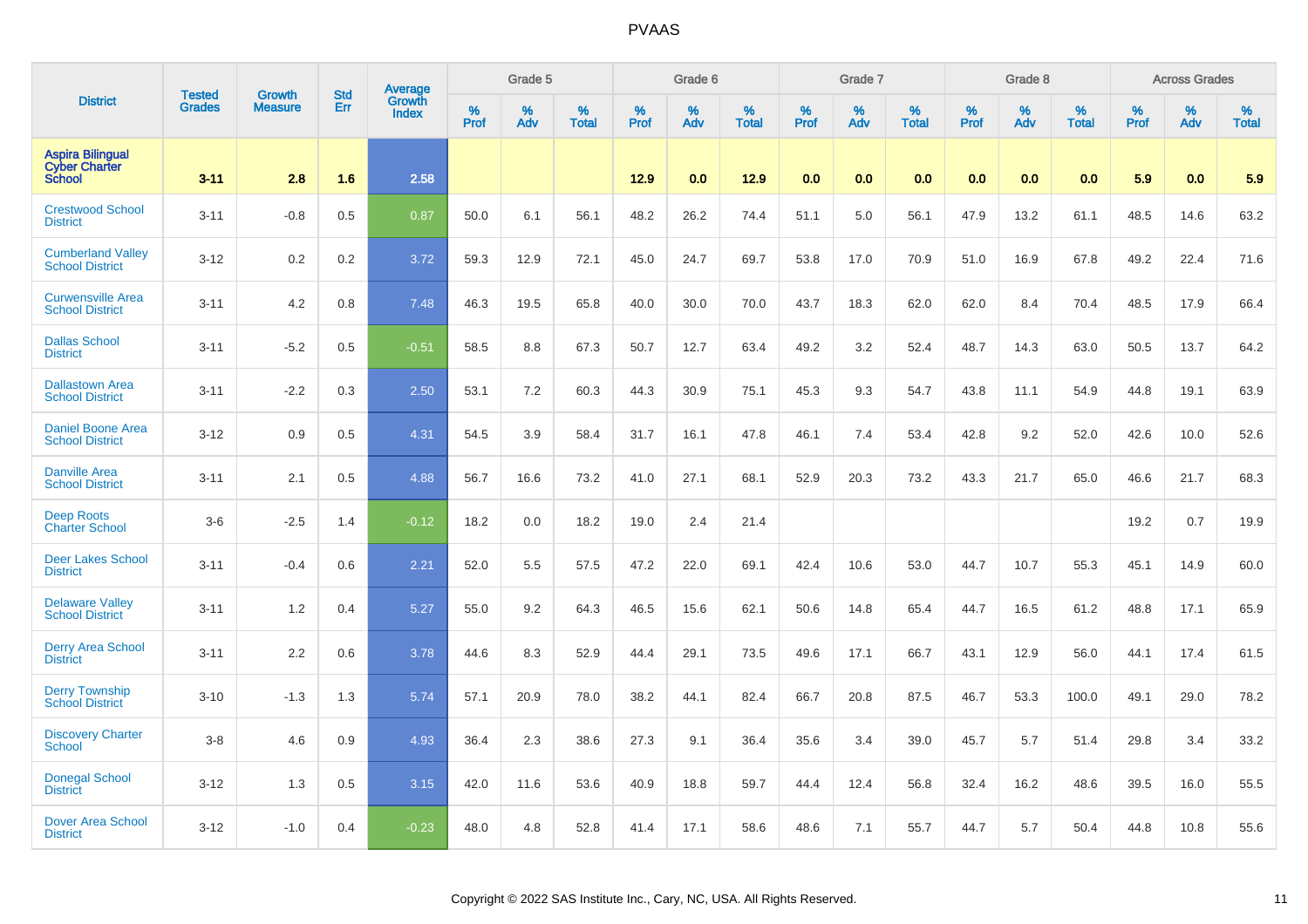|                                                                     |                                |                                 | <b>Std</b> | Average                       |              | Grade 5  |                   |                  | Grade 6  |                   |                  | Grade 7  |                   |                  | Grade 8  |                   |                  | <b>Across Grades</b> |                   |
|---------------------------------------------------------------------|--------------------------------|---------------------------------|------------|-------------------------------|--------------|----------|-------------------|------------------|----------|-------------------|------------------|----------|-------------------|------------------|----------|-------------------|------------------|----------------------|-------------------|
| <b>District</b>                                                     | <b>Tested</b><br><b>Grades</b> | <b>Growth</b><br><b>Measure</b> | Err        | <b>Growth</b><br><b>Index</b> | $\%$<br>Prof | %<br>Adv | %<br><b>Total</b> | %<br><b>Prof</b> | %<br>Adv | %<br><b>Total</b> | %<br><b>Prof</b> | %<br>Adv | %<br><b>Total</b> | %<br><b>Prof</b> | %<br>Adv | %<br><b>Total</b> | %<br><b>Prof</b> | %<br>Adv             | %<br><b>Total</b> |
| <b>Aspira Bilingual</b><br><b>Cyber Charter</b><br><b>School</b>    | $3 - 11$                       | 2.8                             | 1.6        | 2.58                          |              |          |                   | 12.9             | 0.0      | 12.9              | 0.0              | 0.0      | 0.0               | 0.0              | 0.0      | 0.0               | 5.9              | 0.0                  | 5.9               |
| Downingtown Area<br><b>School District</b>                          | $3 - 11$                       | $-0.3$                          | 0.4        | 7.29                          | 56.2         | 27.7     | 83.8              | 42.9             | 39.9     | 82.8              | 53.8             | 24.3     | 78.0              | 49.8             | 32.5     | 82.3              | 49.4             | 33.5                 | 82.9              |
| <b>Dubois Area</b><br><b>School District</b>                        | $3 - 11$                       | $-0.6$                          | 0.4        | 6.29                          | 47.0         | 5.7      | 52.6              | 39.4             | 17.4     | 56.8              | 43.4             | 8.5      | 51.8              | 36.6             | 8.8      | 45.4              | 42.2             | 13.1                 | 55.3              |
| <b>Dunmore School</b><br><b>District</b>                            | $3 - 11$                       | $-2.2$                          | 0.7        | 0.07                          | 47.2         | 8.3      | 55.6              | 48.9             | 14.1     | 63.0              | 45.9             | 1.8      | 47.7              | 34.5             | 6.0      | 40.5              | 44.8             | 9.4                  | 54.2              |
| <b>Duquesne City</b><br><b>School District</b>                      | $3-8$                          | 3.1                             | 1.4        | 2.56                          | 11.3         | 0.0      | 11.3              | 10.8             | 2.7      | 13.5              |                  |          |                   |                  |          |                   | 14.8             | 0.6                  | 15.3              |
| <b>East Allegheny</b><br><b>School District</b>                     | $3 - 11$                       | $-3.0$                          | 0.7        | $-1.41$                       | 41.6         | 3.4      | 44.9              | 25.9             | 7.1      | 32.9              | 30.8             | 2.6      | 33.3              | 22.3             | 3.9      | 26.2              | 26.8             | 4.0                  | 30.9              |
| <b>East Lycoming</b><br><b>School District</b>                      | $3 - 11$                       | $-0.6$                          | 0.6        | 4.17                          | 63.9         | 6.7      | 70.6              | 45.3             | 24.5     | 69.8              | 57.8             | 10.7     | 68.6              | 43.0             | 12.4     | 55.4              | 47.7             | 14.9                 | 62.6              |
| <b>East Penn School</b><br><b>District</b>                          | $3 - 11$                       | 1.0                             | 0.3        | 4.35                          | 59.9         | 7.4      | 67.3              | 45.2             | 18.0     | 63.2              | 52.5             | 15.0     | 67.5              | 53.3             | 14.4     | 67.7              | 49.9             | 15.8                 | 65.7              |
| <b>East Pennsboro</b><br><b>Area School</b><br><b>District</b>      | $3 - 11$                       | 1.2                             | 0.5        | 3.93                          | 47.0         | 4.8      | 51.8              | 35.0             | 18.1     | 53.1              | 50.6             | 10.0     | 60.6              | 47.1             | 8.2      | 55.3              | 44.2             | 11.4                 | 55.5              |
| <b>East Stroudsburg</b><br><b>Area School</b><br><b>District</b>    | $3 - 11$                       | $-4.1$                          | 0.5        | $-1.46$                       | 43.7         | 1.9      | 45.6              | 40.8             | 9.4      | 50.3              | 41.9             | 3.5      | 45.4              | 32.3             | 5.1      | 37.3              | 36.5             | 7.4                  | 43.9              |
| <b>Eastern Lancaster</b><br><b>County School</b><br><b>District</b> | $3 - 12$                       | 1.1                             | 0.5        | 3.97                          | 48.1         | 3.9      | 51.9              | 38.7             | 12.0     | 50.8              | 35.4             | 4.6      | 39.9              | 38.0             | 15.5     | 53.5              | 39.2             | 9.3                  | 48.5              |
| <b>Eastern Lebanon</b><br><b>County School</b><br><b>District</b>   | $3 - 11$                       | $-0.3$                          | 0.5        | 2.41                          | 48.9         | 2.8      | 51.7              | 42.0             | 9.1      | 51.1              | 45.1             | 8.0      | 53.1              | 29.8             | 7.0      | 36.8              | 42.0             | 9.1                  | 51.0              |
| <b>Eastern York</b><br><b>School District</b>                       | $3 - 11$                       | 3.8                             | 0.5        | 7.92                          | 50.9         | 9.2      | 60.1              | 49.3             | 23.0     | 72.3              | 49.4             | 23.9     | 73.3              | 50.0             | 16.1     | 66.1              | 48.6             | 16.2                 | 64.8              |
| <b>Easton Area</b><br><b>School District</b>                        | $3 - 12$                       | 0.1                             | 0.4        | 3.54                          | 43.5         | 2.4      | 45.9              | 33.8             | 7.9      | 41.8              | 40.1             | 7.2      | 47.2              | 35.4             | 6.0      | 41.4              | 36.9             | 7.9                  | 44.8              |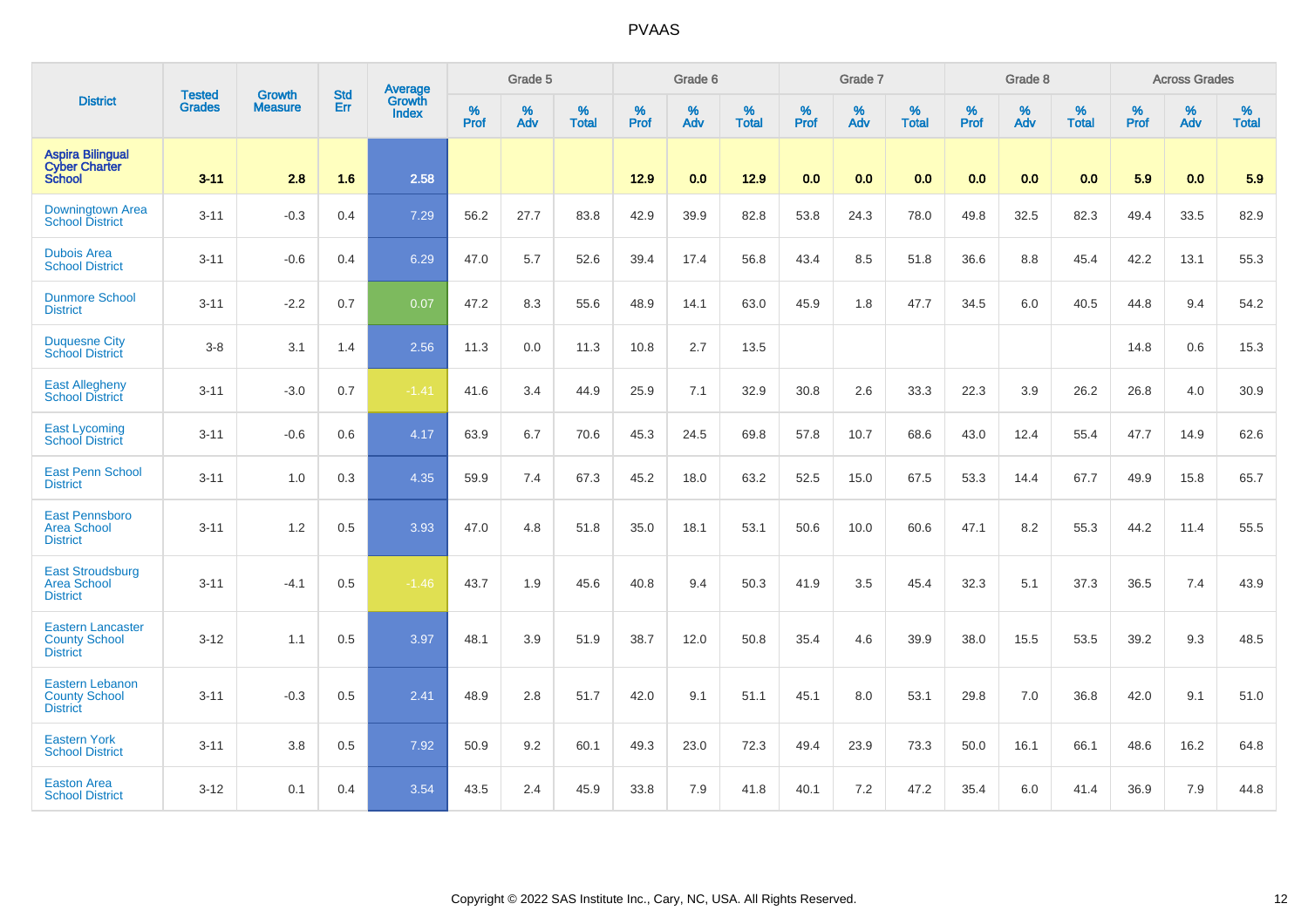|                                                                           |                                |                                 |                   |                                   |                     | Grade 5     |                      |                     | Grade 6     |                      |                  | Grade 7     |                      |                     | Grade 8  |                      |                     | <b>Across Grades</b> |                      |
|---------------------------------------------------------------------------|--------------------------------|---------------------------------|-------------------|-----------------------------------|---------------------|-------------|----------------------|---------------------|-------------|----------------------|------------------|-------------|----------------------|---------------------|----------|----------------------|---------------------|----------------------|----------------------|
| <b>District</b>                                                           | <b>Tested</b><br><b>Grades</b> | <b>Growth</b><br><b>Measure</b> | <b>Std</b><br>Err | Average<br>Growth<br><b>Index</b> | $\%$<br><b>Prof</b> | $\%$<br>Adv | $\%$<br><b>Total</b> | $\%$<br><b>Prof</b> | $\%$<br>Adv | $\%$<br><b>Total</b> | %<br><b>Prof</b> | $\%$<br>Adv | $\%$<br><b>Total</b> | $\%$<br><b>Prof</b> | %<br>Adv | $\%$<br><b>Total</b> | $\%$<br><b>Prof</b> | ℅<br>Adv             | $\%$<br><b>Total</b> |
| <b>Aspira Bilingual</b><br><b>Cyber Charter</b><br><b>School</b>          | $3 - 11$                       | 2.8                             | 1.6               | 2.58                              |                     |             |                      | 12.9                | 0.0         | 12.9                 | 0.0              | 0.0         | 0.0                  | 0.0                 | 0.0      | 0.0                  | 5.9                 | 0.0                  | 5.9                  |
| <b>Easton Arts</b><br>Academy<br>Elementary<br><b>Charter School</b>      | $3-5$                          | 0.7                             | 2.6               | 0.29                              | 45.8                | 4.2         | 50.0                 |                     |             |                      |                  |             |                      |                     |          |                      | 37.2                | 4.6                  | 41.9                 |
| <b>Elizabeth Forward</b><br><b>School District</b>                        | $3 - 11$                       | $-0.3$                          | 0.5               | 1.44                              | 55.7                | 11.4        | 67.0                 | 47.5                | 18.5        | 66.0                 | 56.9             | 11.1        | 68.0                 | 50.9                | 6.3      | 57.1                 | 51.2                | 14.0                 | 65.2                 |
| Elizabethtown<br><b>Area School</b><br><b>District</b>                    | $3 - 12$                       | $-0.8$                          | 0.4               | 4.95                              | 51.7                | 12.8        | 64.5                 | 38.8                | 26.9        | 65.8                 | 46.4             | 4.7         | 51.2                 | 44.1                | 10.0     | 54.2                 | 44.6                | 17.9                 | 62.5                 |
| <b>Elk Lake School</b><br><b>District</b>                                 | $3 - 11$                       | 2.6                             | 0.7               | 4.22                              | 43.8                | 3.8         | 47.5                 | 35.8                | 21.0        | 56.8                 | 39.8             | 11.4        | 51.1                 | 35.8                | 6.2      | 42.0                 | 38.3                | 11.7                 | 50.0                 |
| <b>Ellwood City Area</b><br><b>School District</b>                        | $3 - 11$                       | 0.6                             | 0.6               | 3.38                              | 53.8                | 11.5        | 65.4                 | 47.0                | 14.8        | 61.7                 | 43.0             | 10.7        | 53.7                 | 41.3                | 8.3      | 49.5                 | 45.3                | 10.3                 | 55.6                 |
| Environmental<br><b>Charter School At</b><br><b>Frick Park</b>            | $3-9$                          | $-2.5$                          | 0.7               | 0.12                              | 46.0                | 5.3         | 51.3                 | 41.5                | 10.6        | 52.1                 | 46.6             | 13.6        | 60.2                 | 25.4                | 11.9     | 37.3                 | 43.3                | 14.6                 | 57.9                 |
| <b>Ephrata Area</b><br><b>School District</b>                             | $3 - 11$                       | $-0.2$                          | 0.4               | 6.69                              | 50.5                | 10.3        | 60.8                 | 47.6                | 12.7        | 60.4                 | 40.8             | 5.2         | 46.0                 | 39.2                | 7.3      | 46.5                 | 45.1                | 12.6                 | 57.6                 |
| <b>Erie City School</b><br><b>District</b>                                | $3 - 12$                       | $-2.9$                          | 0.3               | $-3.30$                           | 17.9                | 0.9         | 18.8                 | 15.4                | 2.7         | 18.1                 | 16.6             | 1.6         | 18.2                 | 18.4                | 2.3      | 20.7                 | 17.5                | 2.2                  | 19.8                 |
| <b>Erie Rise</b><br>Leadership<br><b>Academy Charter</b><br><b>School</b> | $3 - 8$                        | 0.0                             | 1.2               | 0.73                              | 17.9                | 0.0         | 17.9                 | 6.9                 | 0.0         | 6.9                  | 4.8              | 2.4         | 7.1                  | 0.0                 | 0.0      | 0.0                  | 7.8                 | 0.5                  | 8.3                  |
| Esperanza<br><b>Academy Charter</b><br><b>School</b>                      | $4 - 11$                       | 1.2                             | 0.5               | 4.88                              |                     |             |                      | 17.4                | 0.5         | 17.9                 | 22.3             | 1.4         | 23.6                 | 18.9                | 0.5      | 19.4                 | 19.0                | 0.9                  | 19.9                 |
| <b>Esperanza Cyber</b><br>Charter School                                  | $3 - 11$                       | $-2.3$                          | 1.3               | 0.51                              | 11.8                | 0.0         | 11.8                 | 8.7                 | 0.0         | 8.7                  | 12.8             | 0.0         | 12.8                 | 9.1                 | 0.0      | 9.1                  | 9.4                 | 0.8                  | 10.2                 |
| <b>Eugenio Maria De</b><br><b>Hostos Charter</b><br><b>School</b>         | $3 - 8$                        | $-0.5$                          | 1.4               | 0.49                              | 45.8                | 0.0         | 45.8                 | 16.7                | 16.7        | 33.3                 | 18.2             | 9.1         | 27.3                 | 46.7                | 0.0      | 46.7                 | 35.0                | 6.7                  | 41.7                 |
| <b>Everett Area</b><br><b>School District</b>                             | $3 - 11$                       | $-0.2$                          | 0.7               | 2.63                              | 41.4                | 9.2         | 50.6                 | 34.9                | 11.6        | 46.5                 | 47.5             | 5.9         | 53.5                 | 37.3                | 9.3      | 46.7                 | 40.8                | 11.4                 | 52.2                 |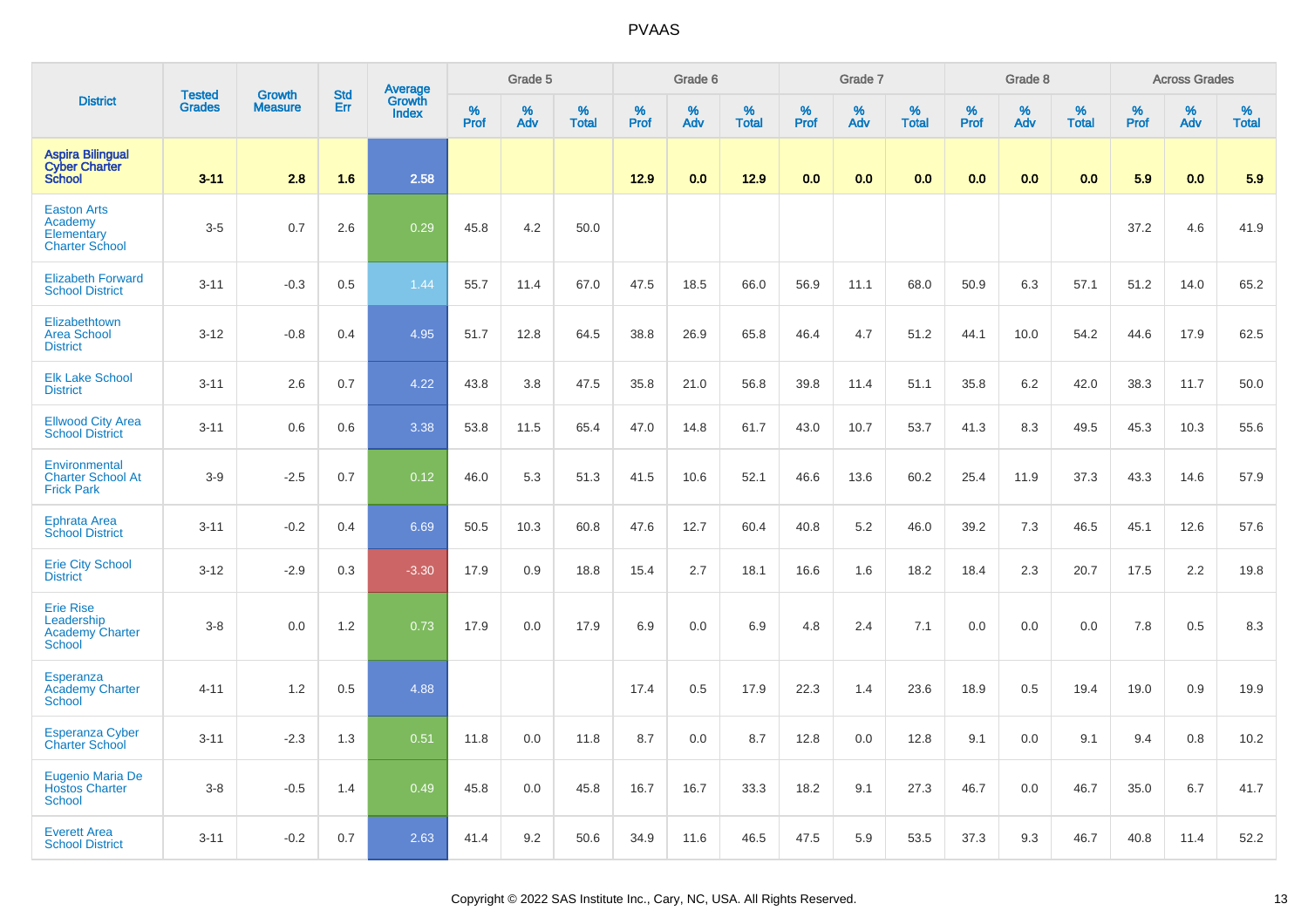|                                                                          | <b>Tested</b> | <b>Growth</b>  | <b>Std</b> | <b>Average</b><br>Growth |                  | Grade 5  |                   |                  | Grade 6  |                   |           | Grade 7  |                   |                  | Grade 8  |                   |           | <b>Across Grades</b> |                   |
|--------------------------------------------------------------------------|---------------|----------------|------------|--------------------------|------------------|----------|-------------------|------------------|----------|-------------------|-----------|----------|-------------------|------------------|----------|-------------------|-----------|----------------------|-------------------|
| <b>District</b>                                                          | <b>Grades</b> | <b>Measure</b> | Err        | <b>Index</b>             | %<br><b>Prof</b> | %<br>Adv | %<br><b>Total</b> | %<br><b>Prof</b> | %<br>Adv | %<br><b>Total</b> | %<br>Prof | %<br>Adv | %<br><b>Total</b> | %<br><b>Prof</b> | %<br>Adv | %<br><b>Total</b> | %<br>Prof | %<br>Adv             | %<br><b>Total</b> |
| <b>Aspira Bilingual</b><br><b>Cyber Charter</b><br><b>School</b>         | $3 - 11$      | 2.8            | 1.6        | 2.58                     |                  |          |                   | 12.9             | 0.0      | 12.9              | 0.0       | 0.0      | 0.0               | 0.0              | 0.0      | 0.0               | 5.9       | 0.0                  | 5.9               |
| <b>Executive</b><br>Education<br><b>Academy Charter</b><br><b>School</b> | $3 - 10$      | $-5.5$         | 1.6        | $-1.38$                  | 10.0             | 0.0      | 10.0              | 12.5             | 6.2      | 18.8              |           |          |                   | 38.1             | 0.0      | 38.1              | 31.4      | 2.9                  | 34.3              |
| <b>Exeter Township</b><br><b>School District</b>                         | $3 - 11$      | 3.1            | 0.4        | 7.68                     | 49.8             | 11.2     | 61.0              | 44.2             | 26.3     | 70.5              | 49.4      | 9.5      | 58.9              | 44.3             | 14.6     | 59.0              | 46.4      | 15.0                 | 61.4              |
| <b>Fairfield Area</b><br><b>School District</b>                          | $3 - 11$      | $-1.0$         | 0.8        | 0.10                     | 50.8             | 3.3      | 54.1              | 44.3             | 6.6      | 50.8              | 45.4      | 1.8      | 47.3              | 37.0             | 5.6      | 42.6              | 45.1      | 9.6                  | 54.6              |
| <b>Fairview School</b><br><b>District</b>                                | $3 - 11$      | $-1.8$         | 0.5        | 1.83                     | 61.9             | 9.5      | 71.4              | 47.8             | 30.6     | 78.4              | 46.6      | 26.7     | 73.3              | 55.9             | 16.9     | 72.8              | 50.8      | 23.7                 | 74.4              |
| <b>Fannett-Metal</b><br><b>School District</b>                           | $3 - 11$      | 0.5            | 1.1        | 1.79                     | 34.5             | 10.3     | 44.8              | 44.8             | 6.9      | 51.7              | 37.5      | 3.1      | 40.6              | 33.3             | 2.2      | 35.6              | 40.2      | 9.2                  | 49.4              |
| <b>Farrell Area School</b><br><b>District</b>                            | $3 - 11$      | 1.3            | 1.0        | 2.47                     | 26.7             | 0.0      | 26.7              | 31.7             | 2.4      | 34.2              | 20.4      | 0.0      | 20.4              | 28.2             | 0.0      | 28.2              | 25.9      | 2.3                  | 28.2              |
| <b>Fell Charter School</b>                                               | $3 - 8$       | 3.1            | 2.3        | 1.57                     | 62.5             | 0.0      | 62.5              | 50.0             | 6.2      | 56.2              |           |          |                   |                  |          |                   | 60.5      | 4.0                  | 64.5              |
| <b>Ferndale Area</b><br><b>School District</b>                           | $3 - 10$      | 1.9            | 1.0        | 1.95                     | 43.2             | 4.6      | 47.7              | 46.3             | 14.6     | 61.0              | 61.5      | 5.1      | 66.7              | 54.4             | 4.4      | 58.7              | 46.1      | 10.6                 | 56.6              |
| <b>First Philadelphia</b><br>Preparatory<br><b>Charter School</b>        | $3-8$         | $-3.5$         | 0.7        | $-1.44$                  | 13.7             | 1.0      | 14.7              | 22.8             | 1.1      | 23.9              | 7.6       | 0.0      | 7.6               | 18.9             | 4.0      | 23.0              | 16.4      | 1.6                  | 17.9              |
| <b>Fleetwood Area</b><br><b>School District</b>                          | $3 - 10$      | $-1.3$         | 0.5        | 1.03                     | 44.8             | 6.0      | 50.8              | 37.4             | 6.4      | 43.9              | 37.0      | 6.2      | 43.2              | 45.1             | 8.0      | 53.1              | 42.1      | 7.7                  | 49.9              |
| <b>Folk Arts-Cultural</b><br><b>Treasures Charter</b><br><b>School</b>   | $3 - 7$       | 7.1            | 1.0        | 7.76                     | 50.0             | 6.8      | 56.8              | 42.2             | 37.8     | 80.0              | 52.3      | 11.4     | 63.6              |                  |          |                   | 46.5      | 14.6                 | 61.1              |
| <b>Forbes Road</b><br><b>School District</b>                             | $3 - 11$      | 1.3            | 1.4        | 1.67                     | 61.3             | 3.2      | 64.5              | 40.0             | 6.7      | 46.7              | 57.9      | 0.0      | 57.9              | 27.8             | 0.0      | 27.8              | 47.4      | 7.3                  | 54.7              |
| <b>Forest Area School</b><br><b>District</b>                             | $3 - 11$      | $-1.6$         | 1.2        | 1.07                     | 45.8             | 0.0      | 45.8              | 37.5             | 4.2      | 41.7              | 24.2      | 12.1     | 36.4              | 28.1             | 3.1      | 31.2              | 40.8      | 6.6                  | 47.4              |
| <b>Forest City</b><br><b>Regional School</b><br><b>District</b>          | $3 - 12$      | $-2.2$         | 0.9        | 1.18                     | 55.6             | 4.4      | 60.0              | 36.7             | 6.1      | 42.9              | 39.5      | 5.3      | 44.7              | 52.1             | 8.3      | 60.4              | 44.0      | 8.8                  | 52.8              |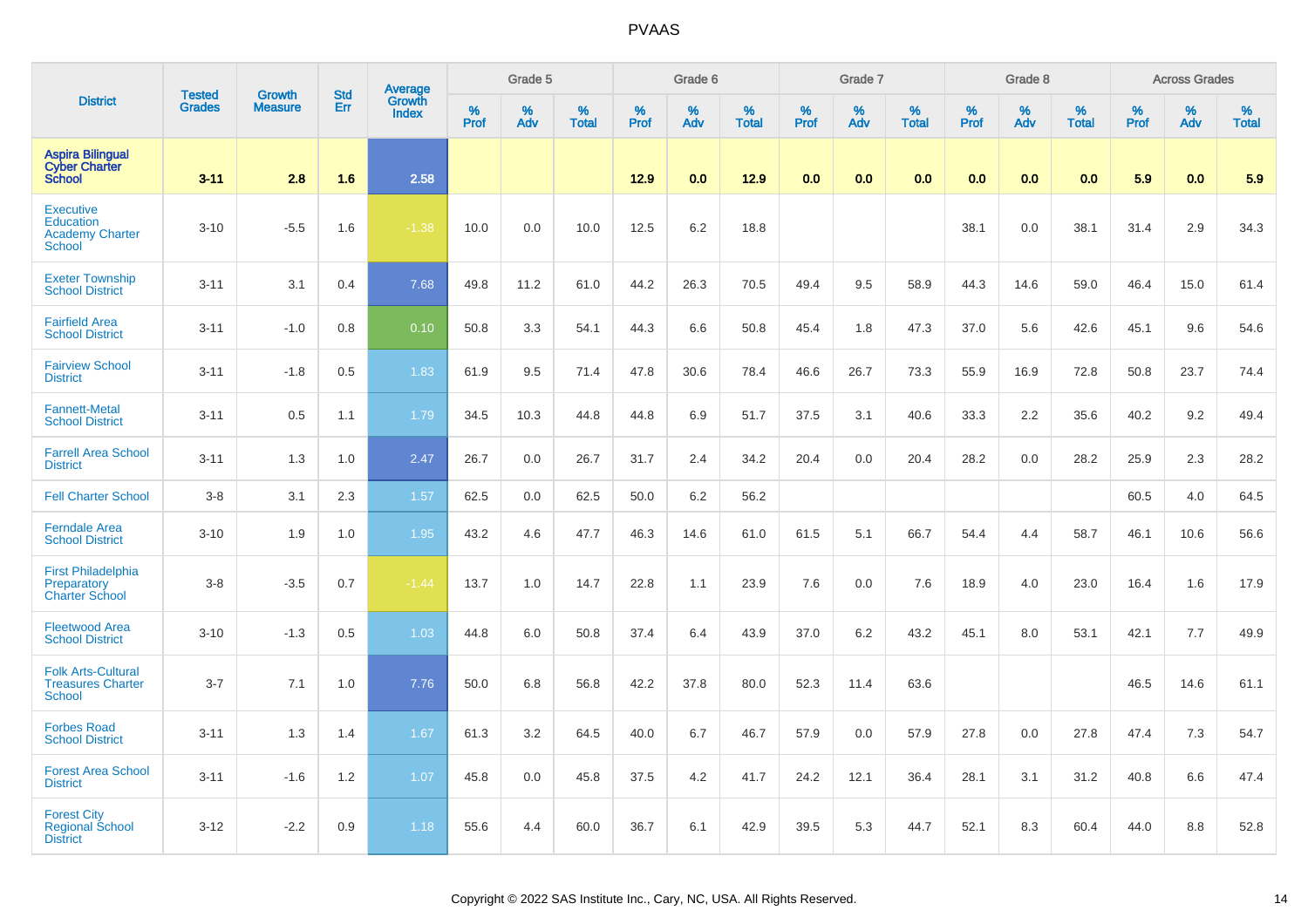|                                                                     | <b>Tested</b> | <b>Growth</b>  | <b>Std</b> | Average                |              | Grade 5  |                   |           | Grade 6  |                   |              | Grade 7  |                   |              | Grade 8  |                   |              | <b>Across Grades</b> |                   |
|---------------------------------------------------------------------|---------------|----------------|------------|------------------------|--------------|----------|-------------------|-----------|----------|-------------------|--------------|----------|-------------------|--------------|----------|-------------------|--------------|----------------------|-------------------|
| <b>District</b>                                                     | <b>Grades</b> | <b>Measure</b> | Err        | Growth<br><b>Index</b> | $\%$<br>Prof | %<br>Adv | %<br><b>Total</b> | %<br>Prof | %<br>Adv | %<br><b>Total</b> | $\%$<br>Prof | %<br>Adv | %<br><b>Total</b> | $\%$<br>Prof | %<br>Adv | %<br><b>Total</b> | $\%$<br>Prof | %<br>Adv             | %<br><b>Total</b> |
| <b>Aspira Bilingual</b><br><b>Cyber Charter</b><br><b>School</b>    | $3 - 11$      | 2.8            | 1.6        | 2.58                   |              |          |                   | 12.9      | 0.0      | 12.9              | 0.0          | 0.0      | 0.0               | 0.0          | 0.0      | 0.0               | 5.9          | 0.0                  | 5.9               |
| <b>Forest Hills School</b><br><b>District</b>                       | $3 - 11$      | $-4.9$         | 0.6        | $-0.43$                | 53.0         | 4.5      | 57.5              | 48.3      | 6.7      | 55.0              | 30.9         | 3.2      | 34.2              | 22.3         | 2.5      | 24.8              | 39.3         | 7.6                  | 46.9              |
| <b>Fort Cherry School</b><br><b>District</b>                        | $3 - 10$      | $-2.2$         | 0.8        | 1.85                   | 61.4         | 8.8      | 70.2              | 31.6      | 33.3     | 64.9              | 45.6         | 8.8      | 54.4              | 39.5         | 26.7     | 66.3              | 45.7         | 16.8                 | 62.5              |
| <b>Fort Leboeuf</b><br><b>School District</b>                       | $3 - 11$      | 0.0            | 0.5        | 2.34                   | 47.7         | 21.9     | 69.7              | 39.4      | 26.8     | 66.2              | 49.2         | 15.1     | 64.2              | 42.1         | 16.6     | 58.6              | 45.4         | 23.3                 | 68.7              |
| <b>Fox Chapel Area</b><br><b>School District</b>                    | $3 - 11$      | 1.0            | 0.4        | 6.43                   | 54.0         | 36.5     | 90.5              | 34.8      | 51.8     | 86.6              | 50.0         | 27.0     | 77.0              | 52.9         | 31.4     | 84.3              | 42.6         | 42.9                 | 85.5              |
| <b>Franklin Area</b><br><b>School District</b>                      | $3 - 11$      | 0.3            | 0.6        | 2.18                   | 47.7         | 1.5      | 49.2              | 41.7      | 12.6     | 54.3              | 36.6         | 4.9      | 41.5              | 43.0         | 5.9      | 48.9              | 40.2         | 6.2                  | 46.4              |
| <b>Franklin Regional</b><br><b>School District</b>                  | $3 - 11$      | 1.8            | 0.4        | 4.92                   | 51.5         | 28.2     | 79.7              | 36.5      | 42.3     | 78.8              | 55.2         | 18.9     | 74.1              | 46.1         | 16.8     | 62.8              | 47.8         | 29.9                 | 77.6              |
| <b>Franklin Towne</b><br><b>Charter</b><br><b>Elementary School</b> | $3-8$         | $-3.1$         | 1.2        | 0.46                   | 46.4         | 7.1      | 53.6              | 48.2      | 7.4      | 55.6              | 53.6         | 7.1      | 60.7              | 59.1         | 0.0      | 59.1              | 50.6         | 6.8                  | 57.4              |
| <b>Frazier School</b><br><b>District</b>                            | $3 - 11$      | $-1.8$         | 0.8        | 1.09                   | 49.0         | 3.9      | 52.9              | 48.8      | 17.5     | 66.2              | 43.0         | 12.8     | 55.8              | 20.4         | 3.7      | 24.1              | 40.8         | 10.9                 | 51.7              |
| <b>Frederick Douglass</b><br><b>Mastery Charter</b><br>School       | $3-8$         | 1.8            | 1.4        | 1.59                   | 20.8         | 0.0      | 20.8              | 22.2      | 0.0      | 22.2              | 14.3         | 0.0      | 14.3              | 34.6         | 3.8      | 38.5              | 19.1         | 0.9                  | 20.0              |
| <b>Freedom Area</b><br><b>School District</b>                       | $3 - 11$      | $-1.9$         | 0.7        | 1.34                   | 36.0         | 2.3      | 38.4              | 36.8      | 12.6     | 49.4              | 37.9         | 1.9      | 39.8              | 40.3         | 1.3      | 41.6              | 38.8         | 6.0                  | 44.7              |
| <b>Freeport Area</b><br><b>School District</b>                      | $3 - 10$      | 0.2            | 0.6        | 0.98                   | 65.4         | 10.0     | 75.4              | 35.8      | 23.6     | 59.4              | 57.0         | 14.1     | 71.1              | 53.5         | 20.2     | 73.6              | 52.5         | 17.7                 | 70.1              |
| <b>Freire Charter</b><br>School                                     | $5 - 11$      | 1.6            | 0.7        | 4.55                   | 17.5         | 0.0      | 17.5              | 31.4      | 1.4      | 32.9              | 28.3         | 2.0      | 30.3              | 33.6         | 3.7      | 37.4              | 27.6         | 1.9                  | 29.5              |
| <b>Galeton Area</b><br><b>School District</b>                       | $3 - 11$      | 2.2            | 1.4        | 1.61                   | 56.0         | 8.0      | 64.0              | 38.1      | 14.3     | 52.4              | 28.0         | 0.0      | 28.0              | 35.0         | 5.0      | 40.0              | 37.7         | 6.9                  | 44.6              |
| <b>Garnet Valley</b><br><b>School District</b>                      | $3 - 10$      | $-3.6$         | 0.4        | $-1.48$                | 53.3         | 14.4     | 67.6              | 51.3      | 23.0     | 74.4              | 53.8         | 10.5     | 64.3              | 53.4         | 12.2     | 65.6              | 51.6         | 17.8                 | 69.4              |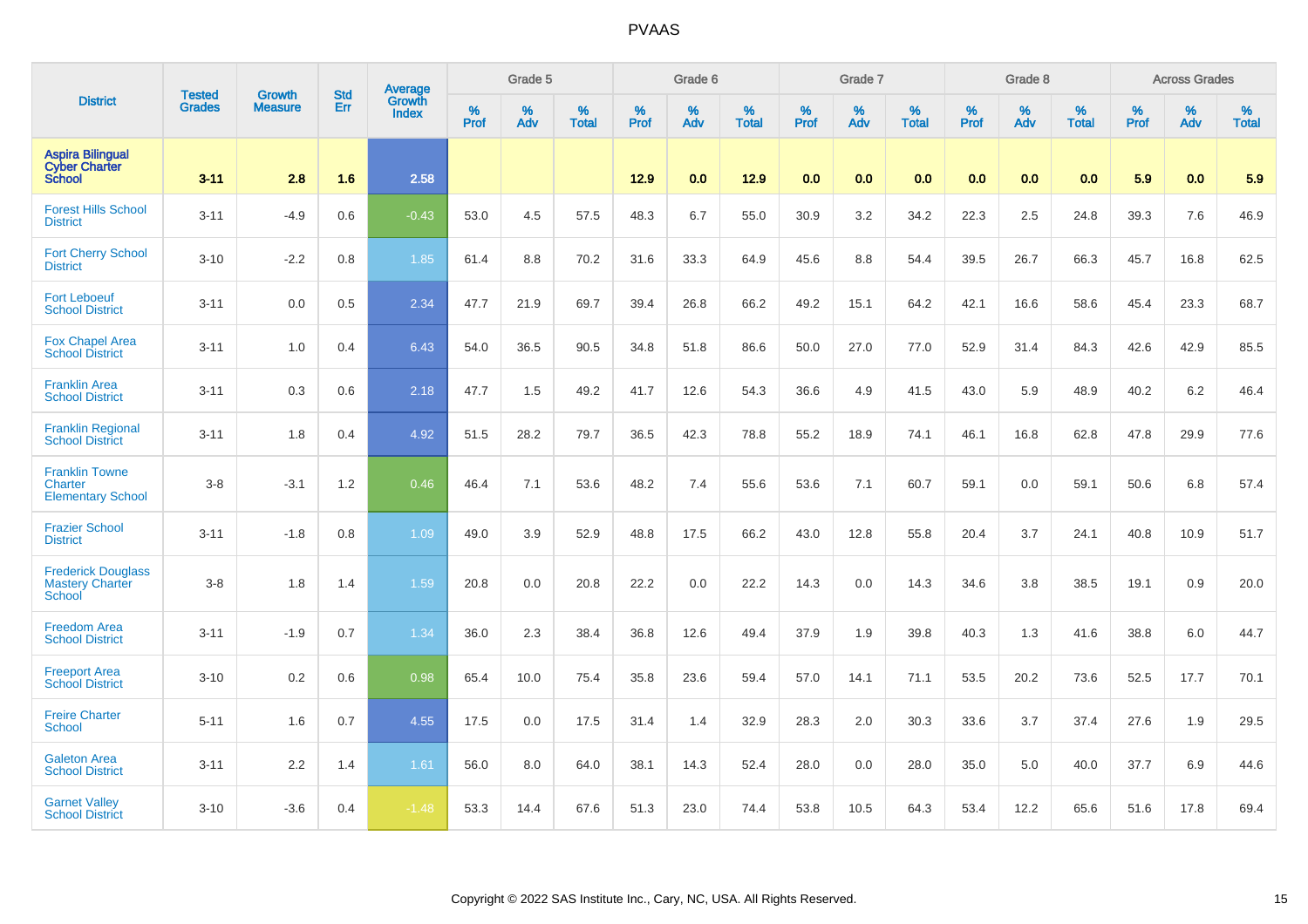|                                                                                          | <b>Tested</b> | <b>Growth</b>  | <b>Std</b> | Average                |                     | Grade 5  |                   |                     | Grade 6  |                   |              | Grade 7  |                   |              | Grade 8  |                   |                     | <b>Across Grades</b> |                   |
|------------------------------------------------------------------------------------------|---------------|----------------|------------|------------------------|---------------------|----------|-------------------|---------------------|----------|-------------------|--------------|----------|-------------------|--------------|----------|-------------------|---------------------|----------------------|-------------------|
| <b>District</b>                                                                          | <b>Grades</b> | <b>Measure</b> | <b>Err</b> | Growth<br><b>Index</b> | $\%$<br><b>Prof</b> | %<br>Adv | %<br><b>Total</b> | $\%$<br><b>Prof</b> | %<br>Adv | %<br><b>Total</b> | $\%$<br>Prof | %<br>Adv | %<br><b>Total</b> | $\%$<br>Prof | %<br>Adv | %<br><b>Total</b> | $\%$<br><b>Prof</b> | $\%$<br>Adv          | %<br><b>Total</b> |
| <b>Aspira Bilingual</b><br><b>Cyber Charter</b><br><b>School</b>                         | $3 - 11$      | 2.8            | 1.6        | 2.58                   |                     |          |                   | 12.9                | 0.0      | 12.9              | 0.0          | 0.0      | 0.0               | 0.0          | 0.0      | 0.0               | 5.9                 | 0.0                  | 5.9               |
| <b>Gateway School</b><br><b>District</b>                                                 | $3 - 11$      | $-1.0$         | 0.4        | 2.51                   | 48.9                | 5.6      | 54.5              | 42.7                | 10.8     | 53.5              | 49.3         | 10.8     | 60.1              | 43.7         | 14.0     | 57.7              | 45.5                | 12.1                 | 57.7              |
| <b>General Mclane</b><br><b>School District</b>                                          | $3 - 11$      | 0.2            | 0.5        | 2.21                   | 57.7                | 8.0      | 65.8              | 45.4                | 23.3     | 68.7              | 50.3         | 15.6     | 66.0              | 44.9         | 12.2     | 57.0              | 49.9                | 16.3                 | 66.2              |
| <b>Gettysburg Area</b><br><b>School District</b>                                         | $3 - 11$      | 2.5            | 0.4        | 5.70                   | 52.6                | 9.8      | 62.3              | 42.6                | 22.5     | 65.1              | 48.1         | 11.6     | 59.7              | 44.9         | 10.3     | 55.1              | 45.0                | 16.0                 | 61.0              |
| Gettysburg<br><b>Montessori Charter</b><br><b>School</b>                                 | $3-6$         | 2.6            | 2.0        | 2.12                   | 50.0                | 10.0     | 60.0              | 44.4                | 22.2     | 66.7              |              |          |                   |              |          |                   | 43.0                | 14.0                 | 57.0              |
| <b>Gillingham Charter</b><br>School                                                      | $3 - 11$      | 2.2            | $2.0\,$    | 1.82                   | 41.7                | 0.0      | 41.7              | 38.5                | 0.0      | 38.5              |              |          |                   | 30.8         | 15.4     | 46.2              | 34.3                | 4.3                  | 38.6              |
| <b>Girard School</b><br><b>District</b>                                                  | $3 - 11$      | 1.9            | 0.6        | 3.54                   | 54.5                | 12.5     | 67.0              | 38.1                | 22.9     | 61.0              | 47.8         | 16.2     | 64.0              | 54.1         | 7.3      | 61.5              | 45.5                | 17.8                 | 63.3              |
| <b>Glendale School</b><br><b>District</b>                                                | $3 - 10$      | 3.8            | 0.9        | 7.43                   | 50.0                | 12.5     | 62.5              | 40.7                | 24.1     | 64.8              | 44.6         | 20.0     | 64.6              | 44.9         | 14.3     | 59.2              | 47.2                | 15.2                 | 62.4              |
| <b>Global Leadership</b><br>Academy Charter<br>School                                    | $3-8$         | 0.6            | 1.9        | 1.10                   | 21.4                | 0.0      | 21.4              |                     |          |                   | 14.3         | 0.0      | 14.3              | 25.0         | 0.0      | 25.0              | 13.4                | 0.0                  | 13.4              |
| <b>Global Leadership</b><br><b>Academy Charter</b><br><b>School Southwest</b><br>at Huey | $3-8$         | $-0.4$         | 1.8        | 1.35                   | 0.0                 | 0.0      | 0.0               | 0.0                 | 0.0      | 0.0               |              |          |                   | 21.4         | 0.0      | 21.4              | 11.1                | 0.0                  | 11.1              |
| <b>Governor Mifflin</b><br><b>School District</b>                                        | $3 - 11$      | $-1.0$         | 0.4        | 1.81                   | 38.2                | 3.2      | 41.5              | 31.2                | 11.7     | 42.9              | 44.4         | 8.3      | 52.8              | 45.8         | 5.5      | 51.3              | 40.8                | 9.3                  | 50.1              |
| <b>Great Valley</b><br><b>School District</b>                                            | $3 - 11$      | $-2.0$         | 0.4        | $-1.91$                | 57.8                | 13.0     | 70.8              | 43.6                | 32.2     | 75.8              | 53.2         | 16.6     | 69.8              | 56.6         | 18.4     | 75.0              | 50.6                | 21.7                 | 72.3              |
| <b>Greater Johnstown</b><br><b>School District</b>                                       | $3 - 11$      | $-0.2$         | 0.5        | 3.35                   | 21.9                | 0.0      | 21.9              | 21.0                | 2.7      | 23.6              | 26.7         | 0.6      | 27.3              | 23.4         | 0.6      | 24.0              | 21.6                | 1.8                  | 23.4              |
| <b>Greater Latrobe</b><br><b>School District</b>                                         | $3 - 11$      | $-3.1$         | 0.4        | 2.46                   | 55.6                | 5.8      | 61.4              | 42.2                | 21.1     | 63.2              | 49.0         | 10.1     | 59.1              | 46.2         | 20.0     | 66.2              | 46.9                | 15.6                 | 62.5              |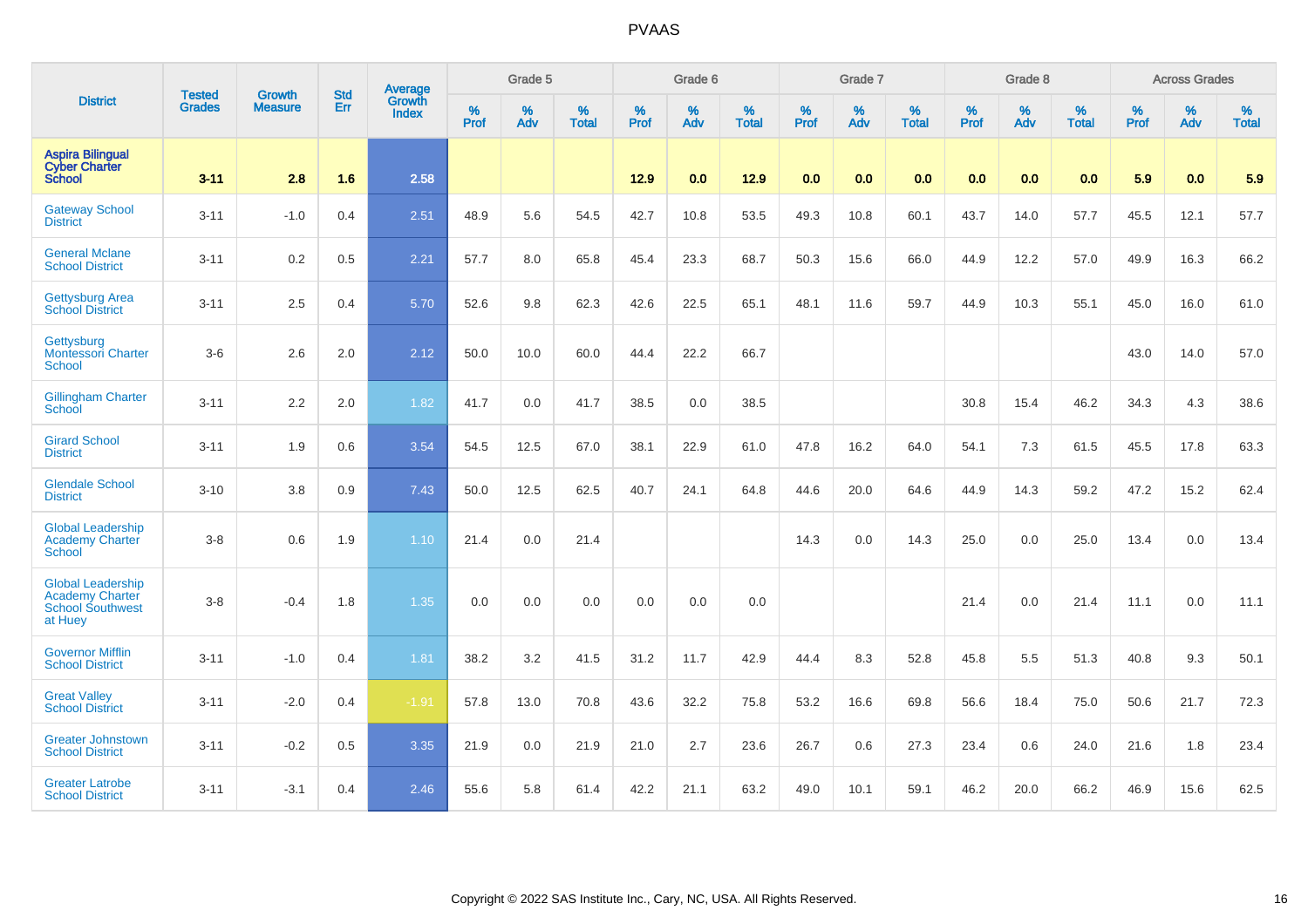|                                                                   | <b>Tested</b> | <b>Growth</b>  | <b>Std</b> |                            |           | Grade 5  |                   |           | Grade 6  |                   |           | Grade 7  |                   |           | Grade 8  |                   |           | <b>Across Grades</b> |                   |
|-------------------------------------------------------------------|---------------|----------------|------------|----------------------------|-----------|----------|-------------------|-----------|----------|-------------------|-----------|----------|-------------------|-----------|----------|-------------------|-----------|----------------------|-------------------|
| <b>District</b>                                                   | <b>Grades</b> | <b>Measure</b> | Err        | Average<br>Growth<br>Index | %<br>Prof | %<br>Adv | %<br><b>Total</b> | %<br>Prof | %<br>Adv | %<br><b>Total</b> | %<br>Prof | %<br>Adv | %<br><b>Total</b> | %<br>Prof | %<br>Adv | %<br><b>Total</b> | %<br>Prof | %<br>Adv             | %<br><b>Total</b> |
| <b>Aspira Bilingual</b><br><b>Cyber Charter</b><br><b>School</b>  | $3 - 11$      | 2.8            | 1.6        | 2.58                       |           |          |                   | 12.9      | 0.0      | 12.9              | 0.0       | 0.0      | 0.0               | 0.0       | 0.0      | 0.0               | 5.9       | 0.0                  | 5.9               |
| <b>Greater Nanticoke</b><br><b>Area School</b><br><b>District</b> | $3 - 12$      | $-0.0$         | 0.6        | 1.30                       | 43.1      | 2.8      | 45.9              | 26.7      | 6.0      | 32.8              | 23.6      | 1.9      | 25.5              | 35.6      | 3.5      | 39.1              | 29.8      | 5.0                  | 34.8              |
| <b>Green Woods</b><br><b>Charter School</b>                       | $3-8$         | 1.6            | 0.8        | 1.98                       | 44.8      | 6.9      | 51.7              | 39.3      | 19.7     | 59.0              | 43.9      | 12.3     | 56.1              | 39.2      | 17.6     | 56.9              | 40.6      | 17.4                 | 58.0              |
| Greencastle-Antrim<br><b>School District</b>                      | $3 - 11$      | 2.7            | 0.4        | 6.18                       | 46.3      | 16.4     | 62.7              | 41.0      | 28.2     | 69.2              | 45.4      | 20.7     | 66.1              | 51.7      | 14.7     | 66.4              | 44.6      | 20.8                 | 65.4              |
| <b>Greensburg Salem</b><br><b>School District</b>                 | $3 - 11$      | $-1.6$         | 0.5        | 0.18                       | 49.7      | 7.2      | 56.9              | 40.1      | 13.8     | 53.9              | 44.0      | 5.5      | 49.4              | 48.3      | 7.2      | 55.6              | 42.8      | 11.4                 | 54.2              |
| <b>Greenville Area</b><br><b>School District</b>                  | $3 - 11$      | 1.0            | 0.7        | 1.92                       | 46.7      | 5.6      | 52.2              | 52.5      | 11.2     | 63.8              | 43.8      | 5.7      | 49.5              | 31.2      | 12.5     | 43.8              | 42.0      | 10.1                 | 52.1              |
| <b>Greenwood School</b><br><b>District</b>                        | $3 - 11$      | 4.5            | 0.8        | 5.56                       | 51.5      | 3.0      | 54.6              | 45.3      | 28.3     | 73.6              | 43.6      | 9.1      | 52.7              | 51.8      | 31.5     | 83.3              | 47.9      | 19.4                 | 67.3              |
| <b>Grove City Area</b><br><b>School District</b>                  | $3 - 12$      | 1.6            | 0.6        | 3.90                       | 45.0      | 21.0     | 66.0              | 36.9      | 23.8     | 60.7              | 58.9      | 16.1     | 75.0              | 47.1      | 12.6     | 59.7              | 45.7      | 20.1                 | 65.8              |
| <b>Halifax Area</b><br><b>School District</b>                     | $3 - 11$      | 0.6            | 0.8        | 1.63                       | 52.9      | 8.6      | 61.4              | 51.8      | 20.4     | 72.2              | 41.6      | 6.5      | 48.0              | 35.5      | 2.6      | 38.2              | 44.9      | 10.1                 | 55.1              |
| <b>Hamburg Area</b><br><b>School District</b>                     | $3 - 11$      | $-0.4$         | 0.5        | 1.81                       | 41.1      | 5.0      | 46.1              | 43.3      | 6.3      | 49.6              | 33.1      | 1.9      | 35.0              | 32.4      | 3.5      | 35.9              | 38.6      | 5.3                  | 43.9              |
| <b>Hampton Township</b><br><b>School District</b>                 | $3 - 11$      | 1.7            | 0.5        | 4.06                       | 50.3      | 30.7     | 81.0              | 35.6      | 44.2     | 79.8              | 54.6      | 26.3     | 81.0              | 46.9      | 34.3     | 81.1              | 44.1      | 38.5                 | 82.7              |
| <b>Hanover Area</b><br><b>School District</b>                     | $3 - 11$      | $-2.1$         | 0.9        | 0.50                       | 29.8      | 0.0      | 29.8              | 14.6      | 9.1      | 23.6              | 15.5      | 0.0      | 15.5              | 14.3      | 2.4      | 16.7              | 20.2      | 2.3                  | 22.5              |
| <b>Hanover Public</b><br><b>School District</b>                   | $3 - 11$      | 1.6            | 0.6        | 4.71                       | 40.6      | 3.0      | 43.6              | 42.4      | 9.4      | 51.8              | 45.4      | 6.2      | 51.5              | 38.7      | 7.3      | 46.0              | 42.0      | 12.7                 | 54.7              |
| <b>Harbor Creek</b><br><b>School District</b>                     | $3 - 11$      | $-2.4$         | 0.5        | 0.77                       | 61.7      | 20.8     | 82.5              | 37.4      | 36.3     | 73.7              | 55.9      | 13.3     | 69.2              | 45.4      | 12.3     | 57.8              | 48.7      | 24.9                 | 73.6              |
| <b>Harmony Area</b><br><b>School District</b>                     | $3 - 10$      | 0.8            | 1.8        | 1.01                       | 43.8      | 0.0      | 43.8              | 54.2      | 12.5     | 66.7              | 33.3      | 0.0      | 33.3              |           |          |                   | 43.6      | 6.4                  | 50.0              |
| <b>Harrisburg City</b><br><b>School District</b>                  | $3 - 11$      | 1.6            | 0.4        | 7.12                       | 6.5       | 0.3      | 6.7               | 14.5      | 1.7      | 16.2              | 15.4      | 1.9      | 17.3              | 20.3      | 2.1      | 22.4              | 12.6      | 1.0                  | 13.6              |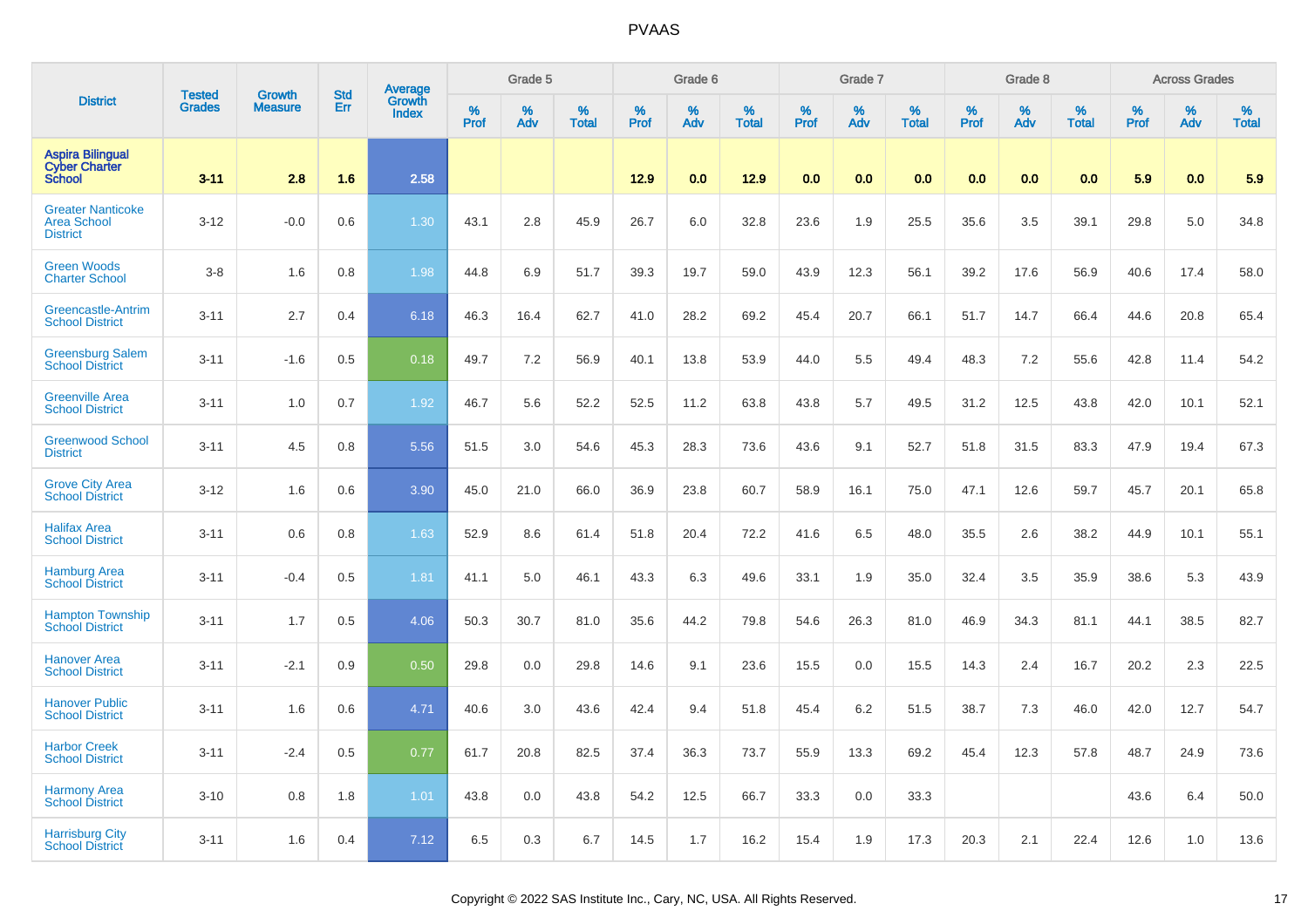|                                                                                   | <b>Tested</b> | <b>Growth</b>  | <b>Std</b> | Average                |                  | Grade 5  |                   |           | Grade 6  |                   |           | Grade 7  |                   |           | Grade 8  |                   |           | <b>Across Grades</b> |                   |
|-----------------------------------------------------------------------------------|---------------|----------------|------------|------------------------|------------------|----------|-------------------|-----------|----------|-------------------|-----------|----------|-------------------|-----------|----------|-------------------|-----------|----------------------|-------------------|
| <b>District</b>                                                                   | <b>Grades</b> | <b>Measure</b> | Err        | Growth<br><b>Index</b> | %<br><b>Prof</b> | %<br>Adv | %<br><b>Total</b> | %<br>Prof | %<br>Adv | %<br><b>Total</b> | %<br>Prof | %<br>Adv | %<br><b>Total</b> | %<br>Prof | %<br>Adv | %<br><b>Total</b> | %<br>Prof | %<br>Adv             | %<br><b>Total</b> |
| <b>Aspira Bilingual</b><br><b>Cyber Charter</b><br><b>School</b>                  | $3 - 11$      | 2.8            | 1.6        | 2.58                   |                  |          |                   | 12.9      | 0.0      | 12.9              | 0.0       | 0.0      | 0.0               | 0.0       | 0.0      | 0.0               | 5.9       | 0.0                  | 5.9               |
| Hatboro-Horsham<br><b>School District</b>                                         | $3 - 11$      | 1.3            | 0.4        | 3.69                   | 55.0             | 7.8      | 62.7              | 49.0      | 19.5     | 68.5              | 52.9      | 10.9     | 63.8              | 51.3      | 9.1      | 60.5              | 49.9      | 13.8                 | 63.7              |
| <b>Haverford</b><br><b>Township School</b><br><b>District</b>                     | $3 - 11$      | 0.2            | 0.3        | 2.38                   | 55.4             | 23.8     | 79.2              | 51.1      | 27.6     | 78.7              | 55.0      | 18.3     | 73.3              | 44.5      | 32.3     | 76.7              | 49.2      | 29.5                 | 78.6              |
| <b>Hazleton Area</b><br><b>School District</b>                                    | $3 - 11$      | 0.5            | 0.4        | 1.18                   | 30.2             | 2.3      | 32.5              | 24.8      | 4.8      | 29.6              | 24.8      | 2.8      | 27.5              | 26.1      | 6.5      | 32.6              | 28.6      | 4.0                  | 32.6              |
| <b>Hempfield Area</b><br><b>School District</b>                                   | $3 - 12$      | $-0.3$         | 0.3        | 0.96                   | 55.2             | 8.7      | 63.9              | 41.4      | 20.3     | 61.6              | 52.8      | 14.0     | 66.8              | 50.0      | 12.4     | 62.4              | 48.7      | 16.2                 | 64.9              |
| <b>Hempfield School</b><br><b>District</b>                                        | $3 - 11$      | 2.2            | 0.3        | 6.93                   | 52.4             | 9.3      | 61.6              | 44.6      | 23.5     | 68.1              | 43.1      | 21.1     | 64.2              | 46.0      | 20.1     | 66.1              | 45.8      | 20.4                 | 66.2              |
| <b>Hermitage School</b><br><b>District</b>                                        | $3 - 12$      | 2.9            | 0.5        | 6.27                   | 52.9             | 7.9      | 60.7              | 33.3      | 40.3     | 73.6              | 50.4      | 24.5     | 74.8              | 51.0      | 19.3     | 70.3              | 47.0      | 22.0                 | 69.0              |
| <b>Highlands School</b><br><b>District</b>                                        | $3 - 11$      | $-0.6$         | 0.5        | 1.51                   | 47.5             | 0.0      | 47.5              | 37.2      | 9.7      | 46.9              | 42.2      | 5.4      | 47.6              | 39.2      | 9.5      | 48.6              | 40.7      | 7.9                  | 48.6              |
| <b>Hollidaysburg Area</b><br><b>School District</b>                               | $3 - 11$      | 1.1            | 0.4        | 5.11                   | 54.2             | 10.2     | 64.4              | 40.4      | 26.5     | 67.0              | 47.0      | 17.2     | 64.2              | 45.4      | 11.8     | 57.2              | 45.9      | 17.3                 | 63.2              |
| <b>Homer-Center</b><br><b>School District</b>                                     | $3 - 11$      | 6.3            | 0.8        | 7.72                   | 57.1             | 1.6      | 58.7              | 47.7      | 13.6     | 61.4              | 48.0      | 8.2      | 56.2              | 50.8      | 14.9     | 65.7              | 45.3      | 11.7                 | 56.9              |
| <b>Hope For</b><br><b>Hyndman Charter</b><br>School                               | $3 - 11$      | 4.1            | 1.9        | 2.16                   |                  |          |                   | 12.5      | 6.2      | 18.8              | 41.7      | 8.3      | 50.0              | 37.5      | 0.0      | 37.5              | 27.4      | 6.0                  | 33.3              |
| <b>Hopewell Area</b><br><b>School District</b>                                    | $3 - 11$      | $-0.3$         | 0.6        | 3.08                   | 53.8             | 3.0      | 56.8              | 50.4      | 19.0     | 69.4              | 48.3      | 10.7     | 59.1              | 42.6      | 6.6      | 49.2              | 48.2      | 11.9                 | 60.1              |
| <b>Howard Gardner</b><br><b>Multiple</b><br>Intelligence<br><b>Charter School</b> | $3 - 8$       | $-1.2$         | 1.2        | 1.34                   | 41.4             | 10.3     | 51.7              | 39.4      | 3.0      | 42.4              | 63.6      | 0.0      | 63.6              | 55.6      | 11.1     | 66.7              | 48.8      | 7.1                  | 55.9              |
| Huntingdon Area<br>School District                                                | $3 - 11$      | 1.8            | 0.6        | 5.73                   | 41.6             | 3.5      | 45.1              | 33.0      | 11.9     | 44.9              | 34.5      | 7.9      | 42.4              | 34.9      | 7.1      | 42.1              | 37.2      | 10.0                 | 47.2              |
| Independence<br><b>Charter School</b>                                             | $3-8$         | $-2.1$         | 0.7        | $-0.30$                | 28.8             | 9.6      | 38.4              | 39.0      | 18.3     | 57.3              | 38.3      | 11.1     | 49.4              | 50.9      | 7.0      | 57.9              | 35.6      | 11.9                 | 47.5              |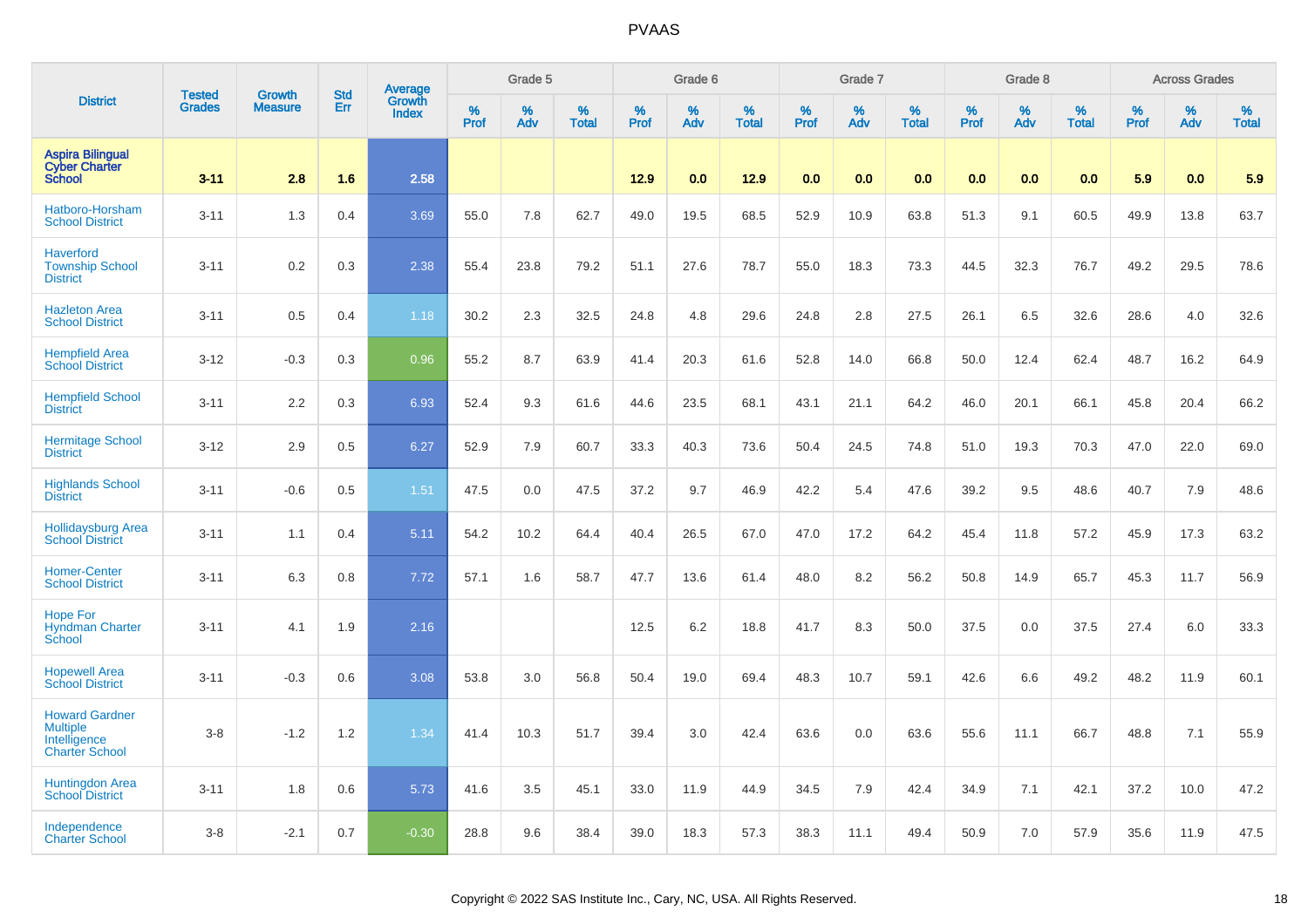|                                                                   |                                |                                 | <b>Std</b> | Average                |              | Grade 5  |                   |           | Grade 6  |                   |           | Grade 7  |                   |           | Grade 8  |                   |           | <b>Across Grades</b> |                   |
|-------------------------------------------------------------------|--------------------------------|---------------------------------|------------|------------------------|--------------|----------|-------------------|-----------|----------|-------------------|-----------|----------|-------------------|-----------|----------|-------------------|-----------|----------------------|-------------------|
| <b>District</b>                                                   | <b>Tested</b><br><b>Grades</b> | <b>Growth</b><br><b>Measure</b> | Err        | Growth<br><b>Index</b> | $\%$<br>Prof | %<br>Adv | %<br><b>Total</b> | %<br>Prof | %<br>Adv | %<br><b>Total</b> | %<br>Prof | %<br>Adv | %<br><b>Total</b> | %<br>Prof | %<br>Adv | %<br><b>Total</b> | %<br>Prof | %<br>Adv             | %<br><b>Total</b> |
| <b>Aspira Bilingual</b><br><b>Cyber Charter</b><br><b>School</b>  | $3 - 11$                       | 2.8                             | 1.6        | 2.58                   |              |          |                   | 12.9      | 0.0      | 12.9              | 0.0       | 0.0      | 0.0               | 0.0       | 0.0      | 0.0               | 5.9       | 0.0                  | 5.9               |
| Independence<br><b>Charter School</b><br>West                     | $3 - 7$                        | $-3.2$                          | 1.8        | 0.23                   | 14.3         | 0.0      | 14.3              | 15.4      | 7.7      | 23.1              | 15.8      | 0.0      | 15.8              |           |          |                   | 15.0      | 2.6                  | 17.7              |
| <b>Indiana Area</b><br><b>School District</b>                     | $3 - 11$                       | 1.1                             | 0.5        | 2.72                   | 57.2         | 12.8     | 70.0              | 37.5      | 22.5     | 60.0              | 53.6      | 16.6     | 70.2              | 52.0      | 16.3     | 68.4              | 49.3      | 18.5                 | 67.7              |
| <b>Infinity Charter</b><br>School                                 | $3-8$                          | $-0.5$                          | 1.3        | 1.09                   | 72.7         | 22.7     | 95.4              | 50.0      | 38.5     | 88.5              | 62.5      | 25.0     | 87.5              | 68.2      | 18.2     | 86.4              | 56.6      | 31.5                 | 88.1              |
| <b>Innovative Arts</b><br><b>Academy Charter</b><br><b>School</b> | $6 - 11$                       | $-2.2$                          | 0.9        | 1.94                   |              |          |                   | 15.4      | 1.9      | 17.3              | 19.1      | 0.0      | 19.1              | 15.4      | 1.1      | 16.5              | 16.6      | 1.0                  | 17.5              |
| <b>Inquiry Charter</b><br>School                                  | $3-5$                          | $-7.5$                          | 2.2        | $-3.42$                | 30.3         | 0.0      | 30.3              |           |          |                   |           |          |                   |           |          |                   | 25.9      | 4.6                  | 30.6              |
| <b>Insight PA Cyber</b><br><b>Charter School</b>                  | $3 - 11$                       | $-1.0$                          | 1.6        | 1.03                   | 29.4         | 0.0      | 29.4              | 31.6      | 5.3      | 36.8              | 37.0      | 11.1     | 48.2              | 48.2      | 11.1     | 59.3              | 41.5      | 9.2                  | 50.8              |
| <b>Interboro School</b><br><b>District</b>                        | $3 - 12$                       | 0.3                             | 0.4        | 2.51                   | 42.9         | 4.5      | 47.3              | 40.0      | 11.7     | 51.7              | 44.0      | 8.7      | 52.7              | 44.2      | 7.4      | 51.6              | 41.8      | 8.7                  | 50.4              |
| <b>Iroquois School</b><br><b>District</b>                         | $3 - 11$                       | $-0.1$                          | 0.7        | 0.56                   | 55.1         | 9.0      | 64.1              | 39.5      | 19.8     | 59.3              | 38.8      | 6.1      | 44.9              | 44.0      | 10.0     | 54.0              | 42.6      | 12.8                 | 55.4              |
| <b>Jamestown Area</b><br><b>School District</b>                   | $3 - 11$                       | 2.7                             | 1.2        | 3.54                   | 47.4         | 0.0      | 47.4              | 30.6      | 19.4     | 50.0              | 41.4      | 6.9      | 48.3              | 54.6      | 0.0      | 54.6              | 41.2      | 7.9                  | 49.1              |
| <b>Jeannette City</b><br><b>School District</b>                   | $3 - 11$                       | 3.5                             | 0.8        | 4.26                   | 41.7         | 1.4      | 43.1              | 33.3      | 18.5     | 51.8              | 44.6      | 9.2      | 53.8              | 48.1      | 7.7      | 55.8              | 40.4      | 8.2                  | 48.6              |
| Jefferson-Morgan<br><b>School District</b>                        | $3 - 10$                       | 2.7                             | 0.9        | 4.29                   | 45.1         | 2.8      | 47.9              | 40.0      | 7.3      | 47.3              | 41.8      | 5.4      | 47.3              | 44.4      | 6.7      | 51.1              | 41.7      | 6.6                  | 48.2              |
| <b>Jenkintown School</b><br><b>District</b>                       | $3 - 11$                       | 1.5                             | 1.0        | 2.79                   | 68.0         | 8.0      | 76.0              | 54.0      | 18.9     | 73.0              | 42.9      | 35.7     | 78.6              | 60.6      | 21.2     | 81.8              | 53.1      | 25.8                 | 78.9              |
| <b>Jersey Shore Area</b><br><b>School District</b>                | $3 - 11$                       | 1.7                             | 0.5        | 6.13                   | 47.6         | 8.3      | 56.0              | 45.6      | 24.8     | 70.4              | 46.3      | 8.0      | 54.3              | 39.6      | 7.7      | 47.2              | 45.3      | 13.4                 | 58.7              |
| <b>Jim Thorpe Area</b><br><b>School District</b>                  | $3 - 11$                       | $-3.4$                          | 0.6        | $-2.05$                | 45.4         | 2.0      | 47.5              | 30.8      | 9.4      | 40.2              | 37.9      | 6.4      | 44.3              | 37.6      | 5.6      | 43.2              | 38.6      | 8.0                  | 46.6              |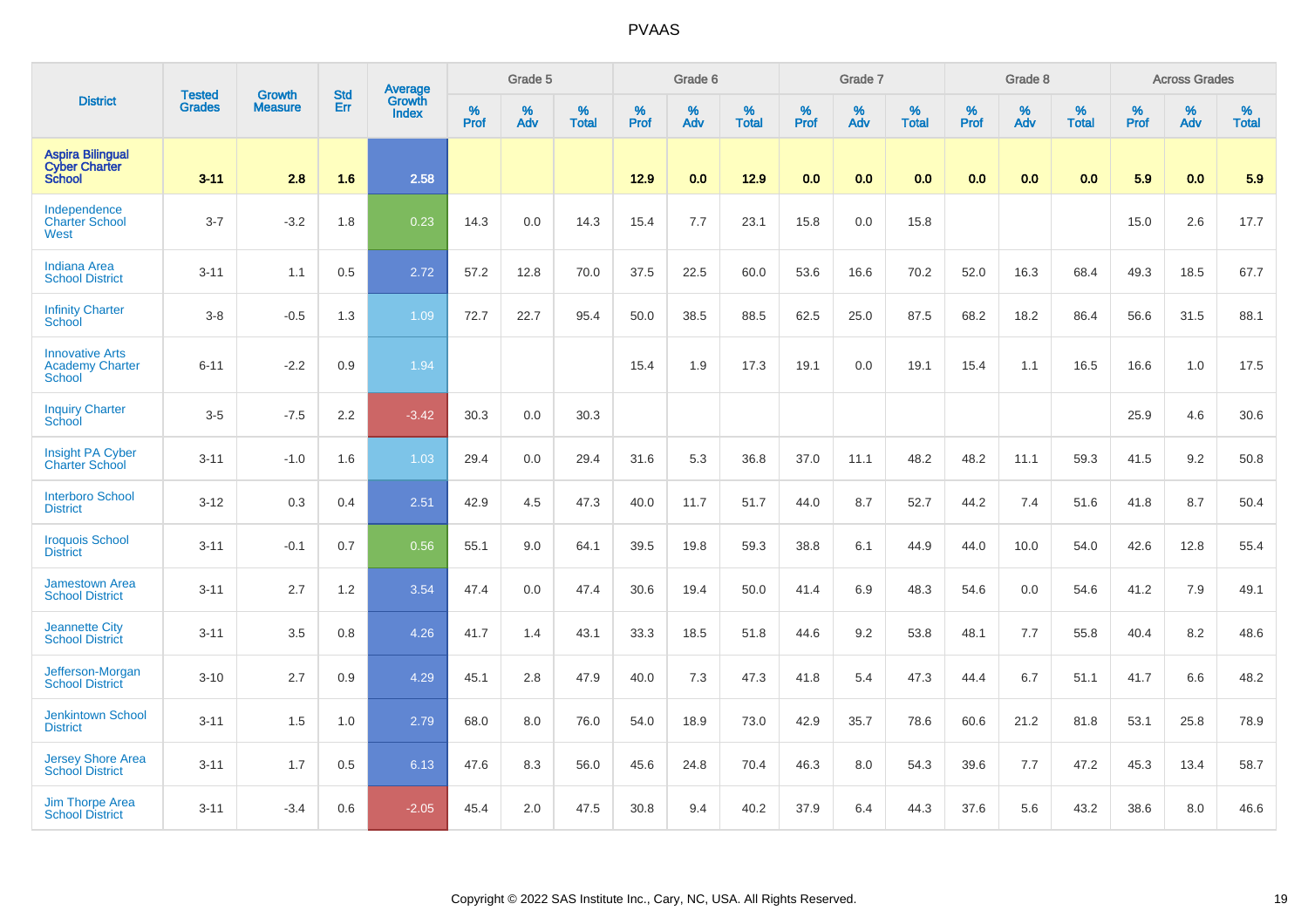|                                                                     | <b>Tested</b> | <b>Growth</b>  | <b>Std</b> | <b>Average</b>         |                  | Grade 5  |                   |           | Grade 6  |                   |           | Grade 7  |                   |                  | Grade 8  |                   |           | <b>Across Grades</b> |                   |
|---------------------------------------------------------------------|---------------|----------------|------------|------------------------|------------------|----------|-------------------|-----------|----------|-------------------|-----------|----------|-------------------|------------------|----------|-------------------|-----------|----------------------|-------------------|
| <b>District</b>                                                     | <b>Grades</b> | <b>Measure</b> | Err        | Growth<br><b>Index</b> | %<br><b>Prof</b> | %<br>Adv | %<br><b>Total</b> | %<br>Prof | %<br>Adv | %<br><b>Total</b> | %<br>Prof | %<br>Adv | %<br><b>Total</b> | %<br><b>Prof</b> | %<br>Adv | %<br><b>Total</b> | %<br>Prof | %<br>Adv             | %<br><b>Total</b> |
| <b>Aspira Bilingual</b><br><b>Cyber Charter</b><br><b>School</b>    | $3 - 11$      | 2.8            | 1.6        | 2.58                   |                  |          |                   | 12.9      | 0.0      | 12.9              | 0.0       | 0.0      | 0.0               | 0.0              | 0.0      | 0.0               | 5.9       | 0.0                  | 5.9               |
| John B. Stetson<br><b>Charter School</b>                            | $5 - 8$       | 3.5            | 0.6        | 5.56                   | 4.5              | 0.0      | 4.5               | 6.4       | 0.0      | 6.4               | 10.2      | 0.0      | 10.2              | 10.5             | 1.6      | 12.1              | 8.5       | 0.5                  | 8.9               |
| <b>Johnsonburg Area</b><br><b>School District</b>                   | $3 - 11$      | $-1.6$         | 1.0        | 1.86                   | 42.5             | 7.5      | 50.0              | 60.6      | 12.1     | 72.7              | 41.9      | 9.3      | 51.2              | 44.2             | 2.3      | 46.5              | 51.3      | 10.3                 | 61.5              |
| <b>Juniata County</b><br><b>School District</b>                     | $3 - 12$      | 2.7            | 0.5        | 6.20                   | 42.6             | 3.0      | 45.6              | 31.9      | 6.2      | 38.1              | 36.6      | 5.5      | 42.1              | 36.5             | 8.4      | 44.9              | 36.0      | 7.7                  | 43.7              |
| <b>Juniata Valley</b><br><b>School District</b>                     | $3 - 11$      | $-0.4$         | 0.9        | 1.62                   | 53.5             | 2.3      | 55.8              | 35.7      | 8.9      | 44.6              | 50.9      | 5.3      | 56.1              | 33.3             | 4.2      | 37.5              | 41.8      | 7.0                  | 48.8              |
| <b>Kane Area School</b><br><b>District</b>                          | $3 - 10$      | 3.4            | 0.7        | 4.52                   | 40.8             | 19.7     | 60.6              | 40.6      | 15.6     | 56.2              | 50.8      | 6.0      | 56.7              | 50.0             | 9.8      | 59.8              | 44.4      | 10.2                 | 54.6              |
| <b>Karns City Area</b><br><b>School District</b>                    | $3 - 11$      | $-0.9$         | 0.6        | 3.33                   | 56.2             | 9.0      | 65.2              | 46.6      | 14.8     | 61.4              | 47.4      | 1.7      | 49.1              | 40.7             | 1.8      | 42.6              | 44.7      | 6.8                  | 51.5              |
| Kennett<br>Consolidated<br><b>School District</b>                   | $3 - 11$      | 1.3            | 0.4        | 5.04                   | 47.8             | 15.1     | 62.9              | 35.8      | 24.1     | 59.9              | 44.2      | 15.1     | 59.4              | 45.0             | 5.7      | 50.7              | 40.9      | 17.5                 | 58.4              |
| <b>Keystone</b><br><b>Academy Charter</b><br><b>School</b>          | $3-8$         | 0.9            | 0.8        | 1.23                   | 42.1             | 3.5      | 45.6              | 38.7      | 19.4     | 58.1              | 47.4      | 3.5      | 50.9              | 40.7             | 8.5      | 49.2              | 40.7      | 7.4                  | 48.1              |
| <b>Keystone Central</b><br><b>School District</b>                   | $3 - 11$      | 1.9            | 0.4        | 4.90                   | 36.0             | 3.6      | 39.7              | 38.1      | 13.8     | 52.0              | 33.4      | 4.4      | 37.8              | 37.3             | 3.6      | 40.9              | 36.9      | 7.7                  | 44.6              |
| <b>Keystone</b><br><b>Education Center</b><br><b>Charter School</b> | $3 - 12$      | 0.7            | 3.3        | 0.20                   |                  |          |                   |           |          |                   |           |          |                   | 0.0              | 0.0      | 0.0               | 0.0       | 0.0                  | 0.0               |
| <b>Keystone Oaks</b><br><b>School District</b>                      | $3 - 11$      | $-1.4$         | 0.6        | 1.31                   | 54.1             | 17.2     | 71.3              | 35.4      | 25.7     | 61.1              | 45.1      | 13.3     | 58.4              | 41.1             | 12.5     | 53.6              | 44.5      | 21.3                 | 65.8              |
| <b>Keystone School</b><br><b>District</b>                           | $3 - 11$      | 0.8            | 0.8        | 4.69                   | 49.2             | 26.9     | 76.1              | 50.0      | 17.3     | 67.3              | 50.0      | 16.2     | 66.2              | 46.8             | 9.7      | 56.4              | 46.5      | 21.0                 | 67.5              |
| <b>KIPP Philadelphia</b><br><b>Charter School</b>                   | $3-8$         | 2.8            | 0.9        | 3.91                   | 13.5             | 0.0      | 13.5              | 28.0      | 0.0      | 28.0              | 29.0      | 0.0      | 29.0              | 25.6             | 0.0      | 25.6              | 21.5      | 0.4                  | 21.9              |
| <b>KIPP West</b><br>Philadelphia<br><b>Charter School</b>           | $3-8$         | $-0.4$         | 1.2        | 1.32                   | 28.6             | 0.0      | 28.6              | 19.4      | 0.0      | 19.4              | 25.0      | 0.0      | 25.0              | 16.7             | 0.0      | 16.7              | 17.6      | 0.6                  | 18.1              |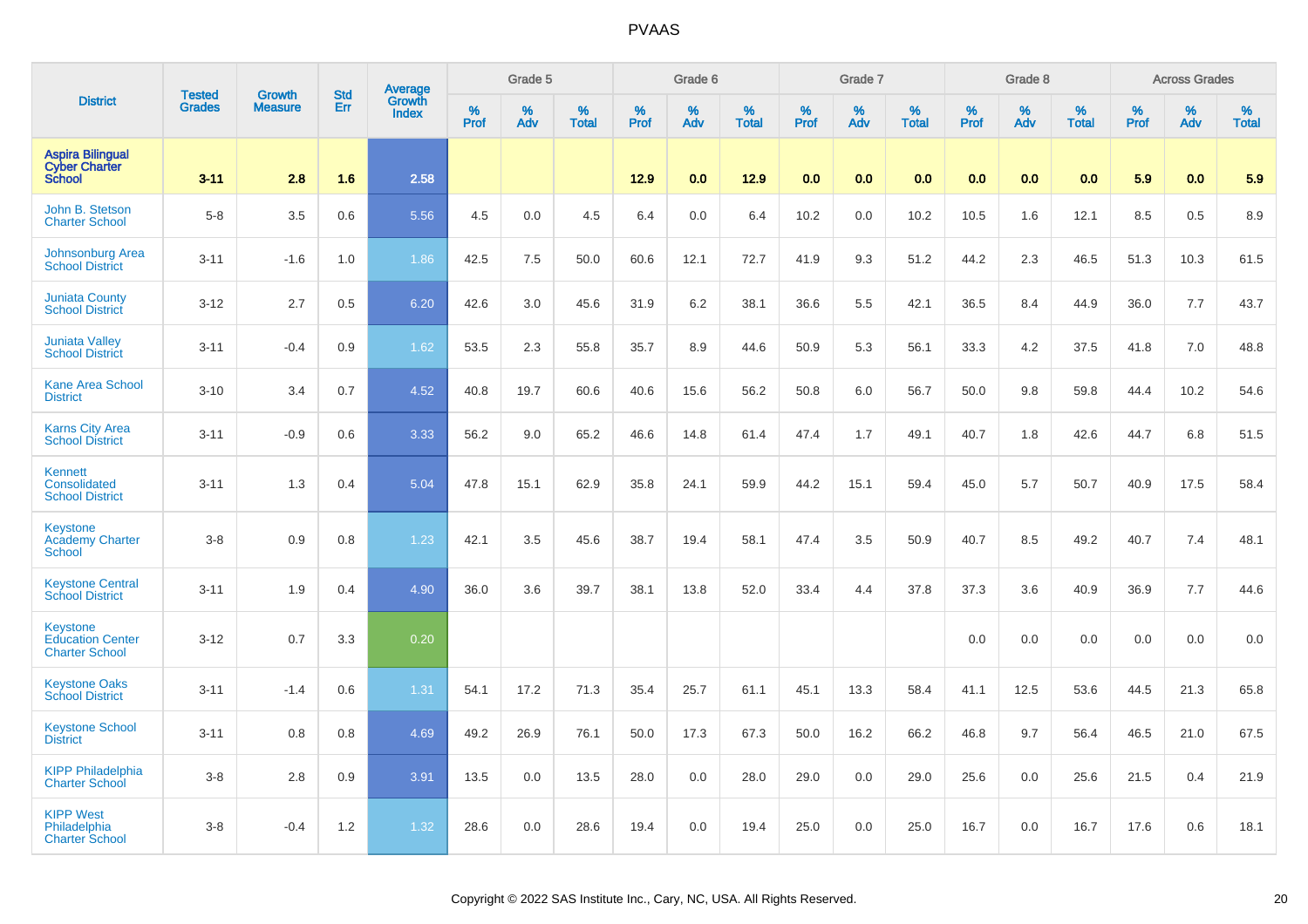|                                                                  |                                | <b>Growth</b>  | <b>Std</b> | Average                |           | Grade 5  |                   |           | Grade 6  |                   |           | Grade 7  |                   |           | Grade 8  |                   |           | <b>Across Grades</b> |                   |
|------------------------------------------------------------------|--------------------------------|----------------|------------|------------------------|-----------|----------|-------------------|-----------|----------|-------------------|-----------|----------|-------------------|-----------|----------|-------------------|-----------|----------------------|-------------------|
| <b>District</b>                                                  | <b>Tested</b><br><b>Grades</b> | <b>Measure</b> | Err        | <b>Growth</b><br>Index | %<br>Prof | %<br>Adv | %<br><b>Total</b> | %<br>Prof | %<br>Adv | %<br><b>Total</b> | %<br>Prof | %<br>Adv | %<br><b>Total</b> | %<br>Prof | %<br>Adv | %<br><b>Total</b> | %<br>Prof | %<br>Adv             | %<br><b>Total</b> |
| <b>Aspira Bilingual</b><br><b>Cyber Charter</b><br><b>School</b> | $3 - 11$                       | 2.8            | 1.6        | 2.58                   |           |          |                   | 12.9      | 0.0      | 12.9              | 0.0       | 0.0      | 0.0               | 0.0       | 0.0      | 0.0               | 5.9       | 0.0                  | 5.9               |
| <b>Kiski Area School</b><br><b>District</b>                      | $3 - 11$                       | $-2.3$         | 0.4        | 0.71                   | 50.9      | 4.2      | 55.2              | 41.3      | 18.4     | 59.6              | 53.8      | 7.5      | 61.3              | 45.8      | 5.0      | 50.8              | 47.0      | 13.3                 | 60.4              |
| <b>Kutztown Area</b><br><b>School District</b>                   | $3 - 12$                       | $-0.3$         | 0.8        | 0.56                   | 59.7      | 6.0      | 65.7              | 46.0      | 17.5     | 63.5              | 37.5      | 17.5     | 55.0              | 50.0      | 10.3     | 60.3              | 48.4      | 17.0                 | 65.5              |
| La Academia<br>Partnership<br><b>Charter School</b>              | $6 - 11$                       | $-4.8$         | 1.8        | $-0.39$                |           |          |                   | 14.3      | 0.0      | 14.3              | 4.2       | 0.0      | 4.2               | 0.0       | 0.0      | 0.0               | 5.6       | 0.0                  | 5.6               |
| <b>Laboratory Charter</b><br><b>School</b>                       | $3-8$                          | 3.4            | 1.2        | 4.02                   | 17.2      | 0.0      | 17.2              | 26.2      | 7.1      | 33.3              | 52.0      | 0.0      | 52.0              | 33.3      | 4.8      | 38.1              | 27.2      | 2.4                  | 29.6              |
| Lackawanna Trail<br><b>School District</b>                       | $3 - 10$                       | $-3.9$         | 0.8        | $-1.13$                | 50.9      | 3.6      | 54.6              | 38.8      | 14.9     | 53.7              | 45.1      | 5.6      | 50.7              | 31.2      | 3.9      | 35.1              | 43.8      | 10.0                 | 53.8              |
| <b>Lakeland School</b><br><b>District</b>                        | $3 - 11$                       | $-0.9$         | 0.7        | 1.69                   | 41.3      | 1.3      | 42.7              | 38.7      | 11.8     | 50.5              | 49.1      | 9.4      | 58.5              | 39.3      | 5.6      | 44.9              | 41.3      | 9.6                  | 50.8              |
| Lake-Lehman<br><b>School District</b>                            | $3 - 11$                       | 2.0            | 0.6        | 4.90                   | 46.8      | 4.5      | 51.4              | 42.9      | 10.5     | 53.3              | 53.0      | 9.6      | 62.6              | 52.2      | 8.7      | 60.9              | 48.7      | 10.4                 | 59.1              |
| <b>Lakeview School</b><br><b>District</b>                        | $3 - 11$                       | $-3.2$         | 0.8        | $-0.37$                | 63.3      | 10.2     | 73.5              | 46.5      | 16.9     | 63.4              | 37.1      | 8.1      | 45.2              | 43.1      | 9.2      | 52.3              | 45.7      | 15.4                 | 61.1              |
| Lampeter-<br><b>Strasburg School</b><br><b>District</b>          | $3 - 12$                       | $-1.0$         | 0.5        | $-0.34$                | 56.5      | 14.9     | 71.4              | 48.5      | 27.4     | 76.0              | 56.6      | 10.1     | 66.7              | 49.5      | 10.0     | 59.5              | 50.0      | 20.6                 | 70.5              |
| <b>Lancaster School</b><br><b>District</b>                       | $3 - 12$                       | $-4.1$         | 0.3        | $-5.26$                | 22.5      | 2.4      | 24.9              | 21.2      | 5.2      | 26.3              | 20.2      | 1.6      | 21.8              | 17.0      | 2.1      | 19.1              | 21.5      | 3.7                  | 25.2              |
| <b>Laurel Highlands</b><br><b>School District</b>                | $3 - 11$                       | $-1.7$         | 0.5        | 0.43                   | 43.1      | 4.4      | 47.5              | 39.4      | 11.6     | 51.0              | 35.7      | 2.9      | 38.6              | 37.8      | 5.5      | 43.3              | 39.8      | 9.6                  | 49.4              |
| <b>Laurel School</b><br><b>District</b>                          | $3 - 11$                       | $-0.0$         | 0.7        | 1.41                   | 54.0      | 6.8      | 60.8              | 35.7      | 21.4     | 57.1              | 60.8      | 10.1     | 70.9              | 50.8      | 10.4     | 61.2              | 50.7      | 14.6                 | 65.3              |
| <b>Lebanon School</b><br><b>District</b>                         | $3 - 11$                       | $-0.4$         | 0.4        | 2.48                   | 29.4      | 2.5      | 31.9              | 21.7      | 5.5      | 27.2              | 20.0      | 2.5      | 22.5              | 21.9      | 1.2      | 23.0              | 25.5      | 3.4                  | 28.8              |
| <b>Leechburg Area</b><br><b>School District</b>                  | $3 - 11$                       | $-2.3$         | 0.9        | 2.14                   | 46.7      | 2.2      | 48.9              | 29.7      | 2.7      | 32.4              | 42.9      | 0.0      | 42.9              | 51.2      | 11.6     | 62.8              | 45.8      | 7.9                  | 53.8              |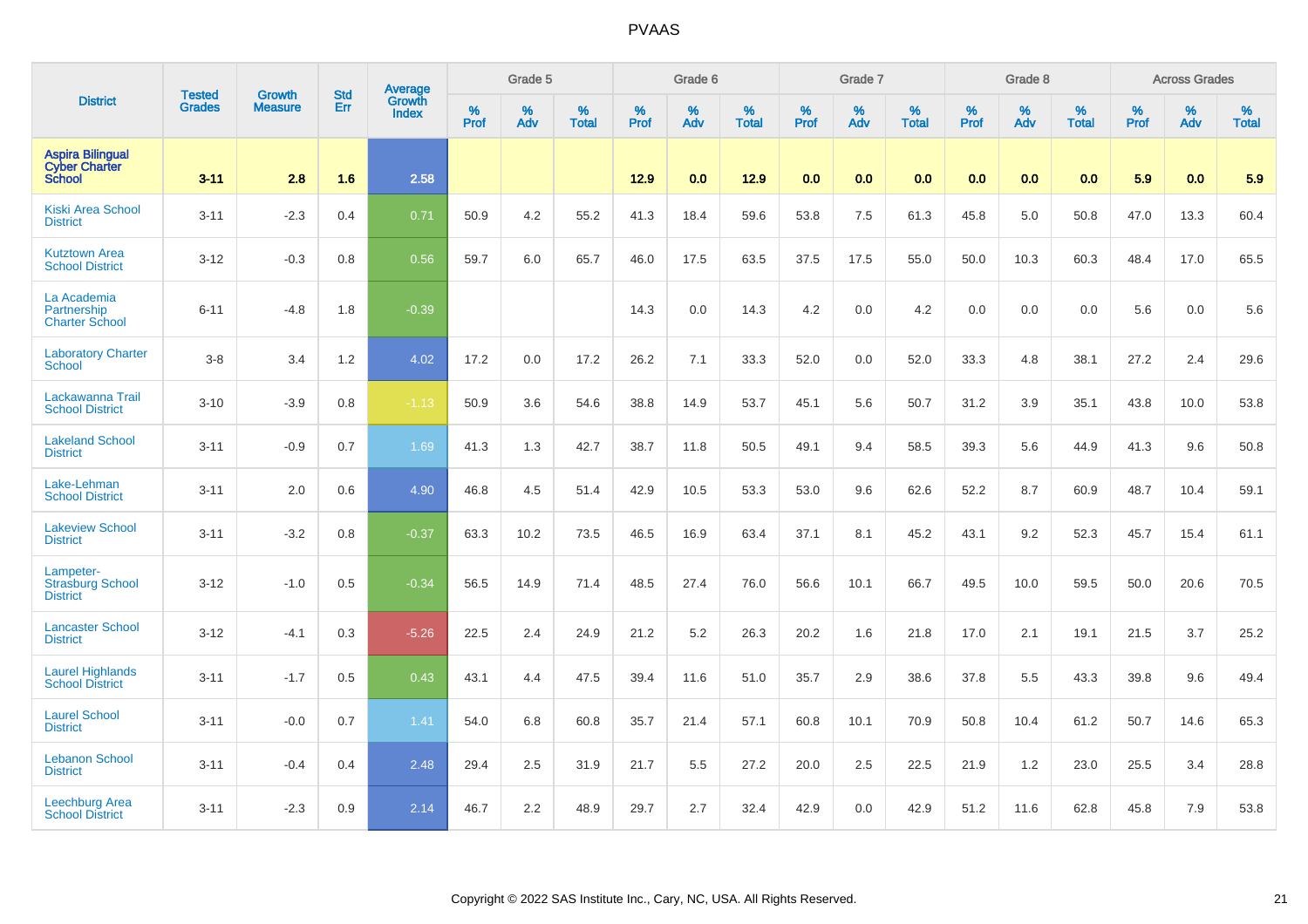|                                                                          |                                |                                 | <b>Std</b> | Average                       |              | Grade 5  |                   |           | Grade 6  |                   |           | Grade 7  |                   |           | Grade 8  |                   |           | <b>Across Grades</b> |                   |
|--------------------------------------------------------------------------|--------------------------------|---------------------------------|------------|-------------------------------|--------------|----------|-------------------|-----------|----------|-------------------|-----------|----------|-------------------|-----------|----------|-------------------|-----------|----------------------|-------------------|
| <b>District</b>                                                          | <b>Tested</b><br><b>Grades</b> | <b>Growth</b><br><b>Measure</b> | Err        | <b>Growth</b><br><b>Index</b> | $\%$<br>Prof | %<br>Adv | %<br><b>Total</b> | %<br>Prof | %<br>Adv | %<br><b>Total</b> | %<br>Prof | %<br>Adv | %<br><b>Total</b> | %<br>Prof | %<br>Adv | %<br><b>Total</b> | %<br>Prof | %<br>Adv             | %<br><b>Total</b> |
| <b>Aspira Bilingual</b><br><b>Cyber Charter</b><br><b>School</b>         | $3 - 11$                       | 2.8                             | 1.6        | 2.58                          |              |          |                   | 12.9      | 0.0      | 12.9              | 0.0       | 0.0      | 0.0               | 0.0       | 0.0      | 0.0               | 5.9       | 0.0                  | 5.9               |
| <b>Lehigh Valley</b><br><b>Academy Regional</b><br><b>Charter School</b> | $3 - 11$                       | 0.4                             | 0.6        | 1.58                          | 50.0         | 5.8      | 55.8              | 38.3      | 18.8     | 57.0              | 50.9      | 3.8      | 54.7              | 51.8      | 4.6      | 56.4              | 46.4      | 11.0                 | 57.4              |
| <b>Lehigh Valley Dual</b><br><b>Language Charter</b><br>School           | $3-8$                          | $-0.8$                          | 2.5        | 0.81                          | 8.3          | 0.0      | 8.3               | 58.3      | 0.0      | 58.3              |           |          |                   |           |          |                   | 34.3      | 0.0                  | 34.3              |
| <b>Lehighton Area</b><br><b>School District</b>                          | $3 - 11$                       | $-1.0$                          | 0.5        | 0.55                          | 45.3         | 1.3      | 46.7              | 40.8      | 8.3      | 49.2              | 42.3      | 5.7      | 48.0              | 34.2      | 9.8      | 43.9              | 41.8      | 8.6                  | 50.4              |
| <b>Lewisburg Area</b><br><b>School District</b>                          | $3 - 11$                       | 4.0                             | 0.6        | 6.97                          | 53.1         | 21.2     | 74.3              | 38.8      | 38.8     | 77.7              | 42.6      | 30.9     | 73.5              | 43.0      | 31.1     | 74.1              | 44.8      | 30.1                 | 74.9              |
| <b>Ligonier Valley</b><br><b>School District</b>                         | $3 - 11$                       | $-0.8$                          | 0.7        | 1.19                          | 43.8         | 7.5      | 51.2              | 46.0      | 16.0     | 62.0              | 40.5      | 2.7      | 43.2              | 45.9      | 10.2     | 56.1              | 44.7      | 12.8                 | 57.6              |
| <b>Lincoln Charter</b><br><b>School</b>                                  | $3-5$                          | 1.2                             | 1.4        | 0.81                          | 17.7         | 0.0      | 17.7              |           |          |                   |           |          |                   |           |          |                   | 14.5      | $1.2$                | 15.7              |
| <b>Lincoln Leadership</b><br><b>Academy Charter</b><br><b>School</b>     | $3 - 12$                       | 1.6                             | 0.9        | 3.13                          | 29.6         | 0.0      | 29.6              | 25.0      | 12.5     | 37.5              | 24.5      | 5.7      | 30.2              | 22.0      | 2.4      | 24.4              | 28.4      | 5.4                  | 33.8              |
| <b>Lincoln Park</b><br><b>Performing Arts</b><br><b>Charter School</b>   | $7 - 11$                       | $-3.9$                          | 1.1        | $-2.06$                       |              |          |                   |           |          |                   | 66.1      | 5.4      | 71.4              | 59.8      | 17.2     | 77.0              | 62.2      | 12.6                 | 74.8              |
| <b>Lindley Academy</b><br>Charter School At<br><b>Birney</b>             | $3-8$                          | 1.0                             | 0.7        | 2.21                          | 8.9          | 0.0      | 8.9               | 24.0      | 2.5      | 26.6              | 20.6      | 3.2      | 23.8              | 19.4      | 4.8      | 24.2              | 19.6      | 2.3                  | 21.9              |
| <b>Line Mountain</b><br><b>School District</b>                           | $3 - 11$                       | 5.9                             | 0.7        | 8.01                          | 43.9         | 13.6     | 57.6              | 43.1      | 23.6     | 66.7              | 48.0      | 21.4     | 69.4              | 43.7      | 11.3     | 54.9              | 43.0      | 17.5                 | 60.5              |
| <b>Littlestown Area</b><br><b>School District</b>                        | $3 - 11$                       | 4.6                             | 0.6        | 7.92                          | 49.6         | 3.5      | 53.1              | 50.8      | 15.6     | 66.4              | 37.0      | 7.4      | 44.4              | 55.6      | 6.4      | 61.9              | 45.7      | 9.8                  | 55.5              |
| <b>Lower Dauphin</b><br><b>School District</b>                           | $3 - 11$                       | $-0.9$                          | 0.4        | 0.88                          | 52.7         | 13.3     | 66.0              | 42.7      | 15.9     | 58.6              | 48.9      | 8.1      | 57.0              | 32.9      | 10.8     | 43.7              | 44.6      | 14.8                 | 59.4              |
| <b>Lower Merion</b><br><b>School District</b>                            | $3 - 11$                       | 1.5                             | 0.3        | 9.67                          | 56.1         | 29.4     | 85.5              | 43.9      | 40.6     | 84.5              | 54.5      | 29.1     | 83.6              | 49.4      | 29.4     | 78.8              | 47.8      | 36.9                 | 84.6              |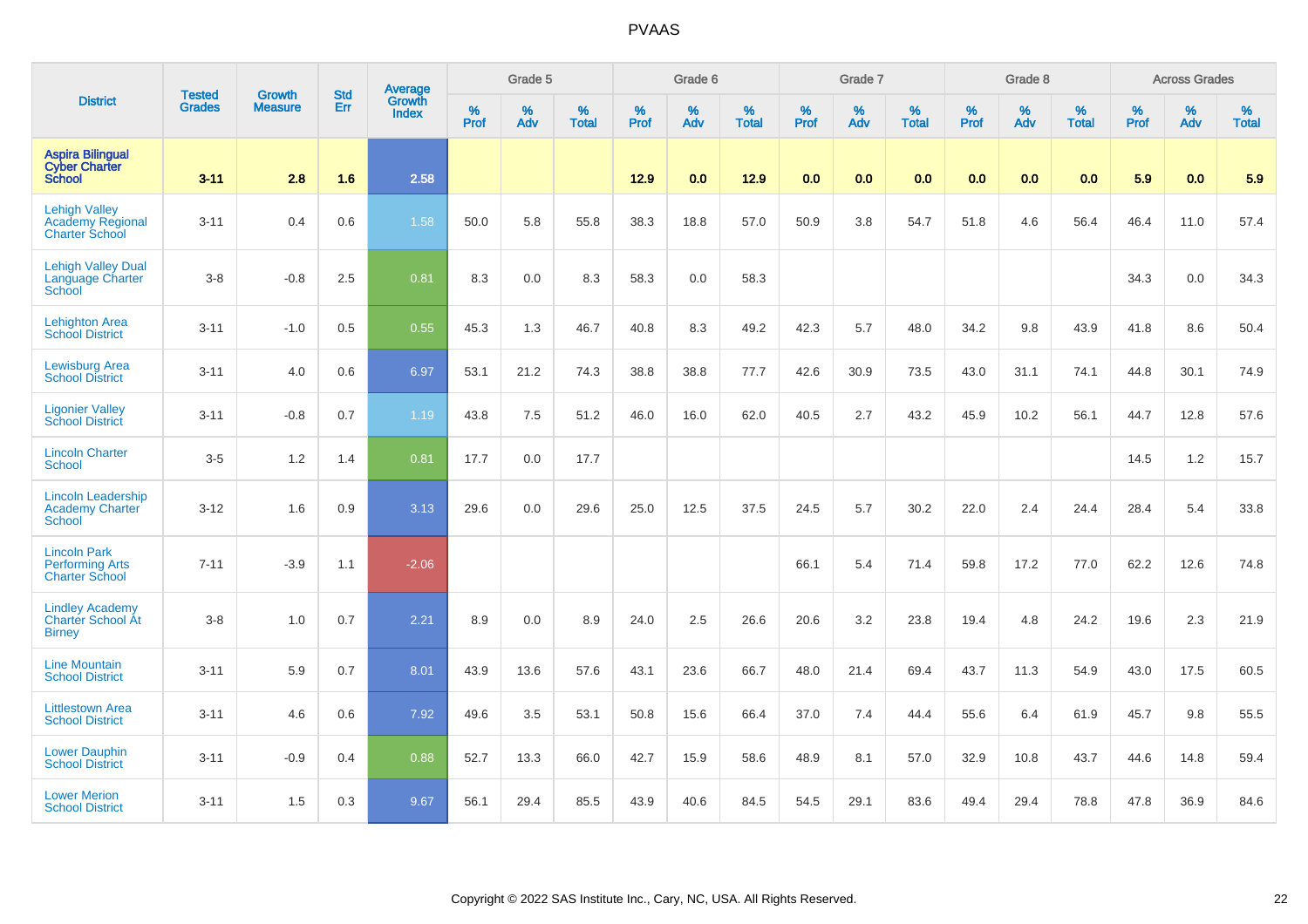|                                                                    | <b>Tested</b> | <b>Growth</b>  | <b>Std</b> | Average         |                     | Grade 5  |                   |              | Grade 6  |                   |              | Grade 7  |                   |              | Grade 8  |                   |              | <b>Across Grades</b> |                   |
|--------------------------------------------------------------------|---------------|----------------|------------|-----------------|---------------------|----------|-------------------|--------------|----------|-------------------|--------------|----------|-------------------|--------------|----------|-------------------|--------------|----------------------|-------------------|
| <b>District</b>                                                    | <b>Grades</b> | <b>Measure</b> | Err        | Growth<br>Index | $\%$<br><b>Prof</b> | %<br>Adv | %<br><b>Total</b> | $\%$<br>Prof | %<br>Adv | %<br><b>Total</b> | $\%$<br>Prof | %<br>Adv | %<br><b>Total</b> | $\%$<br>Prof | %<br>Adv | %<br><b>Total</b> | $\%$<br>Prof | $\%$<br>Adv          | %<br><b>Total</b> |
| <b>Aspira Bilingual</b><br><b>Cyber Charter</b><br><b>School</b>   | $3 - 11$      | 2.8            | 1.6        | 2.58            |                     |          |                   | 12.9         | 0.0      | 12.9              | 0.0          | 0.0      | 0.0               | 0.0          | 0.0      | 0.0               | 5.9          | 0.0                  | 5.9               |
| <b>Lower Moreland</b><br><b>Township School</b><br><b>District</b> | $3 - 11$      | $-2.1$         | 0.5        | 1.48            | 53.0                | 10.2     | 63.2              | 50.0         | 25.9     | 75.9              | 55.2         | 14.7     | 69.9              | 48.8         | 18.8     | 67.6              | 51.2         | 19.3                 | 70.5              |
| Loyalsock<br><b>Township School</b><br><b>District</b>             | $3 - 12$      | 1.2            | 0.6        | 3.98            | 48.3                | 12.9     | 61.2              | 43.9         | 17.4     | 61.2              | 50.8         | 7.0      | 57.8              | 51.0         | 5.0      | 56.0              | 45.5         | 13.2                 | 58.7              |
| <b>Mahanoy Area</b><br><b>School District</b>                      | $3 - 10$      | $-3.0$         | 0.8        | 1.88            | 30.4                | 0.0      | 30.4              | 31.5         | 8.2      | 39.7              | 19.6         | 2.0      | 21.6              | 14.9         | 1.5      | 16.4              | 27.6         | 3.3                  | 30.9              |
| <b>Manchester</b><br><b>Academic Charter</b><br><b>School</b>      | $3 - 8$       | 2.1            | 1.1        | 2.91            | 12.0                | 0.0      | 12.0              | 35.7         | 3.6      | 39.3              | 46.2         | 0.0      | 46.2              | 31.4         | 0.0      | 31.4              | 30.7         | 1.7                  | 32.4              |
| <b>Manheim Central</b><br><b>School District</b>                   | $3 - 11$      | $-0.3$         | 0.5        | 1.28            | 35.4                | 6.2      | 41.5              | 48.3         | 9.2      | 57.5              | 37.6         | 6.2      | 43.8              | 41.9         | 11.7     | 53.6              | 42.2         | 11.1                 | 53.2              |
| <b>Manheim</b><br><b>Township School</b><br><b>District</b>        | $3 - 12$      | $-2.7$         | 0.3        | $-3.23$         | 48.2                | 17.7     | 65.9              | 40.2         | 34.8     | 75.0              | 50.6         | 15.3     | 65.8              | 42.1         | 17.4     | 59.5              | 45.0         | 24.3                 | 69.3              |
| <b>Mariana Bracetti</b><br><b>Academy Charter</b><br><b>School</b> | $3 - 10$      | 0.4            | 0.9        | 0.58            | 33.9                | 1.7      | 35.6              | 17.8         | 0.0      | 17.8              | 38.2         | 1.8      | 40.0              | 12.1         | 3.0      | 15.2              | 26.5         | 2.0                  | 28.5              |
| <b>Marion Center</b><br><b>Area School</b><br><b>District</b>      | $3 - 10$      | 2.0            | 0.7        | 2.96            | 52.6                | 10.3     | 62.8              | 45.6         | 22.3     | 68.0              | 52.9         | 5.9      | 58.8              | 49.5         | 7.4      | 56.8              | 49.1         | 13.2                 | 62.3              |
| <b>Maritime Academy</b><br><b>Charter School</b>                   | $3 - 10$      | $-6.3$         | 0.7        | $-3.02$         | 16.3                | 0.0      | 16.3              | 18.1         | 2.4      | 20.5              | 24.1         | 3.4      | 27.6              | 22.7         | 0.0      | 22.7              | 19.4         | 1.9                  | 21.3              |
| <b>Marple Newtown</b><br><b>School District</b>                    | $3 - 11$      | $-4.5$         | 0.5        | $-2.54$         | 57.0                | 10.9     | 67.8              | 47.9         | 22.8     | 70.6              | 50.8         | 9.4      | 60.2              | 51.2         | 7.2      | 58.4              | 51.2         | 18.8                 | 69.9              |
| <b>Mars Area School</b><br><b>District</b>                         | $3 - 10$      | $-1.1$         | 0.4        | 1.23            | 66.5                | 10.4     | 76.9              | 45.1         | 33.8     | 79.0              | 51.6         | 17.4     | 69.0              | 56.1         | 9.4      | 65.6              | 51.3         | 23.7                 | 75.1              |
| <b>MaST Community</b><br><b>Charter School</b>                     | $3 - 10$      | $-4.3$         | 0.6        | 2.81            | 56.4                | 9.9      | 66.3              | 45.3         | 21.7     | 67.0              | 59.8         | 12.8     | 72.6              | 54.4         | 12.6     | 67.0              | 51.0         | 14.1                 | 65.2              |
| <b>MaST Community</b><br><b>Charter School II</b>                  | $3 - 10$      | $-4.6$         | 0.7        | 0.45            | 41.0                | 3.0      | 44.0              | 38.7         | 4.3      | 43.0              | 50.0         | 5.9      | 55.9              |              |          |                   | 44.5         | 7.0                  | 51.5              |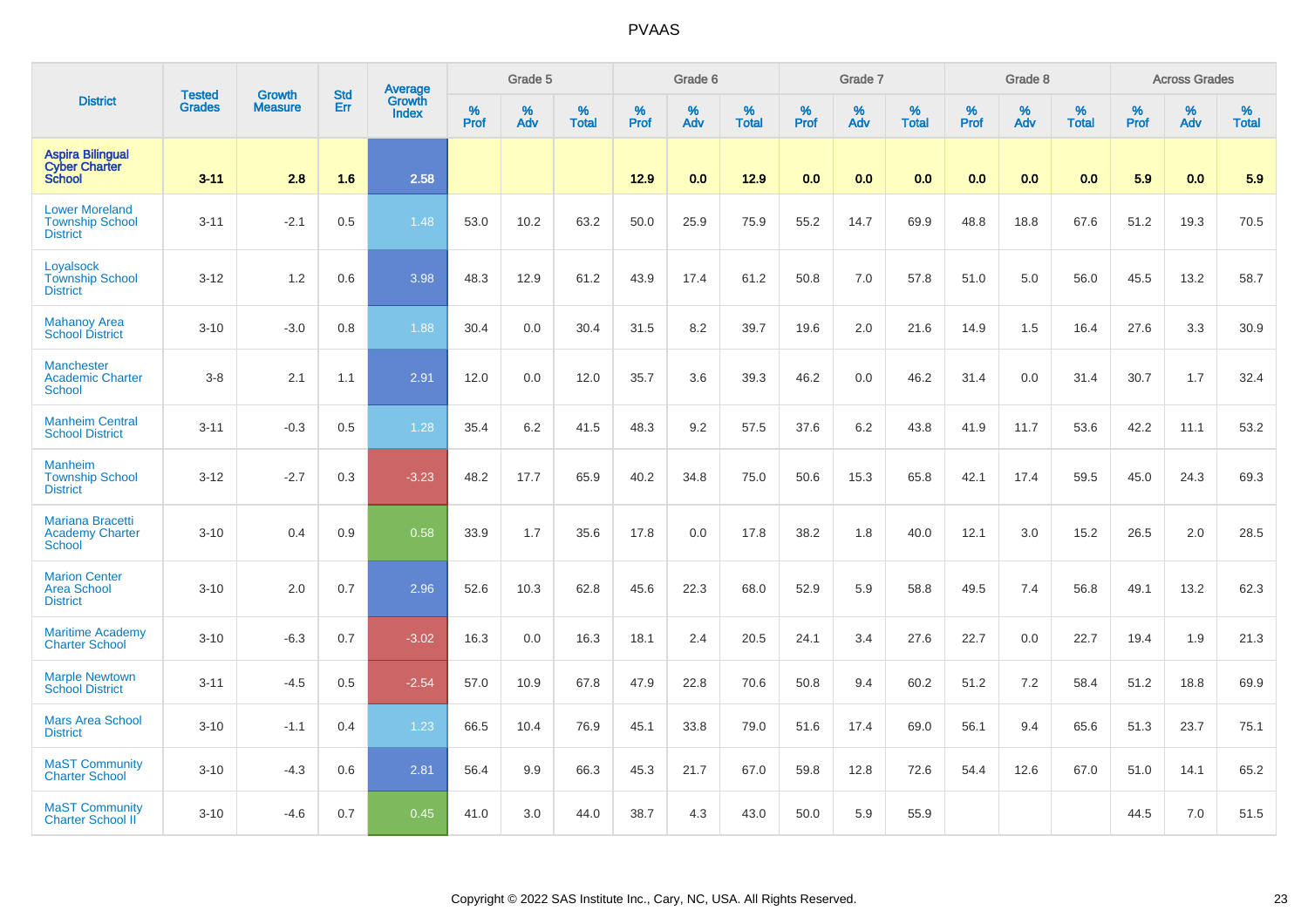|                                                                  |                                |                                 | <b>Std</b> | Average                |                     | Grade 5  |                   |              | Grade 6  |                   |              | Grade 7  |                   |              | Grade 8  |                   |           | <b>Across Grades</b> |                   |
|------------------------------------------------------------------|--------------------------------|---------------------------------|------------|------------------------|---------------------|----------|-------------------|--------------|----------|-------------------|--------------|----------|-------------------|--------------|----------|-------------------|-----------|----------------------|-------------------|
| <b>District</b>                                                  | <b>Tested</b><br><b>Grades</b> | <b>Growth</b><br><b>Measure</b> | Err        | Growth<br><b>Index</b> | $\%$<br><b>Prof</b> | %<br>Adv | %<br><b>Total</b> | $\%$<br>Prof | %<br>Adv | %<br><b>Total</b> | $\%$<br>Prof | %<br>Adv | %<br><b>Total</b> | $\%$<br>Prof | %<br>Adv | %<br><b>Total</b> | %<br>Prof | %<br>Adv             | %<br><b>Total</b> |
| <b>Aspira Bilingual</b><br><b>Cyber Charter</b><br><b>School</b> | $3 - 11$                       | 2.8                             | 1.6        | 2.58                   |                     |          |                   | 12.9         | 0.0      | 12.9              | 0.0          | 0.0      | 0.0               | 0.0          | 0.0      | 0.0               | 5.9       | 0.0                  | 5.9               |
| <b>MaST Community</b><br><b>Charter School III</b>               | $3-6$                          | $-0.7$                          | $0.8\,$    | $-0.27$                | 25.8                | $0.8\,$  | 26.5              | 30.0         | 6.9      | 36.9              |              |          |                   |              |          |                   | 28.3      | 6.5                  | 34.8              |
| <b>Mastery Charter</b><br>School - Clymer<br>Elementary          | $3-6$                          | 1.7                             | 1.5        | 1.29                   | 13.5                | 0.0      | 13.5              | 24.1         | 3.4      | 27.6              |              |          |                   |              |          |                   | 17.5      | 0.8                  | 18.3              |
| <b>Mastery Charter</b><br>School - Gratz<br>Campus               | $7 - 10$                       | 5.0                             | 1.4        | 3.77                   |                     |          |                   |              |          |                   | 19.4         | 0.0      | 19.4              | 7.3          | 0.0      | 7.3               | 13.0      | 0.0                  | 13.0              |
| <b>Mastery Charter</b><br>School - Hardy<br><b>Williams</b>      | $3 - 11$                       | 0.9                             | 1.2        | 2.86                   | 10.3                | 0.0      | 10.3              | 37.8         | 13.5     | 51.4              | 29.2         | 0.0      | 29.2              |              |          |                   | 21.1      | 3.6                  | 24.7              |
| <b>Mastery Charter</b><br>School - Harrity<br>Campus             | $3-8$                          | 0.5                             | 1.2        | 2.44                   | 13.6                | 0.0      | 13.6              | 12.8         | 2.1      | 14.9              | 26.5         | 0.0      | 26.5              | 11.1         | 7.4      | 18.5              | 18.2      | 2.0                  | 20.2              |
| <b>Mastery Charter</b><br>School - Pickett<br>Campus             | $6 - 10$                       | 1.6                             | 1.1        | 2.34                   |                     |          |                   | 4.9          | 0.0      | 4.9               | 15.4         | 0.0      | 15.4              | 8.8          | 2.9      | 11.8              | 9.6       | 0.9                  | 10.5              |
| <b>Mastery Charter</b><br>School -<br>Shoemaker<br>Campus        | $7 - 10$                       | 5.8                             | 1.6        | 3.54                   |                     |          |                   |              |          |                   | 26.7         | 6.7      | 33.3              | 25.9         | 0.0      | 25.9              | 26.3      | 3.5                  | 29.8              |
| <b>Mastery Charter</b><br>School - Smedley<br>Campus             | $3-6$                          | $-4.0$                          | 1.3        | $-1.35$                | 19.2                | 1.9      | 21.2              | 31.0         | 1.7      | 32.8              |              |          |                   |              |          |                   | 21.4      | 2.2                  | 23.6              |
| <b>Mastery Charter</b><br>School - Thomas<br>Campus              | $3 - 10$                       | 0.4                             | 1.0        | 2.12                   | 29.0                | 0.0      | 29.0              | 17.1         | 0.0      | 17.1              | 20.9         | 2.3      | 23.3              | 28.9         | 0.0      | 28.9              | 24.9      | 2.3                  | 27.2              |
| <b>Mastery Charter</b><br>School John Wister<br>Elementary       | $3-5$                          | 2.7                             | 2.5        | 1.08                   | 8.3                 | 0.0      | 8.3               |              |          |                   |              |          |                   |              |          |                   | 10.8      | 0.0                  | 10.8              |
| <b>Mastery Charter</b><br>School-Cleveland<br>Elementary         | $3-8$                          | 2.7                             | 1.3        | 2.27                   | 25.0                | 7.1      | 32.1              | 23.5         | 0.0      | 23.5              | 24.1         | 3.4      | 27.6              | 21.7         | 0.0      | 21.7              | 18.8      | 1.9                  | 20.6              |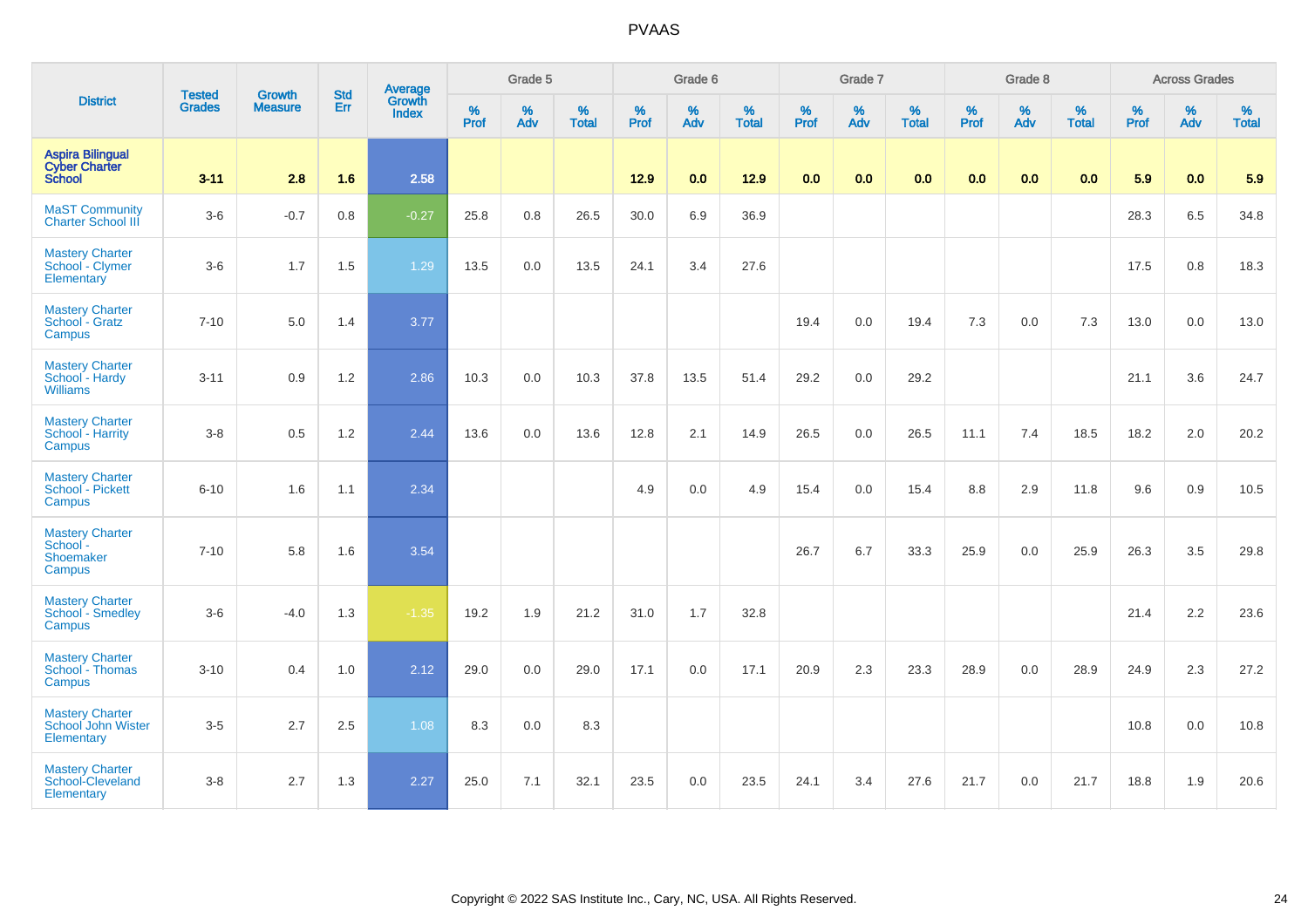|                                                                                | <b>Tested</b> | <b>Growth</b>  | <b>Std</b> |                                   |              | Grade 5  |                      |              | Grade 6  |                      |              | Grade 7  |                   |              | Grade 8  |                   |              | <b>Across Grades</b> |                      |
|--------------------------------------------------------------------------------|---------------|----------------|------------|-----------------------------------|--------------|----------|----------------------|--------------|----------|----------------------|--------------|----------|-------------------|--------------|----------|-------------------|--------------|----------------------|----------------------|
| <b>District</b>                                                                | <b>Grades</b> | <b>Measure</b> | Err        | Average<br>Growth<br><b>Index</b> | $\%$<br>Prof | %<br>Adv | $\%$<br><b>Total</b> | $\%$<br>Prof | %<br>Adv | $\%$<br><b>Total</b> | $\%$<br>Prof | %<br>Adv | %<br><b>Total</b> | $\%$<br>Prof | %<br>Adv | %<br><b>Total</b> | $\%$<br>Prof | $\%$<br>Adv          | $\%$<br><b>Total</b> |
| <b>Aspira Bilingual</b><br><b>Cyber Charter</b><br><b>School</b>               | $3 - 11$      | 2.8            | 1.6        | 2.58                              |              |          |                      | 12.9         | 0.0      | 12.9                 | 0.0          | 0.0      | 0.0               | 0.0          | 0.0      | 0.0               | 5.9          | 0.0                  | 5.9                  |
| <b>Mastery Charter</b><br>School-Francis D.<br><b>Pastorius</b><br>Elementary  | $3-8$         | $-1.7$         | 1.5        | $-0.10$                           | 3.8          | 0.0      | 3.8                  | 28.6         | 3.6      | 32.1                 | 22.7         | 0.0      | 22.7              |              |          |                   | 14.3         | 0.8                  | 15.1                 |
| <b>Mastery Charter</b><br>School-Mann<br>Campus                                | $3-6$         | $-2.7$         | 1.7        | $-0.22$                           | 16.7         | 0.0      | 16.7                 | 27.8         | 0.0      | 27.8                 |              |          |                   |              |          |                   | 18.4         | 0.0                  | 18.4                 |
| <b>Mcguffey School</b><br><b>District</b>                                      | $3 - 11$      | $-1.8$         | 0.6        | 1.38                              | 43.5         | 1.8      | 45.4                 | 42.7         | 12.6     | 55.3                 | 34.9         | 0.9      | 35.8              | 38.0         | 4.1      | 42.2              | 41.6         | 8.2                  | 49.8                 |
| <b>Mckeesport Area</b><br><b>School District</b>                               | $3 - 12$      | 0.3            | 0.5        | 2.63                              | 30.5         | 0.6      | 31.1                 | 29.1         | 1.3      | 30.4                 | 24.1         | 0.0      | 24.1              | 22.6         | 1.0      | 23.7              | 25.9         | 2.4                  | 28.3                 |
| Mechanicsburg<br><b>Area School</b><br><b>District</b>                         | $3 - 11$      | 0.3            | 0.4        | 3.07                              | 48.1         | 12.0     | 60.1                 | 45.6         | 16.3     | 61.9                 | 46.2         | 12.4     | 58.6              | 52.3         | 8.7      | 61.0              | 46.4         | 13.9                 | 60.2                 |
| <b>Memphis Street</b><br><b>Academy Charter</b><br>School @ JP<br><b>Jones</b> | $5-8$         | 4.3            | 0.8        | 8.40                              | 13.3         | 0.0      | 13.3                 | 12.9         | 0.0      | 12.9                 | 21.3         | 1.6      | 23.0              | 18.0         | 0.0      | 18.0              | 16.6         | 0.6                  | 17.2                 |
| <b>Mercer Area</b><br><b>School District</b>                                   | $3 - 11$      | 1.5            | 0.8        | 5.18                              | 56.9         | 1.7      | 58.6                 | 31.3         | 35.8     | 67.2                 | 46.8         | 14.3     | 61.0              | 61.3         | 8.0      | 69.3              | 46.7         | 16.6                 | 63.3                 |
| <b>Methacton School</b><br><b>District</b>                                     | $3 - 11$      | 0.4            | 0.4        | 2.33                              | 64.7         | 8.3      | 73.0                 | 54.9         | 21.0     | 75.9                 | 56.6         | 11.2     | 67.8              | 49.7         | 21.0     | 70.7              | 55.3         | 17.3                 | 72.6                 |
| <b>Meyersdale Area</b><br><b>School District</b>                               | $3 - 11$      | 2.0            | 0.8        | 2.85                              | 51.8         | 13.0     | 64.8                 | 55.4         | 12.3     | 67.7                 | 62.3         | 1.9      | 64.2              | 54.2         | 5.1      | 59.3              | 52.4         | 10.9                 | 63.3                 |
| <b>Mid Valley School</b><br><b>District</b>                                    | $3 - 10$      | $-0.4$         | 0.6        | 4.01                              | 41.6         | 5.0      | 46.5                 | 48.8         | 10.4     | 59.2                 | 38.6         | 2.4      | 40.9              | 26.2         | 2.7      | 28.9              | 38.8         | 7.4                  | 46.2                 |
| <b>Middletown Area</b><br><b>School District</b>                               | $3 - 11$      | $-0.3$         | 0.6        | 2.42                              | 40.9         | 6.3      | 47.2                 | 28.7         | 7.0      | 35.7                 | 43.8         | 5.6      | 49.3              | 38.5         | 3.8      | 42.3              | 37.8         | 8.2                  | 46.0                 |
| <b>Midd-West School</b><br><b>District</b>                                     | $3 - 11$      | 1.2            | 0.6        | 5.38                              | 52.2         | 3.0      | 55.2                 | 42.5         | 9.7      | 52.2                 | 51.0         | 5.1      | 56.1              | 48.8         | 8.0      | 56.8              | 46.3         | 8.6                  | 55.0                 |
| <b>Midland Borough</b><br><b>School District</b>                               | $3-8$         | 0.1            | 1.3        | 1.76                              | 58.6         | 0.0      | 58.6                 | 52.4         | 9.5      | 61.9                 | 42.9         | 7.1      | 50.0              | 47.6         | 0.0      | 47.6              | 49.3         | 5.7                  | 55.0                 |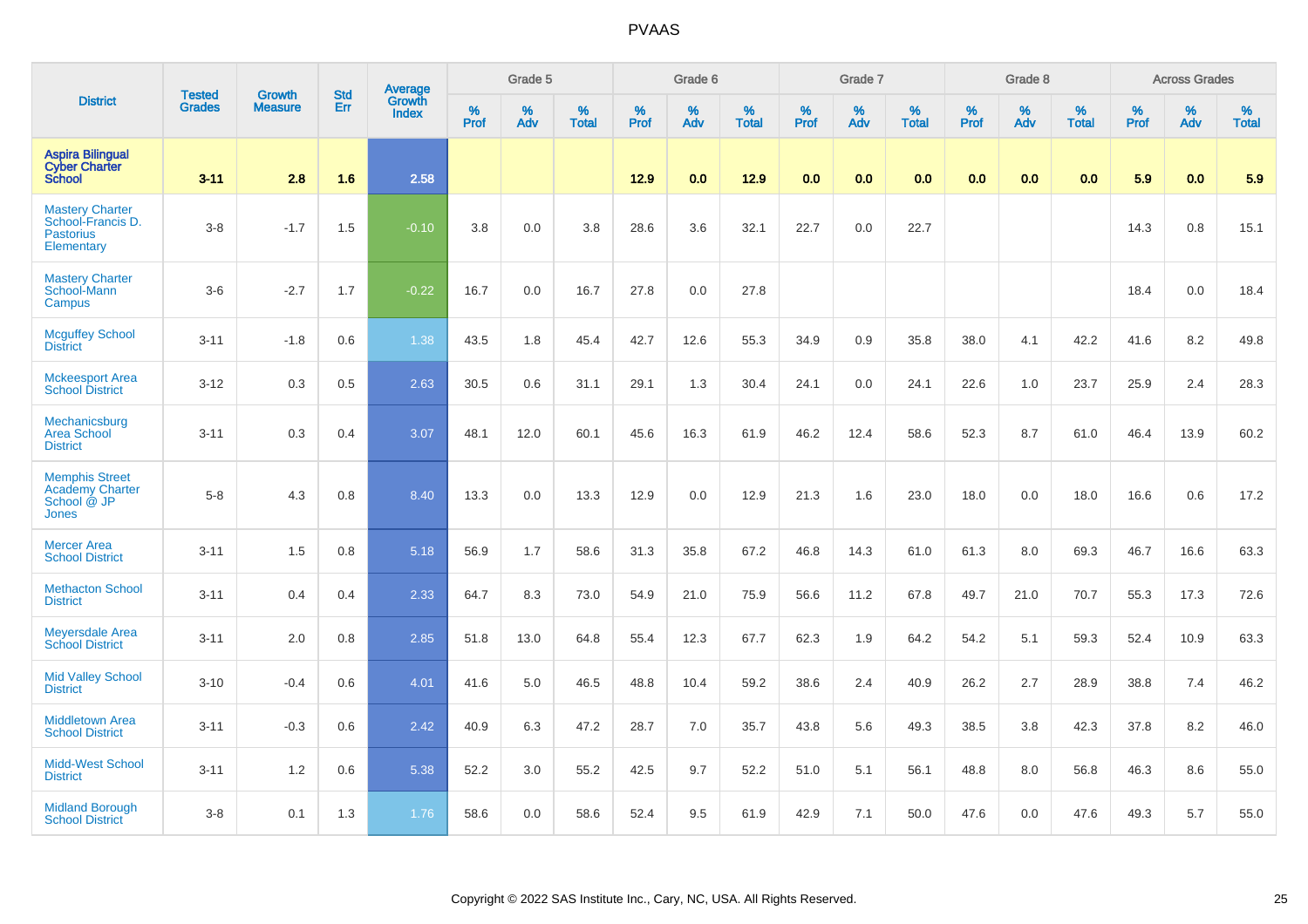|                                                                  | <b>Tested</b> | <b>Growth</b>  | <b>Std</b> | Average                |           | Grade 5  |                   |           | Grade 6  |                   |           | Grade 7  |                   |           | Grade 8  |                   |           | <b>Across Grades</b> |                   |
|------------------------------------------------------------------|---------------|----------------|------------|------------------------|-----------|----------|-------------------|-----------|----------|-------------------|-----------|----------|-------------------|-----------|----------|-------------------|-----------|----------------------|-------------------|
| <b>District</b>                                                  | <b>Grades</b> | <b>Measure</b> | Err        | Growth<br><b>Index</b> | %<br>Prof | %<br>Adv | %<br><b>Total</b> | %<br>Prof | %<br>Adv | %<br><b>Total</b> | %<br>Prof | %<br>Adv | %<br><b>Total</b> | %<br>Prof | %<br>Adv | %<br><b>Total</b> | %<br>Prof | %<br>Adv             | %<br><b>Total</b> |
| <b>Aspira Bilingual</b><br><b>Cyber Charter</b><br><b>School</b> | $3 - 11$      | 2.8            | 1.6        | 2.58                   |           |          |                   | 12.9      | 0.0      | 12.9              | 0.0       | 0.0      | 0.0               | 0.0       | 0.0      | 0.0               | 5.9       | 0.0                  | 5.9               |
| <b>Mifflin County</b><br><b>School District</b>                  | $3 - 11$      | 2.7            | 0.4        | 9.04                   | 49.5      | 8.0      | 57.4              | 35.1      | 15.2     | 50.3              | 45.2      | 7.3      | 52.5              | 40.4      | 4.9      | 45.3              | 40.4      | 9.0                  | 49.4              |
| <b>Mifflinburg Area</b><br><b>School District</b>                | $3 - 11$      | 1.9            | 0.6        | 6.51                   | 60.8      | 8.0      | 68.8              | 47.8      | 20.7     | 68.5              | 47.1      | 5.8      | 52.9              | 53.8      | 8.6      | 62.5              | 49.7      | 13.0                 | 62.7              |
| <b>Millcreek Township</b><br><b>School District</b>              | $3 - 11$      | 2.0            | 0.3        | 8.68                   | 49.1      | 17.2     | 66.3              | 43.6      | 22.3     | 66.0              | 46.9      | 17.3     | 64.2              | 44.9      | 17.2     | 62.1              | 45.8      | 19.9                 | 65.8              |
| <b>Millersburg Area</b><br><b>School District</b>                | $3 - 11$      | $-0.2$         | 0.8        | 3.43                   | 47.1      | 3.9      | 51.0              | 41.5      | 0.0      | 41.5              | 51.6      | 3.1      | 54.7              | 40.3      | 3.2      | 43.6              | 44.2      | 7.4                  | 51.5              |
| <b>Millville Area</b><br><b>School District</b>                  | $3 - 12$      | 5.0            | 1.0        | 5.28                   | 63.8      | 2.1      | 66.0              | 43.4      | 22.6     | 66.0              | 44.4      | 13.3     | 57.8              | 52.6      | 10.5     | 63.2              | 50.2      | 13.2                 | 63.4              |
| <b>Milton Area School</b><br><b>District</b>                     | $3 - 11$      | 3.2            | 0.6        | 5.64                   | 51.7      | 5.8      | 57.5              | 40.3      | 12.4     | 52.7              | 48.9      | 13.3     | 62.2              | 40.9      | 16.5     | 57.5              | 42.3      | 13.0                 | 55.3              |
| <b>Minersville Area</b><br><b>School District</b>                | $3 - 11$      | $-1.1$         | 0.7        | 2.84                   | 42.5      | 2.7      | 45.2              | 38.7      | 24.0     | 62.7              | 40.0      | 4.0      | 44.0              | 46.6      | 1.4      | 48.0              | 42.2      | 10.0                 | 52.2              |
| <b>Mohawk Area</b><br><b>School District</b>                     | $3 - 11$      | 0.9            | 0.6        | 4.05                   | 43.7      | 6.8      | 50.5              | 44.7      | 21.3     | 66.0              | 56.9      | 7.8      | 64.7              | 55.9      | 8.6      | 64.5              | 46.4      | 17.1                 | 63.5              |
| <b>Monessen City</b><br><b>School District</b>                   | $3 - 10$      | $-3.2$         | 1.2        | 0.72                   | 20.0      | 0.0      | 20.0              | 18.0      | 2.6      | 20.5              | 13.3      | 0.0      | 13.3              | 4.8       | 0.0      | 4.8               | 15.2      | 0.6                  | 15.8              |
| <b>Moniteau School</b><br><b>District</b>                        | $3 - 11$      | $-1.6$         | 0.7        | 0.33                   | 43.4      | 7.2      | 50.6              | 33.3      | 19.0     | 52.4              | 32.1      | 6.0      | 38.1              | 44.0      | 1.3      | 45.3              | 40.5      | 10.6                 | 51.1              |
| Montessori<br><b>Regional Charter</b><br>School                  | $3-6$         | $-3.8$         | 1.1        | $-2.11$                | 33.3      | 0.0      | 33.3              | 37.3      | 8.5      | 45.8              |           |          |                   |           |          |                   | 32.2      | 4.5                  | 36.7              |
| <b>Montgomery Area</b><br><b>School District</b>                 | $3 - 11$      | $-2.0$         | 0.8        | 0.80                   | 56.8      | 6.8      | 63.5              | 43.6      | 19.4     | 62.9              | 34.7      | 4.2      | 38.9              | 50.0      | 6.9      | 56.9              | 42.9      | 11.7                 | 54.6              |
| <b>Montour School</b><br><b>District</b>                         | $3 - 11$      | 2.4            | 0.5        | 7.13                   | 61.9      | 17.1     | 79.0              | 49.0      | 25.0     | 74.0              | 46.2      | 29.7     | 75.9              | 51.0      | 22.5     | 73.5              | 49.5      | 25.4                 | 74.9              |
| <b>Montoursville Area</b><br><b>School District</b>              | $3 - 12$      | $-1.3$         | 0.5        | 0.77                   | 54.2      | 10.7     | 64.9              | 55.2      | 16.8     | 72.0              | 51.1      | 7.5      | 58.6              | 45.4      | 10.6     | 56.0              | 48.5      | 14.2                 | 62.6              |
| <b>Montrose Area</b><br><b>School District</b>                   | $3 - 10$      | 1.0            | 0.7        | 2.93                   | 50.0      | 16.2     | 66.2              | 40.2      | 28.3     | 68.5              | 38.2      | 13.2     | 51.5              | 45.0      | 10.0     | 55.0              | 43.8      | 18.3                 | 62.0              |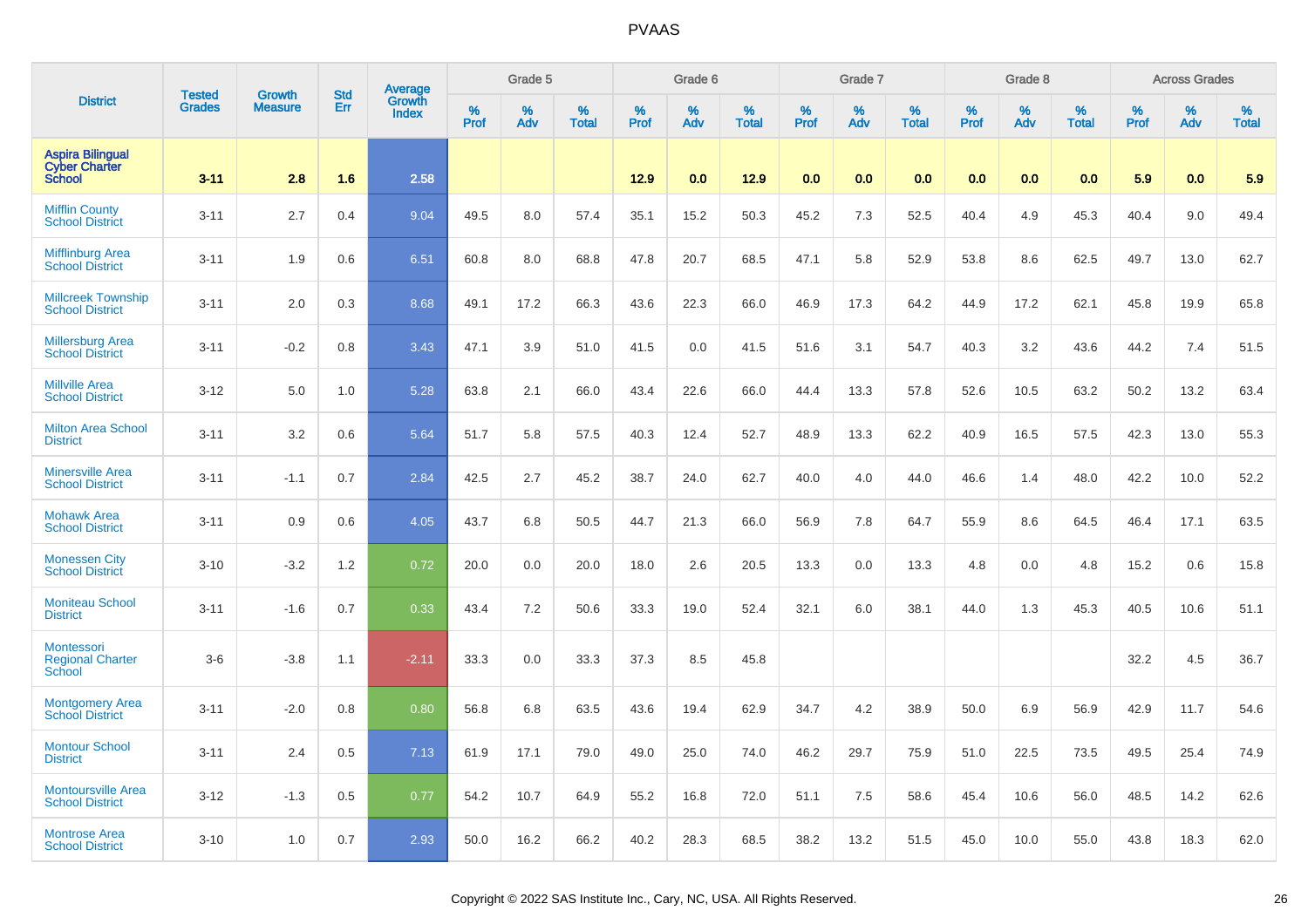|                                                                  |                                | <b>Growth</b>  | <b>Std</b> | Average         |              | Grade 5  |                   |           | Grade 6  |                   |              | Grade 7  |                   |           | Grade 8  |                   |              | <b>Across Grades</b> |                   |
|------------------------------------------------------------------|--------------------------------|----------------|------------|-----------------|--------------|----------|-------------------|-----------|----------|-------------------|--------------|----------|-------------------|-----------|----------|-------------------|--------------|----------------------|-------------------|
| <b>District</b>                                                  | <b>Tested</b><br><b>Grades</b> | <b>Measure</b> | Err        | Growth<br>Index | $\%$<br>Prof | %<br>Adv | %<br><b>Total</b> | %<br>Prof | %<br>Adv | %<br><b>Total</b> | $\%$<br>Prof | %<br>Adv | %<br><b>Total</b> | %<br>Prof | %<br>Adv | %<br><b>Total</b> | $\%$<br>Prof | %<br>Adv             | %<br><b>Total</b> |
| <b>Aspira Bilingual</b><br><b>Cyber Charter</b><br><b>School</b> | $3 - 11$                       | 2.8            | 1.6        | 2.58            |              |          |                   | 12.9      | 0.0      | 12.9              | 0.0          | 0.0      | 0.0               | 0.0       | 0.0      | 0.0               | 5.9          | 0.0                  | 5.9               |
| <b>Moon Area School</b><br><b>District</b>                       | $3 - 11$                       | $-0.1$         | 0.4        | 4.93            | 57.7         | 16.7     | 74.4              | 49.6      | 19.3     | 68.9              | 51.6         | 10.8     | 62.4              | 52.0      | 17.4     | 69.4              | 51.5         | 19.8                 | 71.3              |
| <b>Morrisville Borough</b><br><b>School District</b>             | $3 - 11$                       | $-0.9$         | 0.9        | 0.63            | 28.3         | 3.3      | 31.7              | 19.2      | 1.9      | 21.2              | 32.7         | 0.0      | 32.7              | 27.9      | 0.0      | 27.9              | 27.6         | 1.9                  | 29.5              |
| <b>Moshannon Valley</b><br><b>School District</b>                | $3 - 10$                       | 5.6            | 0.8        | 6.66            | 51.1         | 2.1      | 53.2              | 24.1      | 22.2     | 46.3              | 45.2         | 1.6      | 46.8              | 41.8      | 6.0      | 47.8              | 39.6         | 7.8                  | 47.4              |
| <b>Mount Carmel</b><br><b>Area School</b><br><b>District</b>     | $3 - 11$                       | $-2.5$         | 0.6        | $-0.26$         | 36.9         | 1.8      | 38.7              | 31.3      | 7.8      | 39.1              | 30.6         | 0.0      | 30.6              | 29.0      | 2.6      | 31.6              | 32.7         | 4.4                  | 37.2              |
| <b>Mount Pleasant</b><br><b>Area School</b><br><b>District</b>   | $3 - 11$                       | $-2.9$         | 0.6        | 1.19            | 45.9         | 0.0      | 45.9              | 41.6      | 12.0     | 53.6              | 42.2         | 2.8      | 45.1              | 38.7      | 6.4      | 45.2              | 42.0         | 8.5                  | 50.5              |
| <b>Mount Union Area</b><br><b>School District</b>                | $3 - 10$                       | 1.4            | 0.7        | 2.08            | 28.7         | 3.2      | 31.9              | 28.4      | 0.0      | 28.4              | 28.9         | 4.8      | 33.7              | 36.9      | 1.2      | 38.1              | 31.6         | 2.9                  | 34.4              |
| <b>Mountain View</b><br><b>School District</b>                   | $3 - 11$                       | 1.6            | 0.9        | 1.96            | 45.0         | 3.3      | 48.3              | 49.0      | 6.1      | 55.1              | 47.2         | 5.7      | 52.8              | 55.0      | 10.0     | 65.0              | 45.1         | 5.6                  | 50.7              |
| Mt Lebanon<br><b>School District</b>                             | $3 - 11$                       | 0.4            | 0.4        | 4.79            | 60.1         | 27.2     | 87.2              | 39.7      | 50.2     | 89.8              | 46.8         | 35.3     | 82.2              | 52.4      | 35.7     | 88.1              | 48.2         | 38.9                 | 87.0              |
| <b>Muhlenberg</b><br><b>School District</b>                      | $3 - 10$                       | $-2.8$         | 0.4        | 1.01            | 35.9         | 1.4      | 37.2              | 23.8      | 0.9      | 24.7              | 27.7         | 2.0      | 29.6              | 26.4      | 1.4      | 27.8              | 28.8         | 3.0                  | 31.8              |
| <b>Muncy School</b><br><b>District</b>                           | $3 - 11$                       | 0.3            | 0.7        | 4.17            | 49.2         | 11.5     | 60.7              | 48.7      | 30.8     | 79.5              | 58.0         | 8.7      | 66.7              | 44.4      | 12.2     | 56.7              | 49.3         | 16.0                 | 65.3              |
| Nazareth Area<br><b>School District</b>                          | $3 - 11$                       | $-2.5$         | 0.4        | 0.00            | 49.2         | 5.5      | 54.7              | 43.3      | 23.0     | 66.3              | 56.0         | 8.6      | 64.7              | 51.9      | 8.5      | 60.5              | 48.6         | 14.4                 | 63.0              |
| <b>Neshaminy School</b><br><b>District</b>                       | $3 - 11$                       | $-2.8$         | 0.3        | $-2.26$         | 49.1         | 6.0      | 55.1              | 46.0      | 14.0     | 60.0              | 44.0         | 7.6      | 51.6              | 41.9      | 9.1      | 51.0              | 44.7         | 12.5                 | 57.2              |
| <b>Neshannock</b><br><b>Township School</b><br><b>District</b>   | $3 - 10$                       | $-3.2$         | 0.7        | $-0.34$         | 56.7         | 8.9      | 65.6              | 57.4      | 20.6     | 77.9              | 62.0         | 14.0     | 76.0              | 51.3      | 6.4      | 57.7              | 55.4         | 13.5                 | 68.9              |
| <b>New Brighton Area</b><br><b>School District</b>               | $3 - 11$                       | $-4.3$         | 0.6        | $-1.99$         | 37.1         | 4.5      | 41.6              | 37.0      | 7.0      | 44.0              | 33.7         | 5.0      | 38.6              | 27.6      | 3.8      | 31.4              | 32.4         | 4.8                  | 37.2              |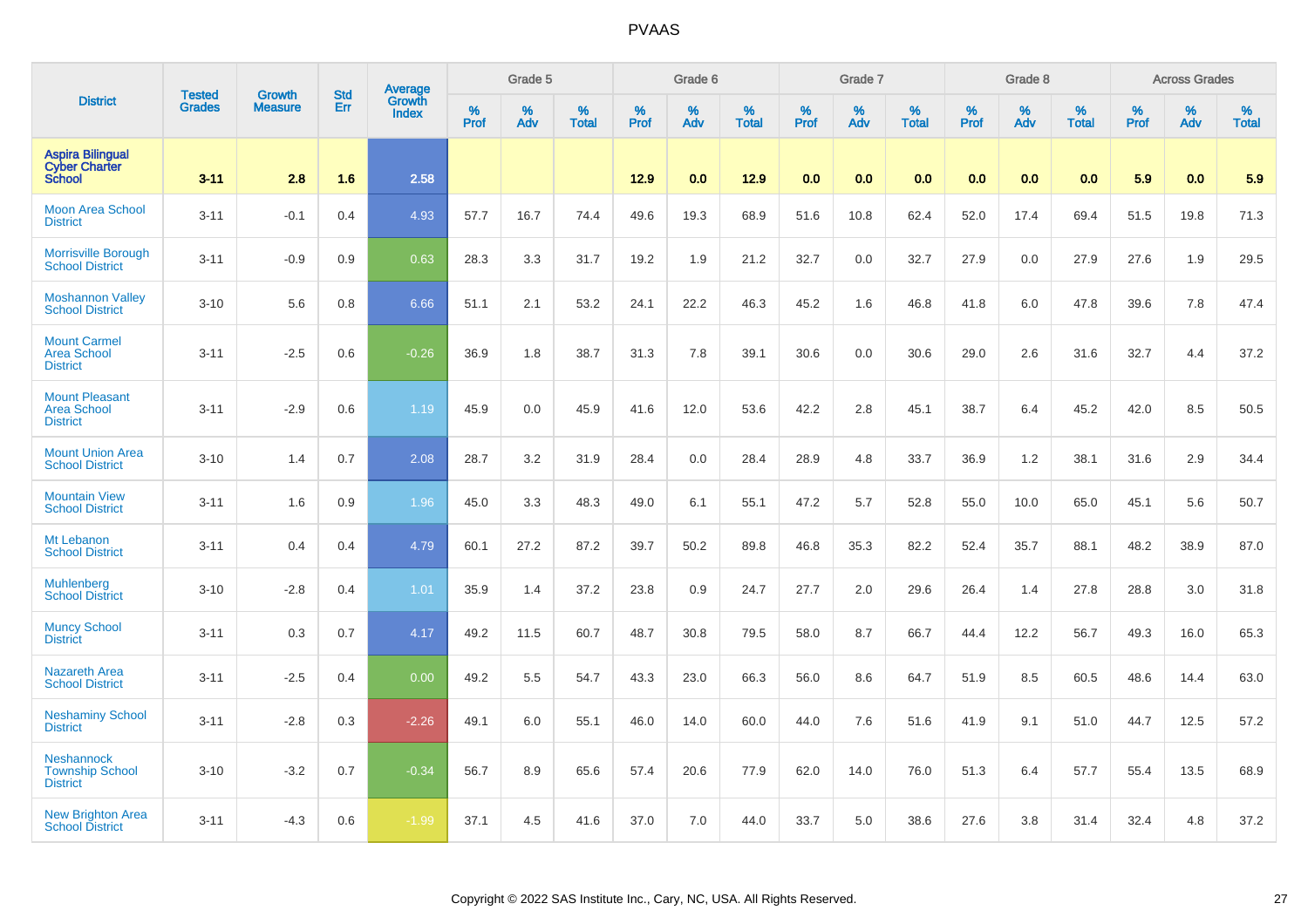|                                                                   |                                | <b>Growth</b>  | <b>Std</b> | Average                |              | Grade 5  |                   |           | Grade 6  |                   |           | Grade 7  |                   |           | Grade 8  |                   |              | <b>Across Grades</b> |                   |
|-------------------------------------------------------------------|--------------------------------|----------------|------------|------------------------|--------------|----------|-------------------|-----------|----------|-------------------|-----------|----------|-------------------|-----------|----------|-------------------|--------------|----------------------|-------------------|
| <b>District</b>                                                   | <b>Tested</b><br><b>Grades</b> | <b>Measure</b> | Err        | Growth<br><b>Index</b> | $\%$<br>Prof | %<br>Adv | %<br><b>Total</b> | %<br>Prof | %<br>Adv | %<br><b>Total</b> | %<br>Prof | %<br>Adv | %<br><b>Total</b> | %<br>Prof | %<br>Adv | %<br><b>Total</b> | $\%$<br>Prof | %<br>Adv             | %<br><b>Total</b> |
| <b>Aspira Bilingual</b><br><b>Cyber Charter</b><br><b>School</b>  | $3 - 11$                       | 2.8            | 1.6        | 2.58                   |              |          |                   | 12.9      | 0.0      | 12.9              | 0.0       | 0.0      | 0.0               | 0.0       | 0.0      | 0.0               | 5.9          | 0.0                  | 5.9               |
| <b>New Castle Area</b><br><b>School District</b>                  | $3 - 12$                       | $-5.0$         | 0.4        | $-3.79$                | 19.4         | 0.5      | 19.9              | 18.2      | 4.2      | 22.4              | 18.3      | 0.0      | 18.3              | 20.9      | 0.9      | 21.9              | 17.6         | 1.9                  | 19.5              |
| <b>New Day Charter</b><br><b>School</b>                           | $7 - 11$                       | $-1.7$         | 3.2        | $-0.53$                |              |          |                   |           |          |                   |           |          |                   | 11.1      | 0.0      | 11.1              | 11.1         | 0.0                  | 11.1              |
| <b>New Foundations</b><br><b>Charter School</b>                   | $3 - 11$                       | $-0.9$         | 0.8        | 2.66                   | 37.0         | 9.3      | 46.3              | 38.1      | 9.5      | 47.6              | 50.8      | 3.3      | 54.1              | 36.1      | 6.0      | 42.2              | 41.1         | 6.7                  | 47.8              |
| New Hope-<br><b>Solebury School</b><br><b>District</b>            | $3 - 11$                       | 2.7            | 0.6        | 7.15                   | 63.4         | 11.8     | 75.3              | 46.1      | 25.5     | 71.6              | 50.0      | 22.9     | 72.9              | 60.2      | 25.9     | 86.1              | 51.8         | 23.2                 | 75.0              |
| <b>New Kensington-</b><br><b>Arnold School</b><br><b>District</b> | $3 - 11$                       | $-1.0$         | 0.7        | $-0.05$                | 22.5         | 0.9      | 23.4              | 20.6      | 10.3     | 30.8              | 27.0      | 0.0      | 27.0              | 26.4      | 3.4      | 29.9              | 27.1         | 4.2                  | 31.3              |
| <b>Newport School</b><br><b>District</b>                          | $3 - 12$                       | $-0.1$         | 0.8        | 2.26                   | 42.2         | 11.1     | 53.3              | 44.4      | 11.1     | 55.6              | 41.3      | 1.6      | 42.9              | 43.8      | 7.8      | 51.6              | 40.2         | 8.8                  | 48.9              |
| <b>Norristown Area</b><br><b>School District</b>                  | $3 - 12$                       | $-1.1$         | 0.4        | 1.83                   | 24.5         | 1.0      | 25.5              | 32.9      | 5.0      | 37.8              | 26.4      | 4.8      | 31.3              | 26.6      | 3.6      | 30.2              | 27.8         | 4.0                  | 31.7              |
| <b>North Allegheny</b><br><b>School District</b>                  | $3 - 11$                       | 1.3            | 0.3        | 11.95                  | 55.4         | 31.5     | 87.0              | 44.4      | 33.0     | 77.4              | 51.9      | 28.9     | 80.8              | 55.5      | 24.5     | 80.0              | 48.3         | 33.7                 | 82.0              |
| <b>North Clarion</b><br><b>County School</b><br><b>District</b>   | $3 - 12$                       | 2.6            | 1.0        | 2.80                   | 51.1         | 8.9      | 60.0              | 46.3      | 19.5     | 65.8              | 45.2      | 4.8      | 50.0              | 54.6      | 11.4     | 65.9              | 45.1         | 12.2                 | 57.3              |
| <b>North East School</b><br><b>District</b>                       | $3 - 11$                       | 0.8            | 0.6        | 2.76                   | 61.2         | 9.5      | 70.7              | 44.8      | 21.6     | 66.4              | 50.0      | 9.3      | 59.3              | 56.9      | 16.8     | 73.7              | 52.6         | 15.4                 | 68.0              |
| <b>North Hills School</b><br><b>District</b>                      | $3 - 11$                       | $-1.2$         | 0.4        | 0.57                   | 59.2         | 11.6     | 70.8              | 45.2      | 26.0     | 71.2              | 51.8      | 20.0     | 71.8              | 48.3      | 18.4     | 66.7              | 50.2         | 22.0                 | 72.3              |
| <b>North Penn School</b><br><b>District</b>                       | $3 - 11$                       | 1.5            | 0.2        | 9.67                   | 53.0         | 12.7     | 65.7              | 41.4      | 33.0     | 74.4              | 53.7      | 13.2     | 66.9              | 48.2      | 18.4     | 66.7              | 47.4         | 19.9                 | 67.3              |
| <b>North Pocono</b><br><b>School District</b>                     | $3 - 11$                       | 0.3            | 0.6        | 2.99                   | 55.8         | 8.5      | 64.3              | 57.8      | 12.1     | 69.8              | 61.3      | 16.0     | 77.3              | 48.7      | 12.4     | 61.1              | 54.2         | 17.4                 | 71.6              |
| <b>North Schuylkill</b><br><b>School District</b>                 | $3 - 11$                       | 0.7            | 0.5        | 1.85                   | 36.8         | 2.2      | 39.0              | 42.4      | 8.8      | 51.2              | 41.3      | 3.9      | 45.2              | 50.0      | 5.2      | 55.2              | 40.4         | 8.7                  | 49.1              |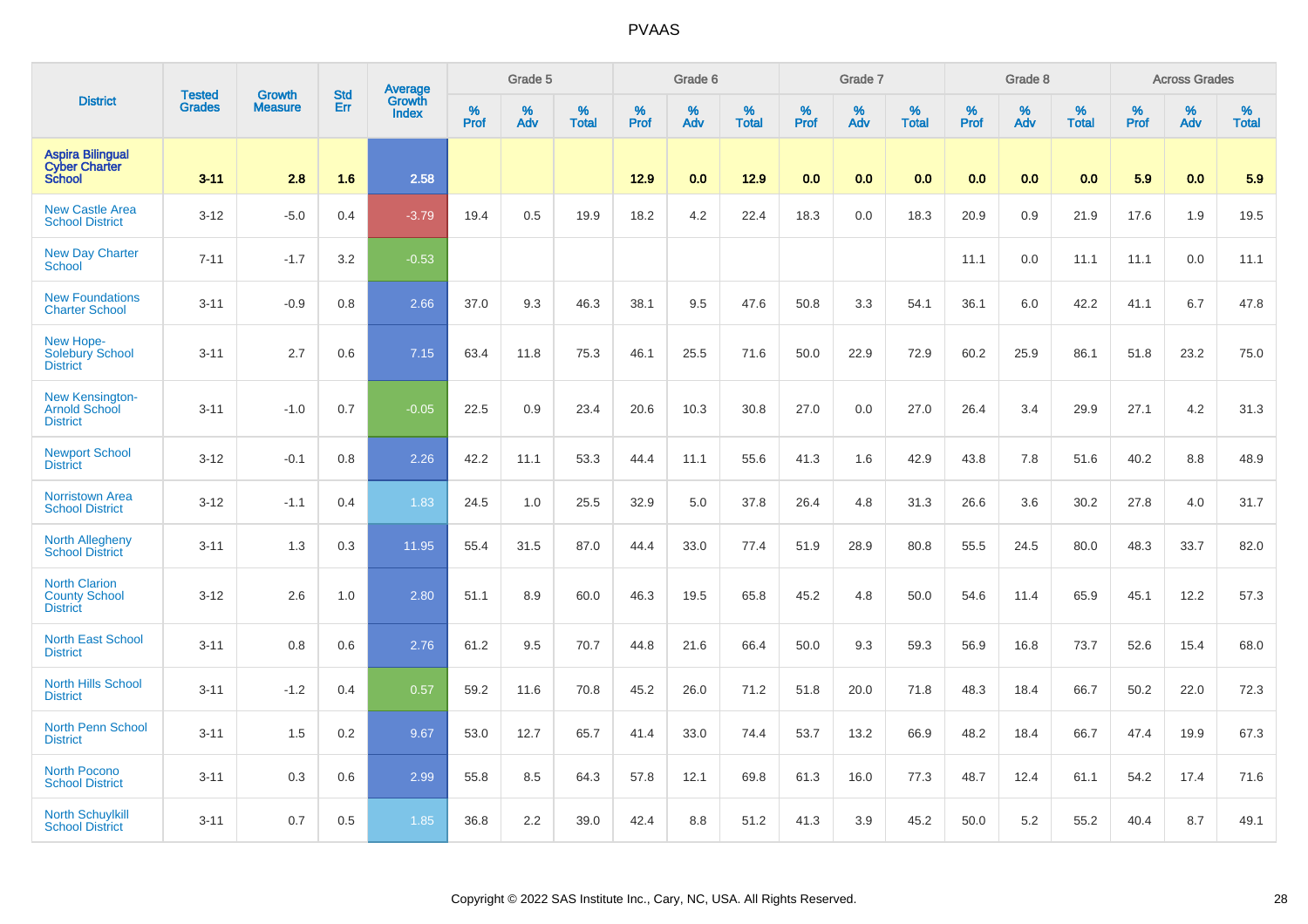|                                                                    | <b>Tested</b> | <b>Growth</b>  | <b>Std</b> |                                          |                  | Grade 5  |                   |                  | Grade 6  |                   |           | Grade 7  |                   |           | Grade 8  |                   |                  | <b>Across Grades</b> |                   |
|--------------------------------------------------------------------|---------------|----------------|------------|------------------------------------------|------------------|----------|-------------------|------------------|----------|-------------------|-----------|----------|-------------------|-----------|----------|-------------------|------------------|----------------------|-------------------|
| <b>District</b>                                                    | <b>Grades</b> | <b>Measure</b> | Err        | <b>Average</b><br>Growth<br><b>Index</b> | %<br><b>Prof</b> | %<br>Adv | %<br><b>Total</b> | %<br><b>Prof</b> | %<br>Adv | %<br><b>Total</b> | %<br>Prof | %<br>Adv | %<br><b>Total</b> | %<br>Prof | %<br>Adv | %<br><b>Total</b> | %<br><b>Prof</b> | $\%$<br>Adv          | %<br><b>Total</b> |
| <b>Aspira Bilingual</b><br><b>Cyber Charter</b><br><b>School</b>   | $3 - 11$      | 2.8            | 1.6        | 2.58                                     |                  |          |                   | 12.9             | 0.0      | 12.9              | 0.0       | 0.0      | 0.0               | 0.0       | 0.0      | 0.0               | 5.9              | 0.0                  | 5.9               |
| <b>North Star School</b><br><b>District</b>                        | $3 - 11$      | $-0.3$         | 0.7        | 2.55                                     | 44.3             | 3.8      | 48.1              | 35.9             | 17.2     | 53.1              | 44.4      | 8.3      | 52.8              | 49.5      | 17.2     | 66.7              | 44.5             | 15.3                 | 59.8              |
| Northampton Area<br><b>School District</b>                         | $3 - 11$      | $-4.3$         | 0.7        | $-1.06$                                  | 39.1             | 8.6      | 47.7              | 34.2             | 19.3     | 53.5              | 27.4      | 6.8      | 34.2              | 40.0      | 5.0      | 45.0              | 42.3             | 12.8                 | 55.1              |
| <b>Northeast Bradford</b><br><b>School District</b>                | $3 - 10$      | 3.0            | 0.9        | 3.25                                     | 57.5             | 2.5      | 60.0              | 37.8             | 11.1     | 48.9              | 39.6      | 11.3     | 50.9              | 40.4      | 7.0      | 47.4              | 45.2             | 9.9                  | 55.1              |
| <b>Northeastern York</b><br><b>School District</b>                 | $3 - 11$      | 1.5            | 0.4        | 3.51                                     | 51.8             | 13.3     | 65.0              | 45.0             | 21.5     | 66.5              | 48.5      | 11.0     | 59.5              | 43.2      | 18.2     | 61.5              | 46.8             | 17.3                 | 64.1              |
| <b>Northern Bedford</b><br><b>County School</b><br><b>District</b> | $3 - 11$      | $-0.1$         | 0.8        | 3.33                                     | 46.9             | 14.3     | 61.2              | 57.6             | 28.8     | 86.4              | 43.1      | 17.2     | 60.3              | 50.0      | 15.6     | 65.6              | 46.8             | 20.5                 | 67.3              |
| Northern Cambria<br><b>School District</b>                         | $3 - 11$      | 1.6            | 0.8        | 2.89                                     | 40.0             | 5.4      | 45.4              | 33.3             | 7.4      | 40.7              | 53.7      | 5.6      | 59.3              | 47.7      | 4.6      | 52.3              | 42.9             | 6.6                  | 49.4              |
| Northern Lebanon<br><b>School District</b>                         | $3 - 11$      | $-3.3$         | 0.5        | 1.00                                     | 51.7             | 3.4      | 55.2              | 43.1             | 9.2      | 52.3              | 35.3      | 1.3      | 36.6              | 32.3      | 2.6      | 34.8              | 41.8             | 7.5                  | 49.3              |
| Northern Lehigh<br><b>School District</b>                          | $3 - 12$      | $-0.6$         | 0.7        | 0.95                                     | 52.1             | 2.1      | 54.2              | 44.4             | 6.2      | 50.6              | 36.7      | 4.2      | 40.8              | 41.7      | 5.6      | 47.2              | 42.1             | 5.6                  | 47.7              |
| <b>Northern Potter</b><br><b>School District</b>                   | $3 - 12$      | 0.3            | 1.1        | 1.76                                     | 33.3             | 3.3      | 36.7              | 32.6             | 14.0     | 46.5              | 51.6      | 9.7      | 61.3              | 40.7      | 3.7      | 44.4              | 36.4             | 8.9                  | 45.3              |
| <b>Northern Tioga</b><br><b>School District</b>                    | $3 - 12$      | 3.0            | 0.5        | 5.57                                     | 45.2             | 2.6      | 47.7              | 48.2             | 9.8      | 58.0              | 41.7      | 7.0      | 48.7              | 51.2      | 8.4      | 59.5              | 44.8             | 9.6                  | 54.4              |
| <b>Northern York</b><br><b>County School</b><br><b>District</b>    | $3 - 11$      | 0.6            | 0.4        | 7.68                                     | 53.3             | 9.4      | 62.7              | 39.4             | 14.4     | 53.8              | 44.9      | 8.2      | 53.1              | 39.9      | 7.2      | 47.1              | 44.2             | 12.9                 | 57.1              |
| <b>Northgate School</b><br><b>District</b>                         | $3 - 11$      | $-1.4$         | 0.8        | 0.45                                     | 60.8             | 3.9      | 64.7              | 59.0             | 11.5     | 70.5              | 36.1      | 9.8      | 45.9              | 37.5      | 17.9     | 55.4              | 45.5             | 12.8                 | 58.3              |
| <b>Northwest Area</b><br><b>School District</b>                    | $3 - 10$      | $-2.3$         | 0.9        | $-0.94$                                  | 38.6             | 0.0      | 38.6              | 26.7             | 8.3      | 35.0              | 28.0      | 0.0      | 28.0              | 37.0      | 3.7      | 40.7              | 32.5             | 3.1                  | 35.6              |
| <b>Northwestern</b><br><b>Lehigh School</b><br><b>District</b>     | $3 - 11$      | $-1.5$         | 0.5        | 1.29                                     | 55.9             | 5.5      | 61.4              | 46.0             | 15.3     | 61.3              | 51.0      | 7.1      | 58.1              | 40.1      | 16.6     | 56.7              | 48.0             | 12.1                 | 60.1              |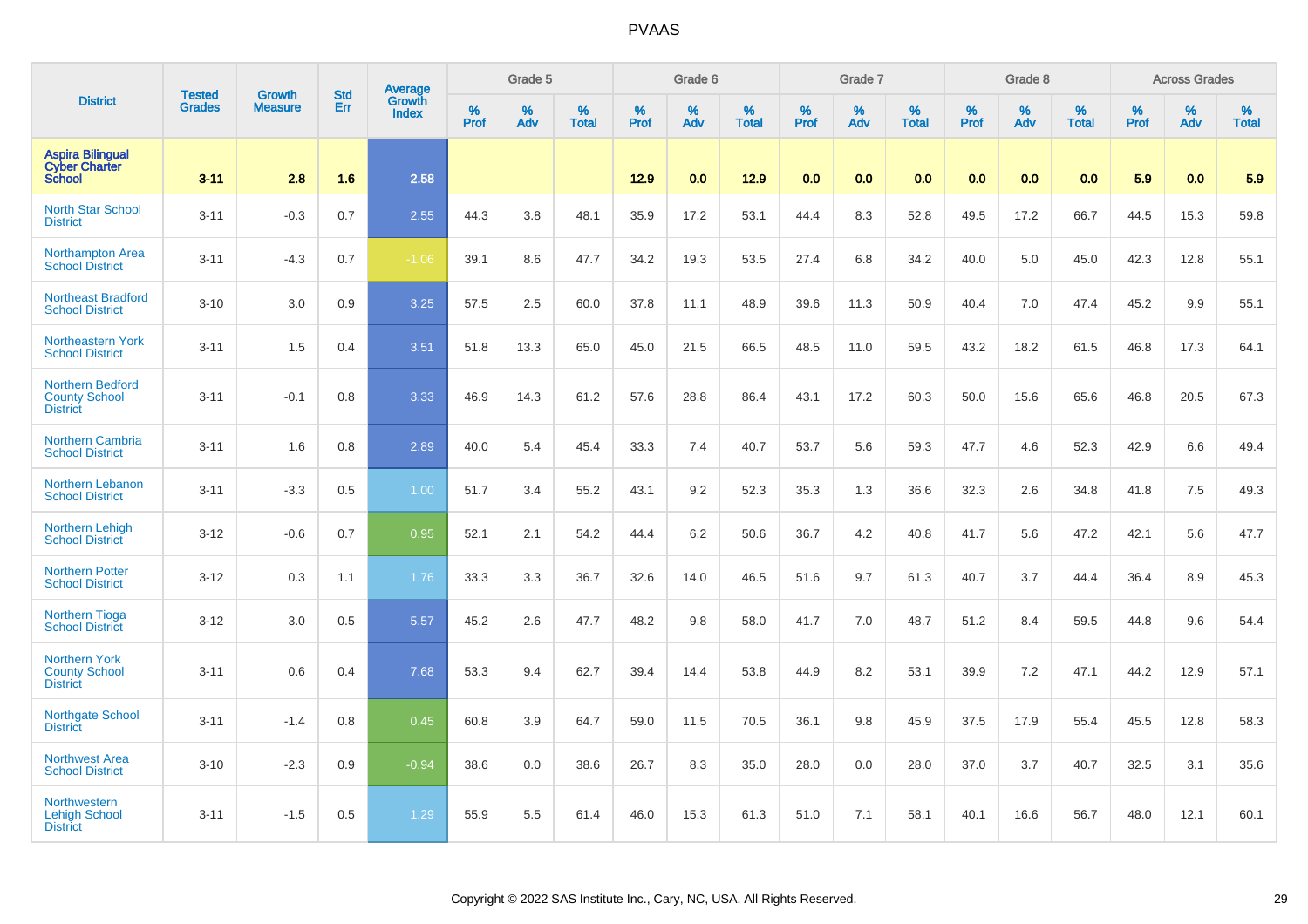|                                                                  |                                |                                 | <b>Std</b> | Average                |           | Grade 5  |                   |           | Grade 6  |                   |           | Grade 7  |                   |           | Grade 8  |                   |           | <b>Across Grades</b> |                   |
|------------------------------------------------------------------|--------------------------------|---------------------------------|------------|------------------------|-----------|----------|-------------------|-----------|----------|-------------------|-----------|----------|-------------------|-----------|----------|-------------------|-----------|----------------------|-------------------|
| <b>District</b>                                                  | <b>Tested</b><br><b>Grades</b> | <b>Growth</b><br><b>Measure</b> | Err        | Growth<br><b>Index</b> | %<br>Prof | %<br>Adv | %<br><b>Total</b> | %<br>Prof | %<br>Adv | %<br><b>Total</b> | %<br>Prof | %<br>Adv | %<br><b>Total</b> | %<br>Prof | %<br>Adv | %<br><b>Total</b> | %<br>Prof | %<br>Adv             | %<br><b>Total</b> |
| <b>Aspira Bilingual</b><br><b>Cyber Charter</b><br><b>School</b> | $3 - 11$                       | 2.8                             | 1.6        | 2.58                   |           |          |                   | 12.9      | 0.0      | 12.9              | 0.0       | 0.0      | 0.0               | 0.0       | 0.0      | 0.0               | 5.9       | 0.0                  | 5.9               |
| <b>Northwestern</b><br><b>School District</b>                    | $3 - 11$                       | $-4.4$                          | 0.6        | $-1.84$                | 50.0      | 2.1      | 52.1              | 41.4      | 16.1     | 57.5              | 42.4      | 1.9      | 44.3              | 36.4      | 6.4      | 42.7              | 40.4      | 8.1                  | 48.5              |
| Northwood<br><b>Academy Charter</b><br><b>School</b>             | $3 - 8$                        | $-0.1$                          | 0.7        | 2.45                   | 23.4      | 1.3      | 24.7              | 44.2      | 6.5      | 50.6              | 37.5      | 5.6      | 43.1              | 29.6      | 13.0     | 42.6              | 31.0      | 5.4                  | 36.4              |
| <b>Norwin School</b><br><b>District</b>                          | $3 - 11$                       | $-0.6$                          | 0.3        | 0.73                   | 59.5      | 18.6     | 78.1              | 40.9      | 36.6     | 77.4              | 60.2      | 18.0     | 78.3              | 52.5      | 13.8     | 66.4              | 51.8      | 24.9                 | 76.7              |
| <b>Octorara Area</b><br><b>School District</b>                   | $3 - 11$                       | $-3.9$                          | 0.6        | $-0.87$                | 44.6      | 9.1      | 53.6              | 53.3      | 8.3      | 61.7              | 28.9      | 5.2      | 34.1              | 40.5      | 6.0      | 46.6              | 42.6      | 9.0                  | 51.6              |
| <b>Oil City Area</b><br><b>School District</b>                   | $3 - 11$                       | 2.6                             | 0.6        | 4.69                   | 47.2      | 2.8      | 50.0              | 41.1      | 9.7      | 50.8              | 32.8      | 4.7      | 37.5              | 42.0      | 7.6      | 49.6              | 39.2      | 7.8                  | 47.0              |
| Old Forge School<br><b>District</b>                              | $3 - 12$                       | 0.5                             | 0.8        | 4.31                   | 39.1      | 0.0      | 39.1              | 41.1      | 17.9     | 58.9              | 33.3      | 24.2     | 57.6              | 44.1      | 6.8      | 50.8              | 40.1      | 9.2                  | 49.3              |
| <b>Oley Valley School</b><br><b>District</b>                     | $3 - 11$                       | $-0.0$                          | 0.6        | 1.90                   | 53.5      | 5.0      | 58.4              | 40.0      | 19.0     | 59.0              | 50.0      | 7.8      | 57.8              | 54.8      | 5.4      | 60.2              | 49.6      | 9.0                  | 58.6              |
| <b>Oswayo Valley</b><br>School District                          | $3 - 12$                       | $-0.7$                          | 1.2        | 0.97                   | 62.1      | 13.8     | 75.9              | 40.7      | 18.5     | 59.3              | 48.2      | 0.0      | 48.2              | 51.6      | 6.4      | 58.1              | 54.7      | 11.8                 | 66.5              |
| <b>Otto-Eldred School</b><br><b>District</b>                     | $3 - 11$                       | 5.1                             | 1.0        | 5.26                   | 57.1      | 9.5      | 66.7              | 47.5      | 15.0     | 62.5              | 42.2      | 11.1     | 53.3              | 35.4      | 12.5     | 47.9              | 43.8      | 11.1                 | 54.9              |
| <b>Owen J Roberts</b><br><b>School District</b>                  | $3 - 11$                       | $-2.3$                          | 0.3        | 3.57                   | 59.8      | 15.0     | 74.8              | 41.4      | 38.7     | 80.1              | 56.3      | 10.6     | 67.0              | 51.6      | 11.0     | 62.6              | 50.6      | 21.3                 | 71.8              |
| <b>Oxford Area</b><br><b>School District</b>                     | $3 - 11$                       | $-1.2$                          | 0.4        | 4.84                   | 43.9      | 6.1      | 50.0              | 41.5      | 17.6     | 59.0              | 44.6      | 7.0      | 51.6              | 30.2      | 3.9      | 34.2              | 39.6      | 10.3                 | 49.9              |
| <b>Palisades School</b><br><b>District</b>                       | $3 - 11$                       | 0.4                             | 0.6        | 2.52                   | 53.1      | 13.5     | 66.7              | 48.5      | 19.2     | 67.7              | 60.2      | 10.7     | 70.9              | 43.2      | 9.1      | 52.3              | 48.5      | 17.4                 | 65.9              |
| <b>Palmerton Area</b><br><b>School District</b>                  | $3 - 11$                       | 1.6                             | 0.6        | 4.14                   | 54.9      | 3.7      | 58.5              | 47.3      | 14.6     | 61.8              | 42.6      | 11.6     | 54.3              | 38.3      | 11.2     | 49.5              | 45.2      | 11.6                 | 56.8              |
| Palmyra Area<br><b>School District</b>                           | $3 - 11$                       | $-0.7$                          | 0.4        | 3.31                   | 54.6      | 19.4     | 74.0              | 44.9      | 24.2     | 69.1              | 58.9      | 12.6     | 71.5              | 53.4      | 10.9     | 64.3              | 49.8      | 21.3                 | 71.1              |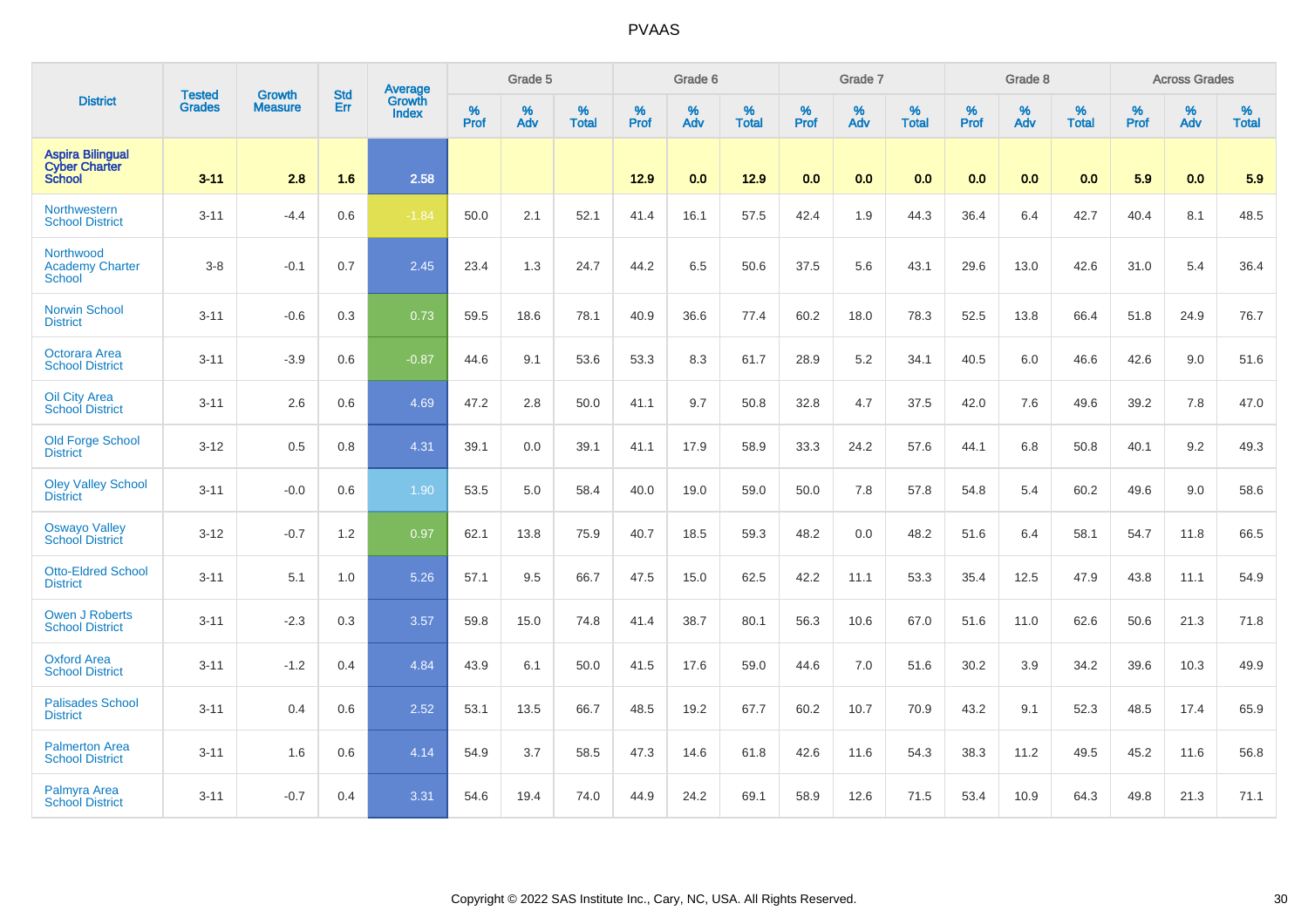|                                                                  | <b>Tested</b> | <b>Growth</b>  | <b>Std</b> | Average                |              | Grade 5  |                   |           | Grade 6  |                   |                  | Grade 7  |                   |                  | Grade 8  |                   |                  | <b>Across Grades</b> |                   |
|------------------------------------------------------------------|---------------|----------------|------------|------------------------|--------------|----------|-------------------|-----------|----------|-------------------|------------------|----------|-------------------|------------------|----------|-------------------|------------------|----------------------|-------------------|
| <b>District</b>                                                  | <b>Grades</b> | <b>Measure</b> | Err        | Growth<br><b>Index</b> | $\%$<br>Prof | %<br>Adv | %<br><b>Total</b> | %<br>Prof | %<br>Adv | %<br><b>Total</b> | %<br><b>Prof</b> | %<br>Adv | %<br><b>Total</b> | %<br><b>Prof</b> | %<br>Adv | %<br><b>Total</b> | %<br><b>Prof</b> | $\%$<br>Adv          | %<br><b>Total</b> |
| <b>Aspira Bilingual</b><br><b>Cyber Charter</b><br><b>School</b> | $3 - 11$      | 2.8            | 1.6        | 2.58                   |              |          |                   | 12.9      | 0.0      | 12.9              | 0.0              | 0.0      | 0.0               | 0.0              | 0.0      | 0.0               | 5.9              | 0.0                  | 5.9               |
| Pan American<br><b>Academy Charter</b><br><b>School</b>          | $3-8$         | 0.9            | 0.8        | 3.18                   | 19.3         | 1.8      | 21.0              | 17.1      | 0.0      | 17.1              | 28.1             | 1.8      | 29.8              | 21.3             | 1.6      | 23.0              | 19.6             | 2.0                  | 21.5              |
| <b>Panther Valley</b><br><b>School District</b>                  | $3 - 12$      | 0.1            | 0.6        | 0.76                   | 26.7         | 1.0      | 27.6              | 33.1      | 1.6      | 34.7              | 34.6             | 2.7      | 37.3              | 32.7             | 4.7      | 37.4              | 31.1             | 4.0                  | 35.1              |
| <b>Parkland School</b><br><b>District</b>                        | $3 - 11$      | $-2.9$         | 0.3        | $-1.56$                | 55.6         | 16.6     | 72.1              | 42.4      | 30.0     | 72.4              | 50.3             | 17.5     | 67.8              | 46.6             | 14.9     | 61.4              | 47.1             | 23.4                 | 70.5              |
| Pen Argyl Area<br><b>School District</b>                         | $3 - 12$      | 2.2            | 0.6        | 3.79                   | 50.0         | 10.0     | 60.0              | 43.9      | 13.4     | 57.3              | 44.6             | 9.1      | 53.6              | 44.7             | 4.8      | 49.5              | 46.0             | 11.3                 | 57.2              |
| <b>Penn Cambria</b><br><b>School District</b>                    | $3 - 11$      | $-0.4$         | 0.6        | 2.47                   | 56.8         | 0.9      | 57.7              | 46.5      | 7.1      | 53.5              | 58.1             | 7.7      | 65.8              | 52.3             | 7.8      | 60.2              | 48.8             | 9.2                  | 58.0              |
| <b>Penn Hills Charter</b><br>School of<br>Entrepreneurship       | $3-8$         | $-1.5$         | 1.0        | 0.35                   | 27.3         | 0.0      | 27.3              | 37.1      | 8.6      | 45.7              | 34.2             | 0.0      | 34.2              | 45.4             | 0.0      | 45.4              | 40.8             | 6.4                  | 47.2              |
| <b>Penn Hills School</b><br><b>District</b>                      | $3 - 11$      | $-4.6$         | 0.5        | $-1.61$                | 22.2         | 0.0      | 22.2              | 17.0      | 6.1      | 23.1              | 13.6             | 1.6      | 15.2              | 20.7             | 4.3      | 25.0              | 20.9             | 2.9                  | 23.8              |
| <b>Penn Manor</b><br><b>School District</b>                      | $3 - 11$      | 2.1            | 0.3        | 6.05                   | 53.4         | 10.5     | 63.8              | 46.5      | 23.0     | 69.5              | 48.2             | 16.2     | 64.4              | 43.7             | 15.4     | 59.1              | 46.8             | 18.7                 | 65.6              |
| <b>Penncrest School</b><br><b>District</b>                       | $3 - 11$      | 2.8            | 0.5        | 7.11                   | 37.4         | 10.6     | 48.0              | 39.5      | 19.2     | 58.7              | 38.5             | 6.5      | 45.0              | 35.0             | 10.2     | 45.2              | 39.6             | 11.2                 | 50.7              |
| <b>Penn-Delco School</b><br><b>District</b>                      | $3 - 11$      | 1.3            | 0.4        | 5.11                   | 51.9         | 12.9     | 64.7              | 40.8      | 17.9     | 58.7              | 48.7             | 16.8     | 65.4              | 45.6             | 6.2      | 51.8              | 46.1             | 12.9                 | 59.0              |
| <b>Pennridge School</b><br><b>District</b>                       | $3 - 10$      | $-4.2$         | 0.3        | $-4.74$                | 58.0         | 5.4      | 63.4              | 42.6      | 18.6     | 61.3              | 49.7             | 8.2      | 57.8              | 46.2             | 10.0     | 56.1              | 49.6             | 11.6                 | 61.1              |
| <b>Penns Manor Area</b><br><b>School District</b>                | $3 - 12$      | 1.6            | 0.8        | 1.96                   | 49.2         | 1.6      | 50.8              | 30.9      | 3.6      | 34.6              | 38.5             | 3.8      | 42.3              | 30.5             | 11.9     | 42.4              | 40.8             | 6.9                  | 47.8              |
| <b>Penns Valley Area</b><br><b>School District</b>               | $3 - 12$      | 2.5            | 0.6        | 6.79                   | 56.1         | 8.2      | 64.3              | 41.8      | 33.0     | 74.8              | 45.7             | 1.9      | 47.6              | 35.8             | 8.5      | 44.3              | 44.5             | 13.0                 | 57.5              |
| <b>Pennsbury School</b><br><b>District</b>                       | $3 - 11$      | 0.6            | 0.3        | 5.23                   | 56.7         | 12.6     | 69.3              | 48.5      | 21.9     | 70.3              | 52.0             | 14.7     | 66.7              | 49.3             | 18.0     | 67.3              | 49.0             | 20.2                 | 69.1              |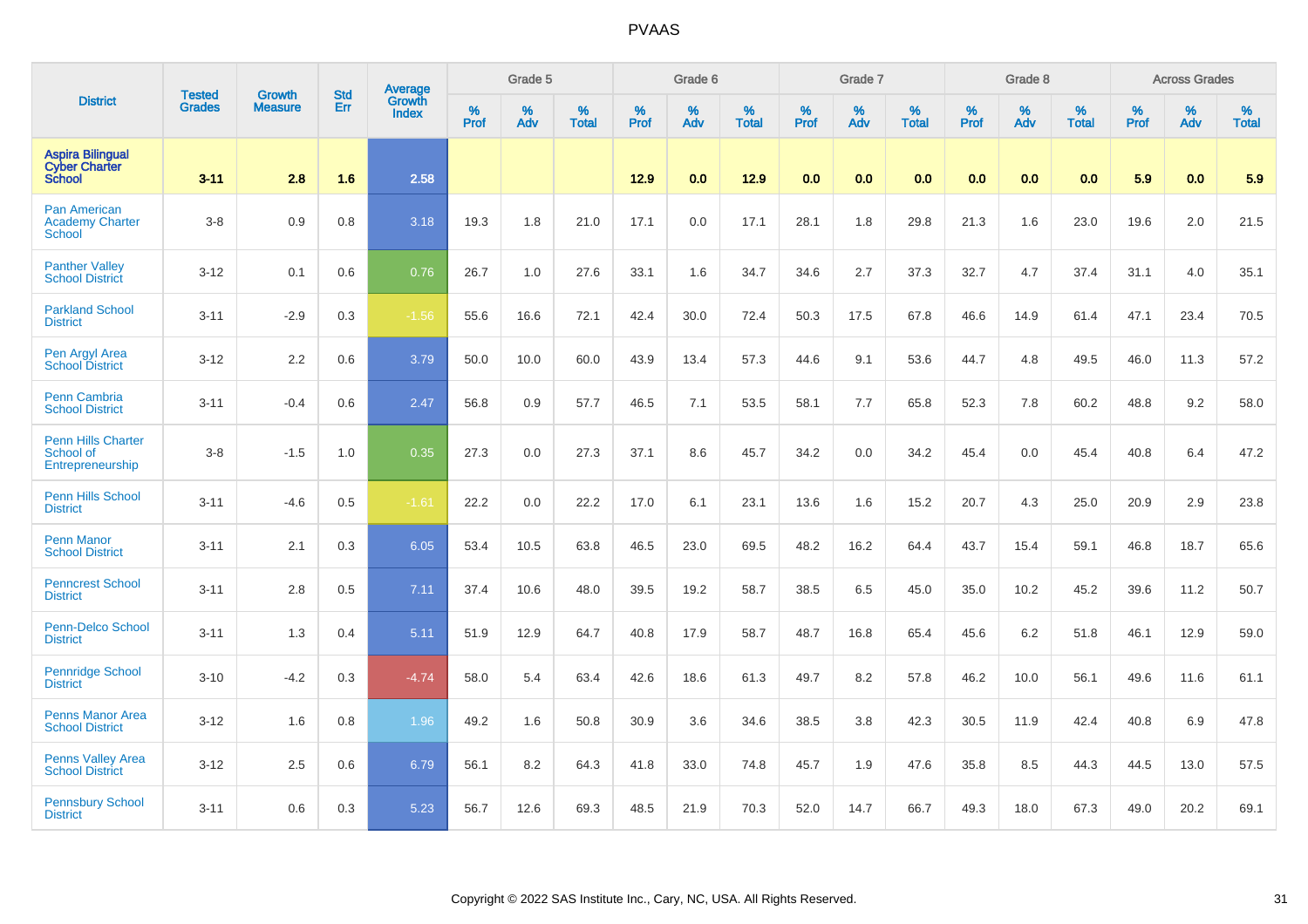|                                                                       | <b>Tested</b> | <b>Growth</b>  | <b>Std</b> |                                          |           | Grade 5  |                   |           | Grade 6  |                   |           | Grade 7  |                   |           | Grade 8  |                   |           | <b>Across Grades</b> |                   |
|-----------------------------------------------------------------------|---------------|----------------|------------|------------------------------------------|-----------|----------|-------------------|-----------|----------|-------------------|-----------|----------|-------------------|-----------|----------|-------------------|-----------|----------------------|-------------------|
| <b>District</b>                                                       | <b>Grades</b> | <b>Measure</b> | Err        | <b>Average</b><br>Growth<br><b>Index</b> | %<br>Prof | %<br>Adv | %<br><b>Total</b> | %<br>Prof | %<br>Adv | %<br><b>Total</b> | %<br>Prof | %<br>Adv | %<br><b>Total</b> | %<br>Prof | %<br>Adv | %<br><b>Total</b> | %<br>Prof | %<br>Adv             | %<br><b>Total</b> |
| <b>Aspira Bilingual</b><br><b>Cyber Charter</b><br><b>School</b>      | $3 - 11$      | 2.8            | 1.6        | 2.58                                     |           |          |                   | 12.9      | 0.0      | 12.9              | 0.0       | 0.0      | 0.0               | 0.0       | 0.0      | 0.0               | 5.9       | 0.0                  | 5.9               |
| Pennsylvania<br><b>Cyber Charter</b><br>School                        | $3 - 11$      | 2.1            | 0.5        | 4.24                                     | 41.0      | 4.9      | 45.8              | 39.5      | 11.2     | 50.7              | 42.9      | 3.4      | 46.4              | 39.5      | 2.6      | 42.0              | 40.1      | 7.4                  | 47.5              |
| Pennsylvania<br><b>Distance Learning</b><br><b>Charter School</b>     | $3 - 12$      | 0.0            | 0.7        | 4.62                                     | 30.3      | 0.0      | 30.3              | 16.2      | 4.0      | 20.3              | 25.6      | 1.2      | 26.7              | 33.3      | 2.3      | 35.6              | 25.8      | 3.0                  | 28.8              |
| Pennsylvania<br><b>Leadership Charter</b><br><b>School</b>            | $3 - 11$      | $-1.6$         | 0.5        | $-0.25$                                  | 59.1      | 11.7     | 70.8              | 51.3      | 16.2     | 67.5              | 43.2      | 14.2     | 57.4              | 48.7      | 11.8     | 60.5              | 49.6      | 15.0                 | 64.6              |
| Pennsylvania<br><b>Virtual Charter</b><br>School                      | $3 - 11$      | 2.2            | 0.7        | 3.25                                     | 51.9      | 4.7      | 56.6              | 41.9      | 14.0     | 55.9              | 38.4      | 13.1     | 51.5              | 43.8      | 9.0      | 52.8              | 42.3      | 11.6                 | 53.9              |
| Penn-Trafford<br><b>School District</b>                               | $3 - 11$      | 0.1            | 0.4        | 2.31                                     | 59.8      | 20.9     | 80.7              | 45.7      | 34.7     | 80.4              | 56.2      | 23.2     | 79.4              | 54.3      | 14.9     | 69.1              | 51.0      | 27.6                 | 78.6              |
| <b>People For People</b><br><b>Charter School</b>                     | $3-12$        | 3.5            | 1.0        | 3.90                                     | 12.9      | 3.2      | 16.1              | 19.4      | 0.0      | 19.4              | 23.1      | 0.0      | 23.1              | 6.8       | 0.0      | 6.8               | 13.2      | 0.4                  | 13.6              |
| <b>Pequea Valley</b><br><b>School District</b>                        | $3 - 11$      | 1.3            | 0.6        | 3.16                                     | 46.4      | 1.8      | 48.2              | 36.6      | 7.5      | 44.1              | 43.0      | 4.7      | 47.7              | 37.9      | 6.8      | 44.7              | 37.7      | 6.5                  | 44.2              |
| <b>Perkiomen Valley</b><br><b>School District</b>                     | $3 - 11$      | $-3.7$         | 0.3        | $-1.26$                                  | 53.1      | 15.9     | 69.0              | 52.5      | 21.5     | 74.0              | 51.0      | 12.6     | 63.6              | 48.7      | 12.2     | 60.9              | 51.1      | 18.7                 | 69.8              |
| <b>Perseus House</b><br><b>Charter School Of</b><br><b>Excellence</b> | $6 - 11$      | $-0.9$         | 1.2        | 0.37                                     |           |          |                   | 4.8       | 0.0      | 4.8               | 20.4      | 0.0      | 20.4              | 22.7      | 1.5      | 24.2              | 19.2      | 0.7                  | 19.9              |
| <b>Peters Township</b><br><b>School District</b>                      | $3 - 11$      | $-0.2$         | 0.4        | 3.44                                     | 62.9      | 24.3     | 87.3              | 48.1      | 33.6     | 81.7              | 57.8      | 25.7     | 83.5              | 63.8      | 20.1     | 83.9              | 52.4      | 33.7                 | 86.1              |
| Philadelphia<br><b>Academy Charter</b><br><b>School</b>               | $3 - 11$      | 1.9            | 0.8        | 6.60                                     | 42.3      | 9.0      | 51.3              | 48.0      | 28.6     | 76.6              | 51.5      | 19.1     | 70.6              | 42.6      | 16.7     | 59.3              | 45.5      | 14.9                 | 60.4              |
| <b>Philadelphia City</b><br><b>School District</b>                    | $3 - 12$      | $-0.0$         | 0.2        | 2.44                                     | 24.2      | 3.5      | 27.7              | 22.9      | 8.1      | 31.0              | 26.8      | 6.5      | 33.4              | 22.4      | 4.6      | 27.1              | 23.1      | 6.3                  | 29.4              |
| Philadelphia<br><b>Performing Arts</b><br><b>Charter School</b>       | $3-9$         | 4.0            | 0.8        | 6.37                                     | 42.9      | 9.1      | 52.0              | 54.6      | 18.2     | 72.7              | 52.9      | 20.7     | 73.6              | 58.8      | 11.8     | 70.6              | 50.6      | 15.6                 | 66.2              |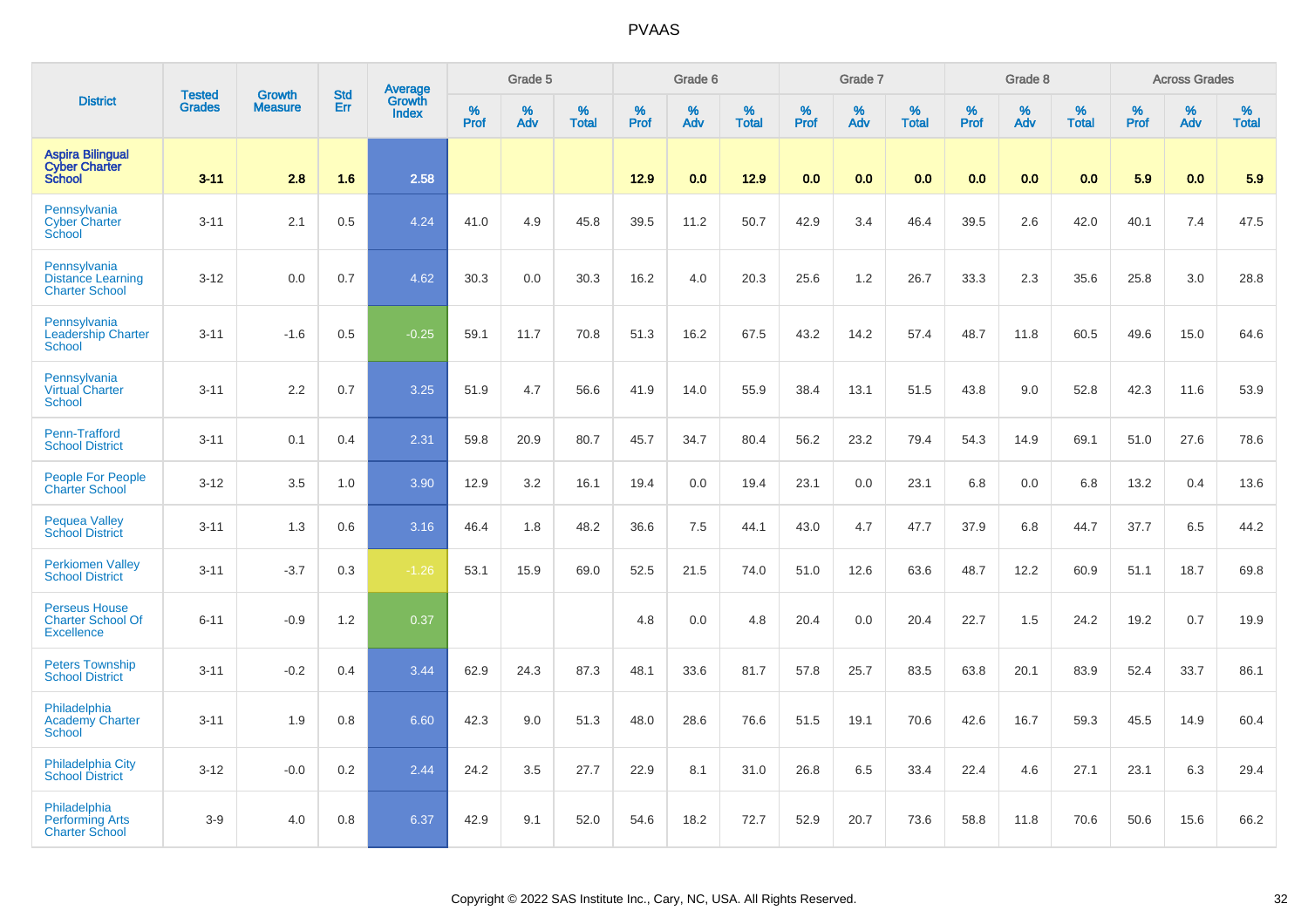|                                                                  |                                |                                 | <b>Std</b> | Average                       |           | Grade 5  |                   |           | Grade 6  |                   |           | Grade 7  |                   |           | Grade 8  |                   |           | <b>Across Grades</b> |                   |
|------------------------------------------------------------------|--------------------------------|---------------------------------|------------|-------------------------------|-----------|----------|-------------------|-----------|----------|-------------------|-----------|----------|-------------------|-----------|----------|-------------------|-----------|----------------------|-------------------|
| <b>District</b>                                                  | <b>Tested</b><br><b>Grades</b> | <b>Growth</b><br><b>Measure</b> | Err        | <b>Growth</b><br><b>Index</b> | %<br>Prof | %<br>Adv | %<br><b>Total</b> | %<br>Prof | %<br>Adv | %<br><b>Total</b> | %<br>Prof | %<br>Adv | %<br><b>Total</b> | %<br>Prof | %<br>Adv | %<br><b>Total</b> | %<br>Prof | %<br>Adv             | %<br><b>Total</b> |
| <b>Aspira Bilingual</b><br><b>Cyber Charter</b><br><b>School</b> | $3 - 11$                       | 2.8                             | 1.6        | 2.58                          |           |          |                   | 12.9      | 0.0      | 12.9              | 0.0       | 0.0      | 0.0               | 0.0       | 0.0      | 0.0               | 5.9       | 0.0                  | 5.9               |
| Philipsburg-<br>Osceola Area<br><b>School District</b>           | $3 - 11$                       | $-4.8$                          | 0.6        | $-0.04$                       | 45.5      | 6.5      | 52.0              | 41.3      | 11.9     | 53.2              | 35.2      | 2.4      | 37.6              | 33.0      | $6.2\,$  | 39.2              | 40.7      | 11.1                 | 51.8              |
| <b>Phoenixville Area</b><br><b>School District</b>               | $3 - 11$                       | $-1.1$                          | 0.4        | 1.89                          | 54.8      | 10.0     | 64.7              | 45.9      | 27.3     | 73.2              | 45.6      | 19.4     | 65.0              | 52.8      | 12.7     | 65.5              | 46.9      | 19.2                 | 66.1              |
| <b>Pine Grove Area</b><br><b>School District</b>                 | $3 - 11$                       | 0.9                             | 0.6        | 4.20                          | 55.8      | 1.0      | 56.8              | 41.0      | 14.5     | 55.6              | 44.7      | 0.8      | 45.5              | 45.5      | $6.2\,$  | 51.8              | 46.5      | 10.4                 | 56.9              |
| <b>Pine-Richland</b><br><b>School District</b>                   | $3 - 11$                       | $-3.0$                          | 0.3        | 0.72                          | 58.0      | 19.8     | 77.8              | 55.8      | 26.4     | 82.2              | 57.0      | 18.5     | 75.6              | 56.2      | 27.0     | 83.3              | 52.7      | 28.2                 | 80.9              |
| <b>Pittsburgh School</b><br><b>District</b>                      | $3 - 11$                       | $-1.6$                          | 0.2        | 1.12                          | 29.0      | 3.9      | 32.8              | 27.7      | 11.6     | 39.2              | 33.3      | 6.0      | 39.3              | 30.7      | 7.3      | 38.0              | 29.7      | 7.6                  | 37.3              |
| <b>Pittston Area</b><br><b>School District</b>                   | $3 - 11$                       | $-3.7$                          | 0.8        | 1.59                          | 36.6      | 1.4      | 38.0              | 36.2      | 4.3      | 40.4              | 28.8      | 1.5      | 30.3              | 34.5      | 3.4      | 37.9              | 35.3      | 5.0                  | 40.3              |
| <b>Pleasant Valley</b><br><b>School District</b>                 | $3 - 11$                       | 1.4                             | 0.5        | 4.11                          | 52.2      | 0.9      | 53.1              | 50.0      | 8.3      | 58.3              | 47.0      | 10.5     | 57.5              | 51.9      | 7.6      | 59.5              | 48.1      | 6.4                  | 54.6              |
| <b>Plum Borough</b><br><b>School District</b>                    | $3 - 11$                       | $-5.8$                          | 0.4        | $-5.02$                       | 53.7      | 6.3      | 60.0              | 45.8      | 25.1     | 70.9              | 50.0      | 6.0      | 56.0              | 49.0      | 5.7      | 54.6              | 47.5      | 15.8                 | 63.2              |
| <b>Pocono Mountain</b><br><b>School District</b>                 | $3 - 12$                       | 0.1                             | 0.6        | 2.09                          | 48.0      | 5.4      | 53.5              | 41.8      | 7.9      | 49.7              | 42.1      | 1.8      | 43.9              | 35.6      | 1.9      | 37.5              | 43.4      | 7.1                  | 50.5              |
| <b>Port Allegany</b><br><b>School District</b>                   | $3 - 11$                       | $-1.8$                          | 0.8        | 2.58                          | 34.3      | 2.9      | 37.1              | 31.9      | 2.9      | 34.8              | 32.9      | 5.7      | 38.6              | 40.3      | 3.2      | 43.6              | 35.0      | 5.9                  | 40.8              |
| <b>Portage Area</b><br><b>School District</b>                    | $3 - 10$                       | 1.0                             | 0.9        | 3.66                          | 50.0      | 9.5      | 59.5              | 52.0      | 28.0     | 80.0              | 54.0      | 3.2      | 57.1              | 49.1      | 7.6      | 56.6              | 51.5      | 15.6                 | 67.2              |
| <b>Pottsgrove School</b><br><b>District</b>                      | $3 - 11$                       | $-0.4$                          | 0.5        | 4.12                          | 39.7      | 5.4      | 45.1              | 42.3      | 6.4      | 48.7              | 53.1      | 9.1      | 62.3              | 40.4      | 3.7      | 44.2              | 43.1      | 7.6                  | 50.7              |
| <b>Pottstown School</b><br><b>District</b>                       | $3 - 12$                       | $-5.4$                          | 0.5        | $-2.03$                       | 22.5      | 1.2      | 23.7              | 20.1      | 2.1      | 22.2              | 16.9      | 0.6      | 17.5              | 16.5      | 1.6      | 18.1              | 21.9      | 2.2                  | 24.0              |
| <b>Pottsville Area</b><br><b>School District</b>                 | $3 - 12$                       | $-1.5$                          | 0.5        | 3.56                          | 43.0      | 3.7      | 46.7              | 39.2      | 7.7      | 46.8              | 34.4      | 4.9      | 39.3              | 40.4      | 4.1      | 44.4              | 39.7      | 6.1                  | 45.8              |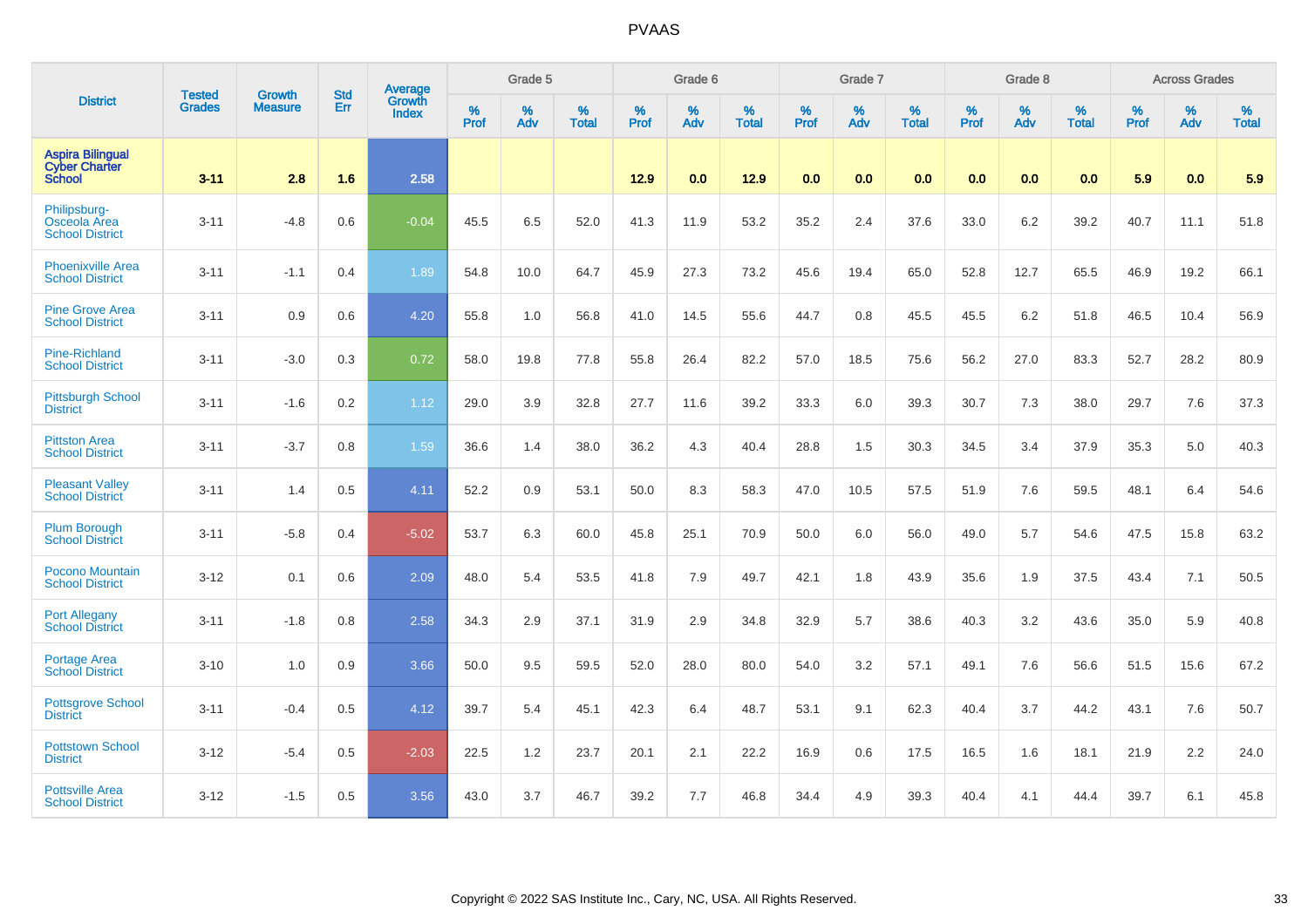|                                                                    | <b>Tested</b> | <b>Growth</b>  | <b>Std</b> | Average                |                  | Grade 5  |                   |                  | Grade 6  |                   |                  | Grade 7  |                   |           | Grade 8  |                   |           | <b>Across Grades</b> |                   |
|--------------------------------------------------------------------|---------------|----------------|------------|------------------------|------------------|----------|-------------------|------------------|----------|-------------------|------------------|----------|-------------------|-----------|----------|-------------------|-----------|----------------------|-------------------|
| <b>District</b>                                                    | <b>Grades</b> | <b>Measure</b> | Err        | Growth<br><b>Index</b> | %<br><b>Prof</b> | %<br>Adv | %<br><b>Total</b> | %<br><b>Prof</b> | %<br>Adv | %<br><b>Total</b> | %<br><b>Prof</b> | %<br>Adv | %<br><b>Total</b> | %<br>Prof | %<br>Adv | %<br><b>Total</b> | %<br>Prof | %<br>Adv             | %<br><b>Total</b> |
| <b>Aspira Bilingual</b><br><b>Cyber Charter</b><br><b>School</b>   | $3 - 11$      | 2.8            | 1.6        | 2.58                   |                  |          |                   | 12.9             | 0.0      | 12.9              | 0.0              | 0.0      | 0.0               | 0.0       | 0.0      | 0.0               | 5.9       | 0.0                  | 5.9               |
| <b>Premier Arts And</b><br><b>Science Charter</b><br><b>School</b> | $3-5$         | 5.2            | 2.1        | 2.52                   | 16.7             | 0.0      | 16.7              |                  |          |                   |                  |          |                   |           |          |                   | 14.2      | 1.9                  | 16.0              |
| <b>Propel Charter</b><br>School - Braddock<br><b>Hills</b>         | $3 - 11$      | $-3.7$         | 0.8        | 1.04                   | 19.6             | 1.8      | 21.4              | 15.8             | 3.5      | 19.3              | 19.0             | 0.0      | 19.0              | 14.5      | 2.9      | 17.4              | 15.6      | 1.9                  | 17.5              |
| <b>Propel Charter</b><br>School - East                             | $3 - 8$       | 1.1            | 1.0        | 2.62                   | 32.5             | 0.0      | 32.5              | 34.3             | 11.4     | 45.7              | 33.3             | 9.1      | 42.4              | 29.4      | 0.0      | 29.4              | 31.6      | 4.7                  | 36.3              |
| <b>Propel Charter</b><br>School-Hazelwood                          | $3 - 8$       | $-0.7$         | 1.2        | 0.69                   | 6.7              | 0.0      | 6.7               | 14.3             | 0.0      | 14.3              | 14.3             | 4.8      | 19.0              | 16.0      | 0.0      | 16.0              | 10.2      | 0.6                  | 10.8              |
| <b>Propel Charter</b><br>School-Homestead                          | $3 - 11$      | $-1.0$         | 1.0        | 1.67                   | 21.6             | 0.0      | 21.6              | 16.7             | 5.6      | 22.2              | 11.8             | 0.0      | 11.8              | 9.5       | 2.4      | 11.9              | 15.3      | 2.2                  | 17.6              |
| <b>Propel Charter</b><br>School-Mckeesport                         | $3 - 8$       | $-7.2$         | 1.0        | $-2.06$                | 36.1             | 0.0      | 36.1              | 32.4             | 0.0      | 32.4              | 34.2             | 2.6      | 36.8              | 29.7      | 2.7      | 32.4              | 32.1      | 1.4                  | 33.5              |
| <b>Propel Charter</b><br>School-Montour                            | $3 - 10$      | $-1.8$         | 0.8        | $-0.22$                | 18.0             | 0.0      | 18.0              | 22.7             | 3.0      | 25.8              | 21.5             | 0.0      | 21.5              | 23.4      | 3.1      | 26.6              | 21.5      | 3.2                  | 24.7              |
| <b>Propel Charter</b><br><b>School-Northside</b>                   | $3 - 8$       | $-1.3$         | 1.0        | 2.10                   | 7.0              | 0.0      | 7.0               | 14.6             | 0.0      | 14.6              | 5.0              | 0.0      | 5.0               | 10.0      | 0.0      | 10.0              | 9.0       | 0.0                  | 9.0               |
| <b>Propel Charter</b><br>School-Pitcairn                           | $3 - 8$       | $-5.3$         | 1.2        | $-1.11$                | 12.1             | 0.0      | 12.1              | 29.6             | 11.1     | 40.7              | 18.2             | 0.0      | 18.2              | 16.7      | 0.0      | 16.7              | 17.3      | 2.5                  | 19.8              |
| <b>Provident Charter</b><br>School                                 | $3 - 8$       | 4.1            | 1.1        | 4.26                   | 19.6             | 0.0      | 19.6              | 15.8             | 5.3      | 21.0              | 13.6             | 0.0      | 13.6              | 17.2      | 3.4      | 20.7              | 16.4      | 2.9                  | 19.3              |
| Punxsutawney<br><b>Area School</b><br><b>District</b>              | $3 - 11$      | 1.1            | 0.6        | 3.35                   | 52.2             | 9.4      | 61.6              | 54.9             | 13.3     | 68.1              | 36.8             | 5.6      | 42.4              | 40.0      | 5.4      | 45.4              | 41.5      | 12.4                 | 53.8              |
| <b>Purchase Line</b><br><b>School District</b>                     | $3 - 12$      | $-1.5$         | 0.8        | 0.46                   | 37.2             | 5.9      | 43.1              | 40.9             | 6.1      | 47.0              | 39.4             | 3.0      | 42.4              | 30.9      | 3.6      | 34.6              | 39.8      | 6.3                  | 46.1              |
| <b>Quaker Valley</b><br><b>School District</b>                     | $3 - 11$      | 2.7            | 0.6        | 4.90                   | 56.0             | 24.1     | 80.1              | 33.6             | 45.4     | 79.0              | 53.5             | 25.7     | 79.2              | 57.6      | 23.5     | 81.1              | 47.9      | 33.9                 | 81.8              |
| Quakertown<br><b>Community School</b><br><b>District</b>           | $3 - 12$      | $-1.6$         | 0.4        | 0.69                   | 50.0             | 4.9      | 54.9              | 40.2             | 19.3     | 59.5              | 40.4             | 7.5      | 47.8              | 42.6      | 17.3     | 59.9              | 42.5      | 12.6                 | 55.1              |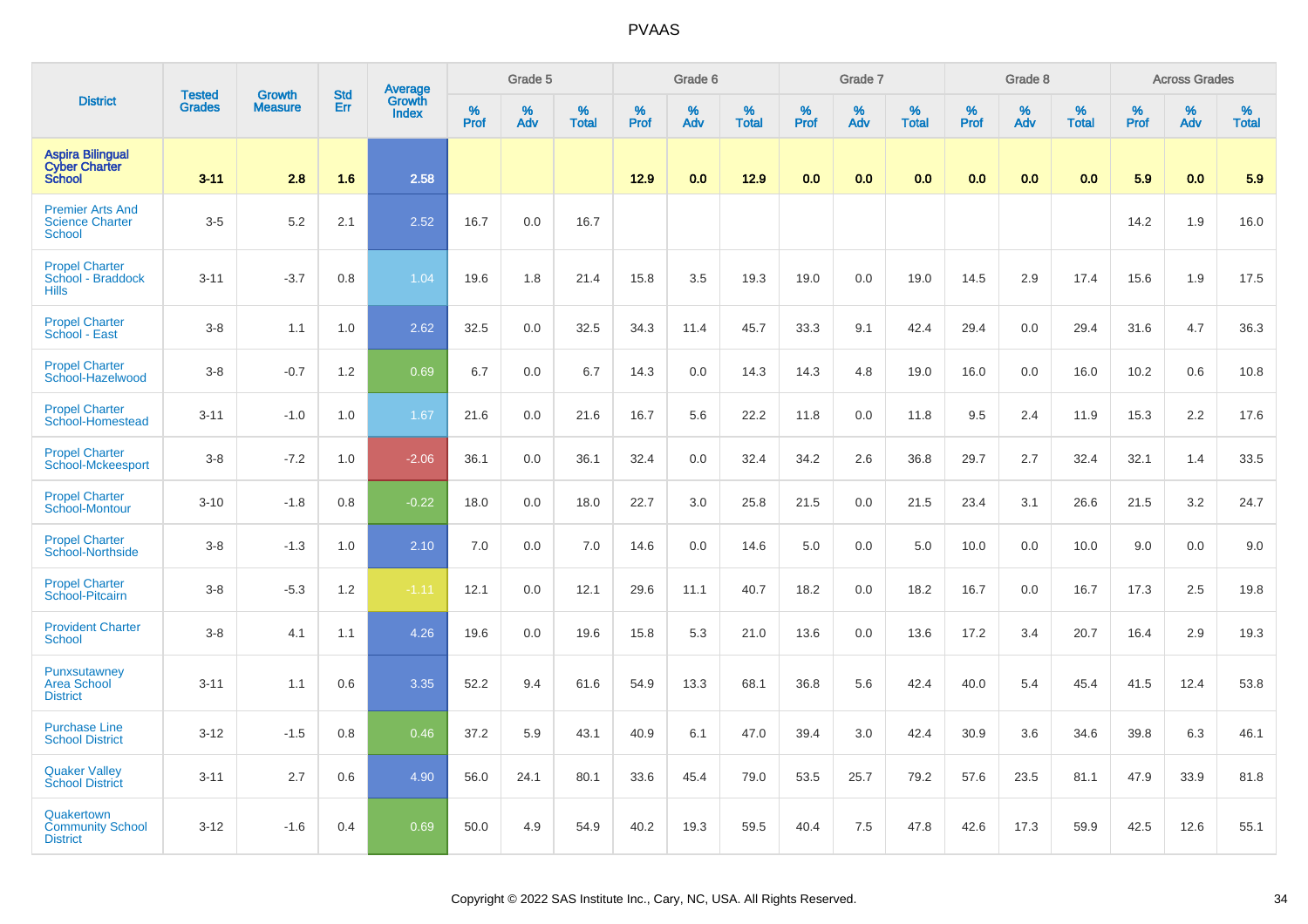|                                                                    |                                | <b>Growth</b>  | <b>Std</b> |                            |              | Grade 5  |                   |           | Grade 6  |                   |              | Grade 7  |                   |              | Grade 8  |                   |              | <b>Across Grades</b> |                   |
|--------------------------------------------------------------------|--------------------------------|----------------|------------|----------------------------|--------------|----------|-------------------|-----------|----------|-------------------|--------------|----------|-------------------|--------------|----------|-------------------|--------------|----------------------|-------------------|
| <b>District</b>                                                    | <b>Tested</b><br><b>Grades</b> | <b>Measure</b> | Err        | Average<br>Growth<br>Index | $\%$<br>Prof | %<br>Adv | %<br><b>Total</b> | %<br>Prof | %<br>Adv | %<br><b>Total</b> | $\%$<br>Prof | %<br>Adv | %<br><b>Total</b> | $\%$<br>Prof | %<br>Adv | %<br><b>Total</b> | $\%$<br>Prof | %<br>Adv             | %<br><b>Total</b> |
| <b>Aspira Bilingual</b><br><b>Cyber Charter</b><br><b>School</b>   | $3 - 11$                       | 2.8            | 1.6        | 2.58                       |              |          |                   | 12.9      | 0.0      | 12.9              | 0.0          | 0.0      | 0.0               | 0.0          | 0.0      | 0.0               | 5.9          | 0.0                  | 5.9               |
| <b>Radnor Township</b><br><b>School District</b>                   | $3 - 12$                       | 1.9            | 0.4        | 6.85                       | 54.7         | 29.0     | 83.7              | 53.9      | 37.8     | 91.7              | 48.0         | 32.3     | 80.3              | 51.4         | 36.7     | 88.1              | 49.6         | 36.7                 | 86.4              |
| <b>Reach Cyber</b><br><b>Charter School</b>                        | $3 - 11$                       | $-2.6$         | 0.9        | 0.61                       | 52.4         | 4.8      | 57.1              | 52.2      | 8.7      | 60.9              | 38.5         | 1.9      | 40.4              | 47.5         | 5.1      | 52.5              | 46.8         | 5.5                  | 52.3              |
| <b>Reading School</b><br><b>District</b>                           | $3 - 11$                       | 1.5            | 0.4        | 4.93                       | 14.9         | 0.5      | 15.4              | 15.2      | 2.2      | 17.4              | 16.6         | 1.3      | 17.9              | 16.7         | 0.4      | 17.0              | 16.0         | 1.2                  | 17.2              |
| <b>Red Lion Area</b><br><b>School District</b>                     | $3 - 11$                       | 0.6            | 0.4        | 5.52                       | 46.1         | 2.7      | 48.8              | 38.1      | 15.8     | 54.0              | 41.4         | 10.4     | 51.9              | 38.8         | 7.5      | 46.3              | 40.6         | 9.4                  | 50.0              |
| <b>Redbank Valley</b><br><b>School District</b>                    | $3 - 11$                       | 2.3            | 0.7        | 3.22                       | 64.3         | 4.3      | 68.6              | 38.8      | 13.8     | 52.5              | 54.6         | 12.5     | 67.0              | 55.4         | 15.4     | 70.8              | 50.6         | 13.7                 | 64.4              |
| Renaissance<br><b>Academy Charter</b><br><b>School</b>             | $3 - 11$                       | $-1.3$         | 0.7        | 1.67                       | 36.6         | 5.6      | 42.2              | 39.7      | 16.4     | 56.2              | 50.7         | 5.3      | 56.0              | 40.6         | 18.8     | 59.4              | 41.0         | 10.8                 | 51.8              |
| <b>Reynolds School</b><br><b>District</b>                          | $3 - 10$                       | $-4.3$         | 0.8        | 1.96                       | 46.3         | 0.0      | 46.3              | 44.2      | 1.3      | 45.4              | 35.3         | 7.8      | 43.1              | 47.1         | 8.8      | 55.9              | 41.5         | 4.9                  | 46.4              |
| <b>Richard Allen</b><br>Preparatory<br><b>Charter School</b>       | $5-8$                          | 4.8            | 0.7        | 6.89                       | 9.3          | 0.0      | 9.3               | 16.1      | 0.0      | 16.1              | 16.7         | 1.8      | 18.5              | 19.1         | 1.8      | 20.9              | 16.4         | 1.1                  | 17.5              |
| <b>Richland School</b><br><b>District</b>                          | $3 - 11$                       | 3.6            | 0.6        | 5.79                       | 51.5         | 18.4     | 69.9              | 54.7      | 20.0     | 74.7              | 51.6         | 14.1     | 65.6              | 53.8         | 15.1     | 68.9              | 51.0         | 18.8                 | 69.8              |
| <b>Ridgway Area</b><br><b>School District</b>                      | $3 - 11$                       | 2.8            | 0.8        | 3.71                       | 57.4         | 6.6      | 63.9              | 45.9      | 32.8     | 78.7              | 48.3         | 8.3      | 56.7              | 57.4         | 8.2      | 65.6              | 51.0         | 16.6                 | 67.6              |
| <b>Ridley School</b><br><b>District</b>                            | $3 - 12$                       | $-0.9$         | 0.4        | 0.04                       | 49.2         | 5.6      | 54.8              | 38.5      | 12.4     | 50.9              | 39.6         | 5.9      | 45.6              | 41.1         | 7.5      | 48.6              | 42.4         | 10.0                 | 52.4              |
| <b>Ringgold School</b><br><b>District</b>                          | $3 - 11$                       | $-6.9$         | 0.5        | $-1.93$                    | 22.7         | $1.2$    | 23.9              | 29.5      | 0.6      | 30.1              | 21.8         | 3.5      | 25.3              | 31.7         | 4.3      | 36.0              | 32.2         | 4.3                  | 36.4              |
| <b>Riverside Beaver</b><br><b>County School</b><br><b>District</b> | $3 - 11$                       | 2.3            | 0.6        | 3.93                       | 53.1         | 9.4      | 62.5              | 37.0      | 36.0     | 73.0              | 48.8         | 12.5     | 61.2              | 51.6         | 15.8     | 67.4              | 45.6         | 22.4                 | 68.1              |
| <b>Riverside School</b><br><b>District</b>                         | $3 - 11$                       | 2.8            | 0.6        | 4.52                       | 44.6         | 4.0      | 48.5              | 45.4      | 13.1     | 58.6              | 43.7         | 11.6     | 55.3              | 45.0         | 8.3      | 53.2              | 44.3         | 10.7                 | 55.0              |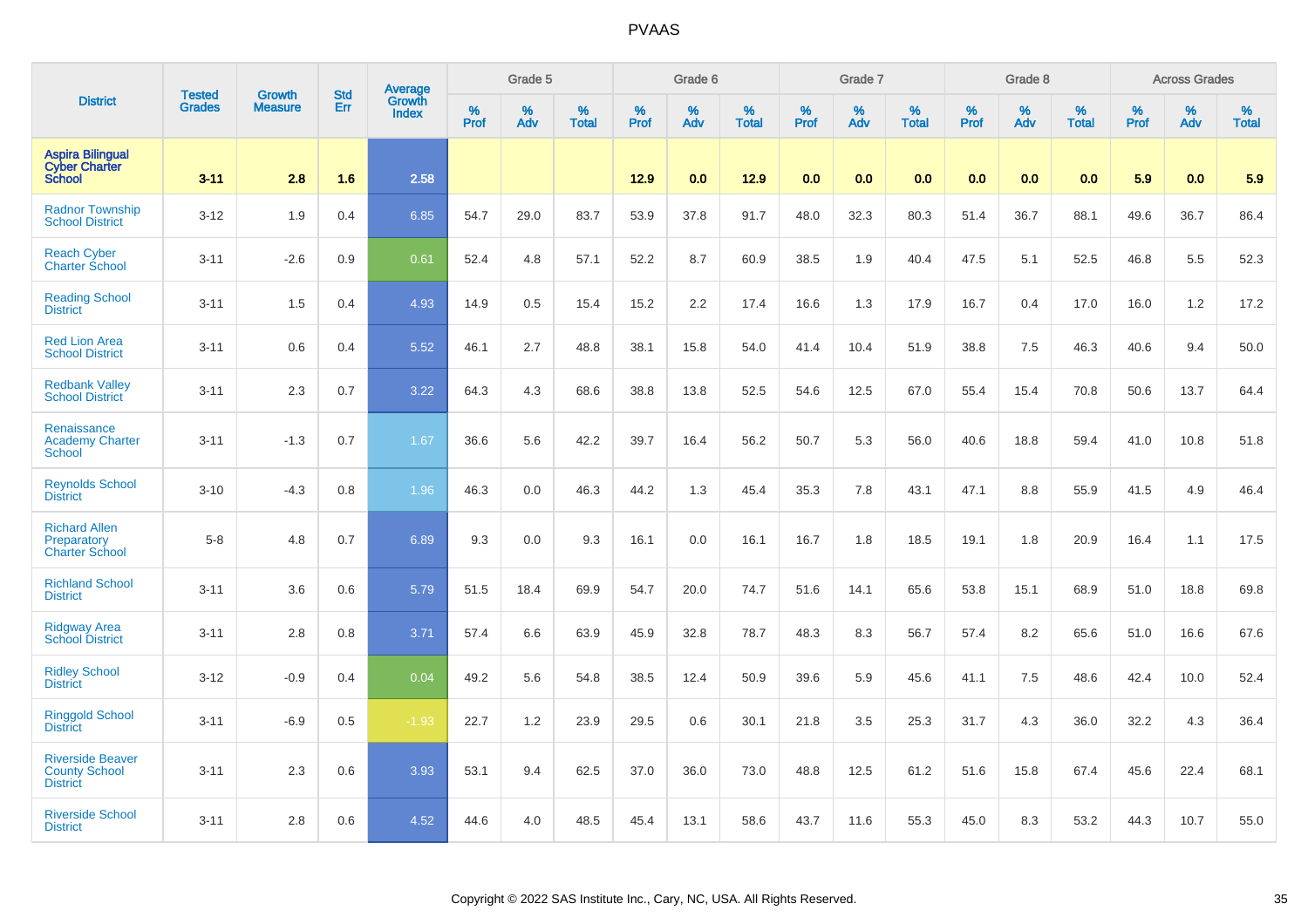|                                                                           | <b>Tested</b> | <b>Growth</b>  | <b>Std</b> | Average         |              | Grade 5  |                   |           | Grade 6  |                   |           | Grade 7  |                   |           | Grade 8  |                   |           | <b>Across Grades</b> |                   |
|---------------------------------------------------------------------------|---------------|----------------|------------|-----------------|--------------|----------|-------------------|-----------|----------|-------------------|-----------|----------|-------------------|-----------|----------|-------------------|-----------|----------------------|-------------------|
| <b>District</b>                                                           | <b>Grades</b> | <b>Measure</b> | Err        | Growth<br>Index | $\%$<br>Prof | %<br>Adv | %<br><b>Total</b> | %<br>Prof | %<br>Adv | %<br><b>Total</b> | %<br>Prof | %<br>Adv | %<br><b>Total</b> | %<br>Prof | %<br>Adv | %<br><b>Total</b> | %<br>Prof | %<br>Adv             | %<br><b>Total</b> |
| <b>Aspira Bilingual</b><br><b>Cyber Charter</b><br><b>School</b>          | $3 - 11$      | 2.8            | 1.6        | 2.58            |              |          |                   | 12.9      | 0.0      | 12.9              | 0.0       | 0.0      | 0.0               | 0.0       | 0.0      | 0.0               | 5.9       | 0.0                  | 5.9               |
| <b>Riverview School</b><br><b>District</b>                                | $3 - 11$      | $-2.8$         | 0.8        | 3.67            | 71.2         | 9.6      | 80.8              | 39.7      | 29.5     | 69.2              | 54.8      | 1.6      | 56.4              | 38.0      | 10.1     | 48.1              | 48.9      | 19.2                 | 68.1              |
| <b>Robert Benjamin</b><br><b>Wiley Community</b><br><b>Charter School</b> | $3 - 8$       | 3.6            | 0.9        | 4.03            | 20.9         | 0.0      | 20.9              | 23.4      | 4.3      | 27.7              | 28.1      | 1.8      | 29.8              | 31.1      | 0.0      | 31.1              | 24.2      | 2.4                  | 26.5              |
| <b>Roberto Clemente</b><br><b>Charter School</b>                          | $3 - 12$      | $-5.1$         | 1.0        | $-0.08$         | 19.4         | 0.0      | 19.4              | 23.1      | 5.1      | 28.2              | 11.6      | 0.0      | 11.6              | 12.2      | 0.0      | 12.2              | 15.5      | 1.7                  | 17.2              |
| <b>Rochester Area</b><br><b>School District</b>                           | $3 - 11$      | $-3.0$         | 0.9        | 1.72            | 50.0         | 0.0      | 50.0              | 40.4      | 13.5     | 53.8              | 24.0      | 2.0      | 26.0              | 47.2      | 1.9      | 49.1              | 43.3      | 7.5                  | 50.8              |
| <b>Rockwood Area</b><br><b>School District</b>                            | $3 - 11$      | 1.8            | 0.9        | 4.02            | 65.8         | 2.4      | 68.3              | 38.1      | 31.0     | 69.0              | 63.0      | 6.5      | 69.6              | 50.8      | 19.0     | 69.8              | 52.2      | 13.4                 | 65.7              |
| <b>Rose Tree Media</b><br><b>School District</b>                          | $3 - 10$      | 0.1            | 0.4        | 4.09            | 62.5         | 14.0     | 76.5              | 41.0      | 44.4     | 85.4              | 51.8      | 27.0     | 78.8              | 56.2      | 22.8     | 79.0              | 51.9      | 27.9                 | 79.8              |
| <b>Russell Byers</b><br><b>Charter School</b>                             | $3 - 8$       | 1.4            | 0.9        | 3.89            | 18.2         | 1.8      | 20.0              | 36.8      | 0.0      | 36.8              | 28.1      | 0.0      | 28.1              | 14.3      | 2.0      | 16.3              | 22.4      | 3.0                  | 25.3              |
| <b>Saint Clair Area</b><br><b>School District</b>                         | $3 - 8$       | $-1.8$         | 0.9        | 0.86            | 43.4         | 1.9      | 45.3              | 58.0      | 6.0      | 64.0              | 36.5      | 7.7      | 44.2              | 41.5      | 2.4      | 43.9              | 43.9      | 4.7                  | 48.6              |
| <b>Saint Marys Area</b><br><b>School District</b>                         | $3 - 11$      | $-1.5$         | 0.6        | 2.49            | 48.7         | 2.6      | 51.3              | 42.7      | 13.7     | 56.4              | 40.8      | 7.7      | 48.5              | 46.4      | 8.0      | 54.3              | 44.6      | 11.0                 | 55.6              |
| Salisbury<br><b>Township School</b><br><b>District</b>                    | $3 - 11$      | $-1.7$         | 0.7        | 2.04            | 38.3         | 7.4      | 45.7              | 33.0      | 22.0     | 55.0              | 34.8      | 4.4      | 39.1              | 47.1      | 12.6     | 59.8              | 40.0      | 11.6                 | 51.7              |
| Salisbury-Elk Lick<br><b>School District</b>                              | $3 - 11$      | $-3.9$         | 1.3        | $-1.19$         | 50.0         | 8.3      | 58.3              | 50.0      | 0.0      | 50.0              | 30.0      | 0.0      | 30.0              | 28.6      | 4.8      | 33.3              | 42.2      | 3.3                  | 45.4              |
| <b>Saucon Valley</b><br><b>School District</b>                            | $3 - 11$      | 3.7            | 0.6        | 8.54            | 50.8         | 21.0     | 71.8              | 43.6      | 21.5     | 65.1              | 42.4      | 18.0     | 60.4              | 50.0      | 20.2     | 70.2              | 42.6      | 23.9                 | 66.5              |
| <b>Sayre Area School</b><br><b>District</b>                               | $3 - 11$      | 4.2            | 0.8        | 5.75            | 32.8         | 4.9      | 37.7              | 51.8      | 19.8     | 71.6              | 47.6      | 8.3      | 56.0              | 39.0      | 4.9      | 43.9              | 44.6      | 10.7                 | 55.4              |
| <b>School Lane</b><br><b>Charter School</b>                               | $3 - 11$      | 0.1            | 0.7        | 1.77            | 57.4         | 5.9      | 63.2              | 40.0      | 18.3     | 58.3              | 43.8      | 6.8      | 50.7              | 40.9      | 21.2     | 62.1              | 43.3      | 14.5                 | 57.9              |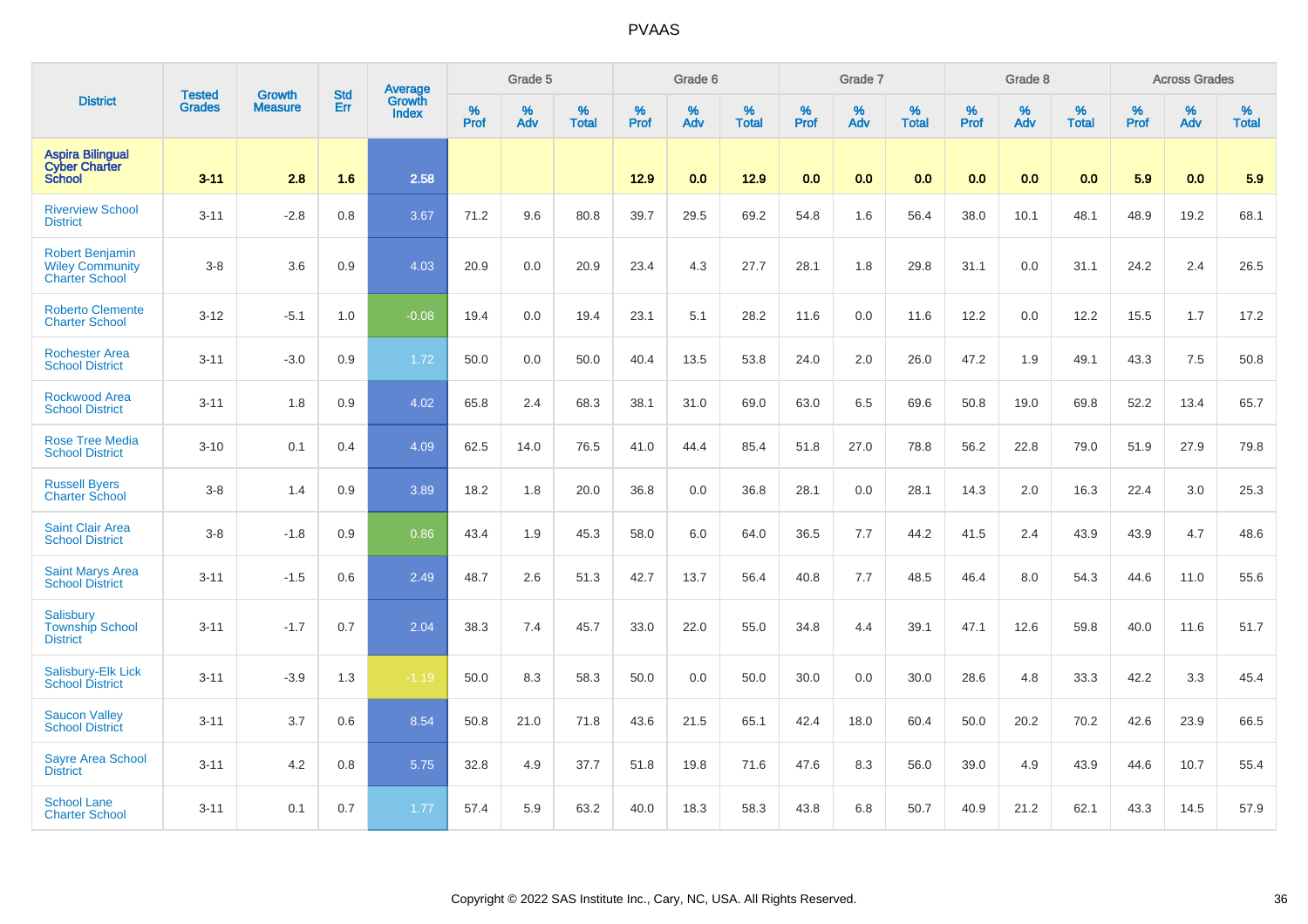|                                                                  | <b>Tested</b> | <b>Growth</b>  | <b>Std</b> | Average<br>Growth |                  | Grade 5  |                   |           | Grade 6  |                   |           | Grade 7  |                   |           | Grade 8  |                   |           | <b>Across Grades</b> |                   |
|------------------------------------------------------------------|---------------|----------------|------------|-------------------|------------------|----------|-------------------|-----------|----------|-------------------|-----------|----------|-------------------|-----------|----------|-------------------|-----------|----------------------|-------------------|
| <b>District</b>                                                  | <b>Grades</b> | <b>Measure</b> | Err        | <b>Index</b>      | %<br><b>Prof</b> | %<br>Adv | %<br><b>Total</b> | %<br>Prof | %<br>Adv | %<br><b>Total</b> | %<br>Prof | %<br>Adv | %<br><b>Total</b> | %<br>Prof | %<br>Adv | %<br><b>Total</b> | %<br>Prof | %<br>Adv             | %<br><b>Total</b> |
| <b>Aspira Bilingual</b><br><b>Cyber Charter</b><br><b>School</b> | $3 - 11$      | 2.8            | 1.6        | 2.58              |                  |          |                   | 12.9      | 0.0      | 12.9              | 0.0       | 0.0      | 0.0               | 0.0       | 0.0      | 0.0               | 5.9       | 0.0                  | 5.9               |
| <b>Schuylkill Haven</b><br>Area School<br><b>District</b>        | $3 - 11$      | $-1.4$         | 0.7        | 1.96              | 44.6             | 1.2      | 45.8              | 46.9      | 6.2      | 53.1              | 49.5      | 8.6      | 58.1              | 46.0      | 3.4      | 49.4              | 46.4      | 10.0                 | 56.4              |
| <b>Schuylkill Valley</b><br><b>School District</b>               | $3 - 11$      | 0.6            | 0.6        | 2.04              | 53.1             | 3.1      | 56.2              | 44.4      | 16.9     | 61.3              | 42.9      | 7.5      | 50.4              | 45.0      | 6.3      | 51.4              | 45.2      | 10.3                 | 55.6              |
| <b>Scranton School</b><br><b>District</b>                        | $3 - 12$      | $-0.8$         | 0.5        | 2.89              | 35.9             | 1.7      | 37.6              | 29.4      | 4.2      | 33.6              | 24.9      | 2.8      | 27.7              | 26.3      | 5.8      | 32.2              | 29.5      | 4.0                  | 33.5              |
| <b>Selinsgrove Area</b><br><b>School District</b>                | $3 - 12$      | $-1.5$         | 0.5        | 2.93              | 51.9             | 4.4      | 56.4              | 46.4      | 19.0     | 65.4              | 39.7      | 16.7     | 56.4              | 47.6      | 12.6     | 60.2              | 44.8      | 15.2                 | 60.0              |
| <b>Seneca Valley</b><br><b>School District</b>                   | $3 - 11$      | $-3.6$         | 0.3        | $-3.48$           | 52.6             | 9.8      | 62.4              | 44.4      | 27.6     | 72.0              | 53.0      | 9.8      | 62.9              | 51.1      | 14.5     | 65.6              | 47.2      | 20.2                 | 67.4              |
| <b>Seven Generations</b><br><b>Charter School</b>                | $3-5$         | 5.1            | 2.1        | 2.46              | 62.2             | 2.7      | 64.9              |           |          |                   |           |          |                   |           |          |                   | 48.0      | 8.8                  | 56.8              |
| <b>Shade-Central City</b><br><b>School District</b>              | $3 - 11$      | $-2.8$         | 1.4        | 1.08              | 43.8             | 0.0      | 43.8              | 44.4      | 14.8     | 59.3              | 25.0      | 0.0      | 25.0              | 29.2      | 0.0      | 29.2              | 35.1      | 6.0                  | 41.0              |
| <b>Shaler Area</b><br><b>School District</b>                     | $3 - 11$      | $-4.5$         | 0.4        | 0.47              | 52.7             | 5.4      | 58.1              | 39.8      | 10.6     | 50.4              | 50.0      | 7.8      | 57.8              | 46.9      | 12.9     | 59.8              | 46.7      | 13.0                 | 59.7              |
| <b>Shamokin Area</b><br><b>School District</b>                   | $3 - 11$      | 1.2            | 0.5        | 2.31              | 42.9             | 2.1      | 45.0              | 32.6      | 9.4      | 42.0              | 44.0      | 1.5      | 45.5              | 31.3      | 5.5      | 36.8              | 34.3      | 5.8                  | 40.1              |
| Shanksville-<br><b>Stonycreek School</b><br><b>District</b>      | $3 - 10$      | 0.6            | 1.4        | 1.21              | 28.6             | 0.0      | 28.6              | 41.7      | 16.7     | 58.3              | 45.0      | 5.0      | 50.0              | 44.4      | 5.6      | 50.0              | 49.2      | 8.5                  | 57.6              |
| <b>Sharon City School</b><br><b>District</b>                     | $3 - 11$      | 1.0            | 0.6        | 3.68              | 36.8             | 3.5      | 40.3              | 30.8      | 15.0     | 45.8              | 33.3      | 1.8      | 35.2              | 42.1      | 6.4      | 48.4              | 34.2      | 6.1                  | 40.2              |
| <b>Sharpsville Area</b><br><b>School District</b>                | $3 - 11$      | $-0.5$         | 0.8        | 1.61              | 54.8             | 4.8      | 59.7              | 52.9      | 19.1     | 72.1              | 40.0      | 10.8     | 50.8              | 47.1      | 12.9     | 60.0              | 48.0      | 14.5                 | 62.5              |
| Shenandoah<br><b>Valley School</b><br><b>District</b>            | $3 - 11$      | 1.7            | 0.9        | 4.15              | 37.3             | 3.0      | 40.3              | 31.4      | 9.8      | 41.2              | 36.2      | 1.7      | 37.9              | 26.3      | 0.0      | 26.3              | 34.3      | 5.0                  | 39.4              |
| Shenango Area<br><b>School District</b>                          | $3 - 11$      | 1.9            | 0.7        | 2.73              | 46.4             | 19.0     | 65.5              | 37.5      | 25.0     | 62.5              | 45.7      | 9.6      | 55.3              | 41.1      | 18.9     | 60.0              | 42.3      | 18.7                 | 61.1              |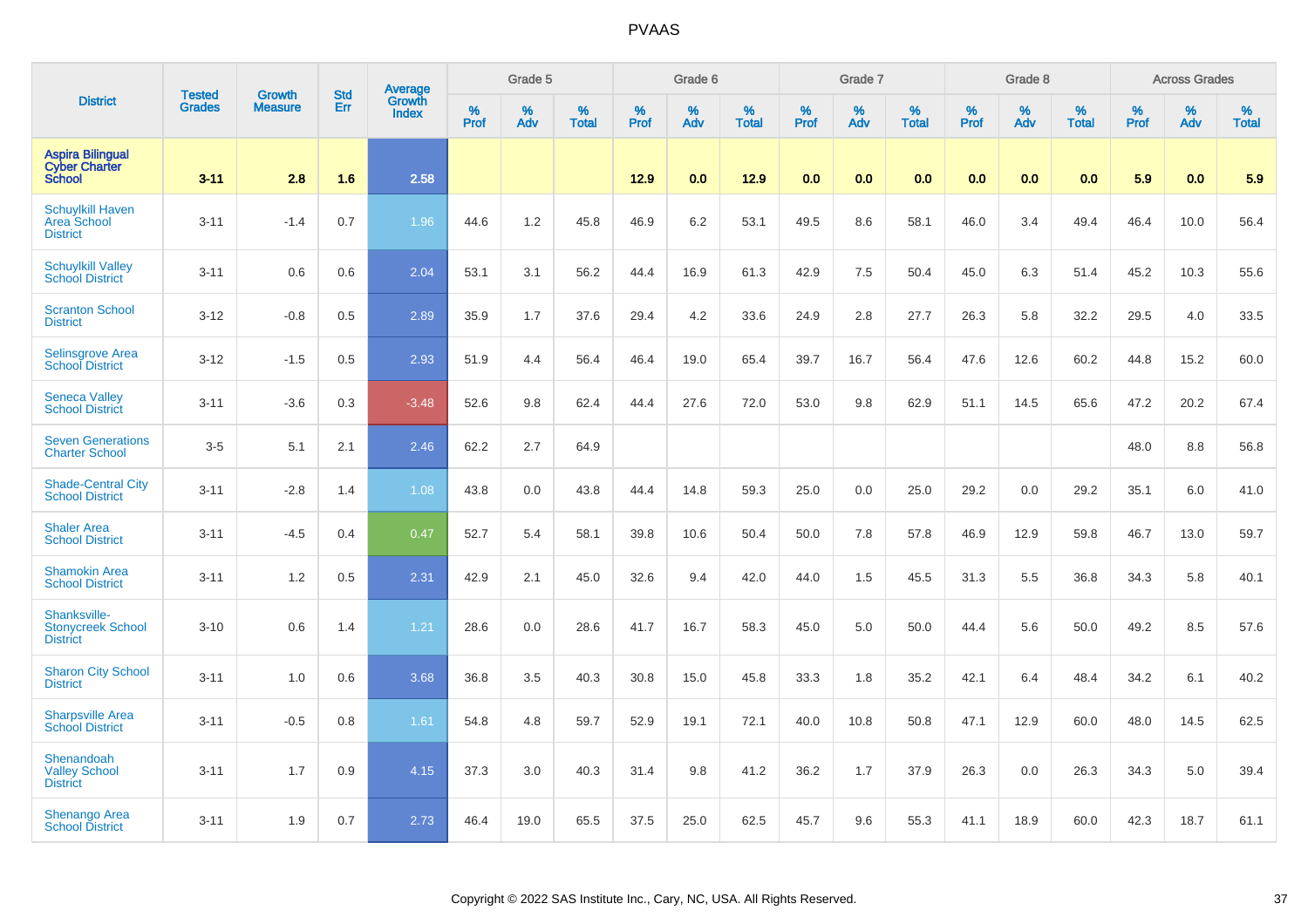|                                                                   | <b>Tested</b> | <b>Growth</b>  | <b>Std</b> | Average         |              | Grade 5  |                   |           | Grade 6  |                   |              | Grade 7  |                   |           | Grade 8  |                   |              | <b>Across Grades</b> |                   |
|-------------------------------------------------------------------|---------------|----------------|------------|-----------------|--------------|----------|-------------------|-----------|----------|-------------------|--------------|----------|-------------------|-----------|----------|-------------------|--------------|----------------------|-------------------|
| <b>District</b>                                                   | <b>Grades</b> | <b>Measure</b> | Err        | Growth<br>Index | $\%$<br>Prof | %<br>Adv | %<br><b>Total</b> | %<br>Prof | %<br>Adv | %<br><b>Total</b> | $\%$<br>Prof | %<br>Adv | %<br><b>Total</b> | %<br>Prof | %<br>Adv | %<br><b>Total</b> | $\%$<br>Prof | %<br>Adv             | %<br><b>Total</b> |
| <b>Aspira Bilingual</b><br><b>Cyber Charter</b><br><b>School</b>  | $3 - 11$      | 2.8            | 1.6        | 2.58            |              |          |                   | 12.9      | 0.0      | 12.9              | 0.0          | 0.0      | 0.0               | 0.0       | 0.0      | 0.0               | 5.9          | 0.0                  | 5.9               |
| <b>Shikellamy School</b><br><b>District</b>                       | $3 - 10$      | $-2.8$         | 0.5        | 1.06            | 47.9         | 5.7      | 53.6              | 29.1      | 9.8      | 38.9              | 41.5         | 8.5      | 50.0              | 35.8      | 7.4      | 43.2              | 38.2         | 9.0                  | 47.3              |
| <b>Shippensburg Area</b><br><b>School District</b>                | $3 - 11$      | $-1.6$         | 0.4        | 1.17            | 40.8         | 9.2      | 50.0              | 30.4      | 12.9     | 43.3              | 40.6         | 5.9      | 46.5              | 47.0      | 10.1     | 57.1              | 41.0         | 11.2                 | 52.2              |
| <b>Slippery Rock Area</b><br><b>School District</b>               | $3 - 11$      | 0.3            | 0.6        | 3.13            | 61.1         | 15.1     | 76.2              | 42.1      | 32.3     | 74.4              | 51.6         | 6.6      | 58.2              | 47.2      | 18.1     | 65.4              | 47.2         | 24.9                 | 72.1              |
| <b>Smethport Area</b><br><b>School District</b>                   | $3 - 12$      | 6.2            | 0.8        | 7.41            | 54.0         | 8.0      | 62.0              | 43.3      | 21.7     | 65.0              | 33.8         | 9.2      | 43.1              | 46.9      | 12.5     | 59.4              | 41.6         | 15.0                 | 56.6              |
| <b>Solanco School</b><br><b>District</b>                          | $3 - 11$      | 2.8            | 0.4        | 6.54            | 47.3         | 9.0      | 56.2              | 52.1      | 16.9     | 69.0              | 37.0         | 14.8     | 51.7              | 40.8      | 15.0     | 55.9              | 43.0         | 14.5                 | 57.5              |
| <b>Somerset Area</b><br><b>School District</b>                    | $3 - 11$      | 0.7            | 0.6        | 4.76            | 48.3         | 5.8      | 54.2              | 42.4      | 28.8     | 71.2              | 46.7         | 17.5     | 64.2              | 52.5      | 12.8     | 65.2              | 45.3         | 16.7                 | 62.0              |
| <b>Souderton Area</b><br><b>School District</b>                   | $3 - 11$      | $-0.1$         | 0.3        | 9.83            | 56.4         | 17.7     | 74.1              | 48.0      | 16.2     | 64.2              | 56.6         | 10.1     | 66.8              | 47.3      | 11.1     | 58.4              | 50.2         | 17.4                 | 67.7              |
| <b>Souderton Charter</b><br><b>School</b><br>Collaborative        | $3-8$         | 4.3            | 1.3        | 3.72            | 74.1         | 25.9     | 100.0             | 48.0      | 48.0     | 96.0              | 33.3         | 61.9     | 95.2              | 47.1      | 41.2     | 88.2              | 50.7         | 40.8                 | 91.6              |
| <b>South Allegheny</b><br><b>School District</b>                  | $3 - 11$      | $-5.4$         | 0.9        | $-1.98$         | 43.1         | 0.0      | 43.1              | 32.6      | 6.1      | 38.8              | 31.6         | 5.3      | 36.8              | 41.5      | 12.2     | 53.7              | 39.4         | 6.6                  | 46.0              |
| <b>South Butler</b><br><b>County School</b><br><b>District</b>    | $3 - 10$      | 1.0            | 0.5        | 2.55            | 59.9         | 14.3     | 74.2              | 50.7      | 14.5     | 65.2              | 44.7         | 11.4     | 56.1              | 53.7      | 13.0     | 66.7              | 50.5         | 17.8                 | 68.3              |
| <b>South Eastern</b><br><b>School District</b>                    | $3 - 11$      | 2.3            | 0.5        | 7.81            | 55.2         | 6.3      | 61.5              | 42.2      | 16.2     | 58.4              | 48.3         | 12.9     | 61.2              | 43.6      | 10.5     | 54.1              | 46.7         | 14.1                 | 60.8              |
| <b>South Fayette</b><br><b>Township School</b><br><b>District</b> | $3 - 11$      | 1.9            | 0.4        | 8.21            | 60.2         | 23.2     | 83.4              | 44.7      | 39.0     | 83.7              | 56.4         | 27.0     | 83.4              | 46.8      | 40.6     | 87.4              | 49.6         | 35.9                 | 85.4              |
| <b>South Middleton</b><br><b>School District</b>                  | $3 - 11$      | 0.8            | 0.5        | 2.78            | 48.5         | 12.1     | 60.6              | 45.2      | 21.0     | 66.1              | 44.4         | 12.9     | 57.3              | 42.1      | 12.0     | 54.1              | 45.4         | 16.9                 | 62.3              |
| South Park School<br><b>District</b>                              | $3 - 11$      | $-0.8$         | 0.6        | 0.04            | 61.4         | 2.4      | 63.9              | 40.6      | 13.2     | 53.8              | 47.5         | 12.5     | 60.0              | 55.8      | 7.7      | 63.5              | 50.5         | 13.2                 | 63.8              |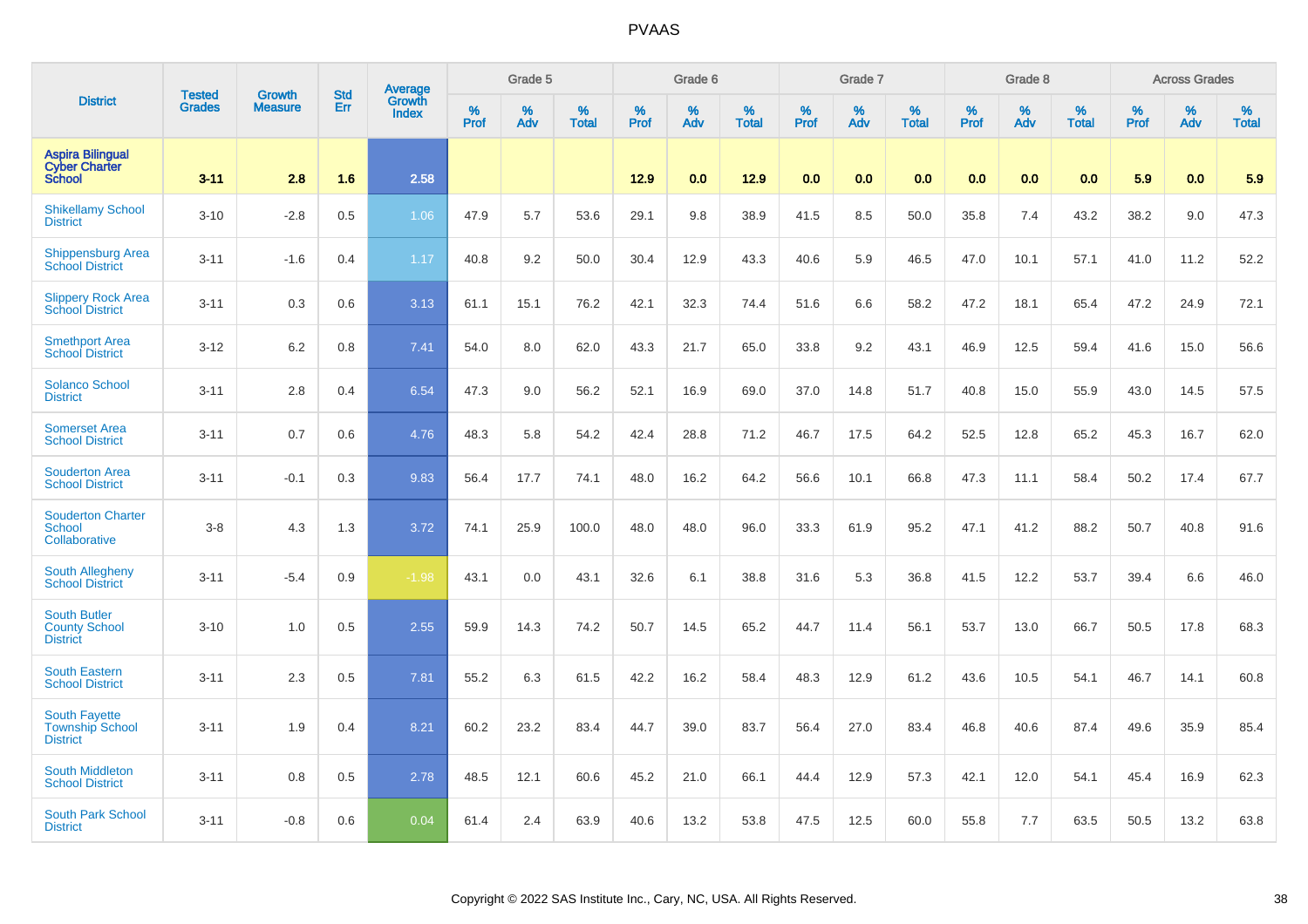|                                                                           | <b>Tested</b> | <b>Growth</b>  | <b>Std</b> | Average<br>Growth |                     | Grade 5  |                   |                  | Grade 6  |                   |                  | Grade 7  |                   |                  | Grade 8  |                   |           | <b>Across Grades</b> |                   |
|---------------------------------------------------------------------------|---------------|----------------|------------|-------------------|---------------------|----------|-------------------|------------------|----------|-------------------|------------------|----------|-------------------|------------------|----------|-------------------|-----------|----------------------|-------------------|
| <b>District</b>                                                           | <b>Grades</b> | <b>Measure</b> | Err        | <b>Index</b>      | $\%$<br><b>Prof</b> | %<br>Adv | %<br><b>Total</b> | %<br><b>Prof</b> | %<br>Adv | %<br><b>Total</b> | %<br><b>Prof</b> | %<br>Adv | %<br><b>Total</b> | %<br><b>Prof</b> | %<br>Adv | %<br><b>Total</b> | %<br>Prof | %<br>Adv             | %<br><b>Total</b> |
| <b>Aspira Bilingual</b><br><b>Cyber Charter</b><br><b>School</b>          | $3 - 11$      | 2.8            | 1.6        | 2.58              |                     |          |                   | $12.9$           | 0.0      | 12.9              | 0.0              | 0.0      | 0.0               | 0.0              | 0.0      | 0.0               | 5.9       | 0.0                  | 5.9               |
| South Side Area<br><b>School District</b>                                 | $3 - 11$      | $-1.4$         | 0.8        | 1.73              | 50.0                | 6.7      | 56.7              | 33.9             | 8.1      | 41.9              | 57.6             | 6.1      | 63.6              | 49.3             | 8.4      | 57.8              | 43.1      | 10.2                 | 53.3              |
| <b>South Western</b><br><b>School District</b>                            | $3 - 12$      | 0.9            | 0.4        | 10.20             | 49.8                | 9.7      | 59.5              | 38.7             | 21.6     | 60.3              | 37.1             | 5.7      | 42.8              | 46.5             | 7.4      | 53.9              | 43.5      | 12.7                 | 56.2              |
| South Williamsport<br><b>Area School</b><br><b>District</b>               | $3 - 10$      | 0.5            | 0.7        | 1.48              | 45.7                | 6.4      | 52.1              | 37.4             | 15.4     | 52.8              | 40.5             | 8.3      | 48.8              | 43.2             | 12.5     | 55.7              | 39.9      | 12.1                 | 52.0              |
| <b>Southeast Delco</b><br><b>School District</b>                          | $3 - 10$      | $-0.6$         | 0.6        | 2.38              | 28.6                | 0.0      | 28.6              | 30.4             | 1.8      | 32.1              | 29.2             | 1.5      | 30.8              | 34.4             | 3.8      | 38.2              | 28.9      | 2.4                  | 31.3              |
| Southeastern<br><b>Greene School</b><br><b>District</b>                   | $3 - 10$      | $-4.6$         | 1.0        | $-0.76$           | 44.8                | 17.2     | 62.1              | 42.4             | 12.1     | 54.6              | 36.7             | 6.1      | 42.9              | 48.8             | 2.3      | 51.2              | 41.1      | 14.3                 | 55.4              |
| Southern Columbia<br><b>Area School</b><br><b>District</b>                | $3 - 11$      | 1.6            | 0.7        | 6.77              | 56.2                | 5.5      | 61.6              | 46.9             | 25.0     | 71.9              | 51.5             | 14.8     | 66.3              | 39.4             | 11.7     | 51.1              | 47.9      | 16.1                 | 64.0              |
| <b>Southern Fulton</b><br><b>School District</b>                          | $3 - 11$      | 0.0            | 0.9        | 3.83              | 53.2                | 6.4      | 59.6              | 41.4             | 15.5     | 56.9              | 40.4             | 0.0      | 40.4              | 32.0             | 8.0      | 40.0              | 43.4      | 7.9                  | 51.3              |
| <b>Southern</b><br><b>Huntingdon County</b><br><b>School District</b>     | $3 - 11$      | 1.1            | 0.7        | 2.65              | 47.1                | 2.9      | 50.0              | 26.6             | 7.6      | 34.2              | 43.2             | 4.6      | 47.7              | 41.5             | 3.7      | 45.1              | 39.6      | 5.6                  | 45.2              |
| <b>Southern Lehigh</b><br><b>School District</b>                          | $3 - 11$      | 0.9            | 0.5        | 6.70              | 57.9                | 13.1     | 71.0              | 37.4             | 44.8     | 82.2              | 55.9             | 17.4     | 73.2              | 56.4             | 16.7     | 73.1              | 51.9      | 24.2                 | 76.1              |
| <b>Southern Tioga</b><br><b>School District</b>                           | $3 - 11$      | 1.4            | 0.6        | 2.67              | 38.5                | 4.2      | 42.7              | 39.6             | 14.2     | 53.8              | 44.9             | 3.6      | 48.6              | 37.2             | 8.3      | 45.4              | 38.5      | 7.0                  | 45.6              |
| <b>Southern York</b><br><b>County School</b><br><b>District</b>           | $3 - 11$      | $-0.7$         | 0.5        | 5.19              | 44.0                | 5.1      | 49.0              | 50.6             | 24.4     | 75.0              | 42.2             | 9.2      | 51.5              | 49.2             | 8.5      | 57.7              | 44.9      | 13.5                 | 58.4              |
| Southmoreland<br><b>School District</b>                                   | $3 - 11$      | $-3.9$         | 0.6        | 0.18              | 39.6                | 2.1      | 41.7              | 41.4             | 8.1      | 49.6              | 43.1             | 4.6      | 47.7              | 49.5             | 4.8      | 54.4              | 44.6      | 6.8                  | 51.3              |
| <b>Southwest</b><br>Leadership<br><b>Academy Charter</b><br><b>School</b> | $3-8$         | 0.2            | 1.1        | 2.48              | 9.1                 | 0.0      | 9.1               | 16.1             | 6.4      | 22.6              | 15.8             | 2.6      | 18.4              | 20.8             | 0.0      | 20.8              | 19.0      | 3.3                  | 22.3              |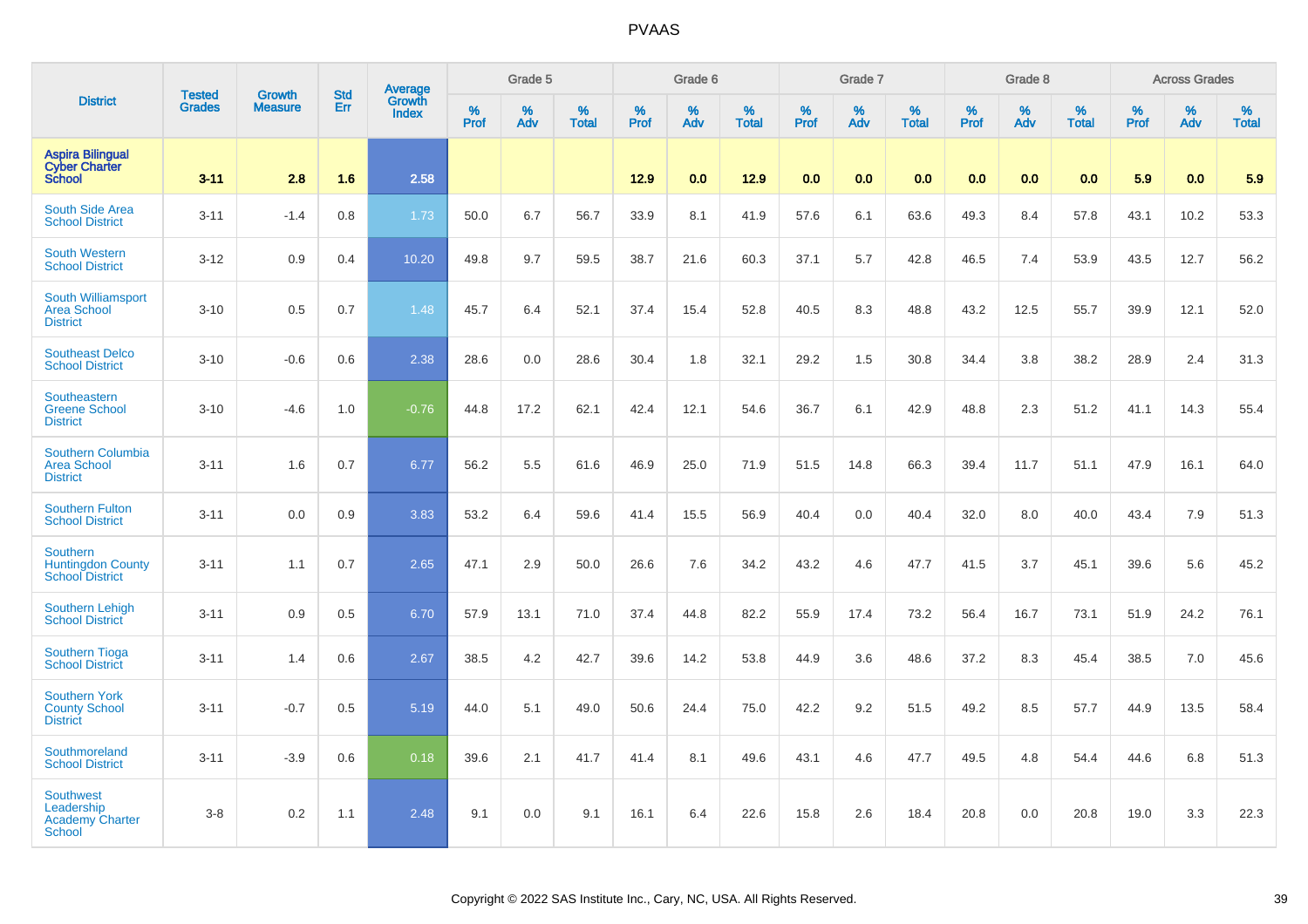|                                                                  | <b>Tested</b> | <b>Growth</b>  | <b>Std</b> | Average                |                  | Grade 5  |                   |           | Grade 6  |                   |           | Grade 7  |                   |           | Grade 8  |                   |           | <b>Across Grades</b> |                   |
|------------------------------------------------------------------|---------------|----------------|------------|------------------------|------------------|----------|-------------------|-----------|----------|-------------------|-----------|----------|-------------------|-----------|----------|-------------------|-----------|----------------------|-------------------|
| <b>District</b>                                                  | <b>Grades</b> | <b>Measure</b> | Err        | Growth<br><b>Index</b> | %<br><b>Prof</b> | %<br>Adv | %<br><b>Total</b> | %<br>Prof | %<br>Adv | %<br><b>Total</b> | %<br>Prof | %<br>Adv | %<br><b>Total</b> | %<br>Prof | %<br>Adv | %<br><b>Total</b> | %<br>Prof | %<br>Adv             | %<br><b>Total</b> |
| <b>Aspira Bilingual</b><br><b>Cyber Charter</b><br><b>School</b> | $3 - 11$      | 2.8            | 1.6        | 2.58                   |                  |          |                   | $12.9$    | 0.0      | 12.9              | 0.0       | 0.0      | 0.0               | 0.0       | 0.0      | 0.0               | 5.9       | 0.0                  | 5.9               |
| <b>Spring Cove</b><br>School District                            | $3 - 11$      | 0.1            | 0.6        | 4.38                   | 41.7             | 5.0      | 46.7              | 42.1      | 13.5     | 55.6              | 48.8      | 6.3      | 55.1              | 34.6      | 11.8     | 46.5              | 40.5      | 10.8                 | 51.3              |
| <b>Spring Grove Area</b><br><b>School District</b>               | $3 - 11$      | $-0.1$         | 0.4        | 3.08                   | 49.1             | 16.7     | 65.7              | 40.9      | 25.0     | 65.9              | 47.4      | 15.5     | 63.0              | 50.4      | 6.8      | 57.2              | 46.5      | 19.3                 | 65.8              |
| <b>Springfield School</b><br><b>District</b>                     | $3 - 11$      | $-0.9$         | 0.4        | 0.48                   | 58.3             | 23.8     | 82.1              | 53.6      | 25.6     | 79.2              | 58.6      | 20.9     | 79.5              | 51.5      | 18.2     | 69.7              | 52.1      | 26.9                 | 78.9              |
| Springfield<br><b>Township School</b><br><b>District</b>         | $3 - 11$      | $-1.2$         | 0.5        | 0.29                   | 52.0             | 13.4     | 65.4              | 51.4      | 15.0     | 66.5              | 56.3      | 10.8     | 67.1              | 47.3      | 14.0     | 61.3              | 52.1      | 16.5                 | 68.6              |
| <b>Spring-Ford Area</b><br>School District                       | $3 - 11$      | 2.9            | 0.3        | 10.53                  | 62.0             | 13.4     | 75.4              | 51.9      | 27.2     | 79.1              | 52.7      | 21.3     | 74.0              | 52.4      | 21.8     | 74.2              | 51.9      | 24.7                 | 76.6              |
| <b>State College Area</b><br><b>School District</b>              | $3 - 11$      | 1.7            | 0.4        | 7.27                   | 58.6             | 18.2     | 76.8              | 47.1      | 26.1     | 73.2              | 62.2      | 15.2     | 77.4              | 47.5      | 16.5     | 64.0              | 50.8      | 22.8                 | 73.6              |
| <b>Steel Valley</b><br><b>School District</b>                    | $3 - 11$      | $-2.9$         | 0.7        | 0.64                   | 38.4             | 1.2      | 39.5              | 37.1      | 14.5     | 51.6              | 26.5      | 3.6      | 30.1              | 26.7      | 6.7      | 33.3              | 35.3      | 10.2                 | 45.5              |
| Steelton-Highspire<br><b>School District</b>                     | $3 - 11$      | $-1.9$         | 0.7        | 0.69                   | 21.9             | 0.0      | 21.9              | 11.5      | 0.0      | 11.5              | 3.8       | 0.0      | 3.8               | 5.9       | 0.0      | 5.9               | 9.0       | 0.0                  | 9.0               |
| <b>Sto-Rox School</b><br><b>District</b>                         | $3 - 10$      | $-0.0$         | 0.9        | 3.62                   | 16.1             | 2.2      | 18.3              | 27.9      | 1.2      | 29.1              | 0.0       | 0.0      | 0.0               | 2.9       | 0.0      | 2.9               | 16.8      | 1.0                  | 17.9              |
| <b>Stroudsburg Area</b><br><b>School District</b>                | $3 - 11$      | 1.1            | 0.4        | 3.47                   | 39.1             | 4.0      | 43.1              | 39.0      | 11.2     | 50.2              | 46.4      | 8.5      | 54.9              | 48.9      | 7.8      | 56.7              | 40.7      | 9.2                  | 49.9              |
| <b>Sugar Valley Rural</b><br><b>Charter School</b>               | $3 - 11$      | 0.5            | 1.0        | 1.63                   | 36.8             | 0.0      | 36.8              | 34.2      | 7.9      | 42.1              | 21.0      | 5.3      | 26.3              | 8.6       | 2.9      | 11.4              | 25.4      | 4.7                  | 30.0              |
| <b>Sullivan County</b><br><b>School District</b>                 | $3 - 10$      | $-3.1$         | 1.0        | 0.79                   | 23.8             | 2.4      | 26.2              | 62.0      | 6.0      | 68.0              | 41.2      | 5.9      | 47.1              | 40.0      | 2.9      | 42.9              | 40.0      | 6.0                  | 46.0              |
| Susquehanna<br><b>Community School</b><br><b>District</b>        | $3 - 11$      | 0.1            | 0.9        | 0.88                   | 47.1             | 7.8      | 54.9              | 43.1      | 12.1     | 55.2              | 43.5      | 6.5      | 50.0              | 36.7      | 2.0      | 38.8              | 40.9      | 10.7                 | 51.6              |
| Susquehanna<br><b>Township School</b><br><b>District</b>         | $3 - 12$      | $-0.5$         | 0.5        | 3.65                   | 42.6             | 1.2      | 43.8              | 30.8      | 2.0      | 32.8              | 27.1      | 2.8      | 29.9              | 33.8      | 6.1      | 39.9              | 34.8      | 4.8                  | 39.6              |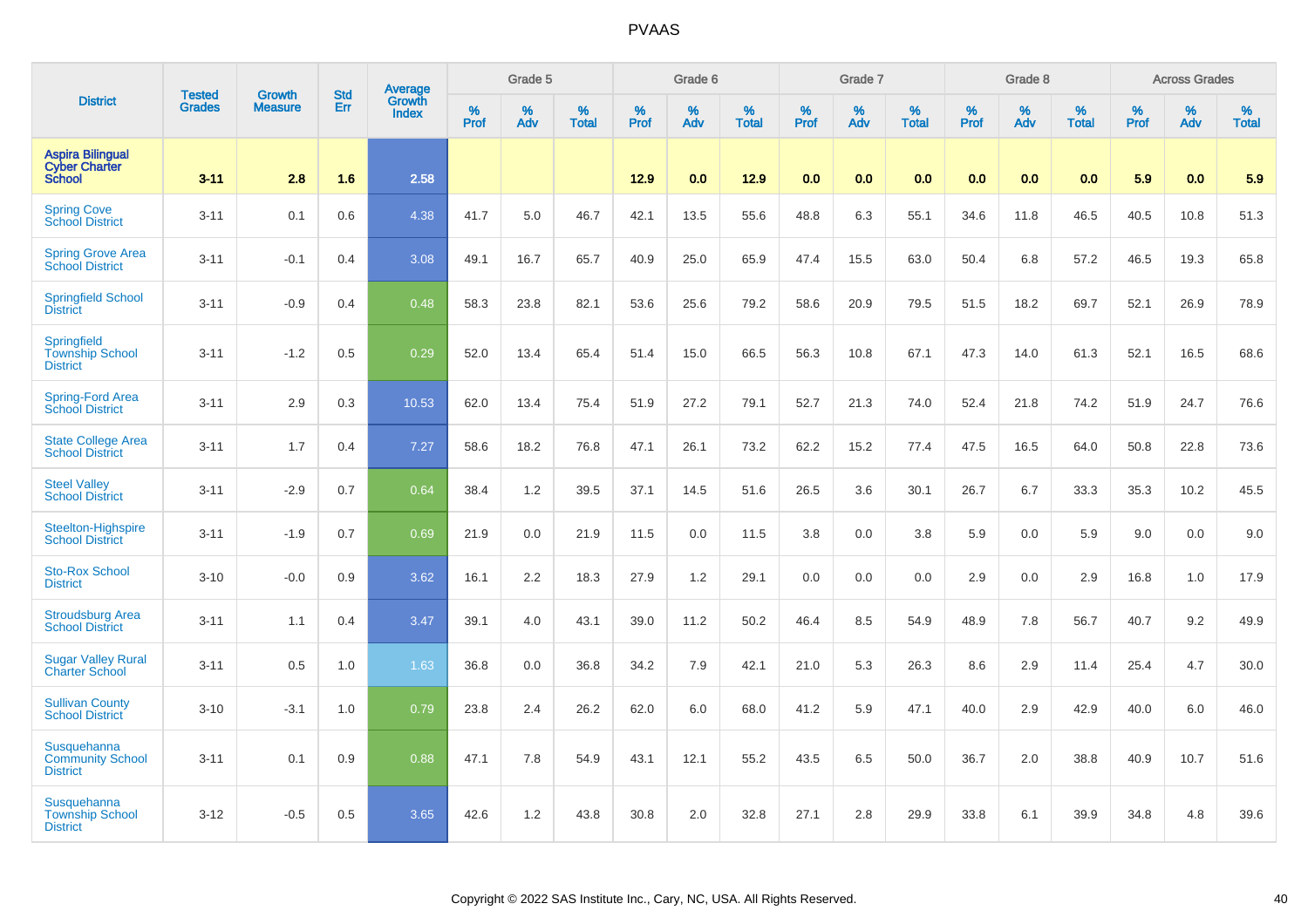|                                                                                            |                                |                                 | <b>Std</b> | Average                |                     | Grade 5  |                   |                     | Grade 6  |                   |              | Grade 7  |                   |              | Grade 8  |                   |                     | <b>Across Grades</b> |                   |
|--------------------------------------------------------------------------------------------|--------------------------------|---------------------------------|------------|------------------------|---------------------|----------|-------------------|---------------------|----------|-------------------|--------------|----------|-------------------|--------------|----------|-------------------|---------------------|----------------------|-------------------|
| <b>District</b>                                                                            | <b>Tested</b><br><b>Grades</b> | <b>Growth</b><br><b>Measure</b> | <b>Err</b> | Growth<br><b>Index</b> | $\%$<br><b>Prof</b> | %<br>Adv | %<br><b>Total</b> | $\%$<br><b>Prof</b> | %<br>Adv | %<br><b>Total</b> | $\%$<br>Prof | %<br>Adv | %<br><b>Total</b> | $\%$<br>Prof | %<br>Adv | %<br><b>Total</b> | $\%$<br><b>Prof</b> | $\%$<br>Adv          | %<br><b>Total</b> |
| <b>Aspira Bilingual</b><br><b>Cyber Charter</b><br><b>School</b>                           | $3 - 11$                       | 2.8                             | 1.6        | 2.58                   |                     |          |                   | 12.9                | 0.0      | 12.9              | 0.0          | 0.0      | 0.0               | 0.0          | 0.0      | 0.0               | 5.9                 | 0.0                  | 5.9               |
| <b>Susquenita School</b><br><b>District</b>                                                | $3 - 11$                       | 0.7                             | 0.6        | 3.42                   | 46.7                | 9.2      | 55.8              | 45.3                | 8.5      | 53.8              | 38.0         | 7.4      | 45.4              | 42.1         | 6.5      | 48.6              | 43.0                | 11.2                 | 54.2              |
| <b>Tacony Academy</b><br>Charter School                                                    | $3 - 11$                       | $-3.1$                          | 0.8        | 4.52                   | 26.5                | 1.5      | 27.9              | 21.7                | 4.4      | 26.1              | 48.0         | 1.4      | 49.3              | 17.1         | 5.7      | 22.9              | 25.6                | 2.4                  | 28.0              |
| <b>Tamaqua Area</b><br><b>School District</b>                                              | $3 - 12$                       | $-0.4$                          | 0.6        | 1.47                   | 60.2                | 5.6      | 65.7              | 39.1                | 7.8      | 46.9              | 37.9         | 5.2      | 43.1              | 42.2         | 7.0      | 49.3              | 44.6                | 7.7                  | 52.3              |
| The Philadelphia<br><b>Charter School for</b><br><b>Arts and Sciences</b><br>at HR Edmunds | $3-8$                          | $-1.2$                          | 0.7        | 1.91                   | 11.9                | 2.4      | 14.3              | 18.6                | 0.0      | 18.6              | 17.2         | 0.0      | 17.2              | 24.4         | 0.0      | 24.4              | 16.1                | 0.6                  | 16.7              |
| <b>Tidioute</b><br>Community<br><b>Charter School</b>                                      | $3 - 11$                       | 2.0                             | 1.5        | 2.84                   | 69.2                | 0.0      | 69.2              | 61.1                | 5.6      | 66.7              | 26.3         | 0.0      | 26.3              | 37.0         | 0.0      | 37.0              | 43.2                | 4.0                  | 47.2              |
| <b>Titusville Area</b><br><b>School District</b>                                           | $3 - 11$                       | $-0.4$                          | 0.5        | 0.35                   | 57.4                | 8.5      | 65.9              | 35.0                | 12.6     | 47.6              | 46.2         | 8.3      | 54.6              | 40.6         | 11.6     | 52.2              | 44.1                | 12.1                 | 56.2              |
| <b>Towanda Area</b><br><b>School District</b>                                              | $3 - 11$                       | 0.7                             | 0.6        | 5.23                   | 40.8                | 6.7      | 47.5              | 36.4                | 19.6     | 56.1              | 37.3         | 5.9      | 43.2              | 40.5         | 7.8      | 48.3              | 36.0                | 10.8                 | 46.7              |
| Tredyffrin-<br><b>Easttown School</b><br><b>District</b>                                   | $3 - 10$                       | 0.5                             | 0.4        | 3.47                   | 65.0                | 22.0     | 87.0              | 47.7                | 39.5     | 87.2              | 56.5         | 29.3     | 85.8              | 48.6         | 39.7     | 88.4              | 52.0                | 36.6                 | 88.6              |
| <b>Trinity Area School</b><br><b>District</b>                                              | $3 - 11$                       | $-0.1$                          | 0.4        | 1.05                   | 55.8                | 12.7     | 68.5              | 43.1                | 14.7     | 57.8              | 48.7         | 9.2      | 58.0              | 48.2         | 13.5     | 61.6              | 46.8                | 15.3                 | 62.1              |
| <b>Tri-Valley School</b><br><b>District</b>                                                | $3 - 10$                       | $-2.4$                          | 0.9        | 0.50                   | 40.0                | 5.9      | 45.9              | 36.7                | 6.1      | 42.9              | 36.7         | 0.0      | 36.7              | 40.5         | 9.5      | 50.0              | 41.3                | 8.0                  | 49.3              |
| <b>Troy Area School</b><br><b>District</b>                                                 | $3 - 10$                       | 0.2                             | 0.6        | 3.50                   | 45.0                | 1.0      | 46.0              | 25.5                | 5.9      | 31.4              | 45.6         | 6.5      | 52.2              | 42.4         | 10.2     | 52.5              | 39.4                | 6.6                  | 46.0              |
| <b>Tulpehocken Area</b><br><b>School District</b>                                          | $3 - 12$                       | $-0.2$                          | 0.6        | 1.52                   | 57.5                | 2.3      | 59.8              | 32.4                | 17.6     | 50.0              | 39.8         | 4.8      | 44.7              | 42.0         | 6.2      | 48.2              | 41.5                | 9.5                  | 51.0              |
| <b>Tunkhannock Area</b><br><b>School District</b>                                          | $3 - 11$                       | $-3.4$                          | 0.5        | $-0.95$                | 29.2                | 2.9      | 32.1              | 35.9                | 12.5     | 48.4              | 33.3         | 3.1      | 36.4              | 40.1         | 8.2      | 48.3              | 36.3                | 6.8                  | 43.0              |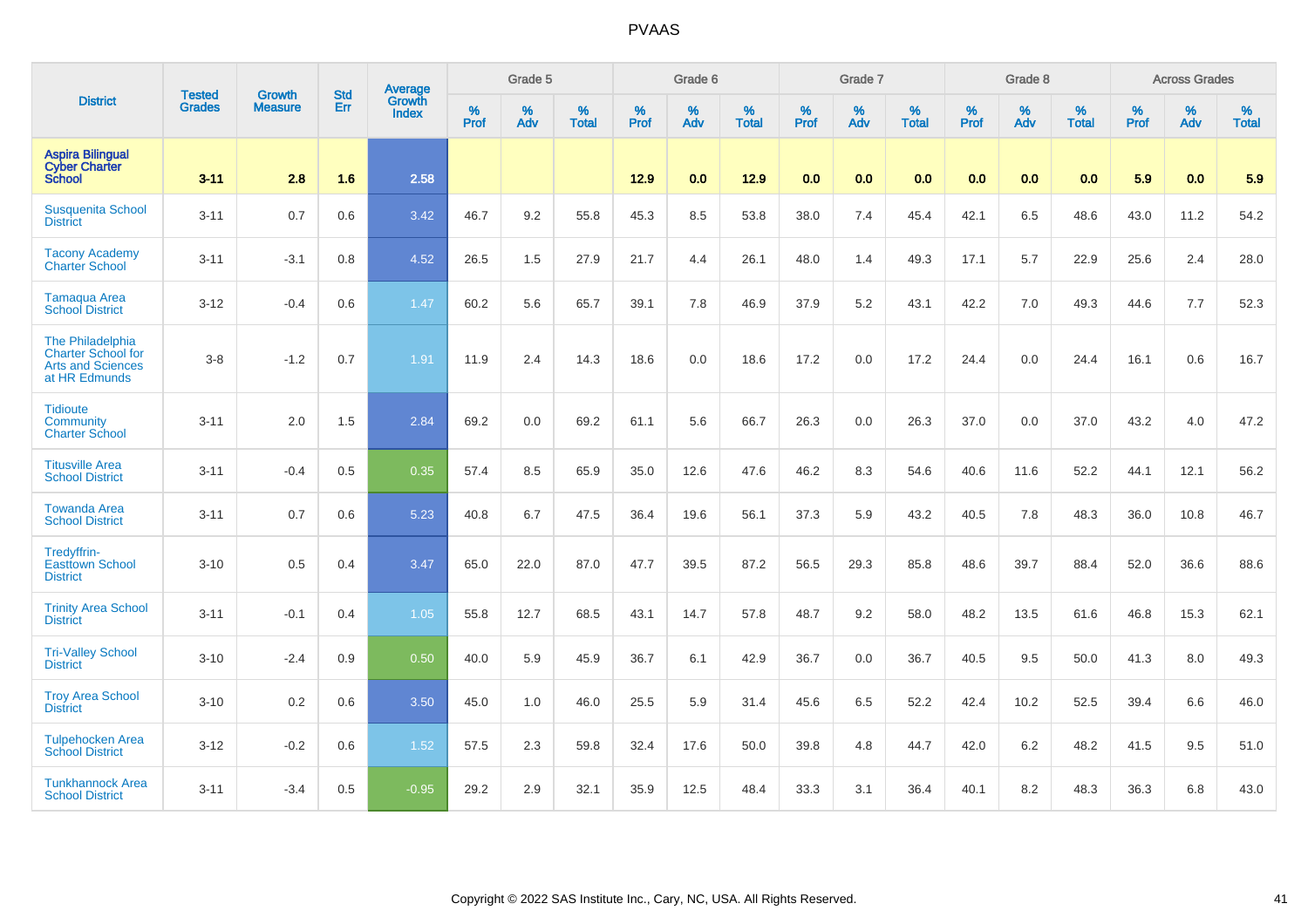|                                                                   | <b>Tested</b> | <b>Growth</b>  | <b>Std</b> |                                          |           | Grade 5  |                   |           | Grade 6  |                   |           | Grade 7  |                   |           | Grade 8  |                   |           | <b>Across Grades</b> |                   |
|-------------------------------------------------------------------|---------------|----------------|------------|------------------------------------------|-----------|----------|-------------------|-----------|----------|-------------------|-----------|----------|-------------------|-----------|----------|-------------------|-----------|----------------------|-------------------|
| <b>District</b>                                                   | <b>Grades</b> | <b>Measure</b> | Err        | <b>Average</b><br>Growth<br><b>Index</b> | %<br>Prof | %<br>Adv | %<br><b>Total</b> | %<br>Prof | %<br>Adv | %<br><b>Total</b> | %<br>Prof | %<br>Adv | %<br><b>Total</b> | %<br>Prof | %<br>Adv | %<br><b>Total</b> | %<br>Prof | %<br>Adv             | %<br><b>Total</b> |
| <b>Aspira Bilingual</b><br><b>Cyber Charter</b><br><b>School</b>  | $3 - 11$      | 2.8            | 1.6        | 2.58                                     |           |          |                   | $12.9$    | 0.0      | 12.9              | 0.0       | 0.0      | 0.0               | 0.0       | 0.0      | 0.0               | 5.9       | 0.0                  | 5.9               |
| <b>Turkeyfoot Valley</b><br>Area School<br><b>District</b>        | $3 - 12$      | 0.6            | 1.4        | 1.84                                     | 27.3      | 4.6      | 31.8              | 38.1      | 9.5      | 47.6              | 30.0      | 5.0      | 35.0              | 30.4      | 0.0      | 30.4              | 33.0      | 3.6                  | 36.6              |
| <b>Tuscarora School</b><br><b>District</b>                        | $3 - 11$      | $-0.1$         | 0.5        | 1.52                                     | 41.0      | 5.8      | 46.8              | 43.7      | 11.9     | 55.6              | 45.8      | 5.6      | 51.4              | 45.6      | 6.3      | 51.8              | 43.1      | 9.9                  | 53.0              |
| <b>Tussey Mountain</b><br><b>School District</b>                  | $3 - 12$      | 1.8            | 0.8        | 4.53                                     | 44.8      | 3.4      | 48.3              | 46.3      | 8.5      | 54.9              | 45.2      | 0.0      | 45.2              | 47.2      | 2.8      | 50.0              | 40.7      | 6.3                  | 47.0              |
| <b>Twin Valley School</b><br><b>District</b>                      | $3 - 12$      | 2.3            | 0.5        | 5.39                                     | 50.9      | 8.9      | 59.8              | 41.4      | 26.0     | 67.3              | 39.6      | 19.3     | 58.9              | 54.2      | 16.1     | 70.2              | 45.6      | 20.6                 | 66.2              |
| <b>Tyrone Area</b><br><b>School District</b>                      | $3 - 12$      | $-2.0$         | 0.6        | 1.91                                     | 50.4      | 3.0      | 53.3              | 43.4      | 10.1     | 53.5              | 43.8      | 5.0      | 48.8              | 44.7      | 6.1      | 50.9              | 45.2      | 12.0                 | 57.2              |
| <b>Union Area School</b><br><b>District</b>                       | $3 - 11$      | $-1.4$         | 0.9        | 0.90                                     | 66.7      | 7.7      | 74.4              | 41.4      | 15.5     | 56.9              | 43.9      | 5.3      | 49.1              | 55.6      | 8.9      | 64.4              | 47.6      | 12.4                 | 60.1              |
| <b>Union City Area</b><br><b>School District</b>                  | $3 - 12$      | 0.2            | 0.7        | 2.38                                     | 34.8      | 1.4      | 36.2              | 35.5      | 16.1     | 51.6              | 44.7      | 10.5     | 55.3              | 42.2      | 8.9      | 51.1              | 39.0      | 12.5                 | 51.5              |
| <b>Union School</b><br><b>District</b>                            | $3 - 12$      | 2.7            | 1.0        | 3.99                                     | 21.2      | 6.1      | 27.3              | 40.9      | 20.4     | 61.4              | 40.5      | 0.0      | 40.5              | 40.0      | 6.7      | 46.7              | 37.0      | 8.4                  | 45.4              |
| <b>Uniontown Area</b><br><b>School District</b>                   | $3 - 11$      | 0.5            | 0.6        | 1.21                                     | 40.6      | 9.4      | 50.0              | 40.7      | 14.8     | 55.6              | 37.3      | 3.6      | 40.9              | 42.4      | 3.3      | 45.6              | 39.1      | 11.0                 | 50.1              |
| <b>Unionville-Chadds</b><br><b>Ford School</b><br><b>District</b> | $3 - 11$      | 0.8            | 0.4        | 6.82                                     | 61.2      | 24.6     | 85.8              | 48.8      | 36.0     | 84.8              | 54.4      | 26.8     | 81.2              | 45.3      | 38.9     | 84.2              | 48.0      | 37.1                 | 85.2              |
| <b>United School</b><br><b>District</b>                           | $3 - 11$      | 0.7            | 0.8        | 3.15                                     | 52.4      | 0.0      | 52.4              | 54.0      | 14.3     | 68.2              | 52.3      | 7.7      | 60.0              | 35.8      | 16.4     | 52.2              | 47.1      | 12.4                 | 59.5              |
| <b>Universal Alcorn</b><br><b>Charter School</b>                  | $3-8$         | 6.0            | 0.9        | 6.81                                     | 32.1      | 9.4      | 41.5              | 34.0      | 6.0      | 40.0              | 37.5      | 3.6      | 41.1              | 28.2      | 0.0      | 28.2              | 29.2      | 4.4                  | 33.6              |
| <b>Universal Bluford</b><br><b>Charter School</b>                 | $3-6$         | $-2.8$         | 1.2        | $-0.99$                                  | 19.0      | 0.0      | 19.0              | 23.3      | 0.0      | 23.3              |           |          |                   |           |          |                   | 22.3      | 1.8                  | 24.1              |
| <b>Universal</b><br><b>Creighton Charter</b><br><b>School</b>     | $3-8$         | $-0.0$         | 0.7        | 4.61                                     | 31.0      | 2.4      | 33.3              | 25.6      | 2.3      | 27.9              | 15.4      | 4.6      | 20.0              | 34.9      | 5.8      | 40.7              | 28.8      | 4.7                  | 33.5              |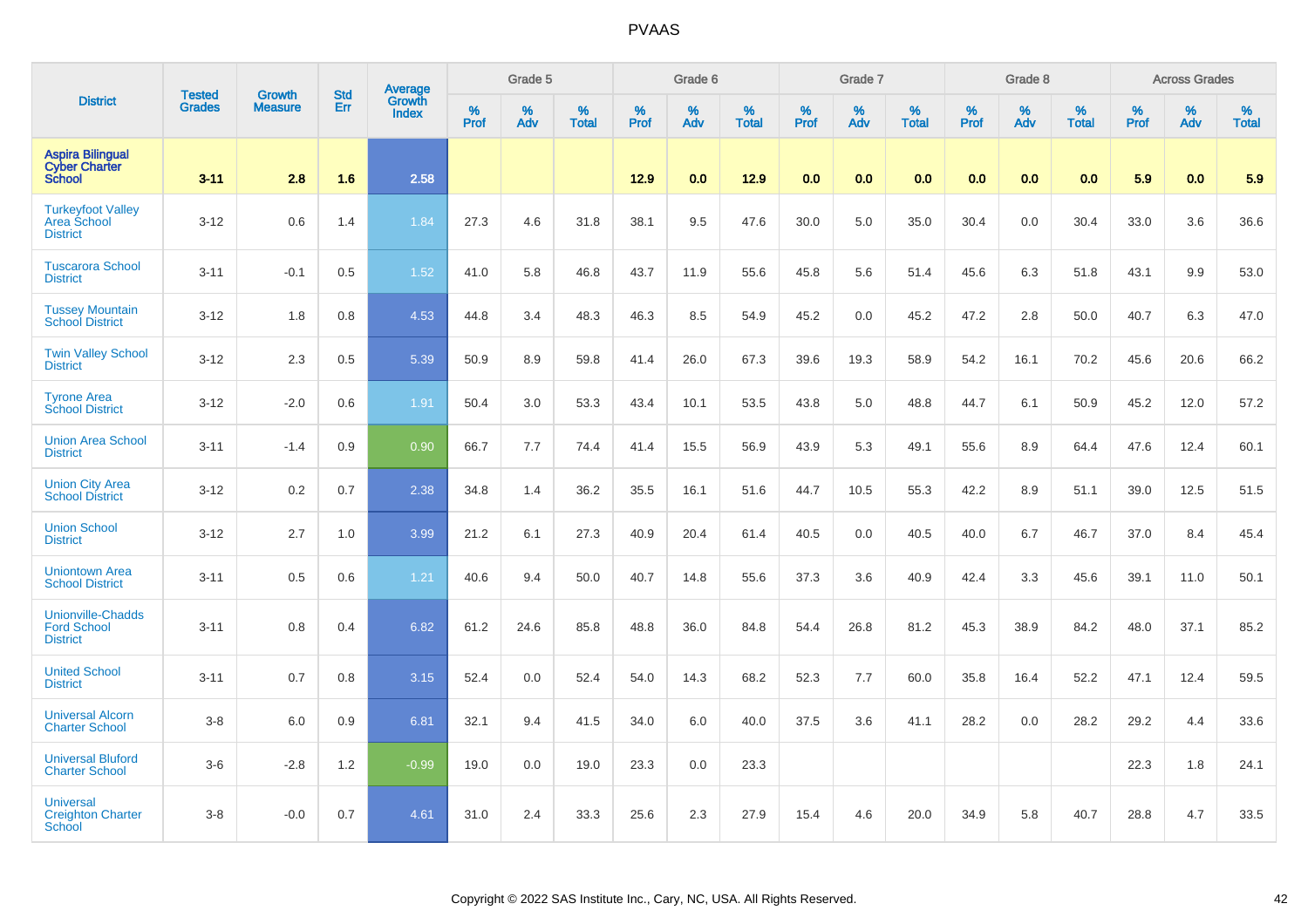|                                                                               |                                | <b>Growth</b>  | <b>Std</b> | Average                |              | Grade 5  |                   |           | Grade 6  |                   |              | Grade 7  |                   |           | Grade 8  |                   |           | <b>Across Grades</b> |                   |
|-------------------------------------------------------------------------------|--------------------------------|----------------|------------|------------------------|--------------|----------|-------------------|-----------|----------|-------------------|--------------|----------|-------------------|-----------|----------|-------------------|-----------|----------------------|-------------------|
| <b>District</b>                                                               | <b>Tested</b><br><b>Grades</b> | <b>Measure</b> | Err        | Growth<br><b>Index</b> | $\%$<br>Prof | %<br>Adv | %<br><b>Total</b> | %<br>Prof | %<br>Adv | %<br><b>Total</b> | $\%$<br>Prof | %<br>Adv | %<br><b>Total</b> | %<br>Prof | %<br>Adv | %<br><b>Total</b> | %<br>Prof | %<br>Adv             | %<br><b>Total</b> |
| <b>Aspira Bilingual</b><br><b>Cyber Charter</b><br><b>School</b>              | $3 - 11$                       | 2.8            | 1.6        | 2.58                   |              |          |                   | 12.9      | 0.0      | 12.9              | 0.0          | 0.0      | 0.0               | 0.0       | 0.0      | 0.0               | 5.9       | 0.0                  | 5.9               |
| <b>Universal Daroff</b><br><b>Charter School</b>                              | $3-8$                          | 4.3            | 0.8        | 5.09                   | 14.5         | 0.0      | 14.5              | 20.4      | 1.8      | 22.2              | 12.5         | 2.1      | 14.6              | 21.8      | 0.0      | 21.8              | 15.2      | 1.3                  | 16.5              |
| <b>Universal Institute</b><br><b>Charter School</b>                           | $3-8$                          | 2.4            | 0.7        | 6.34                   | 20.3         | 0.0      | 20.3              | 21.9      | 1.4      | 23.3              | 28.6         | 0.0      | 28.6              | 35.2      | 3.4      | 38.6              | 26.8      | 1.5                  | 28.3              |
| <b>Universal Vare</b><br><b>Charter School</b>                                | $6-8$                          | 6.8            | 1.3        | 5.11                   |              |          |                   | 11.8      | 17.6     | 29.4              | 16.7         | 0.0      | 16.7              | 28.6      | 1.6      | 30.2              | 22.7      | 3.6                  | 26.4              |
| <b>Upper Adams</b><br><b>School District</b>                                  | $3 - 11$                       | 0.7            | 0.6        | 1.17                   | 47.3         | 3.8      | 51.2              | 40.2      | 16.2     | 56.4              | 37.7         | 6.6      | 44.3              | 51.5      | 0.0      | 51.5              | 43.6      | 8.8                  | 52.4              |
| <b>Upper Darby</b><br><b>School District</b>                                  | $3 - 12$                       | 0.7            | 0.3        | 3.08                   | 30.9         | 2.9      | 33.8              | 29.8      | 6.5      | 36.3              | 26.4         | 1.4      | 27.7              | 29.9      | 3.6      | 33.4              | 30.4      | 5.0                  | 35.4              |
| <b>Upper Dauphin</b><br><b>Area School</b><br><b>District</b>                 | $3 - 11$                       | $-1.6$         | 0.8        | 0.67                   | 40.3         | 1.6      | 41.9              | 41.7      | 16.7     | 58.3              | 48.6         | 8.1      | 56.8              | 41.4      | 8.6      | 50.0              | 42.4      | 12.8                 | 55.2              |
| <b>Upper Dublin</b><br><b>School District</b>                                 | $3 - 12$                       | 2.0            | 0.4        | 5.53                   | 62.0         | 16.3     | 78.3              | 45.4      | 34.4     | 79.8              | 59.5         | 20.0     | 79.5              | 55.3      | 21.9     | 77.2              | 51.4      | 27.8                 | 79.3              |
| <b>Upper Merion Area</b><br><b>School District</b>                            | $3 - 11$                       | 3.6            | 0.5        | 7.75                   | 55.7         | 7.0      | 62.7              | 45.2      | 26.4     | 71.6              | 53.5         | 10.8     | 64.3              | 43.3      | 14.0     | 57.3              | 47.7      | 19.3                 | 67.0              |
| <b>Upper Moreland</b><br><b>Township School</b><br><b>District</b>            | $3 - 11$                       | $-0.3$         | 0.4        | 2.54                   | 54.1         | 10.5     | 64.6              | 42.4      | 21.0     | 63.4              | 53.7         | 8.4      | 62.1              | 41.0      | 14.2     | 55.1              | 46.0      | 16.1                 | 62.1              |
| <b>Upper Perkiomen</b><br><b>School District</b>                              | $3 - 11$                       | 0.7            | 0.4        | 5.33                   | 50.2         | 3.0      | 53.2              | 45.7      | 12.0     | 57.7              | 48.7         | 11.5     | 60.2              | 46.0      | 12.4     | 58.4              | 45.9      | 9.5                  | 55.3              |
| <b>Upper Saint Clair</b><br><b>School District</b>                            | $3 - 11$                       | 2.6            | 0.4        | 9.21                   | 49.8         | 35.9     | 85.7              | 47.4      | 39.0     | 86.5              | 58.5         | 31.1     | 89.6              | 48.7      | 42.2     | 90.9              | 46.0      | 42.0                 | 88.0              |
| <b>Urban Academy Of</b><br><b>Greater Pittsburgh</b><br><b>Charter School</b> | $3-5$                          | $-8.2$         | 1.9        | $-4.39$                | 21.4         | 2.4      | 23.8              |           |          |                   |              |          |                   |           |          |                   | 20.6      | 1.6                  | 22.2              |
| <b>Urban Pathways 6-</b><br>12 Charter School                                 | $6 - 11$                       | $-0.2$         | 2.1        | 0.12                   |              |          |                   |           |          |                   | 22.2         | 0.0      | 22.2              | 0.0       | 0.0      | 0.0               | 15.9      | 0.0                  | 15.9              |
| <b>Valley Grove</b><br><b>School District</b>                                 | $3 - 10$                       | 0.6            | 0.8        | 1.01                   | 56.2         | 8.3      | 64.6              | 55.9      | 8.5      | 64.4              | 43.4         | 9.4      | 52.8              | 53.7      | 7.4      | 61.1              | 48.3      | 9.3                  | 57.6              |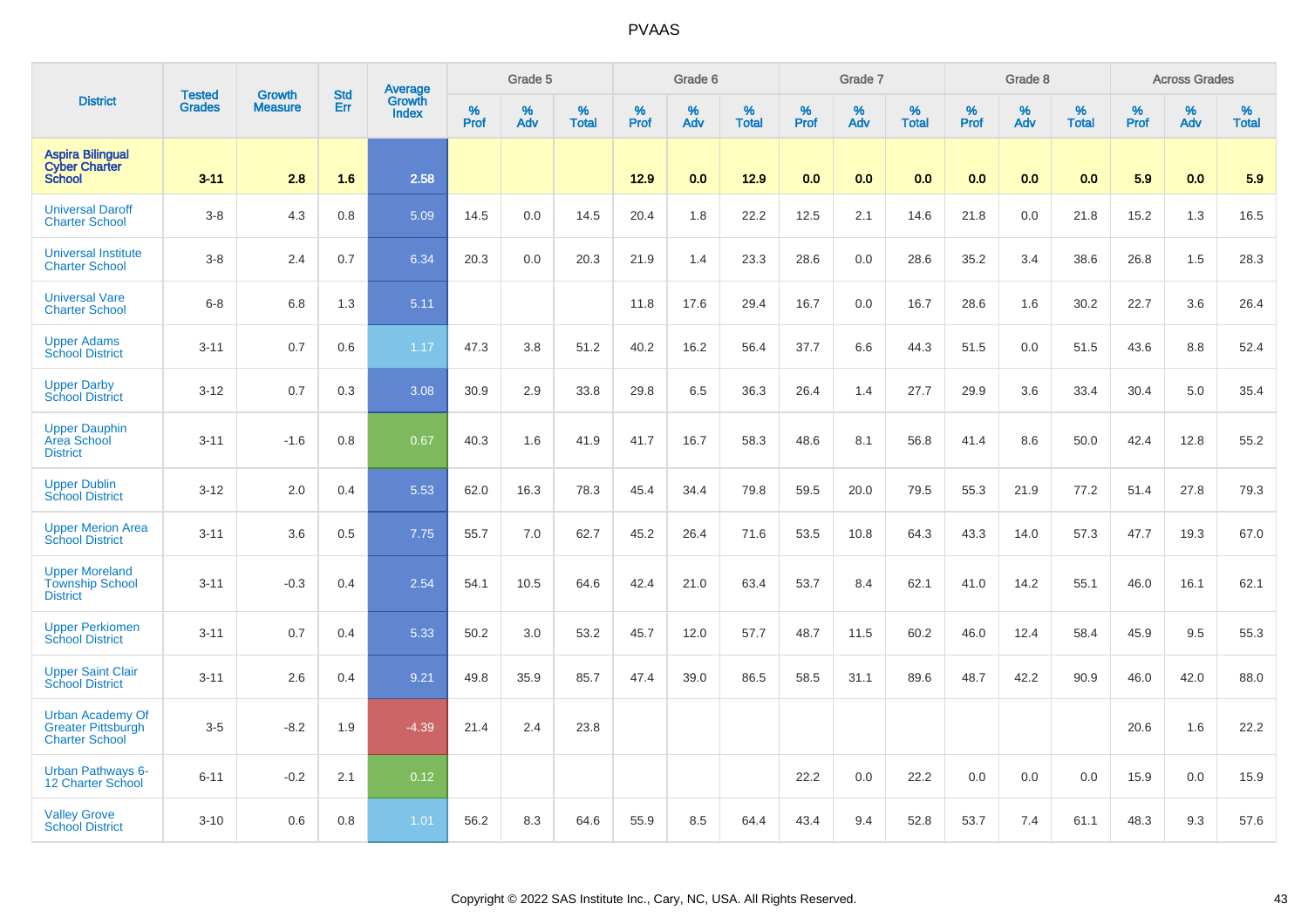|                                                                  | <b>Tested</b> | <b>Growth</b>  | <b>Std</b> | Average                       |           | Grade 5  |                   |           | Grade 6  |                   |           | Grade 7  |                   |           | Grade 8  |                   |           | <b>Across Grades</b> |                   |
|------------------------------------------------------------------|---------------|----------------|------------|-------------------------------|-----------|----------|-------------------|-----------|----------|-------------------|-----------|----------|-------------------|-----------|----------|-------------------|-----------|----------------------|-------------------|
| <b>District</b>                                                  | <b>Grades</b> | <b>Measure</b> | Err        | <b>Growth</b><br><b>Index</b> | %<br>Prof | %<br>Adv | %<br><b>Total</b> | %<br>Prof | %<br>Adv | %<br><b>Total</b> | %<br>Prof | %<br>Adv | %<br><b>Total</b> | %<br>Prof | %<br>Adv | %<br><b>Total</b> | %<br>Prof | %<br>Adv             | %<br><b>Total</b> |
| <b>Aspira Bilingual</b><br><b>Cyber Charter</b><br><b>School</b> | $3 - 11$      | 2.8            | 1.6        | 2.58                          |           |          |                   | 12.9      | 0.0      | 12.9              | 0.0       | 0.0      | 0.0               | 0.0       | 0.0      | 0.0               | 5.9       | 0.0                  | 5.9               |
| <b>Valley View School</b><br><b>District</b>                     | $3 - 11$      | 1.0            | 0.8        | 2.58                          | 62.4      | 1.8      | 64.2              | 41.4      | 10.3     | 51.7              | 53.7      | 4.9      | 58.5              | 42.6      | 4.9      | 47.5              | 49.9      | 7.2                  | 57.1              |
| <b>Vida Charter</b><br><b>School</b>                             | $3-6$         | 3.8            | 1.9        | 3.59                          | 56.0      | 16.0     | 72.0              | 27.8      | 27.8     | 55.6              |           |          |                   |           |          |                   | 33.7      | 19.8                 | 53.5              |
| <b>Vision Academy</b><br><b>Charter School</b>                   | $3 - 8$       | $-0.9$         | 1.2        | 1.03                          | 35.7      | 0.0      | 35.7              | 36.0      | 0.0      | 36.0              | 37.1      | 2.9      | 40.0              | 28.6      | 0.0      | 28.6              | 32.1      | 1.1                  | 33.2              |
| Wallenpaupack<br>Area School<br><b>District</b>                  | $3 - 11$      | 1.8            | 0.5        | 3.73                          | 54.8      | 4.2      | 59.0              | 52.1      | 8.5      | 60.6              | 49.3      | 12.8     | 62.2              | 40.4      | 6.8      | 47.3              | 47.2      | 10.0                 | 57.2              |
| Wallingford-<br>Swarthmore<br><b>School District</b>             | $3 - 10$      | $-1.1$         | 0.4        | 1.13                          | 52.6      | 26.1     | 78.7              | 42.2      | 32.8     | 75.0              | 46.2      | 21.9     | 68.0              | 47.0      | 22.8     | 69.8              | 44.7      | 32.4                 | 77.2              |
| <b>Warren County</b><br><b>School District</b>                   | $3 - 11$      | 0.2            | 0.4        | 2.52                          | 38.6      | 4.0      | 42.5              | 41.0      | 8.0      | 49.0              | 33.4      | 4.1      | 37.5              | 43.1      | 4.7      | 47.8              | 38.0      | 6.9                  | 44.8              |
| <b>Warrior Run</b><br><b>School District</b>                     | $3 - 11$      | 2.6            | 0.6        | 5.88                          | 48.0      | 6.5      | 54.6              | 42.2      | 19.3     | 61.5              | 46.3      | 15.7     | 62.0              | 42.2      | 10.0     | 52.2              | 43.0      | 12.6                 | 55.6              |
| <b>Warwick School</b><br><b>District</b>                         | $3 - 11$      | 0.0            | 0.4        | 6.32                          | 49.6      | 5.9      | 55.6              | 39.4      | 26.3     | 65.7              | 46.2      | 8.0      | 54.2              | 50.3      | 9.6      | 59.9              | 45.6      | 12.6                 | 58.2              |
| Washington<br><b>School District</b>                             | $3 - 11$      | $-1.7$         | 0.7        | 0.44                          | 44.7      | 0.0      | 44.7              | 39.6      | 6.2      | 45.8              | 28.0      | 1.2      | 29.3              | 23.5      | 1.5      | 25.0              | 35.4      | 3.1                  | 38.6              |
| <b>Wattsburg Area</b><br><b>School District</b>                  | $3 - 11$      | 3.0            | 0.6        | 4.82                          | 48.9      | 9.1      | 58.0              | 52.1      | 18.1     | 70.2              | 46.2      | 13.2     | 59.3              | 60.8      | 5.9      | 66.7              | 48.4      | 12.4                 | 60.8              |
| <b>Wayne Highlands</b><br><b>School District</b>                 | $3 - 11$      | 2.9            | 0.5        | 5.65                          | 54.3      | 11.4     | 65.7              | 49.3      | 20.3     | 69.6              | 46.4      | 19.6     | 66.1              | 49.7      | 14.1     | 63.8              | 47.2      | 17.9                 | 65.1              |
| <b>Waynesboro Area</b><br><b>School District</b>                 | $3 - 12$      | $-2.8$         | 0.4        | 0.38                          | 42.9      | 6.1      | 49.0              | 38.4      | 14.0     | 52.4              | 37.6      | 7.1      | 44.7              | 37.5      | 12.8     | 50.3              | 41.0      | 12.0                 | 52.9              |
| <b>Weatherly Area</b><br><b>School District</b>                  | $3 - 11$      | 0.6            | 1.1        | 3.22                          | 53.8      | 0.0      | 53.8              | 48.5      | 15.2     | 63.6              | 53.3      | 3.3      | 56.7              | 29.7      | 13.5     | 43.2              | 41.9      | 6.9                  | 48.8              |
| <b>Wellsboro Area</b><br><b>School District</b>                  | $3 - 11$      | $-0.6$         | 0.6        | 4.08                          | 62.1      | 6.9      | 69.0              | 41.8      | 15.3     | 57.1              | 46.6      | 15.2     | 61.9              | 44.3      | 15.5     | 59.8              | 45.8      | 12.9                 | 58.7              |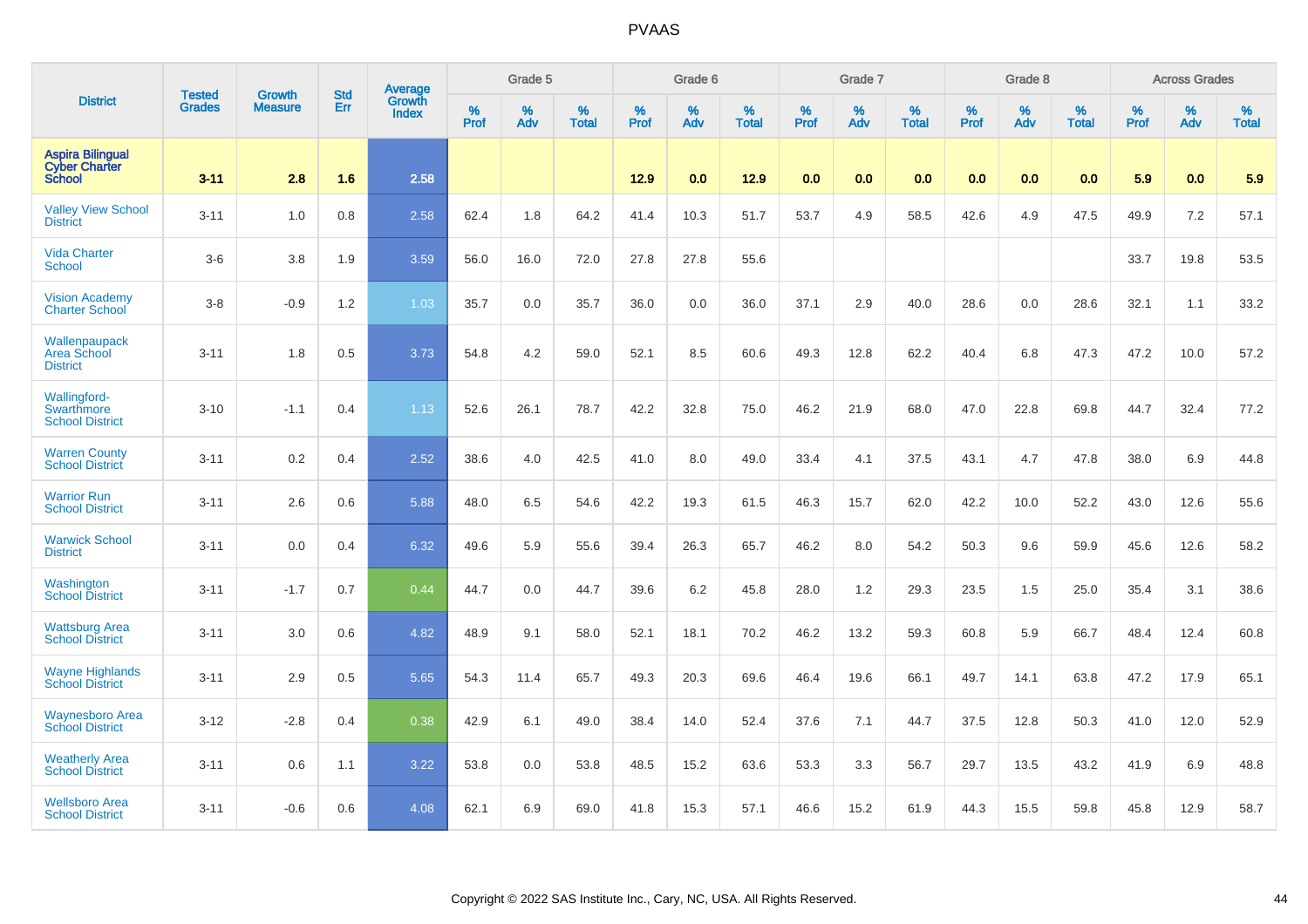|                                                                                | <b>Tested</b> | <b>Growth</b>  | <b>Std</b> | <b>Average</b><br>Growth |           | Grade 5  |                   |           | Grade 6  |                   |           | Grade 7  |                   |           | Grade 8  |                   |           | <b>Across Grades</b> |                   |
|--------------------------------------------------------------------------------|---------------|----------------|------------|--------------------------|-----------|----------|-------------------|-----------|----------|-------------------|-----------|----------|-------------------|-----------|----------|-------------------|-----------|----------------------|-------------------|
| <b>District</b>                                                                | <b>Grades</b> | <b>Measure</b> | Err        | <b>Index</b>             | %<br>Prof | %<br>Adv | %<br><b>Total</b> | %<br>Prof | %<br>Adv | %<br><b>Total</b> | %<br>Prof | %<br>Adv | %<br><b>Total</b> | %<br>Prof | %<br>Adv | %<br><b>Total</b> | %<br>Prof | %<br>Adv             | %<br><b>Total</b> |
| <b>Aspira Bilingual</b><br><b>Cyber Charter</b><br><b>School</b>               | $3 - 11$      | 2.8            | 1.6        | 2.58                     |           |          |                   | 12.9      | 0.0      | 12.9              | 0.0       | 0.0      | 0.0               | 0.0       | 0.0      | 0.0               | 5.9       | 0.0                  | 5.9               |
| <b>West Allegheny</b><br><b>School District</b>                                | $3 - 12$      | 0.3            | 0.4        | 5.31                     | 60.9      | 19.8     | 80.6              | 44.4      | 28.3     | 72.6              | 56.6      | 17.0     | 73.6              | 50.7      | 12.1     | 62.8              | 50.7      | 26.1                 | 76.8              |
| <b>West Branch Area</b><br><b>School District</b>                              | $3 - 11$      | 0.4            | 0.8        | 1.36                     | 37.1      | 3.2      | 40.3              | 32.8      | 6.6      | 39.3              | 48.6      | 6.8      | 55.4              | 50.0      | 3.0      | 53.0              | 42.6      | 6.8                  | 49.4              |
| <b>West Chester Area</b><br><b>School District</b>                             | $3 - 11$      | $-1.6$         | 0.3        | 3.57                     | 58.7      | 13.5     | 72.2              | 51.5      | 23.7     | 75.1              | 53.1      | 14.1     | 67.2              | 57.3      | 13.9     | 71.2              | 52.6      | 21.5                 | 74.0              |
| <b>West Greene</b><br><b>School District</b>                                   | $3 - 11$      | $-1.2$         | 1.0        | 1.54                     | 46.2      | 10.3     | 56.4              | 35.9      | 15.4     | 51.3              | 28.3      | 11.3     | 39.6              | 35.3      | 3.9      | 39.2              | 43.2      | 10.7                 | 53.9              |
| <b>West Jefferson</b><br><b>Hills School District</b>                          | $3 - 11$      | 0.0            | 0.4        | 3.89                     | 58.9      | 14.8     | 73.8              | 50.5      | 19.9     | 70.4              | 60.2      | 13.1     | 73.3              | 57.6      | 17.7     | 75.4              | 53.0      | 20.4                 | 73.4              |
| <b>West Middlesex</b><br><b>Area School</b><br><b>District</b>                 | $3 - 10$      | $-1.3$         | 0.9        | 3.21                     | 52.2      | 17.4     | 69.6              | 41.0      | 26.2     | 67.2              | 44.4      | 5.6      | 50.0              | 35.7      | 4.8      | 40.5              | 42.5      | 12.1                 | 54.6              |
| <b>West Mifflin Area</b><br><b>School District</b>                             | $3 - 12$      | $-3.0$         | 0.5        | 1.11                     | 35.9      | 4.2      | 40.1              | 37.4      | 5.4      | 42.9              | 38.9      | 1.0      | 39.8              | 35.2      | 4.4      | 39.6              | 37.4      | 4.4                  | 41.8              |
| <b>West Oak Lane</b><br><b>Charter School</b>                                  | $3-8$         | 0.8            | 0.7        | 2.18                     | 29.9      | 0.0      | 29.9              | 26.5      | 2.9      | 29.4              | 35.1      | 6.8      | 41.9              | 41.5      | 4.6      | 46.2              | 31.4      | 4.3                  | 35.8              |
| <b>West Perry School</b><br><b>District</b>                                    | $3 - 11$      | 3.7            | 0.5        | 7.43                     | 45.0      | 8.7      | 53.7              | 41.7      | 21.8     | 63.5              | 44.2      | 7.9      | 52.1              | 53.3      | 13.3     | 66.7              | 44.0      | 14.2                 | 58.2              |
| <b>West Philadelphia</b><br>Achievement<br>Charter<br><b>Elementary School</b> | $3-5$         | 3.8            | 1.6        | 2.40                     | 21.0      | 0.0      | 21.0              |           |          |                   |           |          |                   |           |          |                   | 18.1      | 1.5                  | 19.6              |
| <b>West Shore School</b><br><b>District</b>                                    | $3 - 12$      | $-0.2$         | 0.3        | 0.73                     | 46.3      | 8.2      | 54.5              | 44.4      | 15.0     | 59.4              | 44.4      | 8.2      | 52.7              | 42.8      | 11.8     | 54.6              | 42.7      | 13.2                 | 55.9              |
| <b>West York Area</b><br><b>School District</b>                                | $3 - 12$      | $-1.4$         | 0.5        | $-0.10$                  | 36.0      | 4.4      | 40.4              | 38.5      | 9.3      | 47.8              | 35.9      | 5.3      | 41.2              | 41.2      | 5.2      | 46.4              | 37.8      | 8.4                  | 46.2              |
| <b>Western Beaver</b><br><b>County School</b><br><b>District</b>               | $3 - 11$      | $-1.5$         | 1.2        | 3.25                     | 37.5      | 12.5     | 50.0              | 57.1      | 31.0     | 88.1              | 52.1      | 8.3      | 60.4              | 52.8      | 5.6      | 58.3              | 50.0      | 17.8                 | 67.8              |
| <b>Western Wayne</b><br><b>School District</b>                                 | $3 - 11$      | $-0.5$         | 0.6        | 1.82                     | 56.6      | 7.6      | 64.2              | 43.0      | 21.5     | 64.5              | 45.2      | 10.6     | 55.8              | 45.8      | 15.0     | 60.8              | 45.8      | 18.1                 | 63.9              |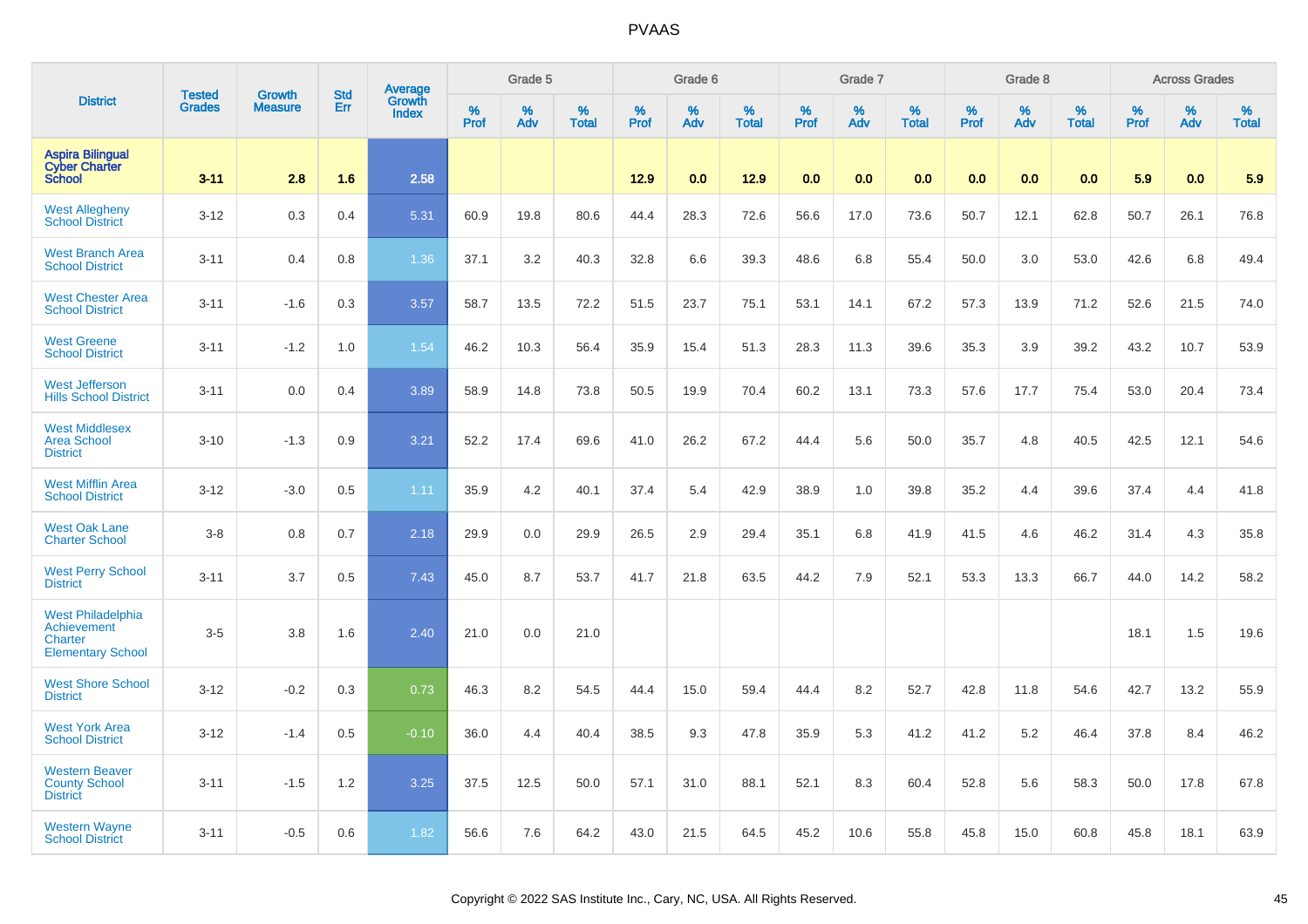|                                                                  |                                | <b>Growth</b>  | <b>Std</b> |                            |              | Grade 5  |                   |           | Grade 6  |                   |              | Grade 7  |                   |           | Grade 8  |                   |              | <b>Across Grades</b> |                   |
|------------------------------------------------------------------|--------------------------------|----------------|------------|----------------------------|--------------|----------|-------------------|-----------|----------|-------------------|--------------|----------|-------------------|-----------|----------|-------------------|--------------|----------------------|-------------------|
| <b>District</b>                                                  | <b>Tested</b><br><b>Grades</b> | <b>Measure</b> | Err        | Average<br>Growth<br>Index | $\%$<br>Prof | %<br>Adv | %<br><b>Total</b> | %<br>Prof | %<br>Adv | %<br><b>Total</b> | $\%$<br>Prof | %<br>Adv | %<br><b>Total</b> | %<br>Prof | %<br>Adv | %<br><b>Total</b> | $\%$<br>Prof | $\%$<br>Adv          | %<br><b>Total</b> |
| <b>Aspira Bilingual</b><br><b>Cyber Charter</b><br><b>School</b> | $3 - 11$                       | 2.8            | 1.6        | 2.58                       |              |          |                   | 12.9      | 0.0      | 12.9              | 0.0          | 0.0      | 0.0               | 0.0       | 0.0      | 0.0               | 5.9          | 0.0                  | 5.9               |
| <b>Westmont Hilltop</b><br><b>School District</b>                | $3 - 11$                       | $-4.1$         | 0.7        | 0.20                       | 40.6         | 3.0      | 43.6              | 36.4      | 12.1     | 48.5              | 47.1         | 1.2      | 48.2              | 56.4      | 4.3      | 60.6              | 41.9         | 9.4                  | 51.2              |
| <b>Whitehall-Coplay</b><br><b>School District</b>                | $3 - 11$                       | $-1.0$         | 0.4        | $-0.83$                    | 47.1         | 4.6      | 51.7              | 43.0      | 11.2     | 54.1              | 41.3         | 7.8      | 49.1              | 38.2      | 7.1      | 45.4              | 42.6         | 8.9                  | 51.5              |
| Widener<br>Partnership<br><b>Charter School</b>                  | $3 - 7$                        | $-1.6$         | 1.1        | $-0.09$                    | 4.6          | 0.0      | 4.6               | 15.8      | 2.6      | 18.4              | 14.0         | 0.0      | 14.0              |           |          |                   | 9.6          | 1.4                  | 11.0              |
| <b>Wilkes-Barre Area</b><br><b>School District</b>               | $3 - 11$                       | $-1.0$         | 0.5        | 1.18                       | 28.0         | 0.8      | 28.8              | 32.4      | 8.7      | 41.1              | 27.6         | 1.8      | 29.4              | 24.7      | 3.7      | 28.4              | 27.8         | 4.6                  | 32.3              |
| Wilkinsburg<br><b>Borough School</b><br><b>District</b>          | $3-6$                          | 4.8            | 1.4        | 3.85                       | 41.5         | 0.0      | 41.5              | 25.6      | 2.3      | 27.9              |              |          |                   |           |          |                   | 23.5         | 1.0                  | 24.5              |
| <b>William Penn</b><br><b>School District</b>                    | $3 - 12$                       | 1.4            | 0.5        | 2.99                       | 24.0         | 0.5      | 24.5              | 31.6      | 2.8      | 34.5              | 30.8         | 0.6      | 31.4              | 21.8      | 2.4      | 24.2              | 26.1         | 2.5                  | 28.6              |
| <b>Williams Valley</b><br><b>School District</b>                 | $3 - 11$                       | 0.3            | 0.8        | 0.51                       | 38.6         | 0.0      | 38.6              | 41.4      | 6.9      | 48.3              | 35.1         | 2.6      | 37.7              | 42.2      | 9.4      | 51.6              | 39.1         | 4.9                  | 44.0              |
| Williamsburg<br><b>Community School</b><br><b>District</b>       | $3 - 11$                       | 3.1            | 1.1        | 4.44                       | 53.1         | 3.1      | 56.2              | 51.4      | 17.1     | 68.6              | 47.6         | 9.5      | 57.1              | 43.8      | 12.5     | 56.2              | 43.4         | 15.8                 | 59.1              |
| <b>Williamsport Area</b><br><b>School District</b>               | $3 - 11$                       | $-1.3$         | 0.4        | 4.80                       | 46.8         | 4.8      | 51.6              | 43.8      | 8.8      | 52.5              | 34.6         | 4.8      | 39.4              | 26.0      | 5.8      | 31.8              | 37.7         | 8.5                  | 46.2              |
| Wilmington Area<br>School District                               | $3 - 11$                       | $-0.8$         | 0.8        | 0.67                       | 60.3         | 13.8     | 74.1              | 43.3      | 11.7     | 55.0              | 33.3         | 11.8     | 45.1              | 32.2      | 10.2     | 42.4              | 43.2         | 13.4                 | 56.6              |
| <b>Wilson Area</b><br><b>School District</b>                     | $3 - 11$                       | $-5.9$         | 0.5        | $-2.54$                    | 53.6         | 11.6     | 65.2              | 40.2      | 18.0     | 58.2              | 29.2         | 6.8      | 36.0              | 38.6      | 8.3      | 47.0              | 41.0         | 12.4                 | 53.4              |
| <b>Wilson School</b><br><b>District</b>                          | $3 - 12$                       | $-3.7$         | 0.5        | $-0.81$                    | 49.3         | 4.2      | 53.5              | 52.1      | 11.6     | 63.7              | 47.6         | 8.4      | 56.0              | 47.8      | 11.1     | 58.9              | 47.0         | 13.2                 | 60.1              |
| <b>Windber Area</b><br><b>School District</b>                    | $3 - 11$                       | $-1.4$         | 0.7        | 0.34                       | 49.4         | 13.9     | 63.3              | 49.2      | 14.9     | 64.2              | 49.3         | 9.3      | 58.7              | 57.1      | 10.7     | 67.9              | 49.9         | 11.8                 | 61.7              |
| Wissahickon<br><b>Charter School</b>                             | $3-8$                          | $-1.5$         | 0.7        | 2.12                       | 22.2         | 0.0      | 22.2              | 20.5      | 6.0      | 26.5              | 24.1         | 1.2      | 25.3              | 22.1      | 0.0      | 22.1              | 22.4         | 2.8                  | 25.2              |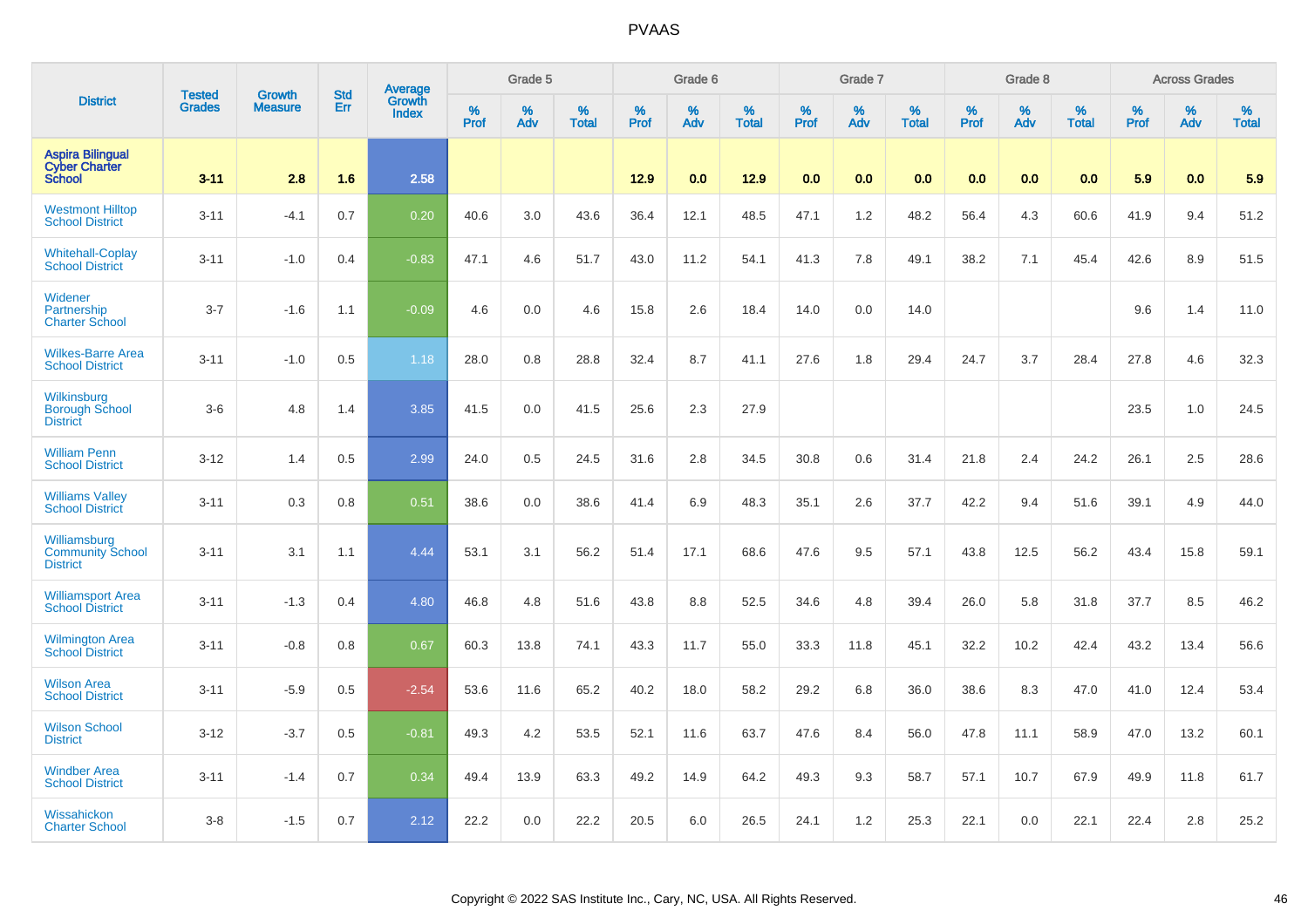|                                                                               |                                |                                 | <b>Std</b> | Average                       |                     | Grade 5  | Grade 6<br>%<br>%<br>% |             |      |                   |           | Grade 7  |                   |                  | Grade 8  |                   |                  | <b>Across Grades</b> |                   |
|-------------------------------------------------------------------------------|--------------------------------|---------------------------------|------------|-------------------------------|---------------------|----------|------------------------|-------------|------|-------------------|-----------|----------|-------------------|------------------|----------|-------------------|------------------|----------------------|-------------------|
| <b>District</b>                                                               | <b>Tested</b><br><b>Grades</b> | <b>Growth</b><br><b>Measure</b> | Err        | <b>Growth</b><br><b>Index</b> | $\%$<br><b>Prof</b> | %<br>Adv | <b>Total</b>           | <b>Prof</b> | Adv  | %<br><b>Total</b> | %<br>Prof | %<br>Adv | %<br><b>Total</b> | %<br><b>Prof</b> | %<br>Adv | %<br><b>Total</b> | %<br><b>Prof</b> | %<br>Adv             | %<br><b>Total</b> |
| <b>Aspira Bilingual</b><br><b>Cyber Charter</b><br><b>School</b>              | $3 - 11$                       | 2.8                             | 1.6        | 2.58                          |                     |          |                        | 12.9        | 0.0  | 12.9              | 0.0       | 0.0      | 0.0               | 0.0              | 0.0      | 0.0               | 5.9              | 0.0                  | 5.9               |
| Wissahickon<br><b>School District</b>                                         | $3 - 10$                       | 2.9                             | 0.3        | 8.48                          | 58.6                | 18.8     | 77.4                   | 42.2        | 37.2 | 79.4              | 56.8      | 19.3     | 76.1              | 49.3             | 28.5     | 77.8              | 49.2             | 28.7                 | 77.9              |
| <b>Woodland Hills</b><br><b>School District</b>                               | $3 - 12$                       | $-3.0$                          | 0.5        | $-0.55$                       | 34.1                | 0.6      | 34.7                   | 13.8        | 3.4  | 17.2              | 32.5      | 2.6      | 35.0              | 24.8             | 2.0      | 26.7              | 26.7             | 3.7                  | 30.4              |
| <b>Wyalusing Area</b><br><b>School District</b>                               | $3 - 12$                       | 1.0                             | 0.7        | 5.29                          | 36.1                | 2.4      | 38.6                   | 43.1        | 13.7 | 56.9              | 43.5      | 12.0     | 55.4              | 36.8             | 3.8      | 40.6              | 39.8             | 9.9                  | 49.6              |
| <b>Wyoming Area</b><br><b>School District</b>                                 | $3 - 10$                       | $-4.1$                          | 0.6        | $-1.78$                       | 58.6                | 6.0      | 64.7                   | 38.8        | 2.9  | 41.8              | 49.5      | 3.2      | 52.7              | 35.8             | 9.4      | 45.3              | 43.5             | 7.5                  | 51.1              |
| <b>Wyoming Valley</b><br>West School<br><b>District</b>                       | $3 - 11$                       | 0.9                             | 0.5        | 3.86                          | 41.0                | 4.2      | 45.2                   | 32.6        | 7.6  | 40.3              | 40.5      | 4.2      | 44.6              | 30.1             | 12.1     | 42.2              | 35.8             | 6.9                  | 42.7              |
| <b>Wyomissing Area</b><br><b>School District</b>                              | $3 - 12$                       | $-1.6$                          | 0.6        | 3.63                          | 47.3                | 14.7     | 62.0                   | 50.5        | 21.8 | 72.3              | 47.3      | 11.6     | 58.9              | 46.4             | 13.6     | 60.0              | 46.4             | 19.4                 | 65.8              |
| <b>York Academy</b><br><b>Regional Charter</b><br>School                      | $3 - 11$                       | 0.3                             | 0.8        | 2.83                          | 33.3                | 5.0      | 38.3                   | 55.9        | 11.9 | 67.8              | 47.3      | 7.3      | 54.6              | 35.1             | 12.3     | 47.4              | 40.8             | 14.1                 | 54.9              |
| <b>York City School</b><br><b>District</b>                                    | $3 - 12$                       | 1.0                             | 0.3        | 3.26                          | 13.6                | 0.5      | 14.1                   | 17.2        | 1.8  | 19.1              | 14.9      | 0.0      | 14.9              | 16.0             | 0.2      | 16.2              | 15.3             | 0.7                  | 15.9              |
| <b>York Suburban</b><br><b>School District</b>                                | $3 - 11$                       | 0.5                             | 0.5        | 1.62                          | 62.8                | 13.7     | 76.5                   | 45.3        | 23.4 | 68.7              | 50.0      | 16.8     | 66.8              | 36.4             | 19.8     | 56.2              | 46.4             | 23.5                 | 70.0              |
| <b>Yough School</b><br><b>District</b>                                        | $3 - 10$                       | $-4.7$                          | 0.6        | $-1.33$                       | 37.9                | 1.5      | 39.4                   | 39.6        | 15.7 | 55.2              | 42.3      | 8.2      | 50.5              | 36.7             | 5.8      | 42.5              | 41.9             | 9.2                  | 51.1              |
| <b>Young Scholars</b><br><b>Charter School</b>                                | $6 - 8$                        | 0.5                             | 0.9        | 0.83                          |                     |          |                        | 23.2        | 5.4  | 28.6              | 14.3      | 5.7      | 20.0              | 13.0             | 0.0      | 13.0              | 16.3             | 3.4                  | 19.7              |
| <b>Young Scholars Of</b><br><b>Central PA Charter</b><br><b>School</b>        | $3-8$                          | 3.9                             | 1.2        | 3.25                          | 35.6                | 13.3     | 48.9                   | 28.0        | 12.0 | 40.0              | 50.0      | 14.3     | 64.3              | 43.8             | 0.0      | 43.8              | 42.6             | 11.6                 | 54.2              |
| <b>Young Scholars of</b><br><b>Greater Allegheny</b><br><b>Charter School</b> | $3-8$                          | $-1.6$                          | 1.7        | 0.61                          | 26.3                | 0.0      | 26.3                   | 40.0        | 0.0  | 40.0              | 35.0      | 0.0      | 35.0              |                  |          |                   | 29.9             | 0.8                  | 30.8              |